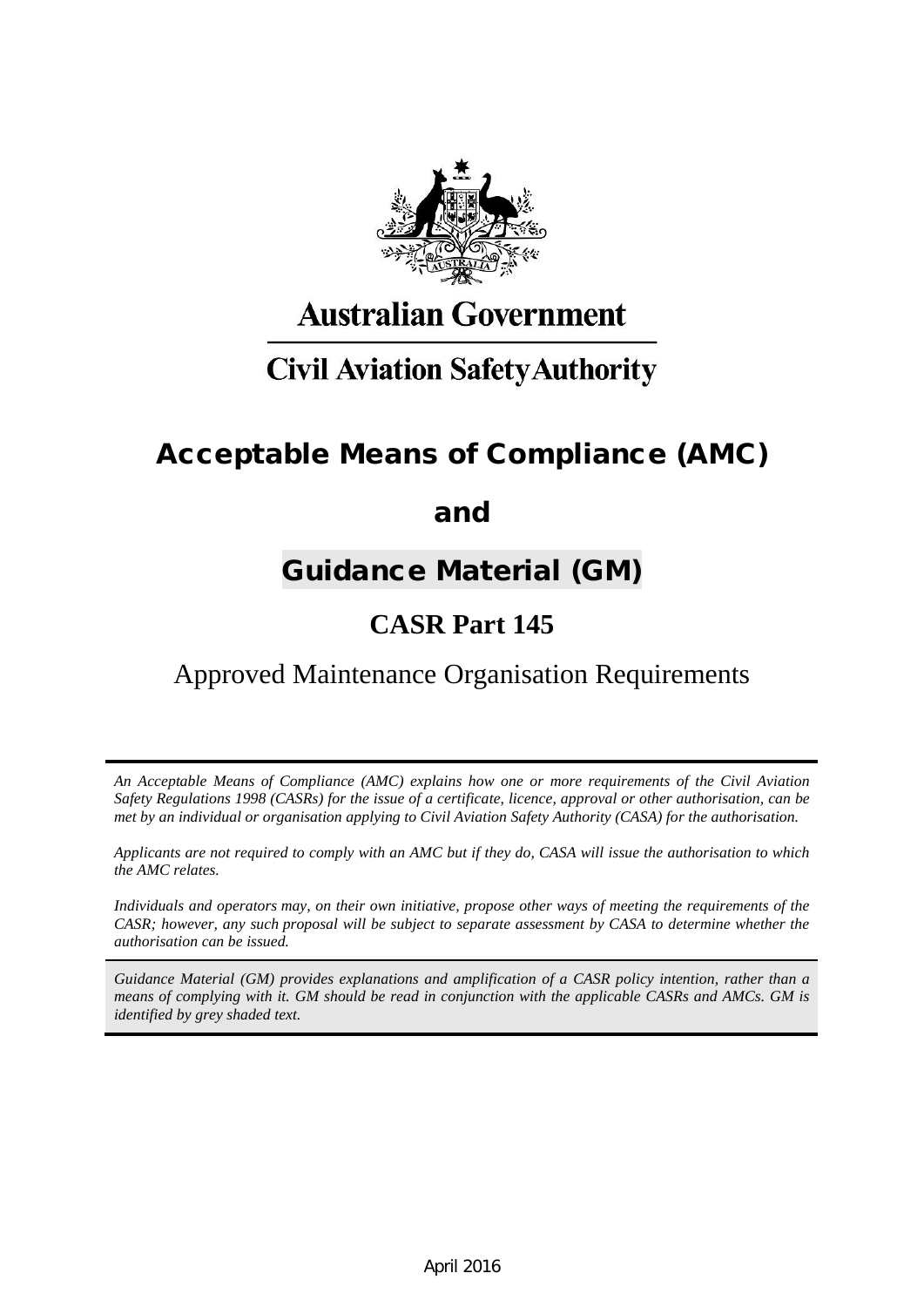## **TABLE OF CONTENTS**

| <b>AMENDMENTS</b><br>6                                                                         |  |
|------------------------------------------------------------------------------------------------|--|
|                                                                                                |  |
|                                                                                                |  |
|                                                                                                |  |
|                                                                                                |  |
|                                                                                                |  |
|                                                                                                |  |
|                                                                                                |  |
|                                                                                                |  |
|                                                                                                |  |
|                                                                                                |  |
| MOS AMC 145.A.10 - Small Organisations up to Ten Individuals involved in Maintenance  11       |  |
|                                                                                                |  |
|                                                                                                |  |
|                                                                                                |  |
|                                                                                                |  |
|                                                                                                |  |
|                                                                                                |  |
|                                                                                                |  |
|                                                                                                |  |
|                                                                                                |  |
|                                                                                                |  |
|                                                                                                |  |
|                                                                                                |  |
|                                                                                                |  |
|                                                                                                |  |
|                                                                                                |  |
|                                                                                                |  |
|                                                                                                |  |
|                                                                                                |  |
|                                                                                                |  |
|                                                                                                |  |
|                                                                                                |  |
|                                                                                                |  |
| Surface Finishing - LAME with prior licence or airworthiness authority privileges - AMC-1:  29 |  |
|                                                                                                |  |
|                                                                                                |  |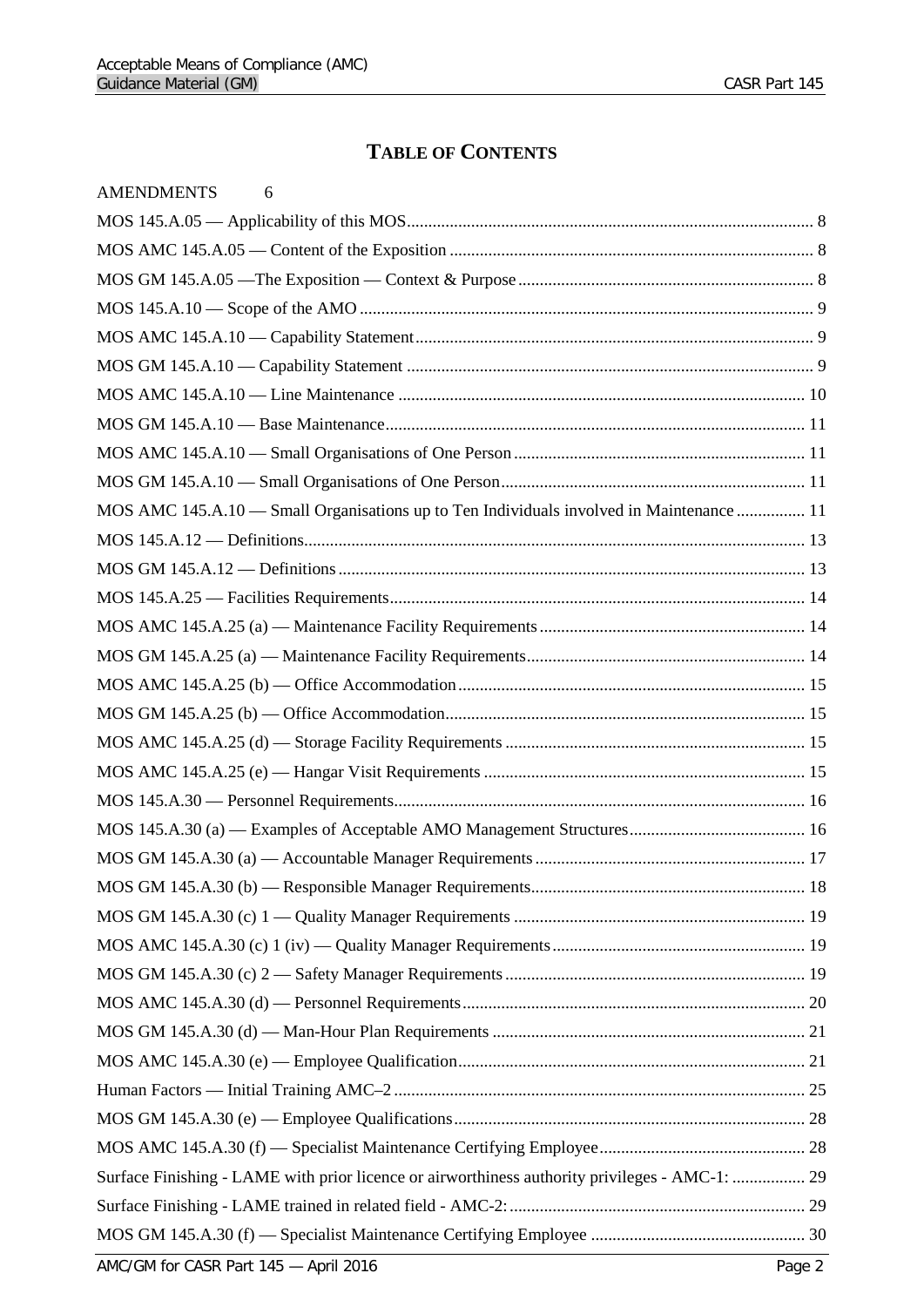| MOS 145.A.45 — Instructions for Continuing Airworthiness, including Maintenance Data  45 |  |
|------------------------------------------------------------------------------------------|--|
|                                                                                          |  |
|                                                                                          |  |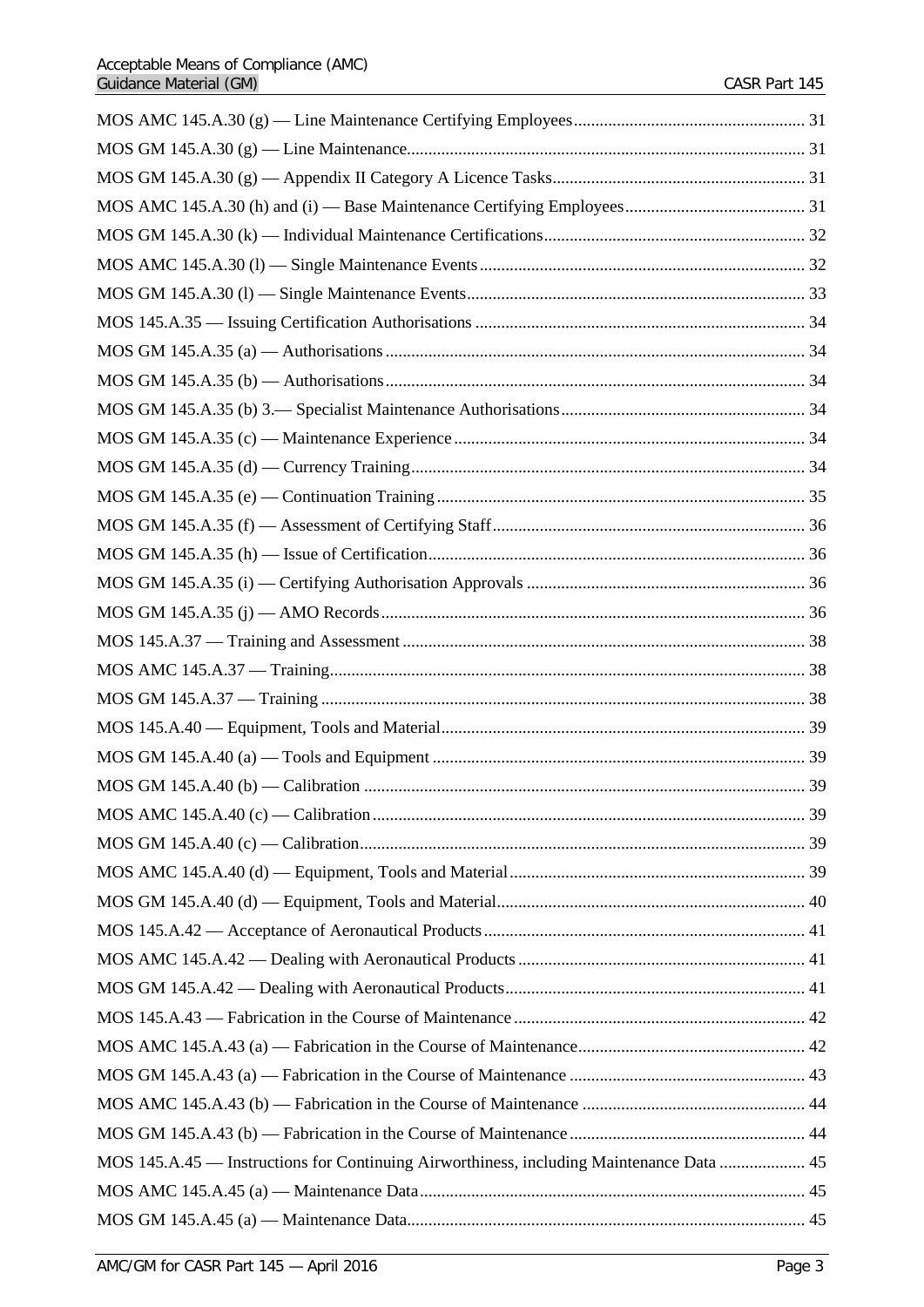| MOS AMC-1 145.A.50 (a) — Certificate of Release to Service Authorised Release Certificate  53 |  |
|-----------------------------------------------------------------------------------------------|--|
| MOS AMC-2 145.A.50 (a) — Certificate of Release to Service In-house Release Document  53      |  |
| MOS GM 145.A.50 (a) — Certificate of Release to Service - Authorised Release Certificate 54   |  |
|                                                                                               |  |
|                                                                                               |  |
|                                                                                               |  |
| MOS AMC 145.A.50 (d) — Certificate of Release to Service — Aeronautical Products 55           |  |
|                                                                                               |  |
|                                                                                               |  |
| MOS AMC 145.A.55 - Maintenance Records and Continuing Airworthiness Records  56               |  |
|                                                                                               |  |
|                                                                                               |  |
|                                                                                               |  |
|                                                                                               |  |
| MOS 145.A.65 - Safety and Quality Policy, Maintenance Procedures and Management Systems  58   |  |
|                                                                                               |  |
| Management Systems 58                                                                         |  |
| MOS GM 145.A.65 - Safety and Quality Policy, Maintenance Procedures and Management Systems 58 |  |
|                                                                                               |  |
|                                                                                               |  |
|                                                                                               |  |
|                                                                                               |  |
|                                                                                               |  |
|                                                                                               |  |
|                                                                                               |  |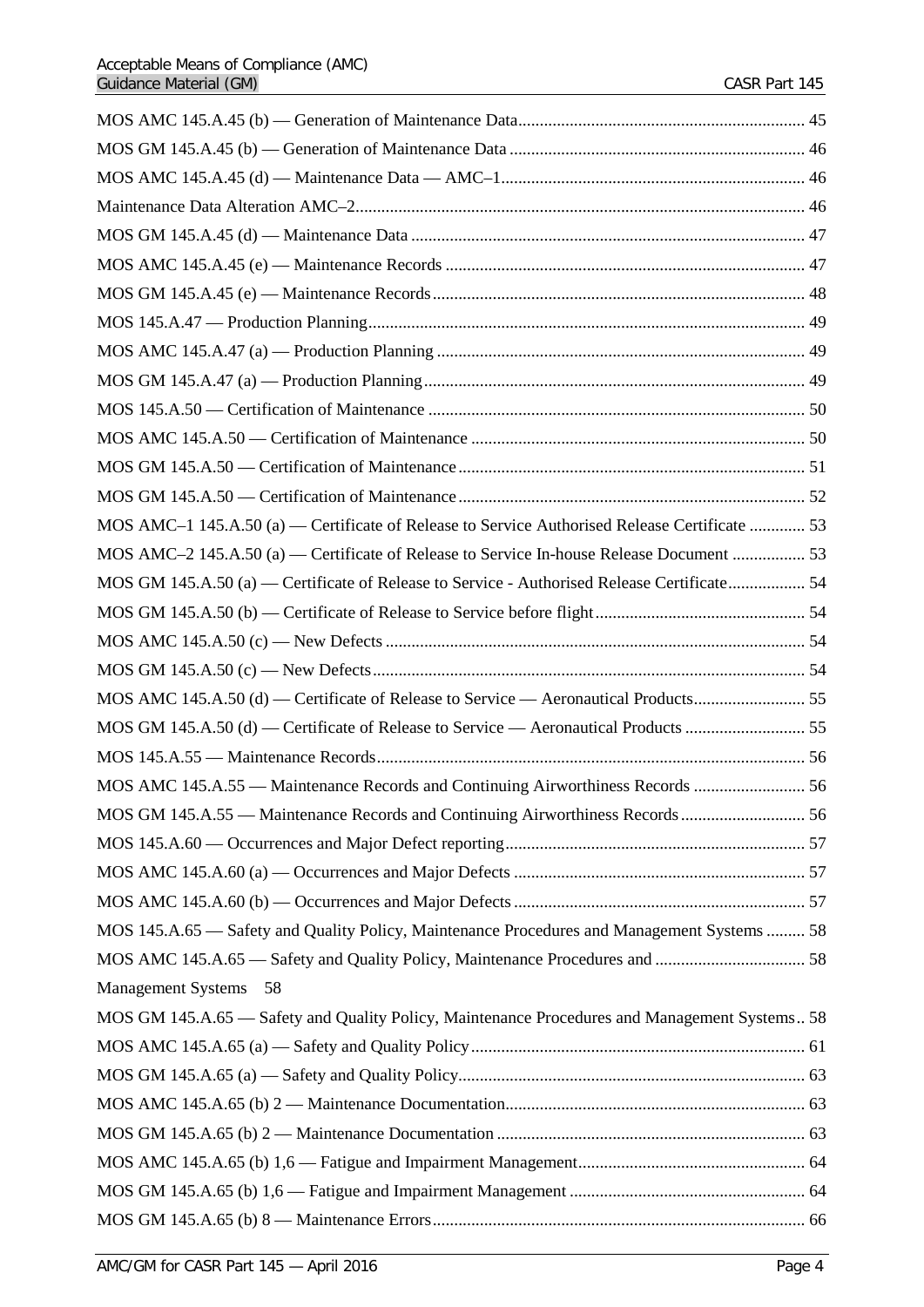| PART 4 — Operations 80 |  |
|------------------------|--|
|                        |  |
| PART 6 — Appendices 80 |  |
|                        |  |
|                        |  |
|                        |  |
|                        |  |
|                        |  |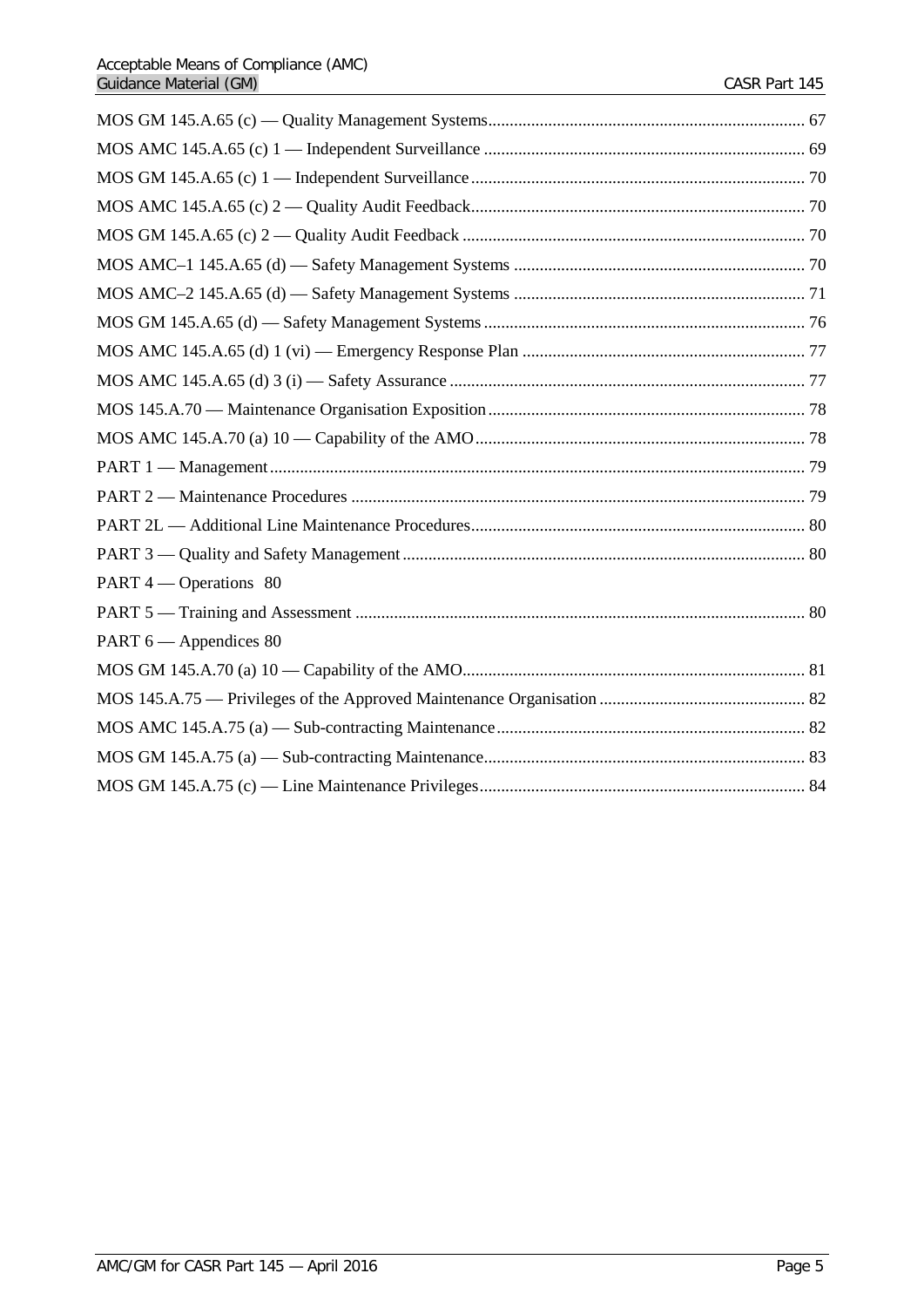# **AMENDMENTS**

<span id="page-5-0"></span>

| April 2016 | Provision for surface finishing added at AMC 145.A.30 (f).                                                                                                                                     |
|------------|------------------------------------------------------------------------------------------------------------------------------------------------------------------------------------------------|
| Nov 2011   | Removal of 30 (f) GM advice that if read literally would have prevented<br>$\bullet$<br>specialist maintainers from providing maintenance certifications.                                      |
| Dec 2011   | Conversion and amendment of 30 (a) AMC into GM for Accountable<br>$\bullet$<br>Manager Requirements.                                                                                           |
|            | Amended text for 30 (a) GM - Accountable Manager Requirements                                                                                                                                  |
|            | Conversion and amendment of 30 (b) AMC into GM for Responsible<br>Manager requirements.                                                                                                        |
|            | Amended text for 30 (b) GM - Responsible Manager Requirements                                                                                                                                  |
|            | 30 (b) AMC – amendment of subheading "Acceptable Corporate<br>Management Structures" to now read: "Acceptable AMO<br>Management Structures"                                                    |
|            | Amended numbering and heading of 30 (c) $AMC - Examples$ of<br>Acceptable Organisation Management Structures to now read: MOS<br>145.A.30 (b) Examples of Acceptable AMO Management Structures |
|            | Amended numbering of GM's for 30 (c) GM to now read<br>$\bullet$<br>GM 145.A.30 (c) $1 -$ Quality Manager Requirements; and<br>GM 145.A.30 (c) 2 – Safety Manager Requirements                 |
|            | Conversion and amendment of 30 (c) AMC into GM for Quality<br>$\bullet$<br><b>Manager Requirements.</b>                                                                                        |
|            | Amended text for 30 (c) GM - Quality Manager Requirements<br>٠                                                                                                                                 |
|            | Conversion and amendment of 30 (c) AMC into GM for Safety<br>Manager Requirements.                                                                                                             |
|            | Amended text for 30 (c) GM - Safety Manager Requirements                                                                                                                                       |
|            | Provided additional AMC for 30 (f) AMC -Specialist Maintenance<br>Certifying Employee                                                                                                          |
|            | Provided additional AMC for 30 (g) - Line Maintenance Certifying<br>Employee                                                                                                                   |
|            | Inserted "be" after "will" in paragraph two for $30 \text{ (g)}$ GM – Line<br>Maintenance                                                                                                      |
|            | Removal of 30 (i) AMC as it is a duplicate of 30 (h) AMC                                                                                                                                       |
|            | 30 (h) AMC – amended to now read MOS AMC 145.A.30 (h) and (i)                                                                                                                                  |
|            | Inserted a "," after Equipment and capitalised Tools and Material in<br>$\bullet$<br>the heading for 145.A.40                                                                                  |
|            | 65 (b) 1,6 AMC – after "periods" omit "and" and insert "or"                                                                                                                                    |
|            | Re-formatted heading numbering throughout entire document                                                                                                                                      |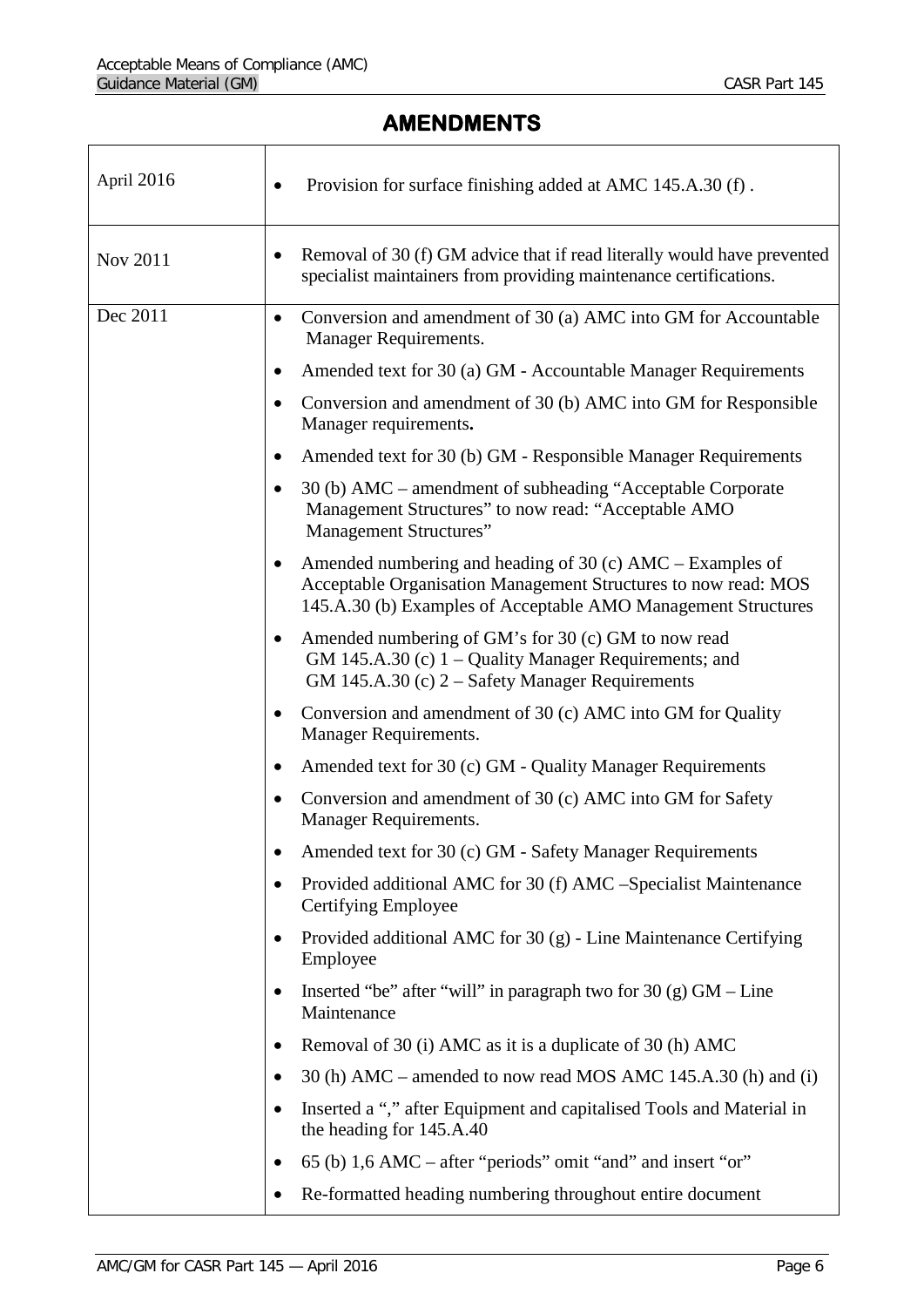| <b>July 2013</b> | Provided an AMC for 145.A.30 (e) allowing non-complex<br>organisations to use the CASA Human Factors training resource kit<br>'Safety Behaviours: Human Factors for Engineers' to meet the<br>syllabus and course content requirements of their initial Human Factors<br>training.                                                                             |
|------------------|----------------------------------------------------------------------------------------------------------------------------------------------------------------------------------------------------------------------------------------------------------------------------------------------------------------------------------------------------------------|
| April 2014       | Provided GM for paragraph $145.A.35$ (e) — competency assurance for<br>$\bullet$<br>the initial authorisation of an AMO certifying employee following the<br>transition of a CAR (1988) 30 Certificate of Approval holder to Part<br>145 AMO. Includes guidance on training requirements for initial<br>approval of any new employee as a certifying employee. |
| September 2015   | For section 145.A.10 of the MOS, additional explanation of the intent<br>$\bullet$<br>of Appendix I of the MOS in relation to the ability to provide<br>maintenance services that are specialist maintenance under a<br>maintenance category A, B, or C approval rating.                                                                                       |
|                  | For paragraph 145.A.30 (c) the addition of AMC to provide clarity<br>with respect to the ability of the QM authorisation function to be<br>delegated to another person within the QMS of the AMO.                                                                                                                                                              |
|                  | For paragraph $145.A.30(f)$ — clarification that aircraft metal or<br>composite structural inspections may fall within the competency of a<br>licence holder.                                                                                                                                                                                                  |
|                  | For paragraph $145.A.30(f)$ - clarification that colour contrast dye<br>penetrant inspection techniques fall within the competency of category<br>B1 AMEL training and assessment.                                                                                                                                                                             |
|                  | For paragraph $145.A.30 (k)$ — additional guidance in relation to intent<br>relating to AMO authorisation of ICAO Annex 1 licence holders<br>outside Australian territory.                                                                                                                                                                                     |
|                  | For paragraph $145.A.45(d)$ — additional AMC for acceptable<br>procedures to approve tooling and equipment alternative to that<br>specified by maintenance data.                                                                                                                                                                                               |
|                  | For paragraph 145.A.45 (e) — additional AMC and GM for<br>maintenance records requirements in relation to complex<br>maintenance.                                                                                                                                                                                                                              |
| February 2016    | For section 145.A.37 of the MOS, advice that AC 145-04 Control and<br>$\bullet$<br>delivery of training by a Part 145 AMO, contains an AMC for the<br>purpose of permitted training in an AMO.                                                                                                                                                                 |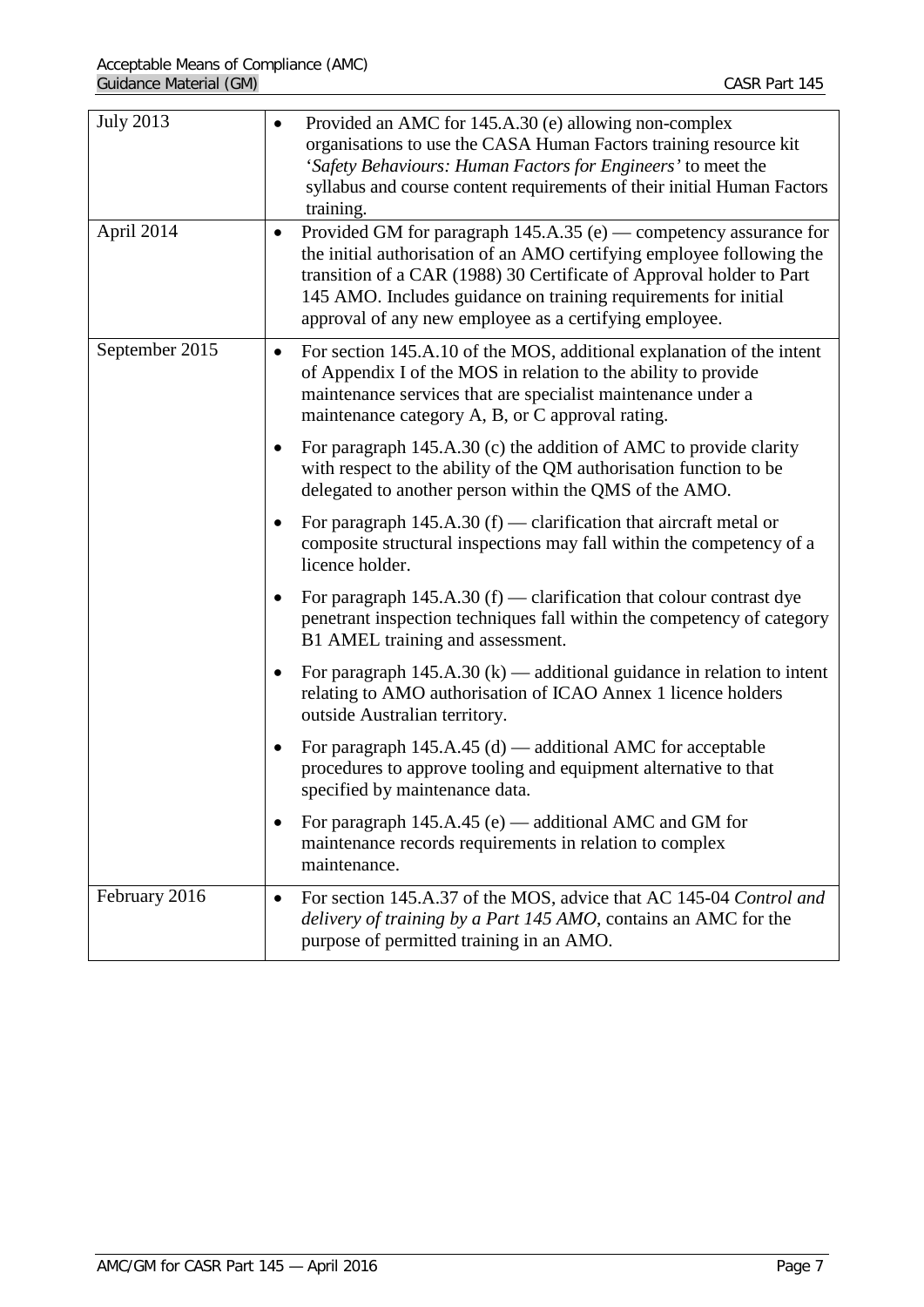# <span id="page-7-0"></span>**MOS 145.A.05 — Applicability of this MOS**

## <span id="page-7-1"></span>**MOS AMC 145.A.05 — Content of the Exposition**

The Approved Maintenance Organisation (AMO) Exposition describes how the organisation complies with the requirements of CASR Part 42, 145 and the Part 145 MOS.

An AMC for the provision of an Exposition is one which is a single paper or electronic document that includes all procedures. Such an Exposition will include all requirements of section 145.A.70 of the Part 145 MOS, which includes procedures such as those which show how the AMO will comply with requirements for:

- organisational structure and management requirements;
- facilities:
- tooling and equipment use, supply, storage, testing calibration;
- compliance to Subpart 42.E of Part 42 of the CASR, including procedures for:
	- o how the AMO will receive, inspect and accept aeronautical products for use or fitment to aircraft or other aeronautical products;
	- o how the AMO will comply with requirements relating to fitting of aeronautical products; and
	- o how the AMO will deal with unserviceable, unsalvageable and suspected unapproved parts;
- training, assessment, qualification and authorisation of employees;
- production planning;
- the carrying out of maintenance in accordance with instructions for continuing airworthiness;
- certification of maintenance and release to service:
- quality and Safety policies and procedures; and
- compliance to requirements of subparagraph 145.A.65 (c) 5 for all records associated with the requirements of the Part 145 MOS including compliance to Division 42.D.7 of Part 42 of the CASR for the making, dissemination and retention of maintenance records and all requirements for the making, dissemination and retention of any record that is part of the continuing airworthiness record for an aircraft in accordance with Part 42 of the CASR.

An acceptable Exposition may be paper based, electronic or a combination of medium showing compliance to the requirements of CASR Parts 42 and 145 and the Part 145 MOS. Refer to AMC 145.A.70 for acceptable content of the management part of the Exposition and which provisions of the Part 145 MOS may be in separate paper or electronic documents.

### <span id="page-7-2"></span>**MOS GM 145.A.05 —The Exposition — Context & Purpose**

The Part 145 MOS Instrument 2011 is a legal instrument empowered by regulation 145.015 of the CASR to specify matters affecting the maintenance or airworthiness of aircraft. It specifies the outcomes required for organisations for approval as a Part 145 AMO. Maintenance performance rules that apply to the carrying out of maintenance by that organisation are specified in CASR Part 42.

The means by which an organisation demonstrates to CASA and its employee's compliance with the requirements of MOS Part 145 is, its Exposition. Where the Part 145 MOS requires an AMO to demonstrate how it will comply with performance rules of CASR Part 42, it will reference that CASR regulation. For example, refer section 145.A.42 of the Part 145 MOS — Acceptance of aeronautical products. The organisations Exposition is required under regulation 145.025 to accompany any application to CASA for approval of the organisation under CASR Part 145.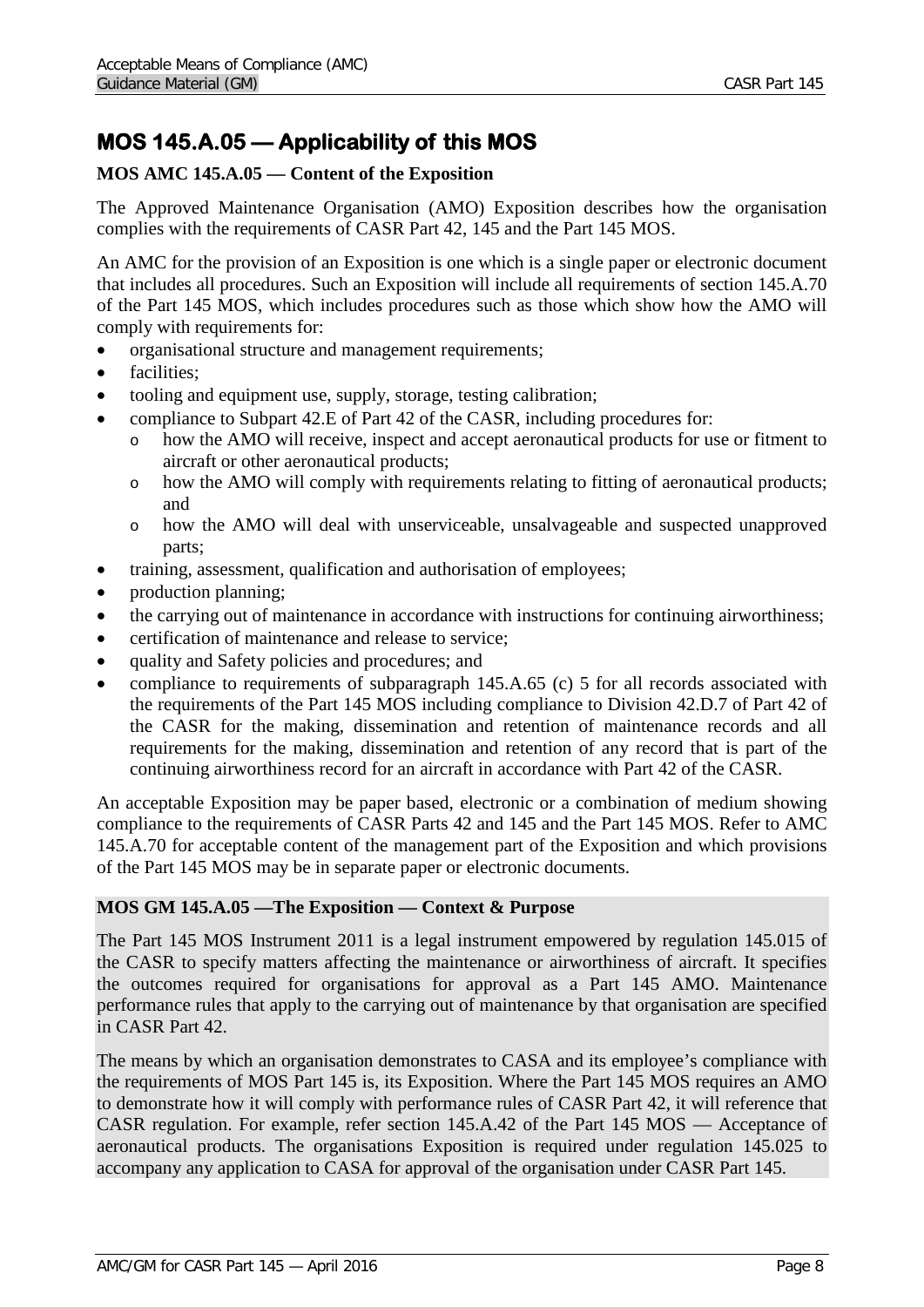Not all of the provisions of the Part 145 MOS need to be included in the management part of the Exposition. 145.A.70 in the Part 145 AMC provides a list of provisions that may be located in separate documents or electronic files. Any document that shows how the AMO will comply with provisions or requirements specified in the Part 145 MOS is part of the Exposition, whether it is part of the management part of the Exposition or not. Such documents must be referenced from the management part and made available to CASA for assessment and ongoing oversight of the AMO compliance.

# <span id="page-8-0"></span>**MOS 145.A.10 — Scope of the AMO**

## <span id="page-8-1"></span>**MOS AMC 145.A.10 — Capability Statement**

Where an approval certificate lists (under the limitation section) specific aircraft or aeronautical products for the maintenance of which the AMO is approved, an acceptable capability statement will indicate the locations at which those specific aircraft or aeronautical products are to be maintained.

Where an approval certificate lists a series or class of aircraft or aeronautical products (and not specific aircraft or aeronautical products) an acceptable AMO statement of capability will list the specific aircraft or aeronautical products that it has the capability to maintain and at which locations those activities are to be performed. The list of specific aircraft or aeronautical products must not extend beyond the meaning of the broader statement of series, group or class specified on the approval certificate.

## <span id="page-8-2"></span>**MOS GM 145.A.10 — Capability Statement**

An AMOs approved scope of maintenance will be defined by the approval certificate issued by CASA and the Exposition. The approval certificate may list locations, Classes, Ratings and their limitations for the maintenance services that the AMO is approved to provide. This scope of maintenance and limitations apply to the organisation as a whole.

Subparagraph 145.A.70 (a) 10 details a requirement for the organisation to specify in its Exposition the scope of maintenance it can perform at each of its normal locations. Normal locations are listed in the Exposition under subparagraph 145.A.70 (a) 15.

Note: In accordance with paragraph 145.A.75 (b) the AMO may carry out unscheduled maintenance and repairs in accordance with an Exposition procedure at locations other than those listed under the requirements referred to in the paragraph above.

Where the AMO uses facilities either inside or outside Australia such as satellite facilities, subcontractors or line stations, such facilities may be included in the approval without being identified on the approval certificate. Such an approval may be granted if the AMOs Exposition identifies the facilities and has related control procedures and CASA is satisfied that they form an integral part of the AMO.

Where an AMO requires capability for aircraft or aeronautical products that fall outside of a rating limitation stated on the certificate, an application to CASA for significant change is required in accordance with paragraph 145.010 (2) (d) of CASR Part 145.

Where an AMO has a procedure in its Exposition for changes to the organisation that are not significant changes and which cover changes to the capability statement, such changes need not be directly approved by CASA; they are approved by the AMO under the CASA approved procedure.

The specialist maintenance fields specified in subparagraph 145.A.30 (f) 3. of the Part 145 MOS form two distinct types. Items (i), (ii) and (iv) list specialist maintenance fields whose nature is particularly defined by a method or process. Maintenance methods and processes under these fields are applied consistently regardless of what aircraft or aeronautical product type they are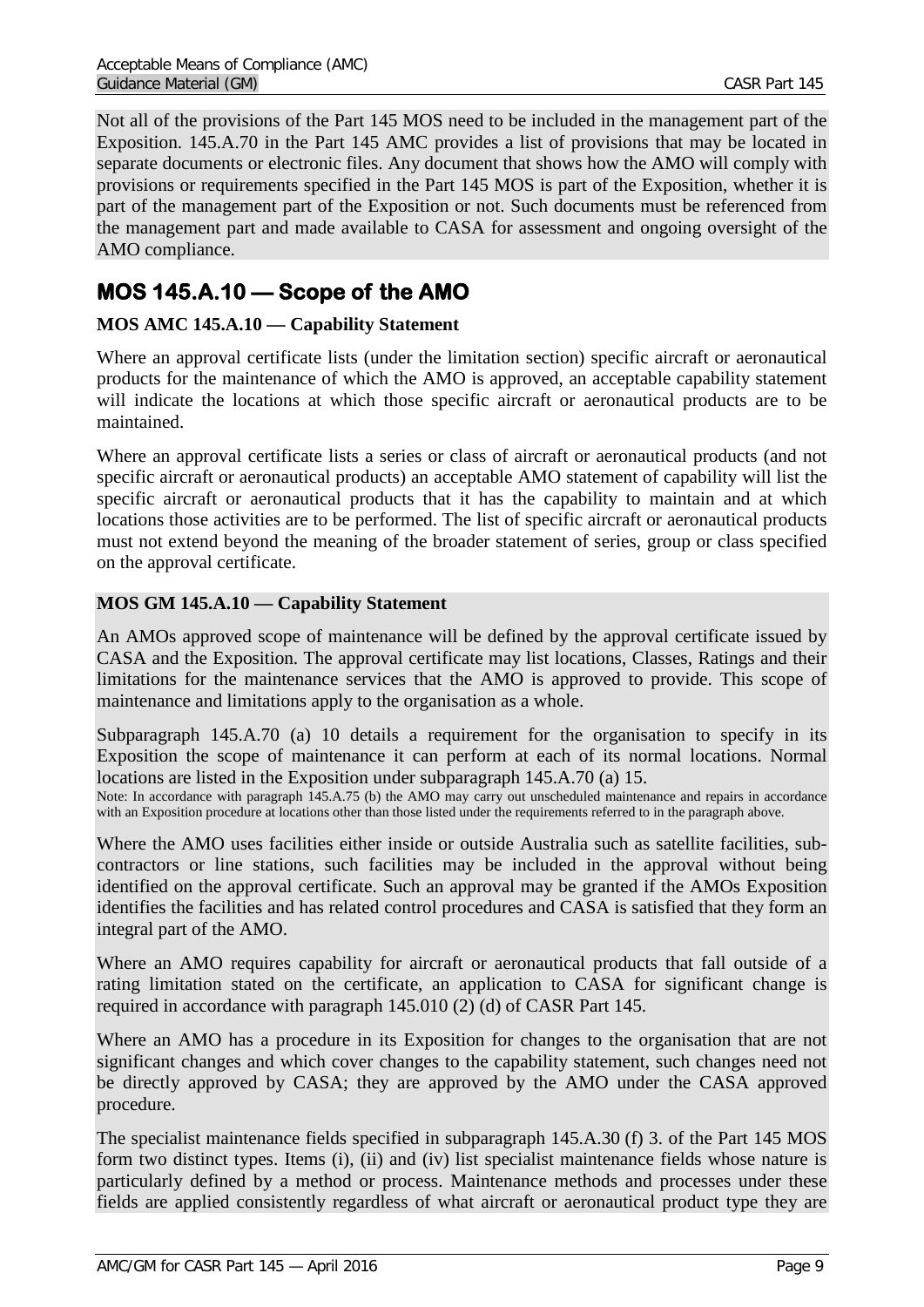performed on; and the competency required for authorisation to carry out the maintenance is primarily dependent upon the method or process qualification.

Competencies required for specialist maintenance fields specified in paragraph 145.A.30 (f) 3. items (iii) and (v) are more dependent upon aircraft, equipment or aeronautical product type. Authorisation is primarily dependent upon training and qualification on the particular aircraft, equipment or aeronautical product.

Under the provisions of Appendix I of the Part 145 MOS, an AMO may apply for approval to carry out maintenance that is specialist maintenance, under its category A, B, or C rating approval. The application must be supported by detailed exposition procedures describing the particular capability required to be approved and the personnel qualification standards, training, assessment and authorisation standards and procedures to be used. If approved for specialist maintenance under these exposition procedures and capability statement of the AMO, the specialist maintenance may be performed on, but limited to any aircraft or aeronautical product for which the AMO is approved under its category A, B, or C approval rating.

Under the provisions of Appendix I of the Part 145 MOS, an AMO may be approved to carry out maintenance that is specialist maintenance under a category D approval rating if it is maintenance under one of items (i), (ii) or (iv); (or (ix) if CASA agrees that the maintenance is a process in nature) of subparagraph 145.A.30 (f) 3 of the Part 145 MOS. If approved for the specialist maintenance under a D rating, the AMO may perform that maintenance on any aircraft or aeronautical product, limited by:

- the scope of its Approval Certificate, which will specify particular methods, processes and functions approved and any limitations applied to the approval; and
- the AMO's capability as described within the AMO's exposition.

## <span id="page-9-0"></span>**MOS AMC 145.A.10 — Line Maintenance**

*Line Maintenance:* an AMC would be for an AMO to describe its line maintenance as being any maintenance that is carried out before flight to ensure that the aircraft is fit for the intended flight.

Line Maintenance may include:

- trouble shooting;
- defect rectification:
- aeronautical product replacement with use of external test equipment if required. Aeronautical product replacement may include products such as engines and propellers;
- scheduled maintenance and/or checks including visual inspections that will detect obvious unsatisfactory conditions/discrepancies but do not require extensive in depth inspection. It may also include internal structure, systems and power plant items which are visible through quick opening access panels/doors; and
- minor repairs and modifications which do not require extensive disassembly and can be accomplished by simple means.

The provision of maintenance services in accordance with progressive type programs or for temporary and occasional cases (airworthiness directives, service bulletins) under a Line Maintenance approval, an AMC is for the AMO to have a control procedure in its Exposition that:

- shows how the organisation will assess its capability to complete all tasks within the particular check safely to the required standards at the designated line maintenance station; and
- includes Quality Manager approval of the assessment.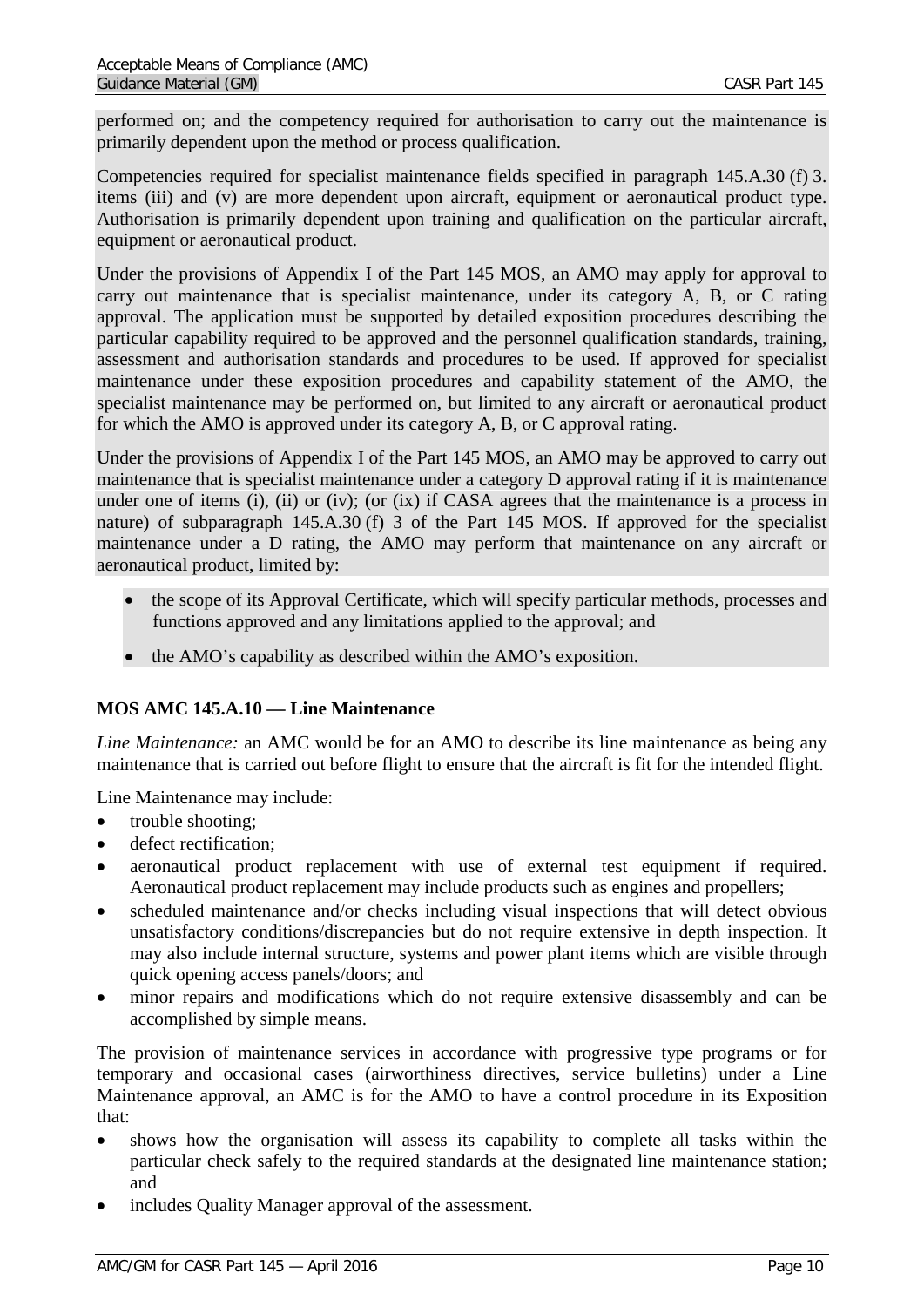### <span id="page-10-0"></span>**MOS GM 145.A.10 — Base Maintenance**

Maintenance tasks falling outside the criteria for Line Maintenance above are considered to be *Base Maintenance.*

#### <span id="page-10-1"></span>**MOS AMC 145.A.10 — Small Organisations of One Person**

The minimum AMC to paragraph 145.A.30 (b) of the Part 145 MOS is for one full-time person who holds the position of 'Accountable Manager', 'Responsible Manager', maintenance engineer and also Certifying Employee. No other person may issue a Certificate of Release to Service (CRS) and therefore if absent, no maintenance may be released during such absence.

The quality and safety monitoring functions under paragraphs 145.A.65 (c) and (d) of the Part 145 MOS may be contracted to an appropriate organisation approved under CASR Part 145 or to an individual with appropriate technical knowledge and extensive experience of quality audits employed on a part-time basis, with the agreement of CASA.

Note: Full time for the purpose of CASR Part 145 means not less than 35 hours per week except during vacation periods.

For a small organisation of one individual, it is not necessary for the individual to issue an authorisation to him or herself. An AMC to the intent of paragraph 145.A.35 (i) of the Part 145 MOS will be for the AMO's Exposition to describe the capability of the organisation, which will be limited by an individual's qualifications. The individual's qualifications are required to be specified under paragraph 145.A.30 (e) of the Part 145 MOS and may be referred to in the description of the AMO's capability within the Exposition. CASA approval of the capability (or scope of maintenance) of the AMO achieves the independence of authority intended by paragraph 145.A.35 (i) of the Part 145 MOS. With only one person as above, the requirement for a separate record of authorisation under paragraph 145.A.35 (j) of the Part 145 MOS, may be satisfied by a description of the individual's authorisations or qualifications to be included in the AMO's Exposition.

#### <span id="page-10-2"></span>**MOS GM 145.A.10 — Small Organisations of One Person**

This GM provides guidance on how the smallest organisations satisfy the intent of CASR Part 145.

The small Part 145 AMO would only be involved with a small number of small aircraft, or aeronautical products used for large aircraft or aircraft operated in air transport operations. It is therefore a matter of scale; small AMO's maintaining a small number of small aircraft do not demand the same level of resources, facilities or complex maintenance procedures as a large organisation.

A CASR Part 145 approval may be required by two quite different types of small organisations; the first being the small aircraft maintenance hangar, the second being the aeronautical product maintenance workshop maintaining such products as small piston engines, radio equipment etc.

The intent of paragraph 145.A.35 (i) of the Part 145 MOS is that in order to avoid conflicts of personal interest, the authorisation of employees to certify on behalf of the AMO should be by an individual with responsibilities and accountabilities separated from the maintenance functions of the organisation.

#### <span id="page-10-3"></span>**MOS AMC 145.A.10 — Small Organisations up to Ten Individuals involved in Maintenance**

For AMC to paragraph 145.A.30 (b) of the Part 145 MOS, the normal minimum requirement is for the employment on a full-time basis of two persons who meet CASA requirements for certifying employees, whereby one holds the position of 'maintenance engineer' and the other holds the position of 'quality audit engineer'.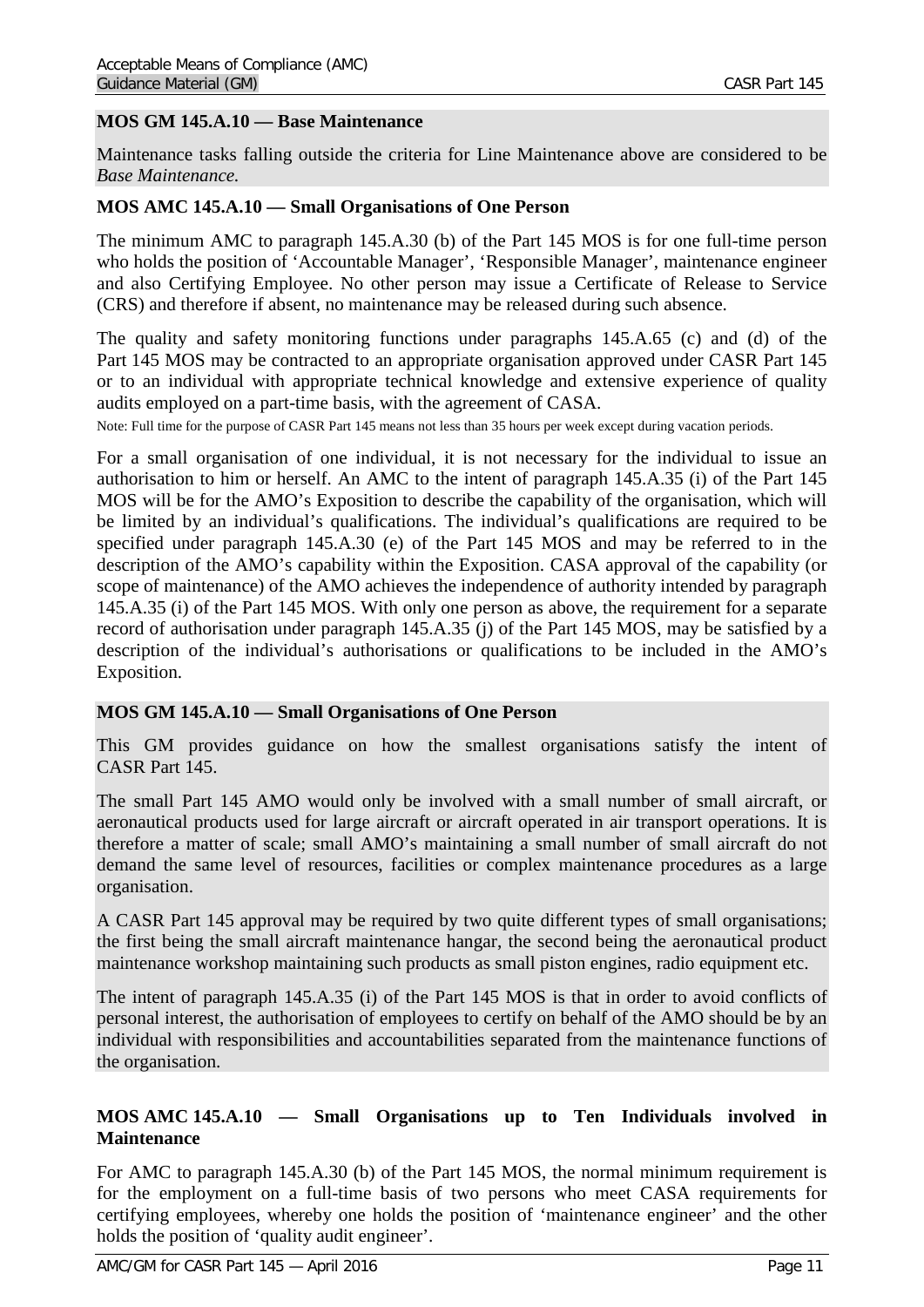Either person could assume the responsibilities of the Accountable Manager providing that they can comply in full with the applicable elements of paragraph 145.A.30 (a) of the Part 145 MOS, but the 'maintenance engineer' should be the certifying person to retain the independence of the 'quality auditor' to carry out audits. Nothing prevents either engineer from undertaking maintenance tasks providing that the 'maintenance engineer' issues the CRS.

- The 'quality auditor' should have similar qualifications and status to the 'maintenance engineer' for reasons of credibility, unless he/she has a proven track-record in aircraft quality assurance, in which case some reduction in the extent of maintenance qualifications may be acceptable.
- In cases where CASA agrees that it is not practical for the organisation to nominate a post holder for the quality management function, this function may be contracted in accordance with second paragraph of *AMC – Small Organisations of One Person*, but if the AMO is approved on this basis, then paragraph 3 of *AMC – Small Organisations of One Person* is also applicable.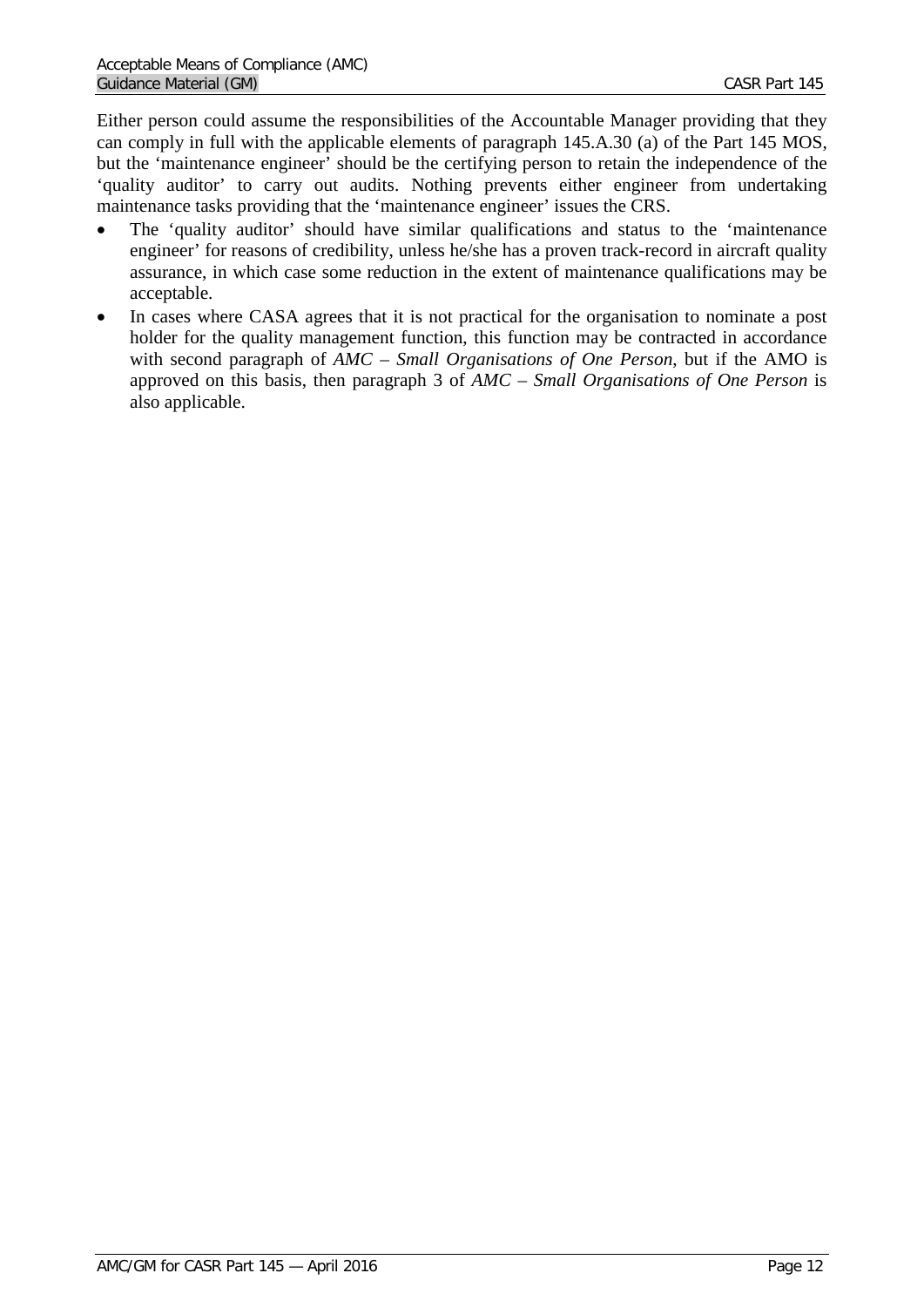## <span id="page-12-0"></span>**MOS 145.A.12 — Definitions**

## <span id="page-12-1"></span>**MOS GM 145.A.12 — Definitions**

Definitions of words and terms within this section are usually specific to the Part 145 MOS and the relevant AMC/GM documents. Ordinary dictionary words are not normally defined; they are assumed to take their ordinary dictionary meanings. Some terms may be used in reference to maintenance requirements and performance rules that are found in Part 42 of the CASR. Such terms may be defined in that CASR Part and the definition is not replicated in this MOS.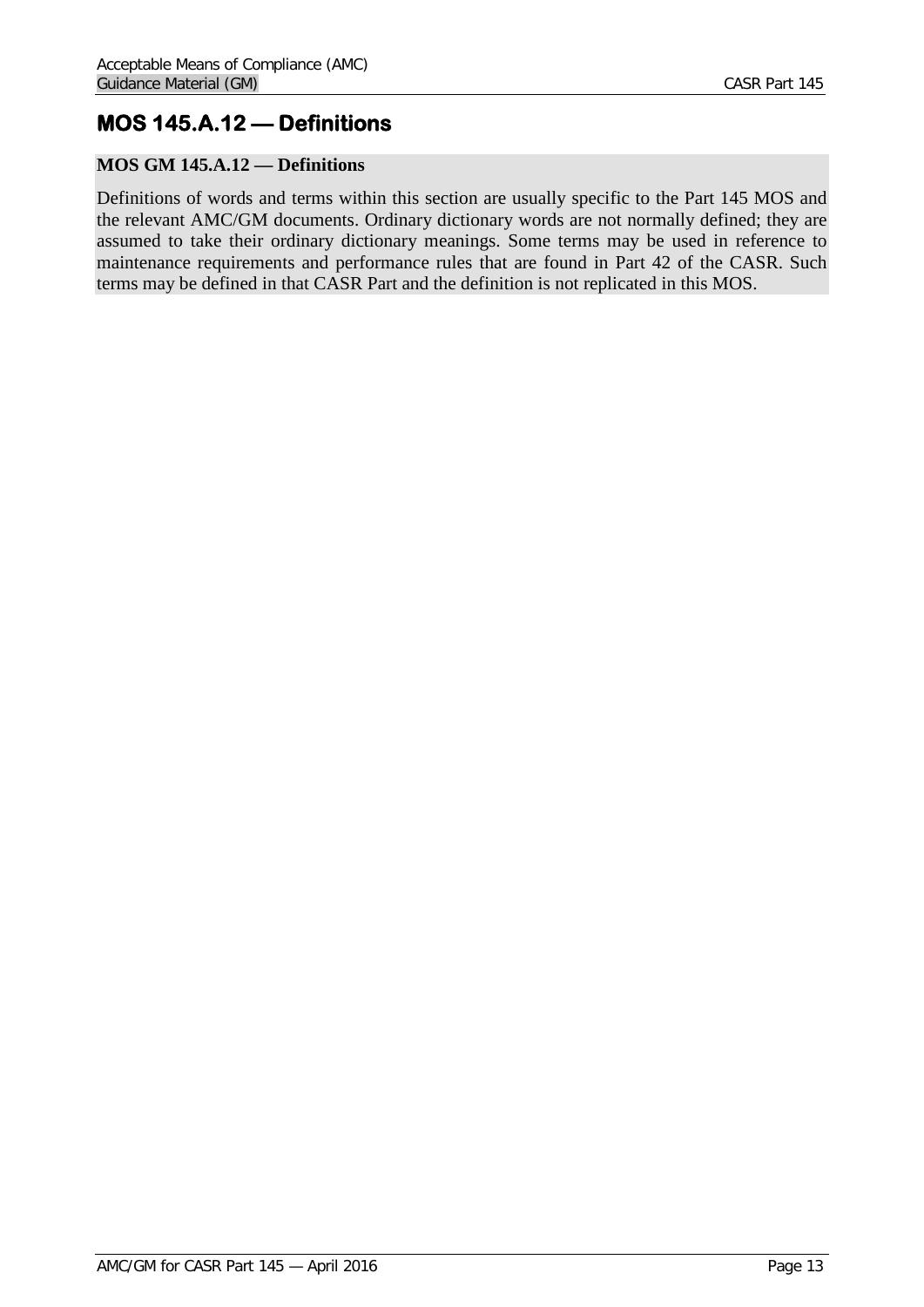## <span id="page-13-0"></span>**MOS 145.A.25 — Facilities Requirements**

## <span id="page-13-1"></span>**MOS AMC 145.A.25 (a) — Maintenance Facility Requirements**

AMO facilities and locations may be included in the approval without being identified on the approval certificate. This would be acceptable if the Exposition identifies the locations and contains procedures for assessment and control of maintenance capability at such locations and CASA is satisfied that the locations and facilities form an integral part of the AMO.

An AMC to the requirement for segregation of specialist workshops will be segregation to the extent that sensitive equipment is not contaminated in areas where they are to be maintained. For example, workshops where composite repairs and sanding is performed should be segregated from electronic, hydro mechanical component or hydraulic component workshops. Segregation may be by physically isolating workshops with solid walls or by a combination of distance and less substantially partitioned bays with adequate environmental control. Additionally, similar segregation should be provided where sensitive tooling and equipment is used for maintenance.

Facilities including aircraft hangars, aeronautical product maintenance workshops and office accommodation may be provided that are appropriate for the tasks carried out in them to the extent that:

- employees can carry out required tasks without undue discomfort because of temperature (for example, there may be adequate heating and cooling);
- airborne contamination, including dust, is kept to a minimum and below a level in the work task area where visible aircraft or aeronautical product surface contamination can be seen;
- lighting allows each maintenance task to be carried out properly or effectively; and
- noise does not distract individuals from carrying out maintenance tasks.

Where facilities cannot ensure these criteria or for maintenance that must be performed outside any hangar, workshop or office as mentioned above such as for line maintenance, a Part 145 AMO may comply with this requirement by:

- providing personal protective equipment and clothing;
- having procedures that define the conditions under which maintenance tasks may be performed in the facility. For example:
	- o under conditions that are extreme for the location, such as in cyclonic weather or blizzards or dust storms, Exposition procedures should specify what maintenance may or may not be carried out in AMO facilities and what measures will be taken to ensure the safety and security of aircraft and aeronautical products; and.
	- o if airborne contamination results in visible surface contamination, all systems that could be affected by the contamination are sealed until the contamination and the source of the contamination are removed.

Aircraft hangar and component workshop floors should be sealed to minimise dust generation. The degree to which floors should be sealed depends upon the approved scope of maintenance for the facility. An acceptable standard for a workshop that overhauls intricate avionic components will be more stringent than for an aircraft hangar that is approved for line maintenance and defect rectification.

As a minimum, for hangar floors to be sealed, means that they should not be dirt or gravel floors where dust and dirt may contaminate aircraft or aeronautical products. The outcome required is that where systems or components are open they should not be subjected to dust and contamination due to environmental factors.

### <span id="page-13-2"></span>**MOS GM 145.A.25 (a) — Maintenance Facility Requirements**

Where the hangar is not owned by the organisation, it may be necessary to establish proof of tenancy.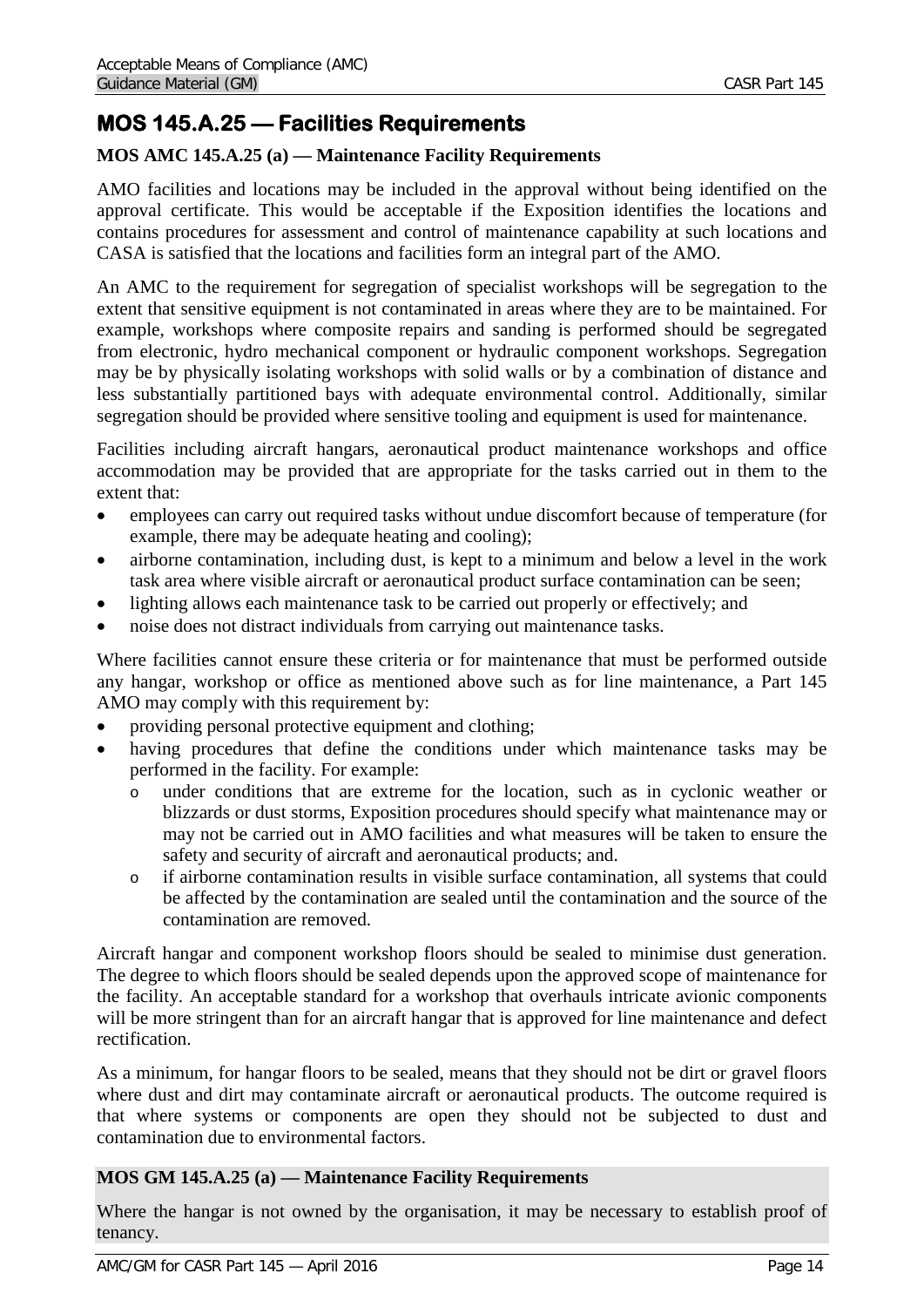Protection from the weather elements relates to the normal prevailing local weather elements that are expected throughout any 12 month period. Aircraft hangar and component workshop structures should prevent the ingress of rain, hail, ice, snow, wind and dust etc. Aircraft hangar and component workshop floors should be sealed to minimise dust generation.

For line maintenance of aircraft, hangars are not essential, but it is recommended that access to hangar accommodation be demonstrated for usage during inclement weather for minor scheduled work and lengthy defect rectification.

## <span id="page-14-0"></span>**MOS AMC 145.A.25 (b) — Office Accommodation**

It is acceptable to combine any or all of the office accommodation requirements into one office; subject to employees having sufficient space to carry out assigned tasks. Office accommodation may be provided for the processing and management of check sheets and task cards and their certification management, as well as for the research and reading of maintenance tasks, maintenance instructions and other maintenance data by maintenance employees.

## <span id="page-14-1"></span>**MOS GM 145.A.25 (b) — Office Accommodation**

This provision is intended to provide for adequate office accommodation for:

- maintenance planning functions; and
- research and reading of Instructions for Continuing Airworthiness (ICA) including maintenance data required by maintenance employees for scheduled maintenance and dealing with defects; and
- certification and coordination requirements of maintenance employees for:
	- o normal scheduled maintenance; and
	- o the rectification or deferral of defects that could normally be expected in the AMOs maintenance facilities and locations.
- reporting referred to within Parts 42 or 145 of the CASR and their MOS.

### <span id="page-14-2"></span>**MOS AMC 145.A.25 (d) — Storage Facility Requirements**

Having storage facilities for serviceable aeronautical products, tools and equipment that are clean, well ventilated and maintained at a constant dry temperature to minimise the effects of condensation will be an AMC. Manufacturers storage recommendations will be followed for those aeronautical products, tools and equipment identified in such published recommendations.

Acceptable storage racks will be strong enough to hold aeronautical products and provide sufficient support for large aeronautical products such that the product is not distorted during storage.

All aeronautical products, wherever practicable, will remain packaged in protective material to minimise damage and corrosion during storage.

### <span id="page-14-3"></span>**MOS AMC 145.A.25 (e) — Hangar Visit Requirements**

An acceptable hangar visit plan will be one that is described in the Exposition as a document that is regularly updated and used as a reference for projected planning of hangar utilisation. The hangar visit plan by virtue of its continual changeability needs only to be included in the Exposition by reference, with the description and procedures for control and amendment to be included in the Exposition. The purpose of a hangar visit plan is to show that adequate facilities are at the disposal of the AMO for the proposed scope of maintenance.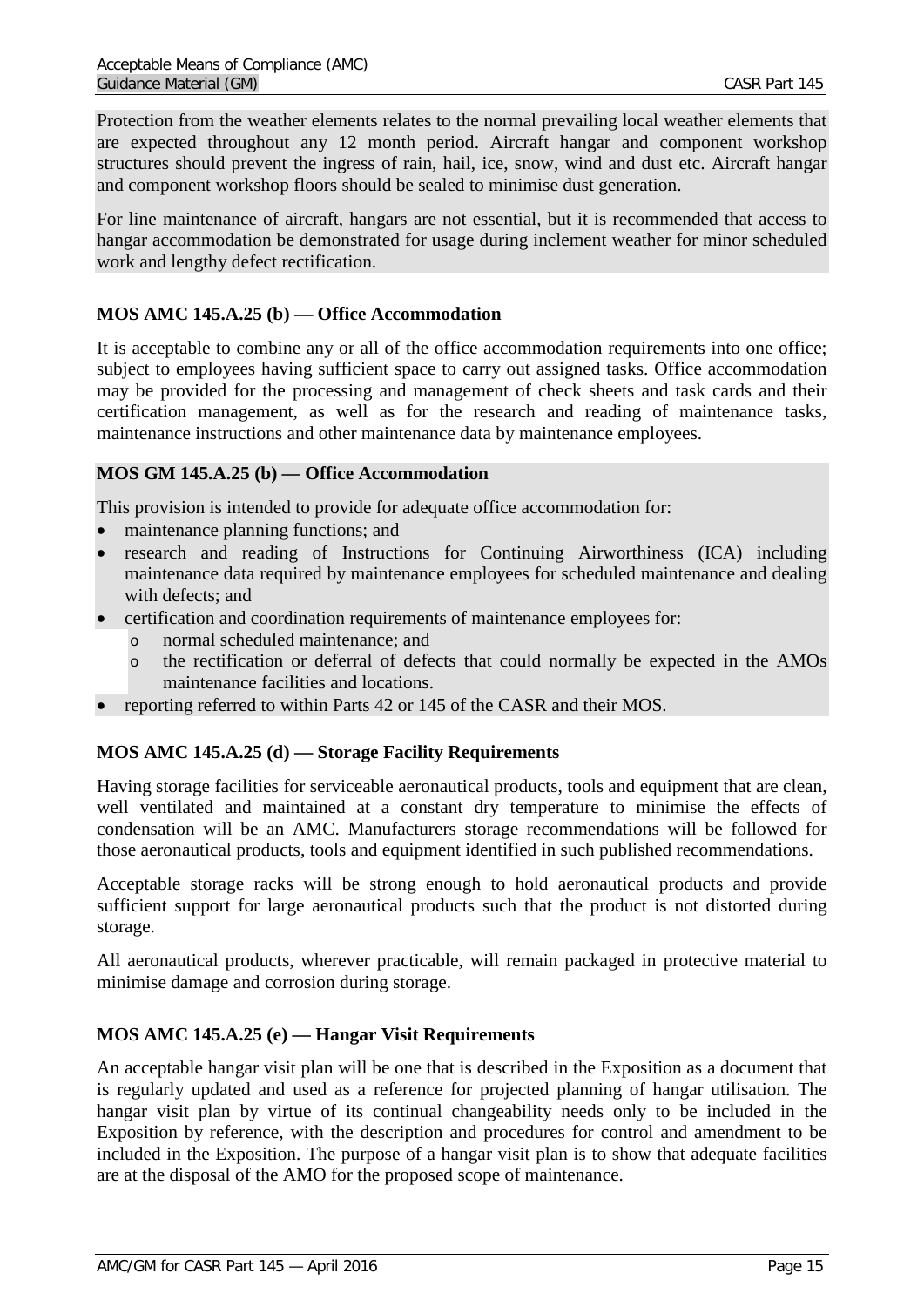## <span id="page-15-0"></span>**MOS 145.A.30 — Personnel Requirements**

## <span id="page-15-1"></span>**MOS 145.A.30 (a) — Examples of Acceptable AMO Management Structures**

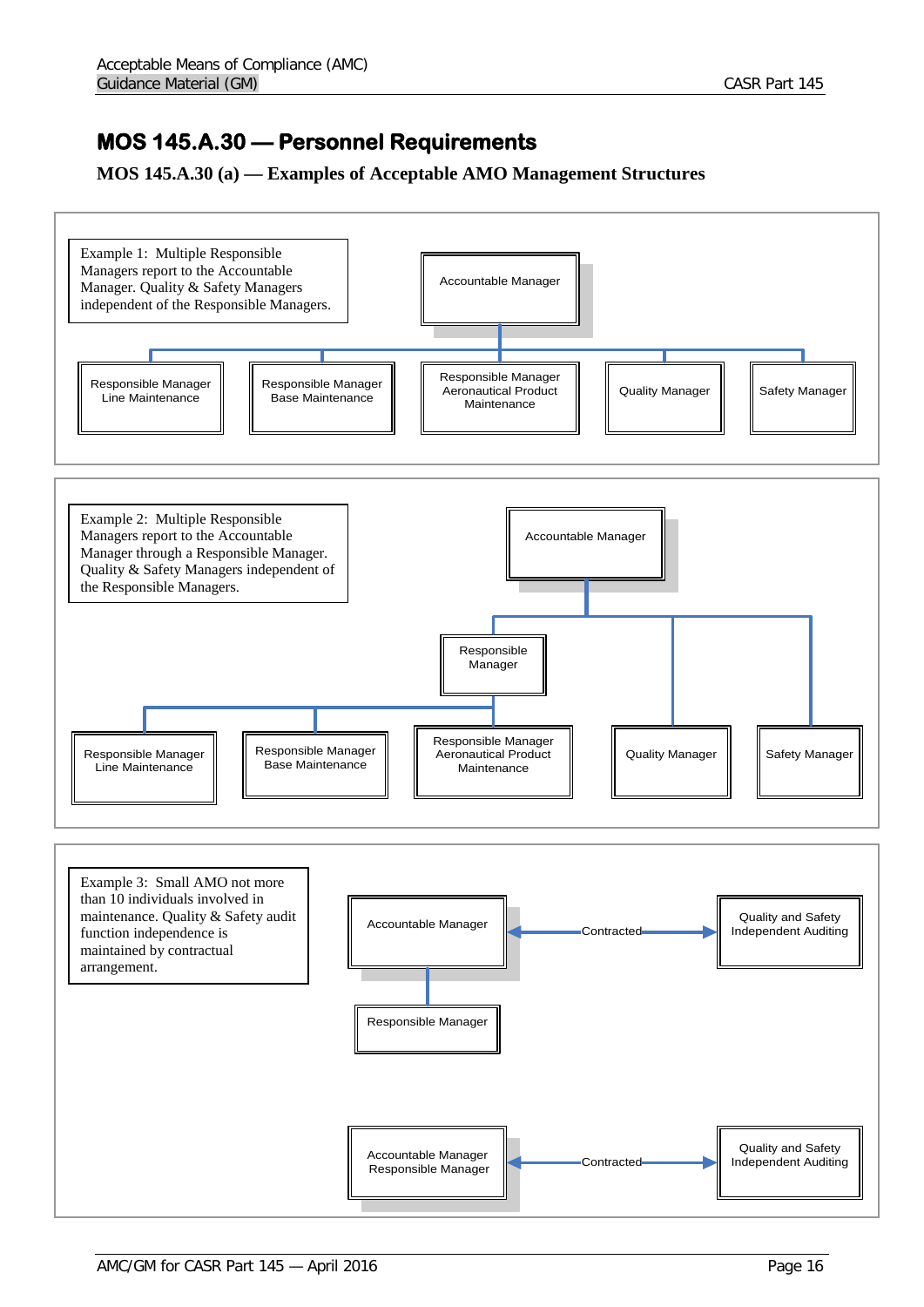### <span id="page-16-0"></span>**MOS GM 145.A.30 (a) — Accountable Manager Requirements**

With regard to the Accountable Manager, it is normally intended to mean the Chief Executive Officer (CEO) of the AMO, who by virtue of the position has overall (including in particular financial) responsibility for running the organisation. An individual who held a similar position under the previous Civil Aviation Regulations 1988, or who held a position in business with responsibilities similar to that of an Accountable Manager, or who may hold a qualification such as an Advanced Diploma of Aviation Maintenance Management (Avionics or Mechanical), or selected units of competency from that qualification may be suitable for the position of Accountable Manager.

An individual may be the Accountable Manager for more than one organisation. In this case, it is the responsibility of the Accountable Manager to demonstrate how he/she will effectively manage their time for each organisation, and this should be outlined in each of the AMO's exposition documents. When the Accountable Manager is not the CEO (or equivalent), or where the finances of the organisation may be controlled by a board of Directors, CASA will need to be satisfied that such an Accountable Manager has direct access to the CEO and has sufficient 'maintenance funding' allocated to support the scope of maintenance proposed for approval.

### *Acceptable AMO Management Structures*

1. For a small AMO where the independent quality and safety audit functions of the AMO are contracted to another person or organisation, it will be acceptable for a Responsible Manager of the AMO to also be the individual nominated as the Quality and Safety Manager. This will be to fulfil any responsibilities other than the conduct of the independent audit, which would normally be required of the Quality and Safety Managers.

2. However where an AMO has a Quality and/or Safety department that is responsible for the AMOs independent audit functions, the Quality and Safety Manager(s) will not report through another Responsible Manager to the Accountable Manager. The line of responsibility will be directly to the Accountable Manager, to achieve independence of the maintenance responsibilities of the AMO.

3. An AMO may nominate one or more Responsible Managers for any or a combination of the functions for which the AMO is responsible. An acceptable corporate structure will be one where the number of Responsible Managers is governed by the complexity of the scope of maintenance proposed by the AMO, and the capability of those individuals to manage the areas of responsibility in the organisation.

4. It is acceptable for the Responsible Managers to report either directly to the Accountable Manager, or through other Responsible Managers, provided that the responsibility and accountability of the Responsible Managers is not diluted in the reporting line by the number of Responsible Managers.

Certifying employees may report to any of the managers specified depending upon the type of control the AMO uses (for example, licensed engineers/independent inspection/dual function supervisors etc.). However, the employees that conduct the quality compliance monitoring referred to in subparagraph 145.A.65 (c) 1 of the Part 145 MOS and employees that conduct any safety compliance audits under a safety management system under paragraph 145.A.65 (d) of the Part 145 MOS should retain reporting lines independent of the maintenance management structure referred to in paragraph 145.A.30 (b) of the Part 145 MOS.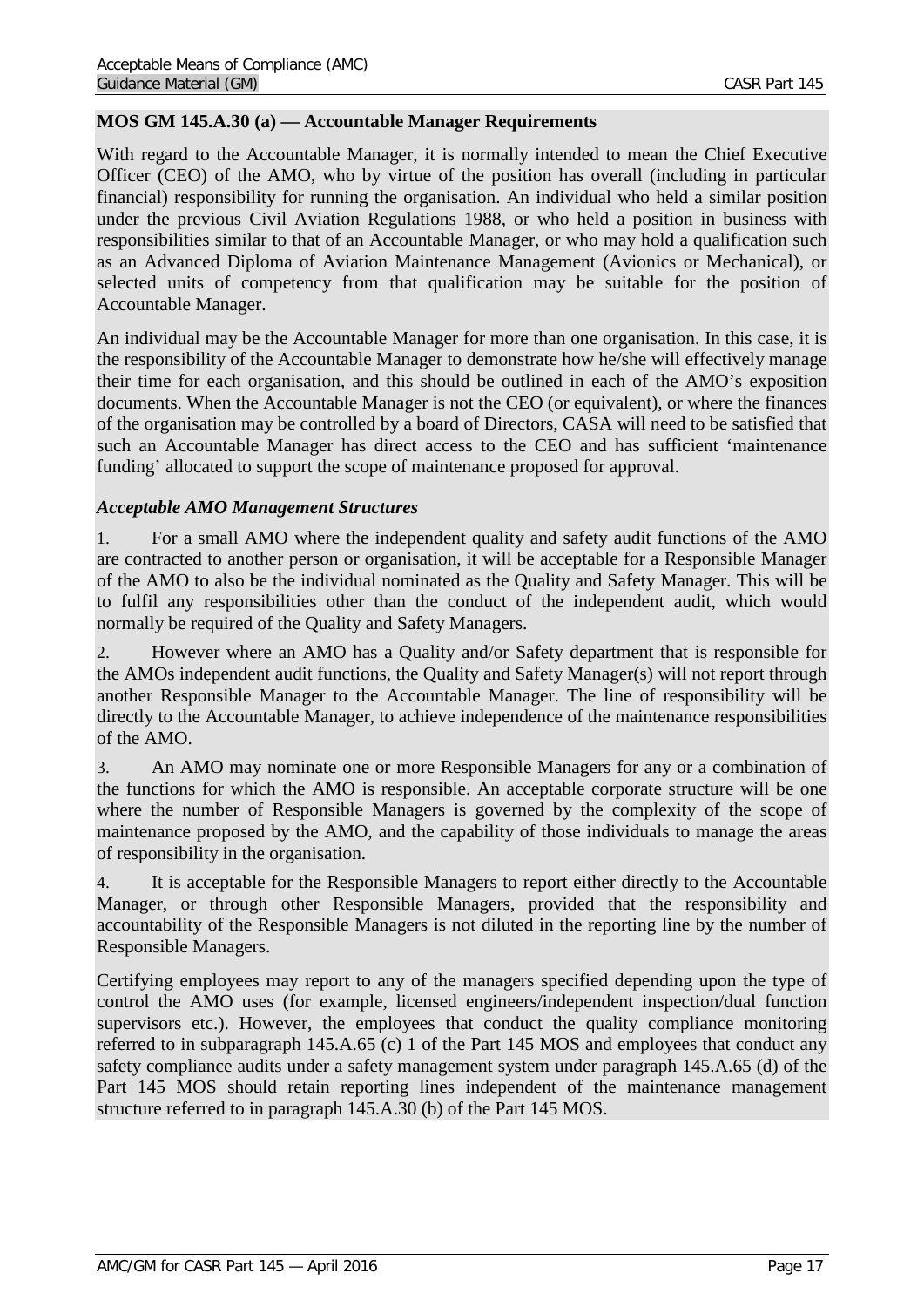### <span id="page-17-0"></span>**MOS GM 145.A.30 (b) — Responsible Manager Requirements**

An individual who held a position in business with responsibilities similar to that of the Responsible Manager, or who may hold a qualification such as an Advanced Diploma of Aviation Maintenance Management (Avionics or Mechanical), or selected units of competency from that qualification may be suitable for the position of Responsible Manager. This position could have been held under a previous Civil Aviation Regulations 1988 approval or an approval issued by another NAA.

A person may be suitable to hold the position of Responsible Manager if the individual has an aircraft maintenance engineer qualification or a related allied trade qualification and the following experience:

- at least 5 years' experience in matters for which he or she is responsible; or
- at least 2 years' experience in matters for which he or she is responsible provided he or she has at least an additional 3 years' experience in civil aircraft maintenance.

The Responsible Manager should also have a comprehensive knowledge of:

- the regulations and standards; and
- the AMO's exposition;

relating to matters for which he or she is responsible.

The size of a Part 145 AMO and the complexity of its scope of approval will determine the number of Responsible Managers required. The need for more than one Responsible Manager will be increased if the scope of maintenance approved is expanded beyond the expertise (experience and qualifications) demonstrated for the first individual. For example, if an organisation is approved for both aircraft maintenance and aeronautical product maintenance, each function may require a separate Responsible Manager.

The AMO should have, dependent upon its size and the extent of approval, a Responsible Manager responsible for each of the areas of base maintenance, line maintenance and aeronautical product workshops, all of whom should report to the Accountable Manager.

It will be acceptable for an AMO to have an Accountable Manager who is also the Responsible Manager, if the organisation has 10 employees or less actively involved in the provision of maintenance services and only one class of maintenance approved (refer to the Part 145 MOS - Appendix 1 for Classes of maintenance).

The responsibility for compliance to the AMOs Exposition and CASR Part 145, may be divided between Responsible Managers in a number of ways.

*A Responsible Manager for base maintenance* is responsible for ensuring that all maintenance required to be carried out as base maintenance, plus any defect rectification carried out during base maintenance, is carried out to the design and quality standards specified under paragraph 145.A.65 (b) of the Part 145 MOS and to the requirements of Part 42 of the CASR. This Responsible Manager is also responsible for any corrective action resulting from the quality compliance monitoring function under paragraph 145.A.65 (c) of the Part 145 MOS that pertains to base maintenance.

*A Responsible Manager for line maintenance* is responsible for ensuring that all maintenance required to be carried out on the line, including line defect rectification, is carried out to the standards specified under paragraph 145.A.65 (b) of the Part 145 MOS and to the requirements of Part 42 of the CASR. This Responsible Manager is also responsible for any corrective action resulting from the quality compliance monitoring function under paragraph 145.A.65 (c) of the Part 145 MOS that pertains to line maintenance.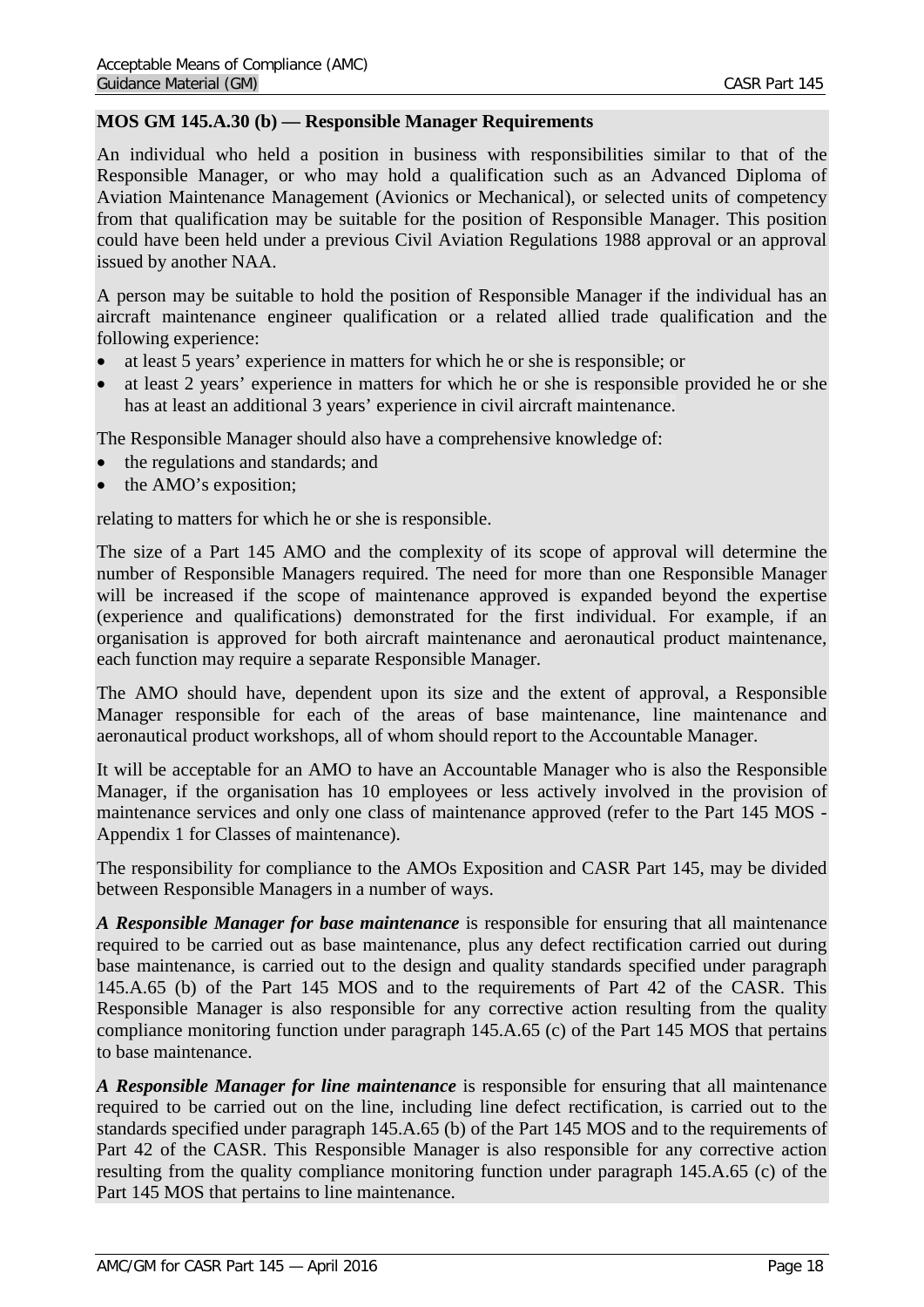*A Responsible Manager for workshop maintenance* is responsible for ensuring that all maintenance carried out on aeronautical products under his or her field of responsibility is carried out to the standards specified under paragraph 145.A.65 (b) of the Part 145 MOS and to the requirements of Part 42 of the CASR. This Responsible Manager is also responsible for any corrective action resulting from the quality compliance monitoring under paragraph 145.A.65 (c) of the Part 145 MOS that pertains to workshop maintenance.

The AMO may adopt any title for the described Responsible Management positions, but should identify to CASA the titles and persons nominated in accordance with paragraph 145.A.30 (b) of the Part 145 MOS.

## <span id="page-18-0"></span>**MOS GM 145.A.30 (c) 1 — Quality Manager Requirements**

An individual who held a position in business with responsibilities similar to that of the Quality Manager may be suitable for the position of Quality Manager. This position could have been held under a previous Civil Aviation Regulations 1988 approval or an approval issued by another NAA.

A person may be suitable to hold the position of Quality Manager if the individual has the following knowledge and experience:

- comprehensive knowledge of the AMO's exposition;
- knowledge of CASR Part 145 and the Part 145 MOS;
- a formal qualification in quality management; and
- at least 2 years' experience in quality management system activities.

Monitoring the Part 145 AMO's Quality Management System includes requesting remedial and corrective action by the Accountable Manager and the nominated persons referred to in paragraph 145.A.30 (b) of the Part 145 MOS.

## <span id="page-18-1"></span>**MOS AMC 145.A.30 (c) 1 (iv) — Quality Manager Requirements**

The quality manager remains responsible on behalf of the organisation for issuing certification authorisations to certifying employees. The Quality Manager may nominate other persons to actually issue or revoke the certification authorisations in accordance with a procedure as specified in the exposition. The procedure must ensure the authorisation process remains a quality management system function to ensure the nominee is independent from the employee receiving the certification authorisation.

### <span id="page-18-2"></span>**MOS GM 145.A.30 (c) 2 — Safety Manager Requirements**

An individual who held a position in business with responsibilities similar to that of the Safety Manager may be suitable for the position of Safety Manager. This position could have been held under a previous Civil Aviation Regulations 1988 approval or an approval issued by another NAA.

A person may be suitable to hold the position of Safety Manager if the individual is familiar with most aspects of the organisation, its activities, its management and personnel, and has the following training and experience:

- familiarisation with different aircraft, types of maintenance operations;
- understanding the role of human performance in accident causation and prevention;
- operation of the SMS;
- investigation of reportable matters and hazardous events;
- crisis management and emergency response planning;
- safety promotion; and
- specialised training or familiarisation.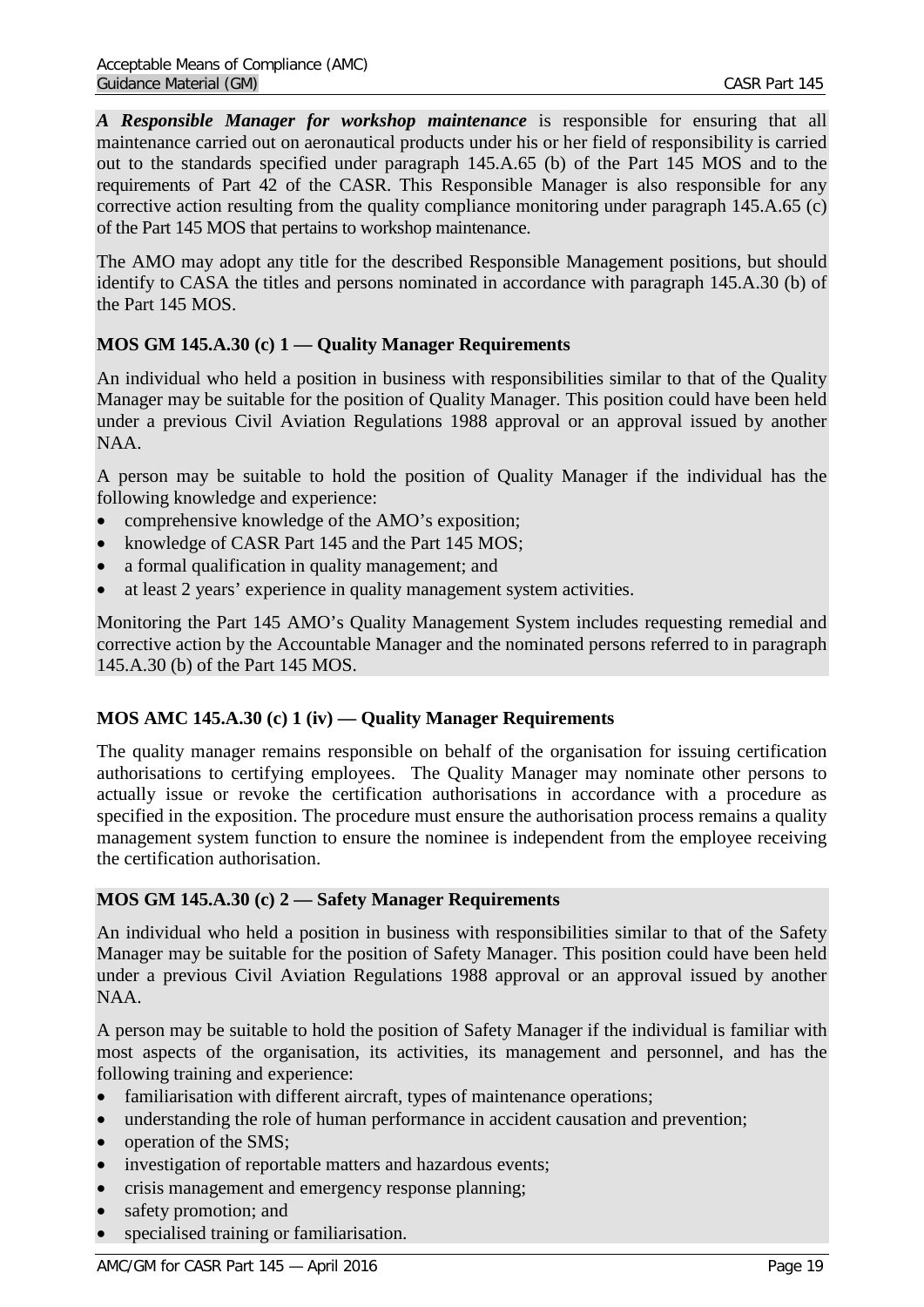## *Qualifications*

The Safety Manager's qualifications and attributes may include the following:

- broad operational knowledge and experience in the functions of an aviation organisation;
- sound knowledge of safety management principles and practices;
- sound knowledge and understanding of Human Factors (HF);
- good written and verbal communication skills;
- well-developed interpersonal skills;
- computer literacy;
- the ability to relate to all levels, both inside and outside the organisation;
- organisational ability;
- capable of working unsupervised;
- good analytical skills;
- leadership skills and an authoritative approach:
- worthy of respect among peers and management;
- instructional qualifications and experience; for example, Certificate IV in Workplace Training and Assessment;
- knowledge of document procedure design;
- sound understanding of hardware and software issues as it relates to SMS; and
- good understanding of aviation operations.

## <span id="page-19-0"></span>**MOS AMC 145.A.30 (d) — Personnel Requirements**

An AMC to this provision is for an AMO to either directly employ individuals or to contract individuals on a basis of continued employment where;

- all contracted individuals are made aware that when working for the organisation, they are required to comply with the organisations procedures specified in its Exposition, which are relevant to their duties;
- for line maintenance, the contracted individuals will be limited to half of the number of employees on any shift that are required to perform the maintenance that would normally be expected under the organisations approval; and
- for base maintenance and aeronautical product maintenance, at least half of the contracted individuals will be engaged for at least the duration of the base maintenance or aeronautical product maintenance check.

An acceptable maintenance man-hour plan will take into account any maintenance carried out on aircraft/aeronautical products from outside Australia and should also take into account all work performed that is not within the scope of the AMOs maintenance approval.

An acceptable maintenance man-hour plan will relate to the anticipated maintenance work load except that when the AMO cannot predict such workload due to the short term nature of its contracts, then the maintenance manpower plan should be based upon the minimum maintenance workload needed for commercial viability. Maintenance work load includes all necessary work such as, but not limited to, planning, maintenance record checks, production of worksheets/cards in paper or electronic form, accomplishment of maintenance, inspection and the completion of maintenance records.

In the case of aircraft base maintenance, an acceptable maintenance man-hour plan will relate to the aircraft hangar visit plan as specified in paragraph 145.A.25 (e) of the Part 145 AMC.

For Quality and SMS monitoring functions, an acceptable man-hour plan will be one that is sufficient to meet the requirements of paragraphs 145.A.65(c) and (d) of the Part 145 MOS. Where quality and safety monitoring employees perform other functions, the time allocated to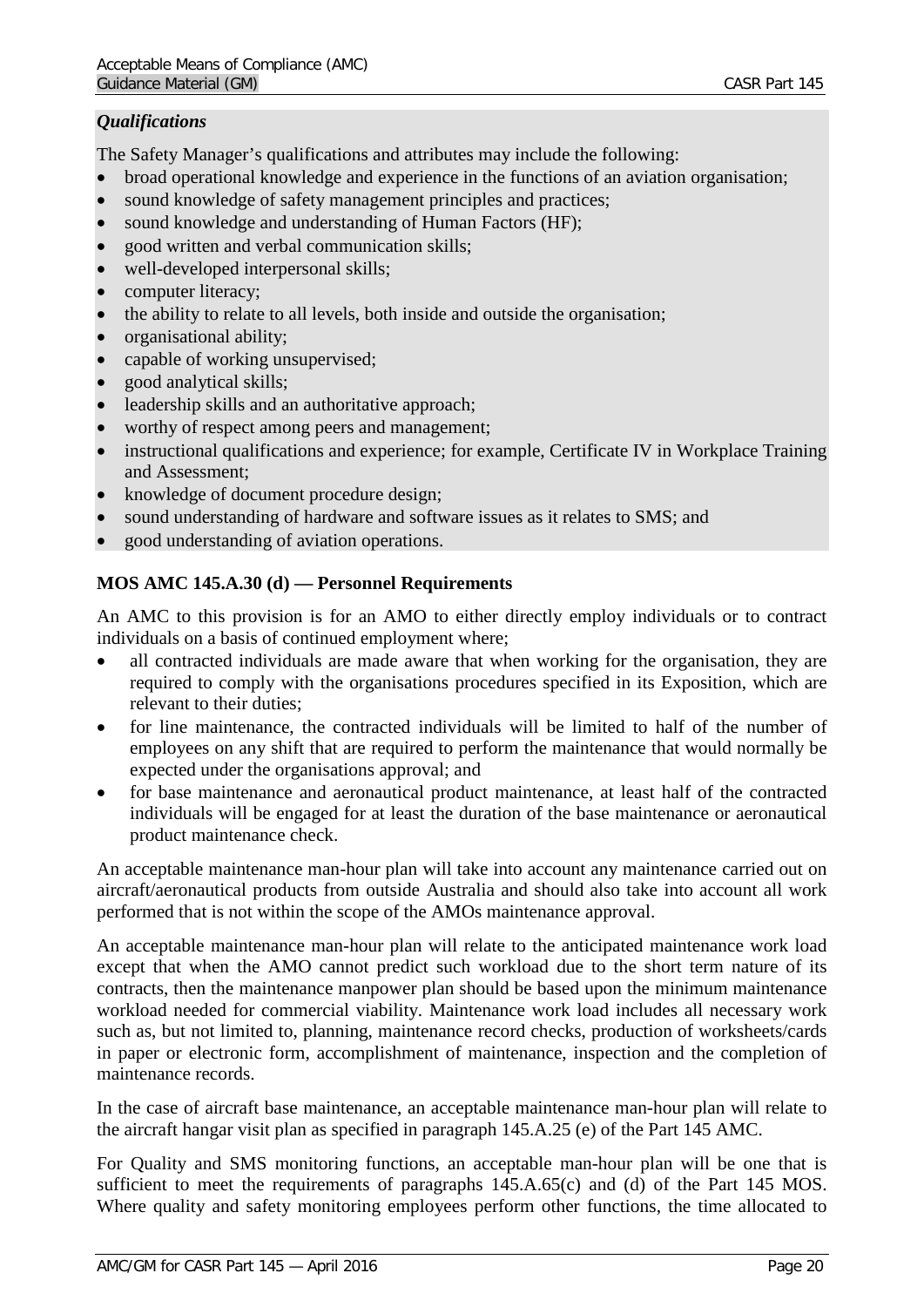those functions needs to be taken into account in determining requisite quality and safety monitoring employee numbers.

An acceptable maintenance man-hour plan will be one that is reviewed at least every 3 months and updated when necessary. Because of the changing nature of the man-hour plan, it is acceptable to be included in the Exposition by reference and with the main part of the Exposition describing the man-hour plan and the procedure for its management.

An acceptable procedure for significant deviations from the maintenance man-hour plan will be where the deviations are reported through the departmental manager to the Quality Manager and the Accountable Manager for review. Significant deviation means more than a 25% shortfall in available man-hours during a calendar month for any one of the functions specified in paragraph 145.A.30 (d) of the Part 145 MOS.

## <span id="page-20-0"></span>**MOS GM 145.A.30 (d) — Man-Hour Plan Requirements**

'Has sufficient employees' means that the AMO employs or contracts a sufficient number of individuals on a basis that provides for organisational stability and consistency of the workforce.

The AMOs policies relating to the number of employees required under various types of maintenance and the levels of supervision required between individual maintainers and Certification Authorisation holders should be shown here. CASA does not prescribe supervisory ratios however the AMO should be able to show reasonable compliance to the standards set in their Exposition through the management of personnel availability through their man-power planning procedures.

## <span id="page-20-1"></span>**MOS AMC 145.A.30 (e) — Employee Qualification**

It will be an AMC to this provision for an AMO Exposition to include a procedure that identifies varying stages or levels of qualification, from accepted national qualification standards for more complex tasks, to simple on-the-job training and AMO acceptance of competency of individuals for less difficult or repetitive tasks. The procedures specify standards for employees including planners, Aircraft Maintenance Engineers, specialist maintenance employees, supervisors and certifying employees to be assessed for competence by 'on the job' evaluation and/or by examination relevant to their particular job function within the organisation before unsupervised work is permitted.

A record of the qualification and competency assessment would need to be kept. Adequate initial and recurrent training is provided and recorded to ensure continued competence.

The acceptable procedure for assessment will ascertain that:

- Planners are able to transcribe maintenance requirements into maintenance tasks and have an appreciation that they have no authority to deviate from the maintenance data;
- Individuals performing maintenance tasks are able to carry out maintenance tasks to standards specified in the instructions for continuing airworthiness and will notify supervisors of errors requiring rectification to re-establish required maintenance standards;
- Supervisors are able to ensure that all required maintenance tasks are carried out and where not completed or where it is evident that a particular maintenance task cannot be carried out to the instructions for continuing airworthiness; such problems will be reported to the person detailed in paragraph 145.A.30(c) of the Part 145 MOS for appropriate action. In addition, for those supervisors who also carry out maintenance tasks; that they understand such tasks should not be undertaken when incompatible with their management responsibilities.
- Certifying employees authorised to issue CRS are able to determine when the aircraft or aeronautical product is serviceable and ready to release to service and when it should not be released to service.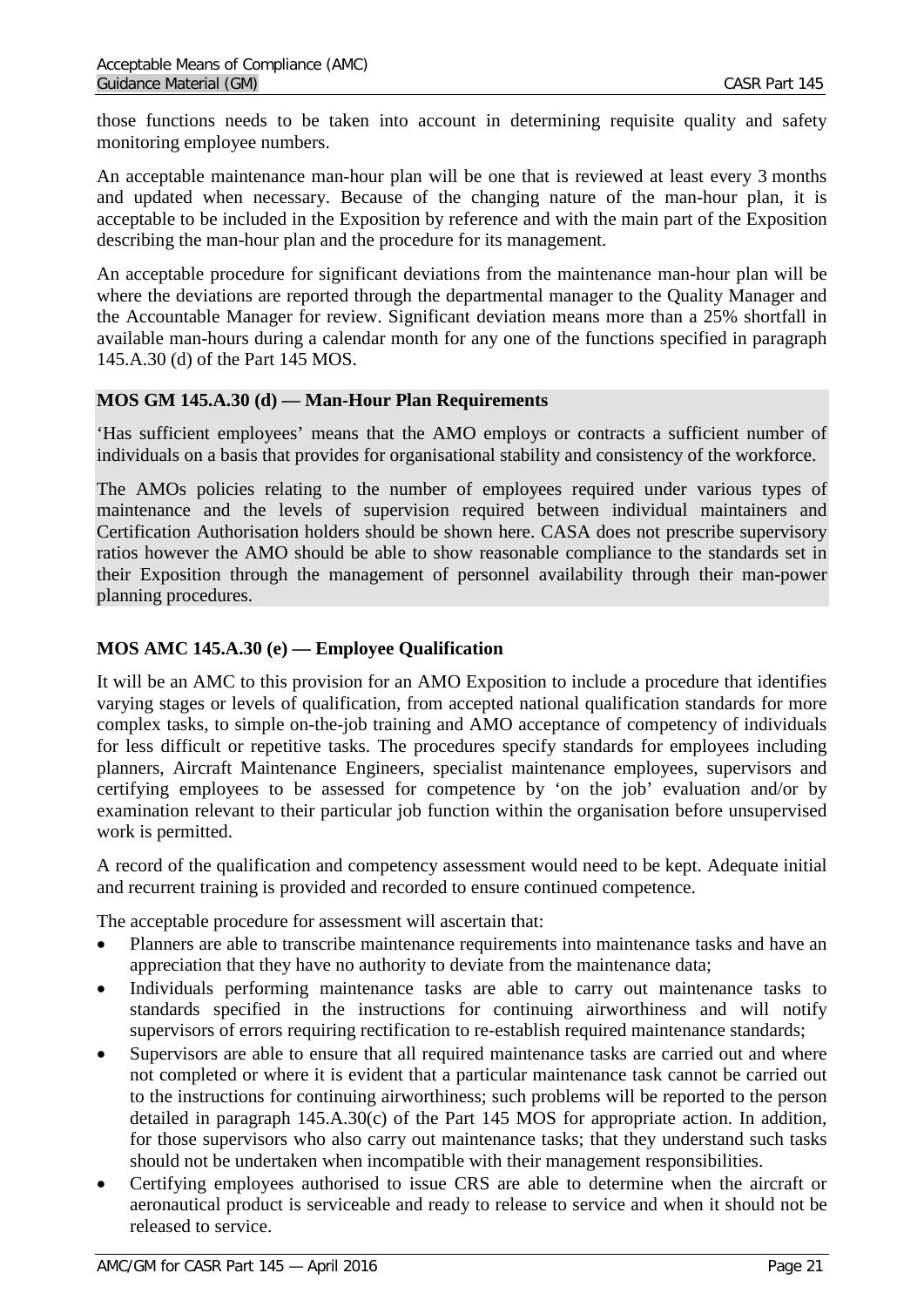- Quality and safety audit employees are able to monitor compliance with the AMOs procedures, its Exposition and CASR Part 145, identifying non-compliance and safety hazards in an effective and timely manner.
- In the case of planners, maintenance employees, supervisors and certifying employees, knowledge of the AMOs Exposition relevant to their particular role in the organisation is confirmed.

The aforementioned list is not exclusive and may include other categories of personnel.

#### *Competency Assessment*

An acceptable means of ascertaining competence of individuals who will be authorised to:

- perform maintenance on behalf of the AMO;
- issue CRS for aeronautical products on behalf of the AMO;

will include Exposition procedures for assessment that include assessment events.

#### *Assessment Events*

Assessment events are designed against performance criteria set by the AMO for the aircraft or aeronautical product type and specific tasks. The performance criteria may include task outcomes, elements of competence, consideration of contingencies and job role environment. The performance criteria would recognise the integration of knowledge and skills as fundamental to affecting the required outcome. Assessment events would allow that the gathering of current evidence infers competence.

#### *Consideration of Evidence as Part of Assessment Events*

Evidence that could be considered as part of the overall assessment includes:

- documented supervised on-the-job (OJT) experience and performance;
- formal qualifications, training, experience and OJT performance (examples of material considered include training recognised by National Airworthiness Authorities (NAA), Trade Authorities or Standards governing bodies and Institutes); or
- individual competency units and courses reported under the Australian Quality Training Framework (AQTF) by a Part 147 Training Organisation or a Recognised Training Organisation.

An acceptable means of establishing competence of individuals to perform maintenance on behalf of an AMO, will be procedures for assessment that include:

- AMO defined specified task training and documented supervised OJT experience and performance;
- AMO recognition of defined Qualifications, Training, experience and OJT performance (i.e. Qualifications and/or certificated training recognised by NAA, National Training and Trade Recognition Authorities or Standards governing bodies and Institutes);
- formal recognition of specified competency units assessed in accordance with the AQTF by a Part 147 Training Organisation or a Recognised Training Organisation (i.e. MEA405 Repair Aircraft Composite Structures and components); or
- formal recognition of a qualification issued by a Part 147 Training Organisation comprising relevant competency units defined in accordance with the AQTF (i.e. Cert IV in Aeroskills (Mechanical) comprising relevant elective competencies).

An acceptable means of establishing competence of individuals to issue CRS for aeronautical products on behalf of an AMO, will be procedures for assessment that include AMO defined specified task training and documented OJT experience and performance: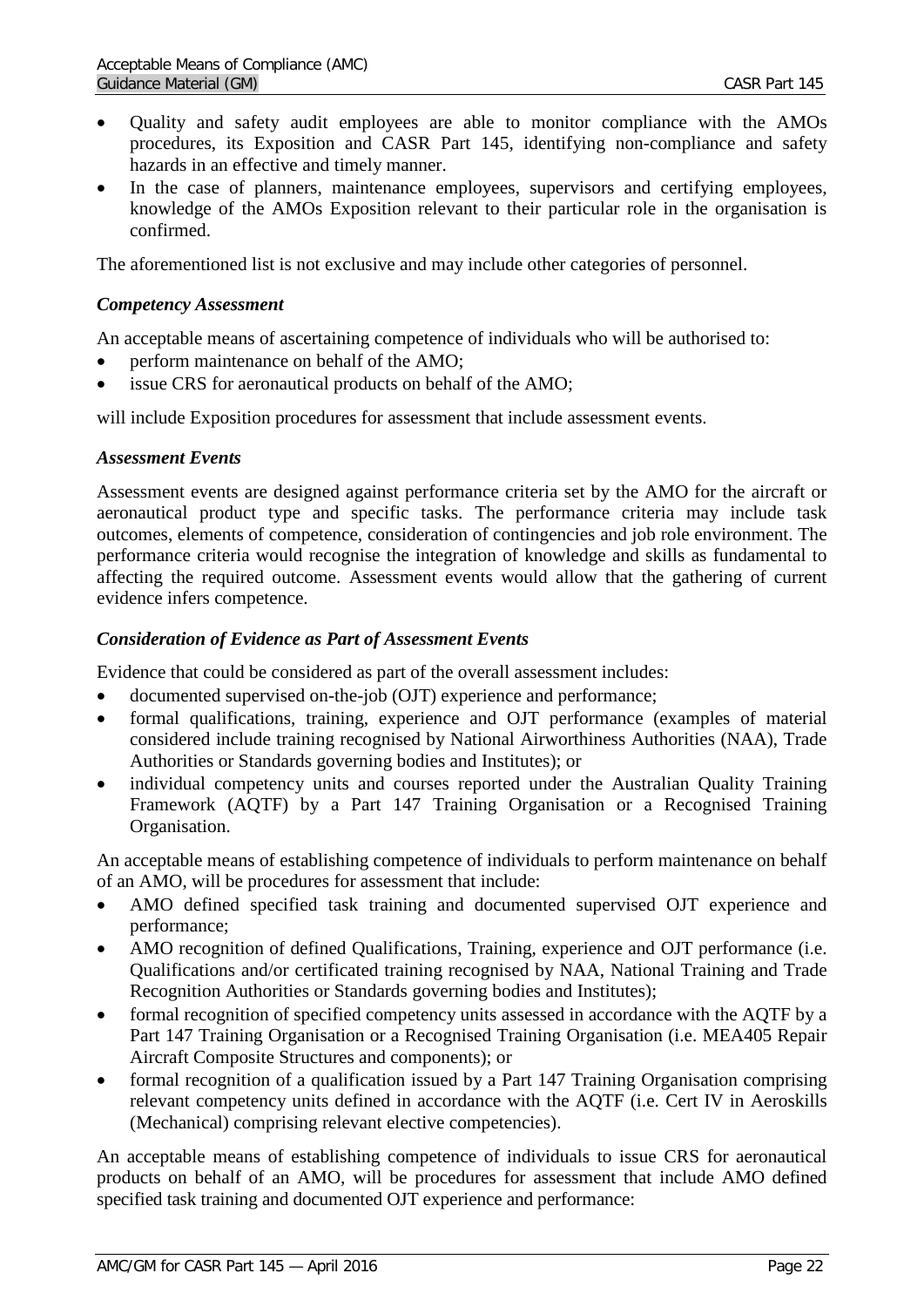- AMO recognition of defined qualifications, training and experience (i.e. qualifications and/or certificated training recognised by NAA, National Training and Trade Recognition Authorities or Standards governing bodies and Institutes);
- formal recognition of specified competency units assessed in accordance with the AQTF by a Part 147 Training Organisation or a Recognised Training Organisation (i.e. MEA405 Repair Aircraft Composite Structures and components); or
- formal recognition of a qualification issued by a Part 147 Training Organisation comprising relevant competency units defined in accordance with the AQTF (i.e. Cert IV in Aeroskills (Mechanical) comprising relevant elective competencies).

## *Engine Ground Running; Borescope Inspection; Flight Control Rigging*

An acceptable qualification for use as a prerequisite for training, assessment and authorisation of employees for these functions is a Part 66 Licence that covers the aircraft and engine type.

For guidance on requirements for engine ground running, refer to Advisory Circular (AC) 66-3.

### *Human Factors Issues and Human Performance Limitations*

With respect to the understanding of the application of human factors and human performance issues, maintenance, management, and quality audit personnel may be assessed for the need to receive initial human factors training, but in any case all employees involved in any maintenance, management, quality and safety audit functions should receive human factors continuation training. This may include:

- post-holders, managers, supervisors;
- certifying employees, aircraft maintenance engineers, aeronautical product workshop maintenance employees, and specialist maintenance technicians;
- technical support personnel such as, planners, engineers, technical record staff;
- quality control/assurance and SMS employees;
- human factors staff/human factors trainers;
- supply department staff, purchasing department staff;
- ground equipment operators; and
- contract staff in the above categories.

### *Human Factors — Initial Training AMC–1*

An AMC for the training should include development of knowledge and skills specifically aimed at the minimisation of the risks associated with HF and human performance limitations influences on human error within the AMO. This should include tools and techniques to support the AMO's error management aims of reducing both the likelihood and consequence of error within the organisation.

Acceptable initial human factors training covers all the topics of the training syllabus specified in the syllabus below, either as a dedicated course or else integrated within other training. The syllabus may be adjusted to reflect the particular nature of the AMO.

The syllabus may also be adjusted to meet the particular nature of work for each function within the organisation. For example:

- small organisations not working in shifts may cover in less depth subjects related to teamwork and communication.
- planners may cover in more depth the scheduling and planning objective of the syllabus and in less depth the objective of developing skills for shift working.
- depending on the result of the competency assessments, initial training should be provided to employees within 6 months of joining the AMO, but temporary employees should be trained shortly after joining the organisation to cope with the duration of employment.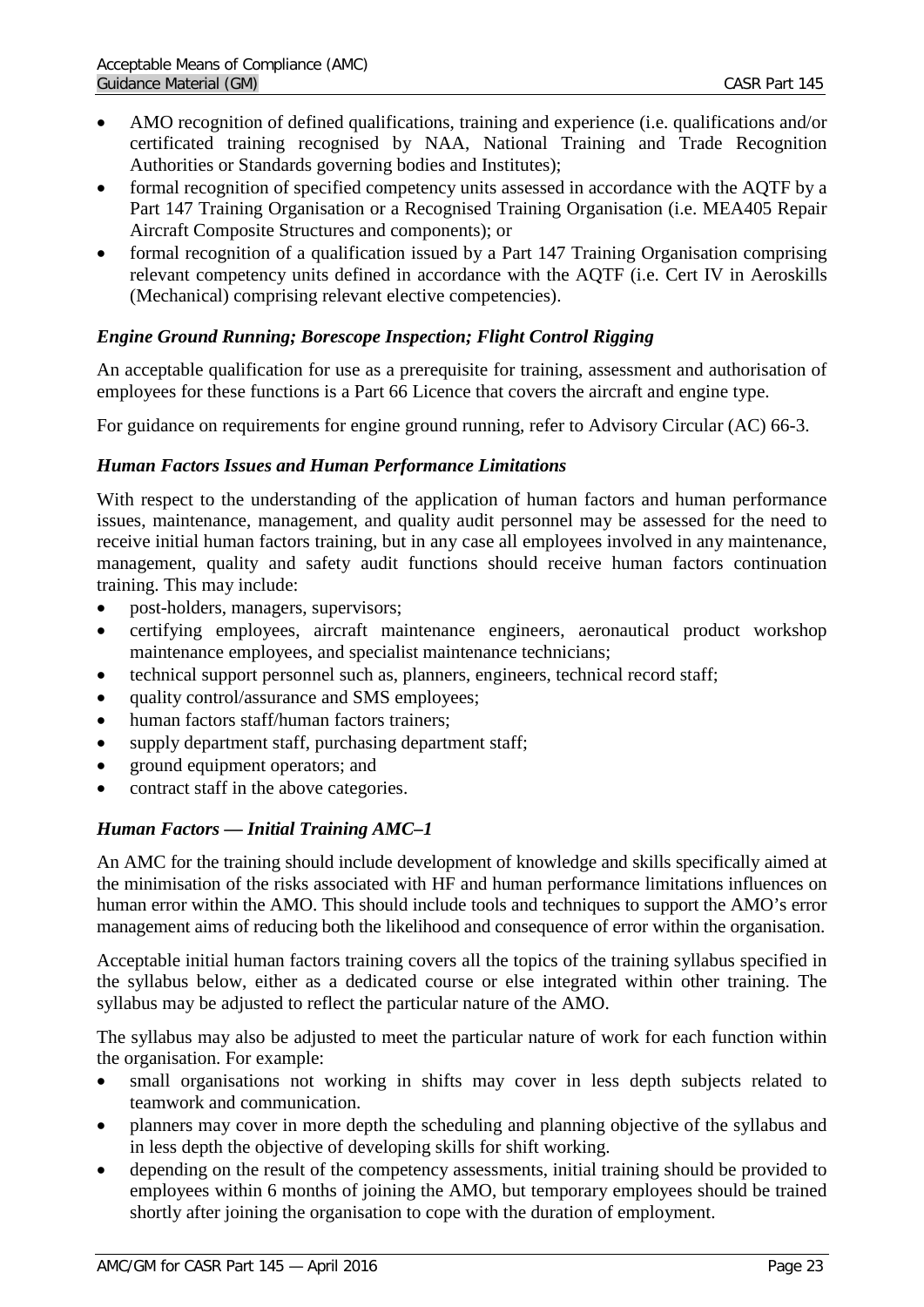• employees recruited from another AMO and temporary employees should be assessed for the need to receive any additional Human factors training to meet the new AMO's human factors training standard.

## *Training syllabus for initial human factors training*

The training syllabus below identifies the topics and subtopics that may be addressed as an AMC for the provision of HF training. The AMO may combine, divide, or change the order of any subject of the syllabus to suit its own needs, provided that all subjects are covered to a level of detail appropriate to the organisation and its personnel.

Some of the topics may be covered in separate training (health and safety, management, supervisory skills etc.) in which case duplication of training is not necessary. Where possible, practical illustrations and examples should be used, especially accident and incident reports. Topics should be related to existing legislation, guidance and advisory material, where relevant (eg. ICAO, HF Digests and Training Manuals).

Where appropriate, training should extend to skill development for non-technical skills that have been identified as mitigations for risks stemming from human factors and the influence of human performance limitations. Further guidance from ICAO on syllabus, learning outcomes and levels is detailed in 'Human Factors Guidelines for Aircraft Maintenance Manual 2003, Appendix B to Chapter 5, Human Factors Training Needs and Objectives'.

Topics should be related to maintenance engineering where possible, too much unrelated theory should be avoided. Relevant topics for planning training may include:

- 1 General/Introduction to human factors
	- 1.1 Need to address human factors
	- 1.2 Statistics
	- 1.3 Incidents
- 2 Safety Culture/Organisational factors
- 3 Human Error
	- 3.1 Error models and theories
	- 3.2 Types of errors in maintenance tasks
	- 3.3 Violations
	- 3.4 Implications of errors
	- 3.5 Avoiding and managing errors
	- 3.6 Human reliability
- 4 Human performance & limitations
	- 4.1 Vision
	- 4.2 Hearing
	- 4.3 Information-processing
	- 4.4 Attention and perception
	- 4.5 Situational awareness
	- 4.6 Memory
	- 4.7 Claustrophobia and physical access
	- 4.8 Motivation
	- 4.9 Fitness/Health
	- 4.10 Stress
	- 4.11 Workload management<br>4.12 Fatigue
	- **Fatigue**
	- 4.13 Alcohol, medication, drugs
	- 4.14 Physical work
	- 4.15 Repetitive tasks/complacency
- 5 Environment
	- 5.1 Peer pressure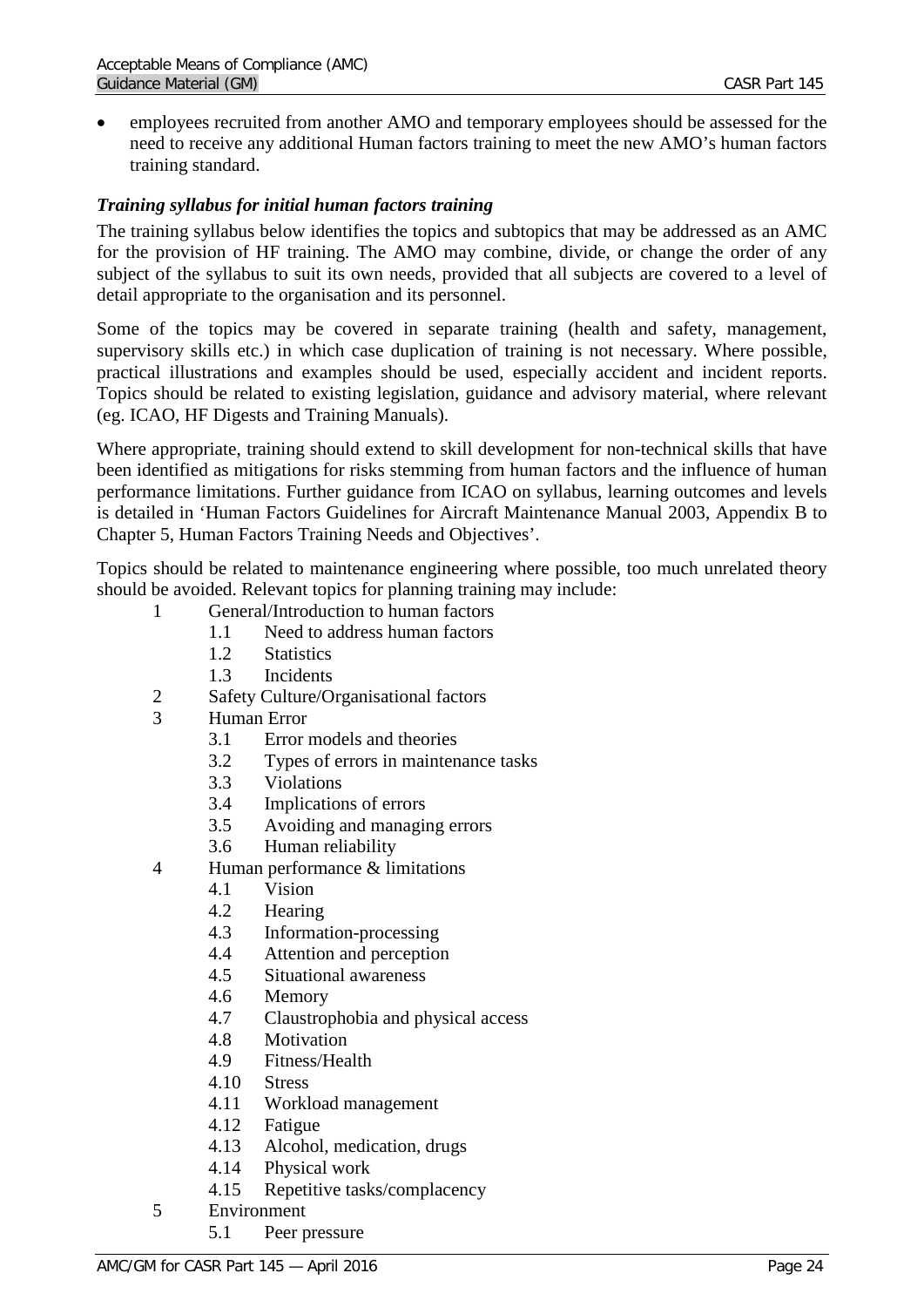- 5.2 Stressors
- 5.3 Time pressure and deadlines
- 5.4 Workload
- 5.5 Shift Work
- 5.6 Noise and fumes
- 5.7 Illumination
- 5.8 Climate and temperature
- 5.9 Motion and vibration
- 5.10 Complex systems
- 5.11 Hazards in the workplace
- 5.12 Lack of manpower
- 5.13 Distractions and interruptions
- 6 Procedures, information, tools and practices
	- 6.1 Visual Inspection
	- 6.2 Work logging and recording
	- 6.3 Procedure practice/mismatch/norms
	- 6.4 Technical documentation access and quality
- 7 Communication
	- 7.1 Shift/Task handover
	- 7.2 Dissemination of information
	- 7.3 Cultural differences
- 8 Teamwork
	- 8.1 Responsibility
	- 8.2 Management, supervision and leadership
	- 8.3 Decision making
- 9 Professionalism and integrity
	- 9.1 Keeping up to date; currency
	- 9.2 Error provoking behaviour
	- 9.3 Assertiveness
- 10 Organisation's HF program
	- 10.1 Reporting errors
	- 10.2 Disciplinary policy
	- 10.3 Error investigation
	- 10.4 Action to address problems
	- 10.5 Feedback

### <span id="page-24-0"></span>**Human Factors — Initial Training AMC–2**

#### *Safety Behaviours: Human Factors for Engineers – a CASA Human Factors training resource kit*

An AMC to the requirement for provision of initial Human Factors training for non-complex organisations<sup>[1](#page-24-1)</sup> will be to use the CASA Human Factors training resource kit '*Safety Behaviours*: *Human Factors for Engineers'* to meet the syllabus and course content requirements of their initial Human Factors (HF) training. If a non-complex organisation elects to use the CASA HF training resource, it must also include details of the training procedures for its HF course in its exposition. Information should include:

- course content delivery method/s; for example, they may elect to require training processes such as self-paced learning and completion of the student workbook;
- criteria for selection of facilitators;
- methods for assessment of individual achievement against the course learning outcomes; and
- methods for evaluation of course effectiveness.

 $\overline{a}$ 

<span id="page-24-1"></span><sup>&</sup>lt;sup>1</sup> Criteria for defining a Non-complex organisation are found in this AMC/GM as GM for 145.65 (d).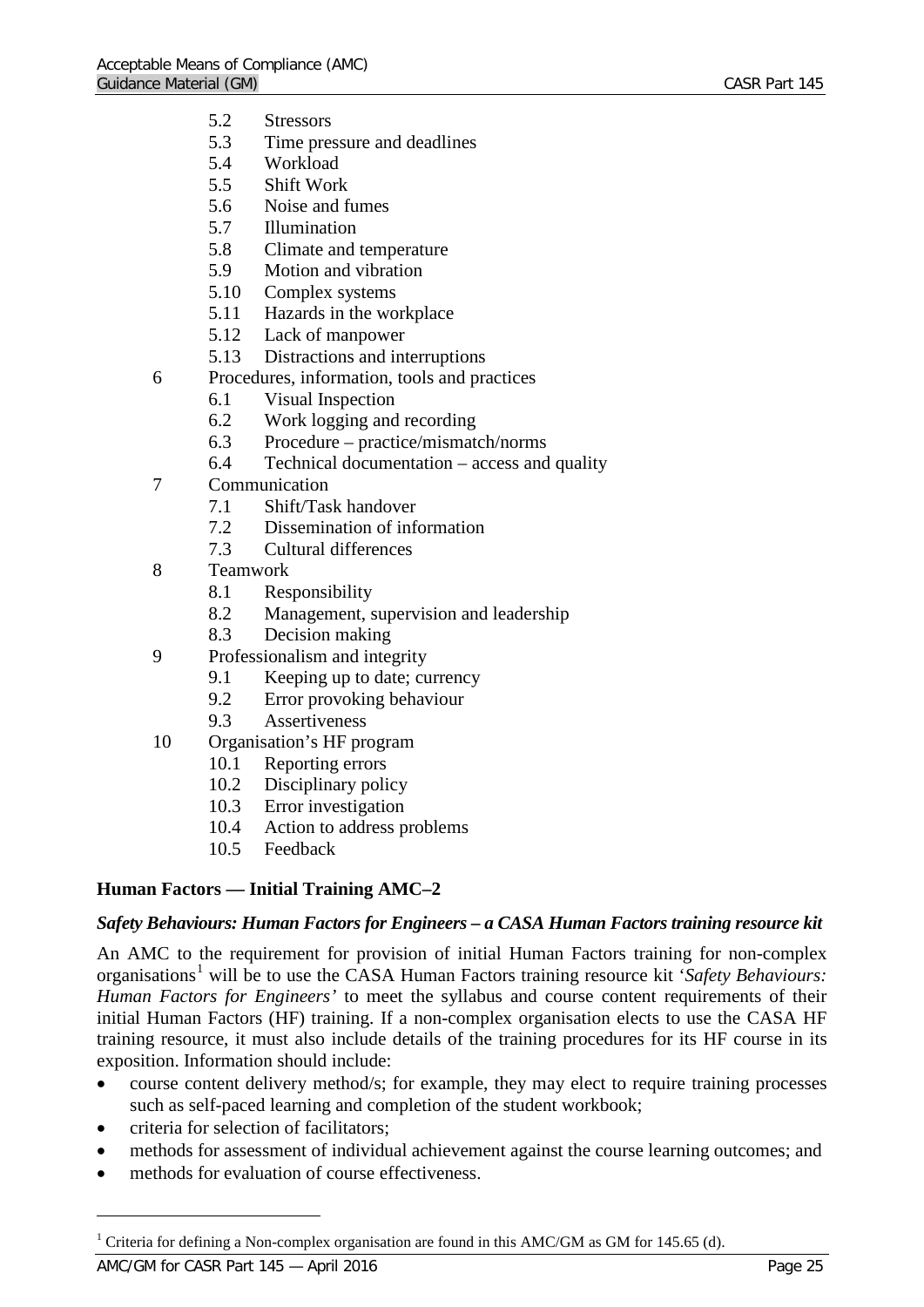## *Human Factors — Initial Training AMC–3*

Complex organisations<sup>[2](#page-25-0)</sup> may also seek to use this resource kit as the basis of their HF training program; however to ensure they fully meet the requirements of the MOS, such an organisation, in addition to the requirements listed above for non-complex organisation, would need to:

- carry out a gap analysis to ensure that the course content sufficiently covers its specific HF risks; and where it does not, add information to the course specific to its operations; and
- set out the procedures it is electing to use to deliver this CASA HF training resource and how those procedures will be appropriate for its circumstances. For complex organisations, procedures for delivery of the CASA HF training resource content may describe delivery methods such as facilitated discussion and exercises and/or classroom lecture styles.

#### *GM — CASA Human Factors Training*

The provision of HF training should be training conducted by the maintenance organisation itself, or independent trainers or any training organisations acceptable to CASA and specified in the Exposition. The HF training arrangements should be specified in the AMOs Exposition.

### *GM — CASA Human Factors Training Resource Kit: 'Safety Behaviours : Human Factors for Engineers'*

While all AMOs are required to develop and deliver HF training to their employees that reflect their specific organisational characteristics, this CASA HF resource has been developed with the smaller maintenance organisation as its target audience and therefore provides information relevant to the HF influences and hazards common to most non-complex maintenance organisations.

CASA has determined that the assumptions used during the development of the CASA resource sufficiently matches the training needs of non-complex maintenance organisations to at least meet the level required during entry control. CASA therefore accepts that the use of this resource for non-complex organisations will be an AMC with the requirements for the provision of HF initial training for employees.

The resource cannot however realistically be expected to cover every influence that a complex AMO may encounter. If an AMO does not meet the non-complex criteria (as outlined above and agreed with CASA personnel), it remains the AMO's obligation to carry out an assessment to ensure that the CASA HF training material meets its training needs in relation to HF hazards and the influence of human performance limitations on safety.

CASA envisages that organisations may include a mix of methods of training delivery depending on organisational size, complexity, the identified HF influences within each organisation and the required learning outcomes.

The following are examples of an appropriate mix of delivery methods used to meet the safety outcome of improving organisational and workplace communication;

- For a non-complex organisation, members of the organisation tend to have greater awareness of all other parts of the organisation and have shorter and more accessible communication pathways. In this case, a self-paced learning method may be sufficient to improve individuals' awareness of the organisation's communication protocols or procedures and any changes that are made over time.
- For a complex organisation, individuals' awareness of communicated messages and changes made is unlikely to be effectively achieved with self-paced learning alone. Interaction

 $\overline{a}$ 

<span id="page-25-0"></span> $2$  Complex organisations are any organisations that do not meet the criteria set out for non-complex organisations.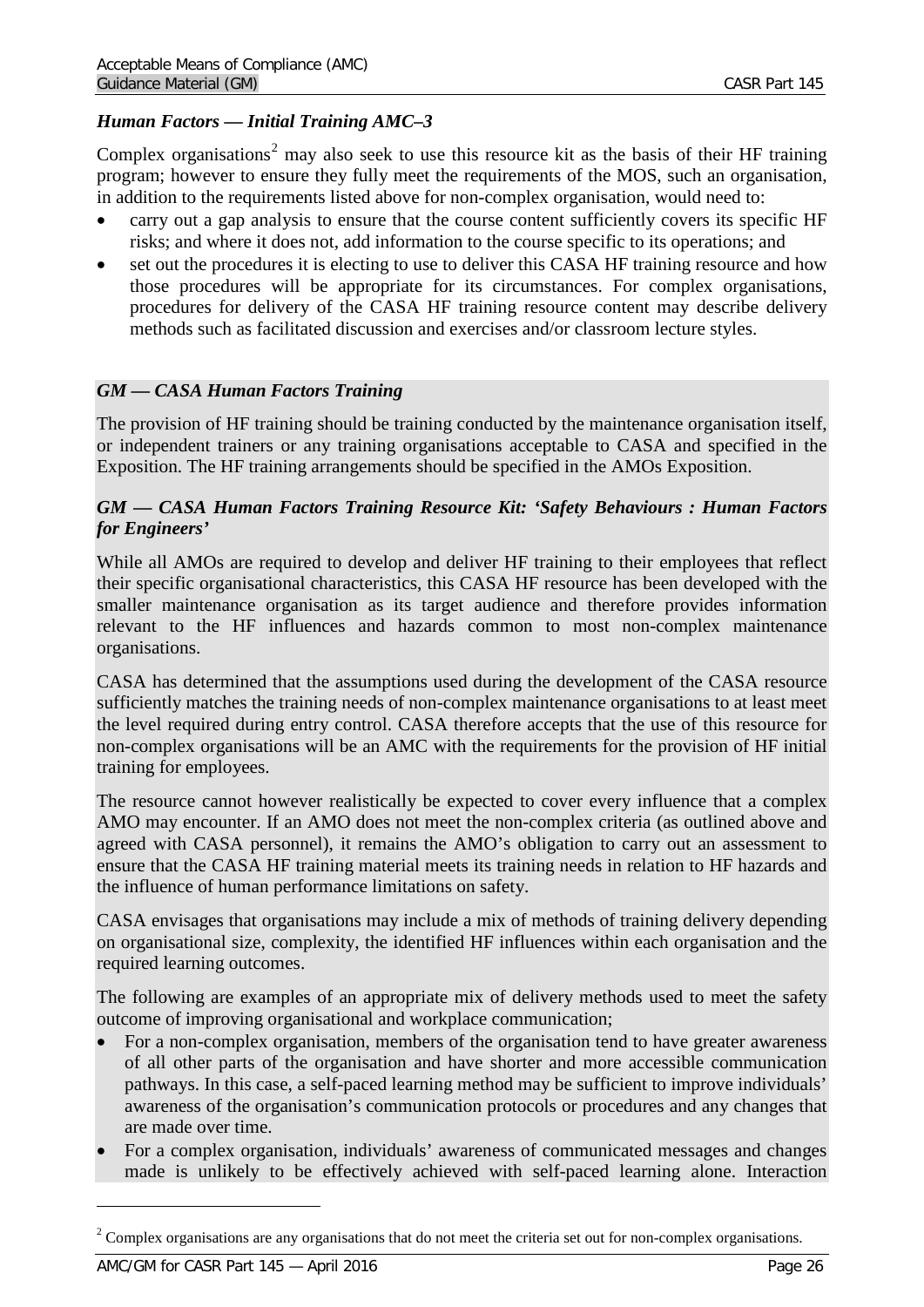between both individuals and different workgroups is likely to be necessary to practice the required communication skills; therefore facilitated workshops would be a more appropriate delivery method.

Appropriate selection of facilitators is crucial to whether the course is effective in delivering real improvements in human performance and a reduction in the number of errors and their consequences in an AMO. Selection criteria should include details of:

- Expected qualifications and/or experience in training delivery
- Experience in the relevant work environment
- An expected level of knowledge in HF, or an avenue to ensure an adequate level of understanding of the course material.

The CASA HF resource includes an assessment workbook. If this is to be employed as a primary source of individual assessment of learning outcomes, the exposition should include how its contents will be assessed and the criteria to be used to denote a satisfactory standard. Other measures to be used in assessing students' overall achievement of course goals should be listed and may include methods such as assessing attitude towards the course, its contents and safety message and the level of student participation (as assessed by the facilitator).

Evaluation of the course should centre on its effect on organisational safety performance indicators such as; improved safety culture, reduction in procedural non-compliance, reduction in error rates or improved error detection and improved reporting of incidents. Changes to safety performance indicators such as these are likely to reflect the influence of improvements in HF knowledge and greater understanding of the limitations of human performance. If the course is modified to target a particular HF hazard then a more targeted safety performance indicator could be employed to assess improvements in the particular error rate. It is also expected that use of the HF training resource in both complex and non-complex organisations will involve the use of feedback by the organisation to assist in ongoing continuous improvement process for the course.

AMOs should be encouraged to discuss the assessment of their size and complexity and use of *'Safety Behaviours: Human Factors for Engineers'* by their organisation with their nominated CASA CMT personnel.

*Summary: 'Safety Behaviours: Human Factors for Engineers'* provides the core content for a suitable HF training program that should improve an organisation's ability to manage the influence of the characteristics and limitations of human performance on its overall level of safety. However, any AMO that seeks to use this publication must ensure that it is delivered and assessed in an appropriate manner in order to fully meet the requirements of MOS AMC 145.A.30 (e).

### *GM — Human Factors Continuation Training*

The purpose of HF continuation training is to ensure that staff remain current in terms of HF knowledge, continue to develop non-technical skills and also to collect feedback on HF issues. Consideration should be given to the possibility that such training has the involvement of the quality department. There should be a procedure to ensure that feedback is formally passed from the trainers to the quality department to initiate action where necessary.

HF continuation training should be of an appropriate duration in each two year period in relation to relevant quality audit findings and other internal/external sources of information available to the organisation on human errors in maintenance.

The provision of HF training should be training conducted by the maintenance organisation itself, or independent trainers or any training organisations acceptable to CASA and specified in the Exposition. The HF training arrangements should be specified in the AMOs Exposition.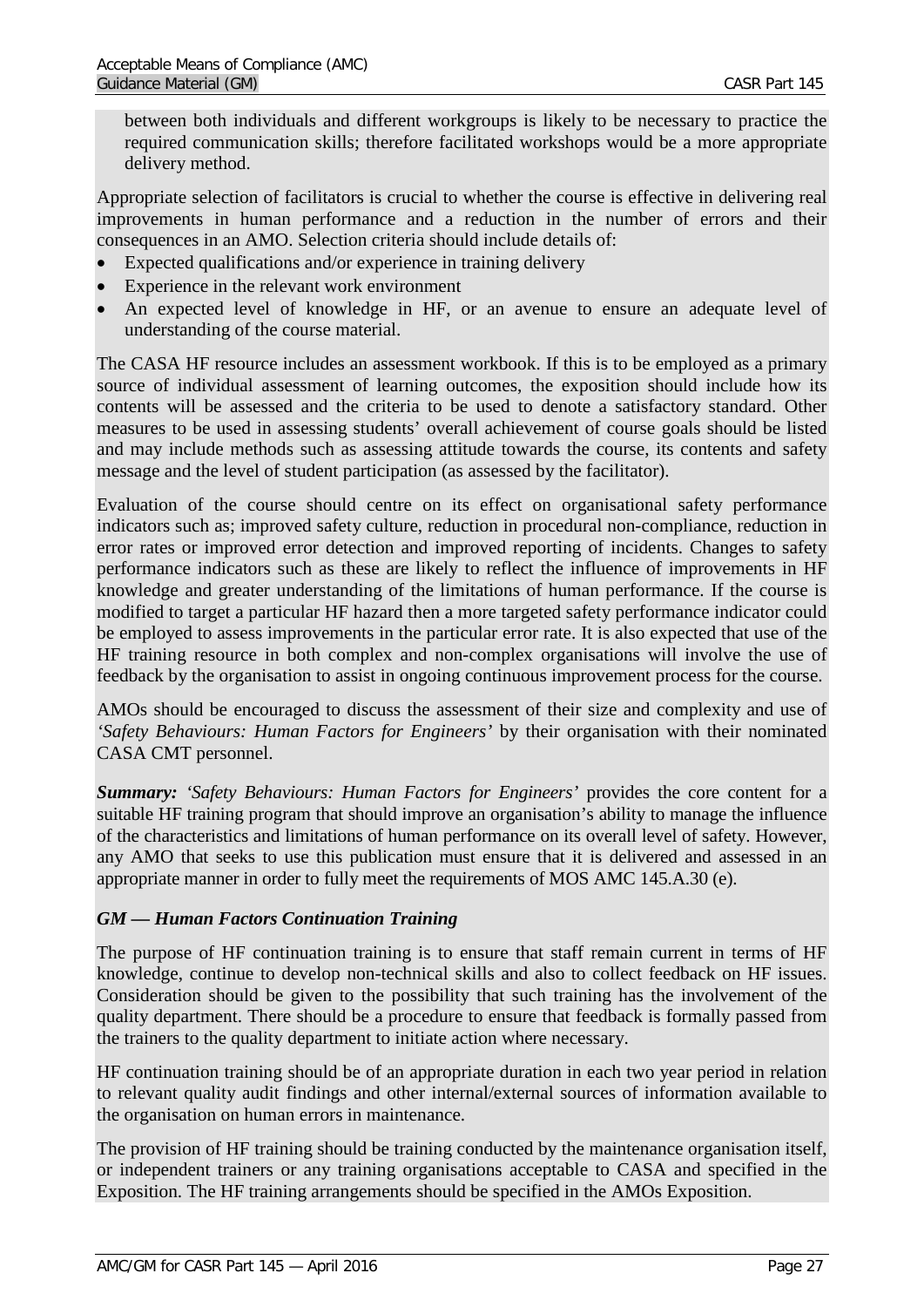Continuation training should concentrate upon those areas in the company where problems and errors are occurring; where hazards stemming from HF influences have been identified and where human factors guidance material details training is most necessary. These may be identified from the quality system, occurrence reporting/Maintenance Error Management system, or other mechanisms.

With respect to HF training procedures, the Exposition should contain details such as:

- scope and methodology for identifying HF training needs;
- facilitator/instructor selection criteria;
- instructional techniques; and
- assessment and evaluation methods.

## <span id="page-27-0"></span>**MOS GM 145.A.30 (e) — Employee Qualifications**

The AMO is required to specify qualifications and levels of experience that it will recognise and use for authorising employees to carry out maintenance, perform maintenance certification or issue CRS. Procedures must also include arrangements, standards and provisions for initial and recurrent human factors training.

### <span id="page-27-1"></span>**MOS AMC 145.A.30 (f) — Specialist Maintenance Certifying Employee**

An AMC with the requirement to have a register of Certifying Employees will be to maintain a list of authorised individuals including their name, the dates of authorisation validity and the authorisation number to enable cross-reference to the authorisation record required by section 145.A.35 of the Part 145 MOS.

It is acceptable for a register of Certifying Employees to be maintained as a document or computer record separate to the Exposition, provided that the management part of the Exposition contains clear cross references to the register.

This AMC lists qualifications that CASA finds acceptable for Part 145 AMOs to use as standards on which to base authorisations for the performance of specialist maintenance and maintenance certification of that specialist maintenance. Individuals that hold such qualifications may be trained, assessed and authorised in accordance with paragraph 145.A.35 (b) 3 of the Part 145 MOS to perform maintenance certification for the specialist maintenance for which the individual is competent.

### *Non Destructive Testing (NDT)*

An AMC to this paragraph 145.A.30 (f) of the Part 145 MOS is for an AMO to set qualification standards for NDT employee authorisations based upon AS 3669 or other standards recognised by the National Aerospace Non-destructive Testing Board (NANDTB).

Note: A non-destructive penetrant test using portable equipment means those processes and equipment covered by AQF Competency unit *'MEA365 Assess structural repair/modification requirements and evaluate structural repairs and modifications'*, being a pre-requisite competency unit for the grant of a Part 66 B1 Category Licence. The authorisation for a B1 Category Licence holder is limited by the extent of training covered under this unit of competency, which is the colour contrast dye penetrant inspection technique.

### *Organisations*

The AMO that carries out NDT during the course of maintenance will have acceptable procedures in place that ensure the NDT activities are carried out to Australian Standards (AS) and meet all the other applicable regulatory and/or statutory requirements. The AMO will have internal procedures to ensure personnel that carry out and/or issue maintenance certifications for NDT are qualified to standards mentioned in this AMC or as approved by CASA as an acceptable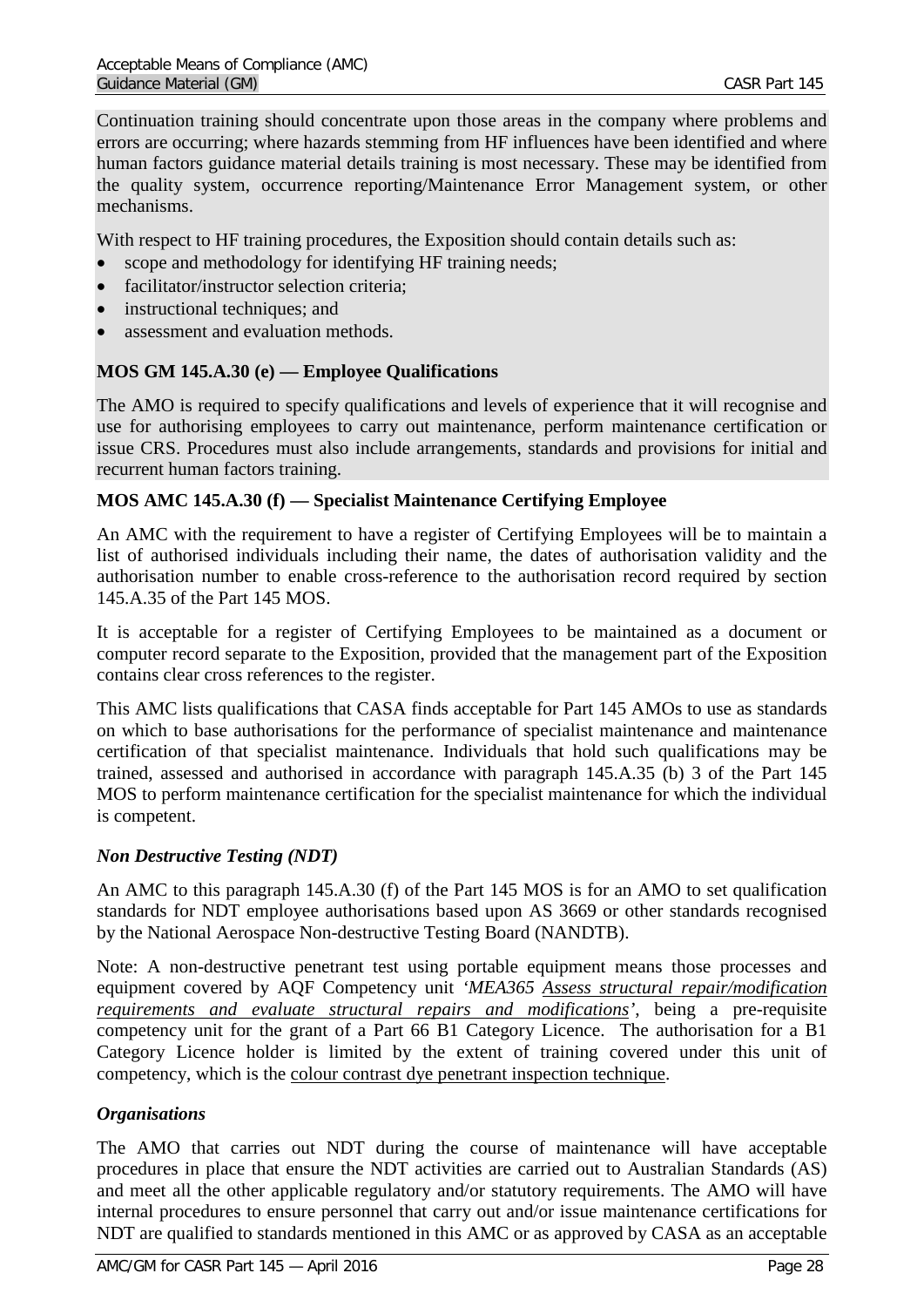alternative standard and assessed as competent for the purposes of the authorisation. A CRS will be issued following all NDT maintenance certifications.

## *Personnel*

The AMO will appoint a person to control NDT (Responsible Level 3); that has the qualifications and experience recognised by the NANDTB as NDT Level 3 person, within the meaning of AS 3669 or other standards acceptable to the NANDTB.

The AMO will authorise individuals to perform NDT tasks who:

- are recommended by the Responsible Level 3 for the task;
- have completed a training program that has been checked by the Responsible Level 3 as meeting the requirements for the task;
- have been assessed as being competent to carry out the specific tasks by the Responsible Level 3: and
- have passed an annual visual acuity test prescribed in the standard.

The persons approved by the AMO to perform and certify the results of the NDT tasks are authorised in writing, under the AMOs Exposition procedures and in compliance with sections 145.A.30 and 145.A.35 of the Part 145 MOS to carry out the maintenance and to issue a Maintenance Certification for NDT tasks.

## *Maintenance Data*

NDT data used for testing and inspection of aircraft or aeronautical products must be approved for use as with any other maintenance data. Data supplied with ICA may be accepted by an AMO if it is published by a 'Type Certificate' (TC) or 'Supplementary Type Certificate' (STC) holder, or the author of design data. Where adequate maintenance data is not available or detail is not sufficient to fulfil the desired outcome of the NDT function, it will be an AMC for the AMO to generate maintenance data and approve it for its own use as maintenance data, using a Responsible Level 3 to assess and approve the data under the provisions of section 145.A.45 of the Part 145 MOS.

## *Welding*

[http://casa.gov.au/wcmswr/\\_assets/main/download/caaps/airworth/33\\_1.pdf](http://casa.gov.au/wcmswr/_assets/main/download/caaps/airworth/33_1.pdf)

An AMC is for the Part 145 AMO to test and qualify its employees to the standard contained in Civil Aviation Advisory Publication CAAP 33-1 (0)

## *Surface Finishing*

Surface finishing may be carried out and certified by a holder of a B1 licence if the person is qualified to perform the maintenance.

## <span id="page-28-0"></span>**Surface Finishing - LAME with prior licence or airworthiness authority privileges - AMC-1:**

An AMC is for an AMO to authorise the holder of a subcategory of a B1 licence to carry out and certify surface finishing if that person previously held an aircraft maintenance engineer licence issued under regulation 31 or an airworthiness authority for surface finishing issued regulation 33B of CAR (1988) and the AMO is satisfied that the employee is competent to perform the maintenance.

### <span id="page-28-1"></span>**Surface Finishing - LAME trained in related field - AMC-2:**

An AMC is for an AMO to authorise the holder of a subcategory of a B1 licence to carry out and certify surface finishing if that person has attained competencies recognised by CASA in preparation of surfaces and application of air dried paint products in an aviation or automotive field.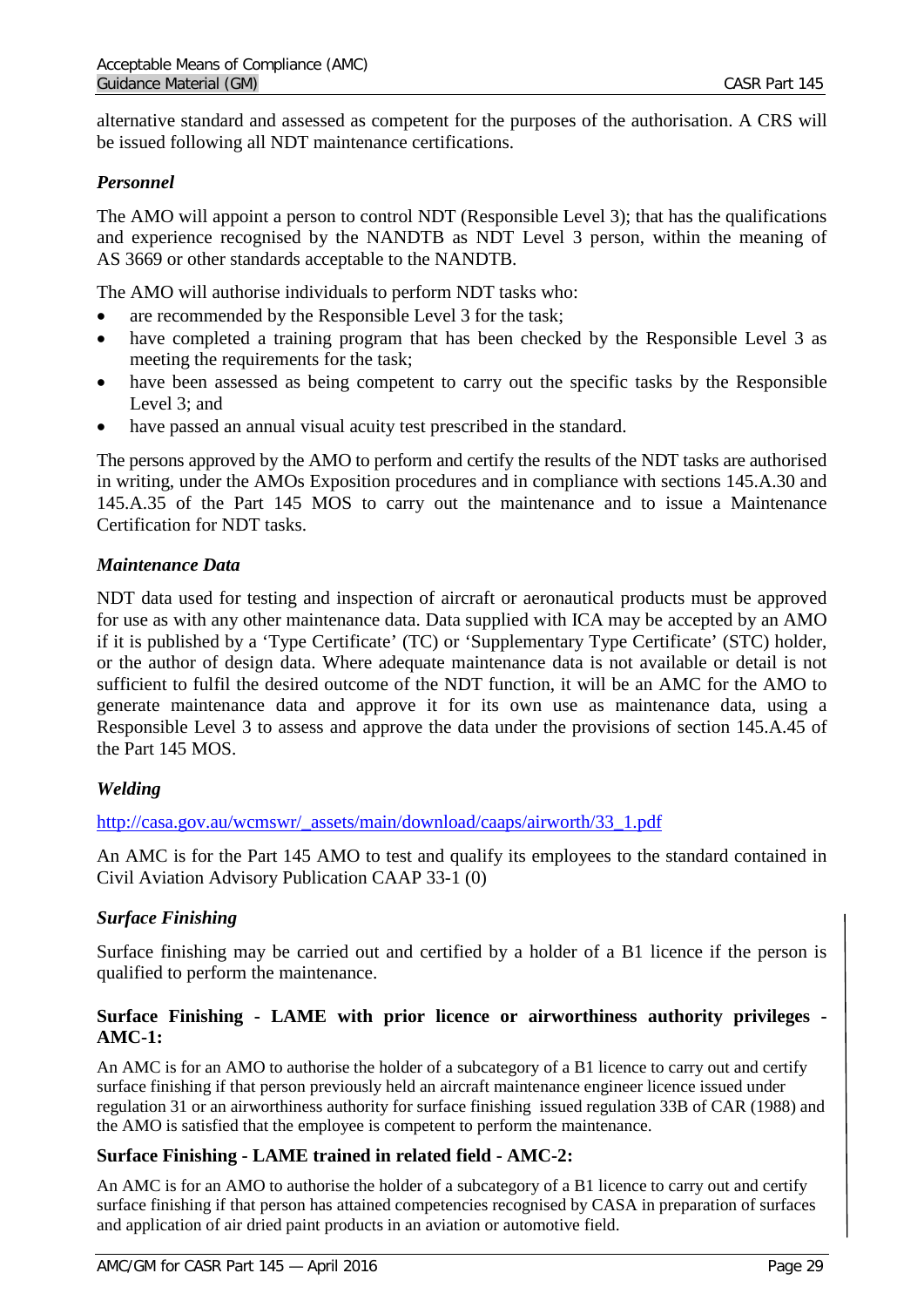Competencies recognised by CASA for the purpose of this AMC are the following:

- MEA412A Pre-treat aluminium alloy surfaces; or
- AURTVP2006 Prepare vehicle components for paint repairs and MEA 415A Paint aircraft surfaces; or
- <span id="page-29-0"></span>• AURTVP3012 – Apply air dry and polyurethane enamel refinishing materials.

## **MOS GM 145.A.30 (f) — Specialist Maintenance Certifying Employee**

The provision that permits authorisation of specialist maintenance employees as certifying employees with specialist maintenance qualifications does not replace the requirement for Part 66 (or equivalent) maintenance certification licence holders, for the performance of maintenance or maintenance certification for maintenance that could normally be carried out by that individual.

The intent of a Maintenance Certification made for the Specialist Maintenance task is to provide assurance that the Specialist Maintenance was carried out to the standards required.

Specialist Maintenance personnel are trained and qualified in the specialist field and may not have a holistic understanding of the interrelationship of an aircraft's systems, or airworthiness implications, such that a Maintenance Certification Licence holder should have. For this reason, the Maintenance Certification for Specialist Maintenance work will only be for the scope of the specialist maintenance and is not intended to cover work normally performed and certified for by a Part 66 Maintenance Certification Licence holder who is a Certification Authorisation holder. Additionally the AMO may not authorise an employee to issue a CRS predicated on the Specialist Maintenance qualification.

Following Specialist Maintenance tasks, where an airworthiness determination is to be made regarding an aircraft, such an airworthiness determination and related Maintenance Certification should be made by the holder of an appropriate Part 66 Maintenance Certification Licence who is a Certification Authorisation holder, based on the Specialist Maintenance results and ICA including Maintenance Data.

Following the performance of a Maintenance Certification for Specialist Maintenance a CRS must be issued by an appropriately licensed and authorised Certifying Employee in accordance with CASR Part 42.

### *Non-Destructive Testing*

CASA recognises the NANDTB as the industry representative body for the purpose of Nondestructive testing – Qualification and approval of personnel – Aerospace.

AQF Competency unit *'MEA365 Assess structural repair/modification requirements and evaluate structural repairs and modifications'*, is a pre-requisite competency unit for the grant of a Part 66 B1 Category Licence. The authorisation for a B1 Category Licence holder is limited by the extent of training covered under this unit of competency, which is the colour contrast dye penetrant inspection technique. The intent of this provision is to aid in visual inspections that the LAME may be required to undertake to substantiate or discount a defect.

## *In-Flight Entertainment Systems (IFE)*

CASA may approve Exposition procedures for Specialist Maintenance approval for in-flight entertainment equipment that requires specialist software management and where such maintenance has no resultant effect on aircraft systems covered by a Category B Licence for the aircraft type, such as public address systems or aircraft power supply. Exposition procedures should show acceptable training, assessment and qualification standards.

### *Borescope inspections and other insepction Techniques*

Borescope and other inspection techniques such as delamination coin tapping are non-destructive inspections rather than non-destructive testing.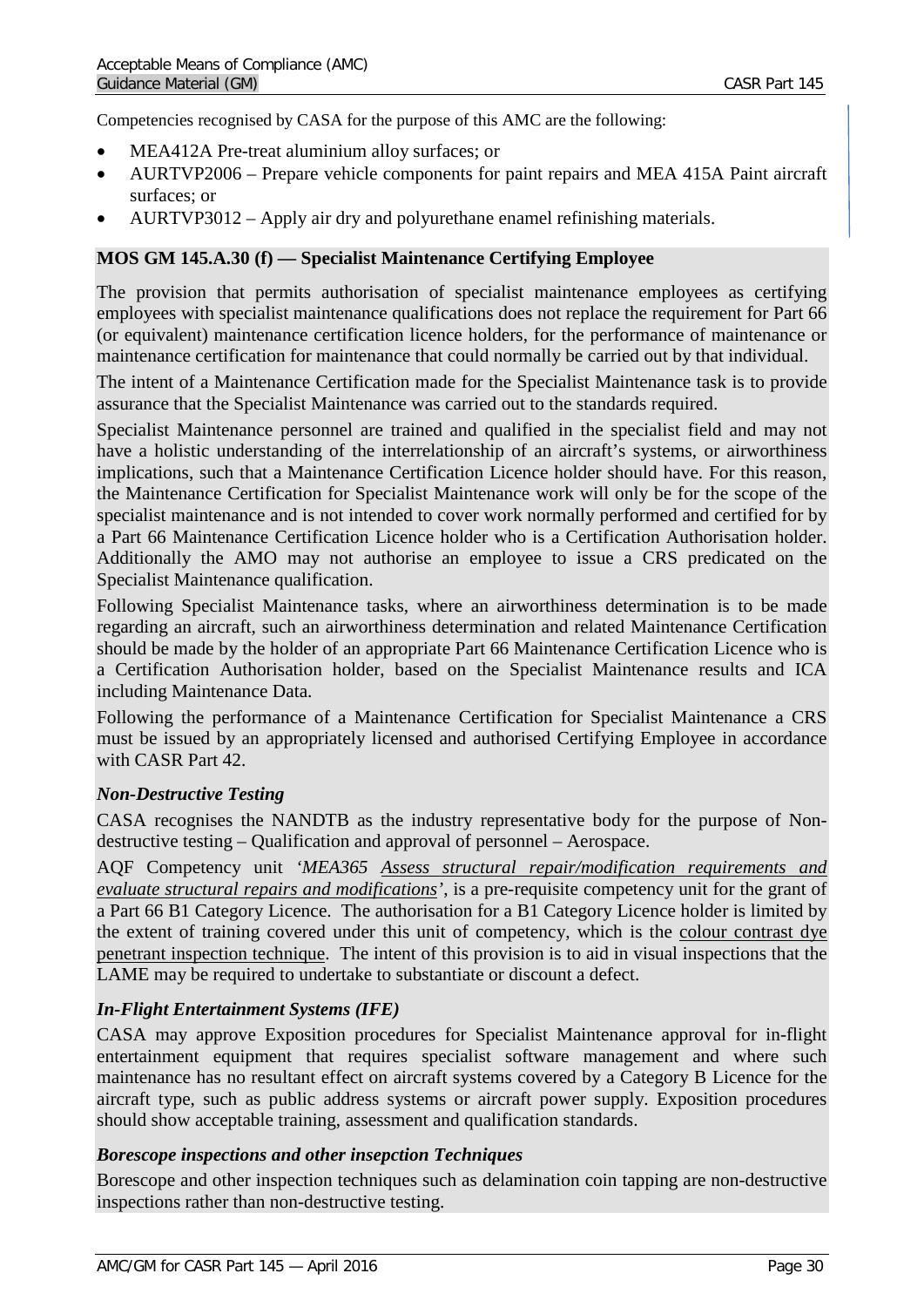Structural inspections of metal or composite aircraft fall within the competency of the holder of a Part 66 or ICAO Annex 1 licence for the aircraft. Sheet metal and composite repairs (in particular simple and non-structural repairs) may also fall within the competency of the holder of a Part 66 or ICAO Annex 1 licence.

The AMO should have an Exposition procedure to ensure that employees who carry out and interpret such inspections are properly trained and assessed for their competence with the techniques.

## <span id="page-30-0"></span>**MOS AMC 145.A.30 (g) — Line Maintenance Certifying Employees**

An AMC to have a register of Certifying Employees will be to maintain a list of authorised individuals including their name, the dates of authorisation validity and the authorisation number to enable cross-reference to the authorisation record required by section 145.A.35 of the Part 145 MOS.

It is acceptable for a register of Certifying Employees to be maintained as a document or computer record separate to the Exposition, provided that the management part of the Exposition contains clear cross references to the register.

## <span id="page-30-1"></span>**MOS GM 145.A.30 (g) — Line Maintenance**

For subparagraph 1, 'a sufficient number of employees' means sufficient numbers as shown to be required by the AMO for its approved maintenance through its man-hour plan required by paragraph 145.A.30 (d) of the Part 145 MOS.

For subparagraphs 2 and 3, 'where applicable' refers to the AMO's requirements for various authorisations for the work intended. The requirements will be based upon the type of Maintenance Services that the AMO is approved to provide at a particular location.

For example, at a location where an AMO intends to conduct overnight line maintenance and defect rectification, the AMO may determine that it needs a larger number of Category B Licence holders compared to Category A, than it might at a location where aircraft do not normally transit overnight.

Sufficient numbers of various Category A and B licence holders and supervisory ratios may be demonstrated by the AMO and outlined in the Man-hour plan under paragraph 145.A.30 (d) of the Part 145 MOS.

### <span id="page-30-2"></span>**MOS GM 145.A.30 (g) — Appendix II Category A Licence Tasks**

Category 'A' task training and assessment is intended to ensure that the individual is competent to perform the maintenance authorised on the particular aircraft type, as well as to perform Maintenance Certification and to issue CRS for that maintenance on the AMOs behalf.

## <span id="page-30-3"></span>**MOS AMC 145.A.30 (h) and (i) — Base Maintenance Certifying Employees**

An AMC to have a register of Certifying Employees will be to maintain a list of authorised individuals including their name, the dates of authorisation validity and the authorisation number to enable cross-reference to the authorisation record required by section 145.A.35 of the Part 145 MOS.

It is acceptable for a register of Certifying Employees to be maintained as a document or computer record separate to the Exposition, provided that the management part of the Exposition contains clear cross references to the register.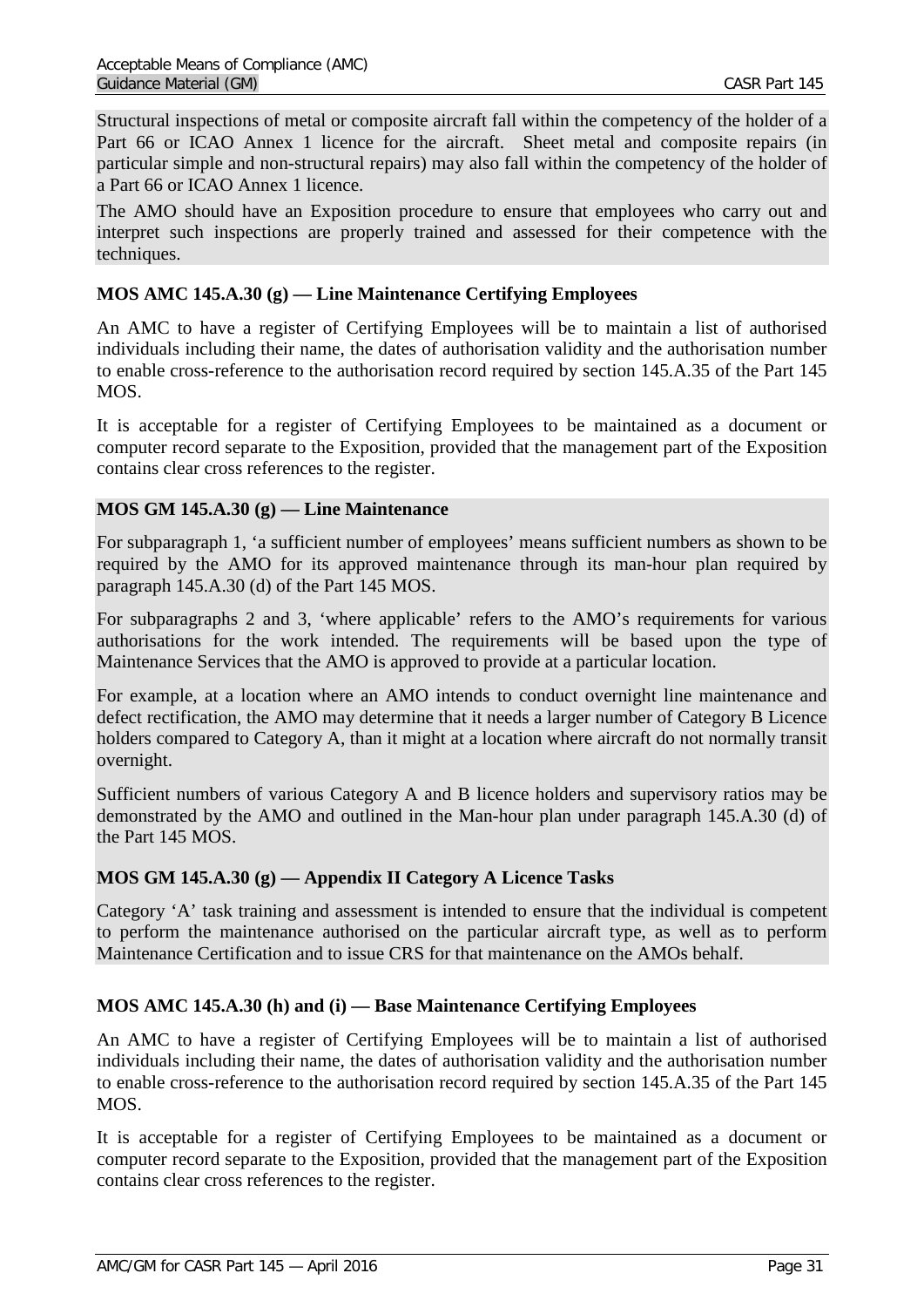## <span id="page-31-0"></span>**MOS GM 145.A.30 (k) — Individual Maintenance Certifications**

Under this paragraph, Certification Authorisations based on Part 66 Licence qualifications may be issued to authorise the holder to perform maintenance certification and issue CRS within the limitations of the licence. Additionally, the Part 145 AMO may authorise employees in locations outside Australian Territory, who hold foreign Maintenance Licences or authorisations that conform to the ICAO Annex 1 licence standard, as Certifying Employees authorised to perform maintenance certification and issue CRS within the limitations of their qualifications. These foreign licence based authorisations may only be issued for certification following maintenance in the locations described in the paragraph.

An AMO may be authorised for maintenance on Australian registered aircraft in facilities outside Australian Territory. Individuals may be authorised to perform Maintenance Certifications and issue CRS based on Maintenance Certification licenses held, provided the licence was granted under CASR Part 66 or a law of the foreign country where the AMOs primary main location is located or in which the facility is located. Additionally if the foreign country is a state under European Aviation Safety Authority (EASA), the licence may be granted under a law of any other EASA member state.

An organisation that has its primary main location in China may authorise under paragraph 145.A.30 (k) the holder of an ICAO Annex 1 type licence issued by any of The Civil Aviation Administration of China (CAAC), The Hong Kong Civil Aviation Department (HKCAD), The Civil Aviation Authority of Macau (CAAM), or which is issued by the aviation regulatory authority of the state where the facility is, at which the employee is normally employed.

Example: An organisation approved under CASR Part 145 that has its primary main location in Hong Kong, may authorise as Certifying Employees at its main location, holders of Maintenance Certification licenses issued under CASR Part 66 or Hong Kong Administrative Region (HKAR) 66. If the organisation has a facility in Singapore, the AMO may authorise as Certifying Employees at that location, holders of CASR Part 66, HKAR 66 or Civil Aviation Authority of Singapore (CAAS) 66.

### <span id="page-31-1"></span>**MOS AMC 145.A.30 (l) — Single Maintenance Events**

In situations where an authorisation is required for the issue of a Maintenance Certification and CRS for 'single maintenance event' for an aircraft type for which a certifying employee does not hold a type-rated authorisation, the following procedure is an AMC:

- Flight crew will communicate details of the defect to the operator's contracted supporting AMO, with full details of the defect. If necessary the supporting maintenance organisation will then request the use of an authorisation for a single maintenance event from the quality department.
- Before issuing an authorisation for a single maintenance event, the quality department will verify that:
	- o Full technical details relating to the work required to be performed have been established and passed to the certifying employee;
	- o The organisation has an approved procedure in place for co-ordinating and controlling the total maintenance activity undertaken at the location under the authority of the single maintenance event authorisation;
	- o The individual to whom a 'single maintenance event' authorisation is issued has been provided all the necessary information and guidance relating to maintenance data and any special technical instructions associated with the specific task undertaken;
	- o A detailed step by step worksheet has been defined by the AMO and communicated to the 'single maintenance event' authorisation holder;
	- o The individual holds authorisations of equivalent level and scope on another aircraft type of similar technology, construction and systems; and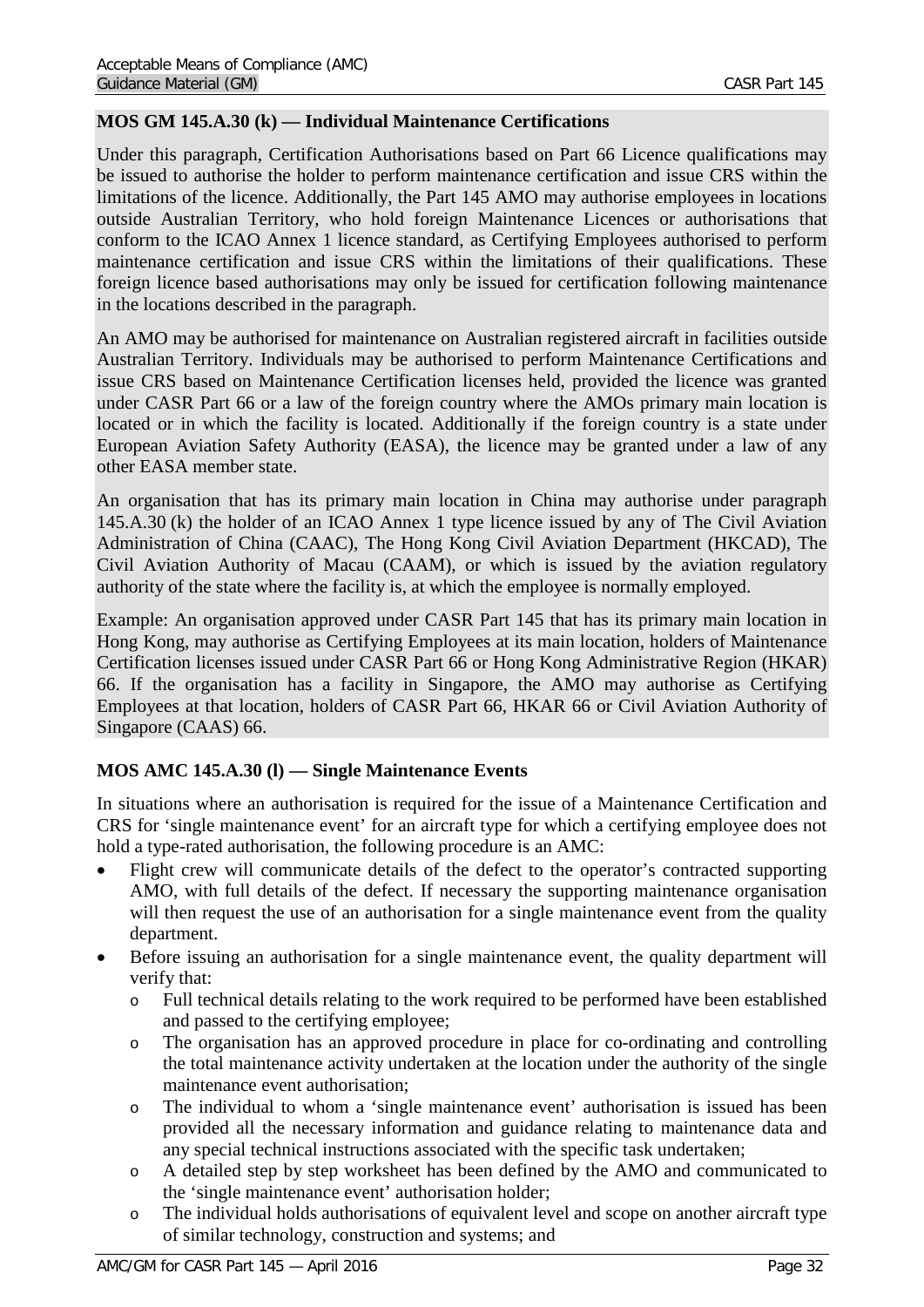• The 'single maintenance event' authorisation holder will sign off the detailed step by step worksheet when completing the work steps. The completed tasks should be verified by visual examination and/or normal system operation upon return to an appropriately approved Part 145 AMO facility.

#### <span id="page-32-0"></span>**MOS GM 145.A.30 (l) — Single Maintenance Events**

An authorisation under this provision for a 'single maintenance event' should only be considered for issue by the quality department of the contracted AMO after it has made a reasoned assessment that such a requirement is appropriate under the circumstances and at the same time maintaining the required airworthiness standards. The AMOs quality department will need to assess each situation individually prior to the issuance of a 'single maintenance event' authorisation

An authorisation under this provision should not be issued where the level of certification required could exceed the knowledge and experience level of the employee it is issued to. In all cases, due consideration should be given to the complexity of the work involved and the availability of required tooling and/or test equipment needed to complete the work.

Under the provisions of paragraph 145.A.75 (a) of the Part 145 MOS, an individual contracted by an AMO is an employee of the AMO for the purposes of the contract.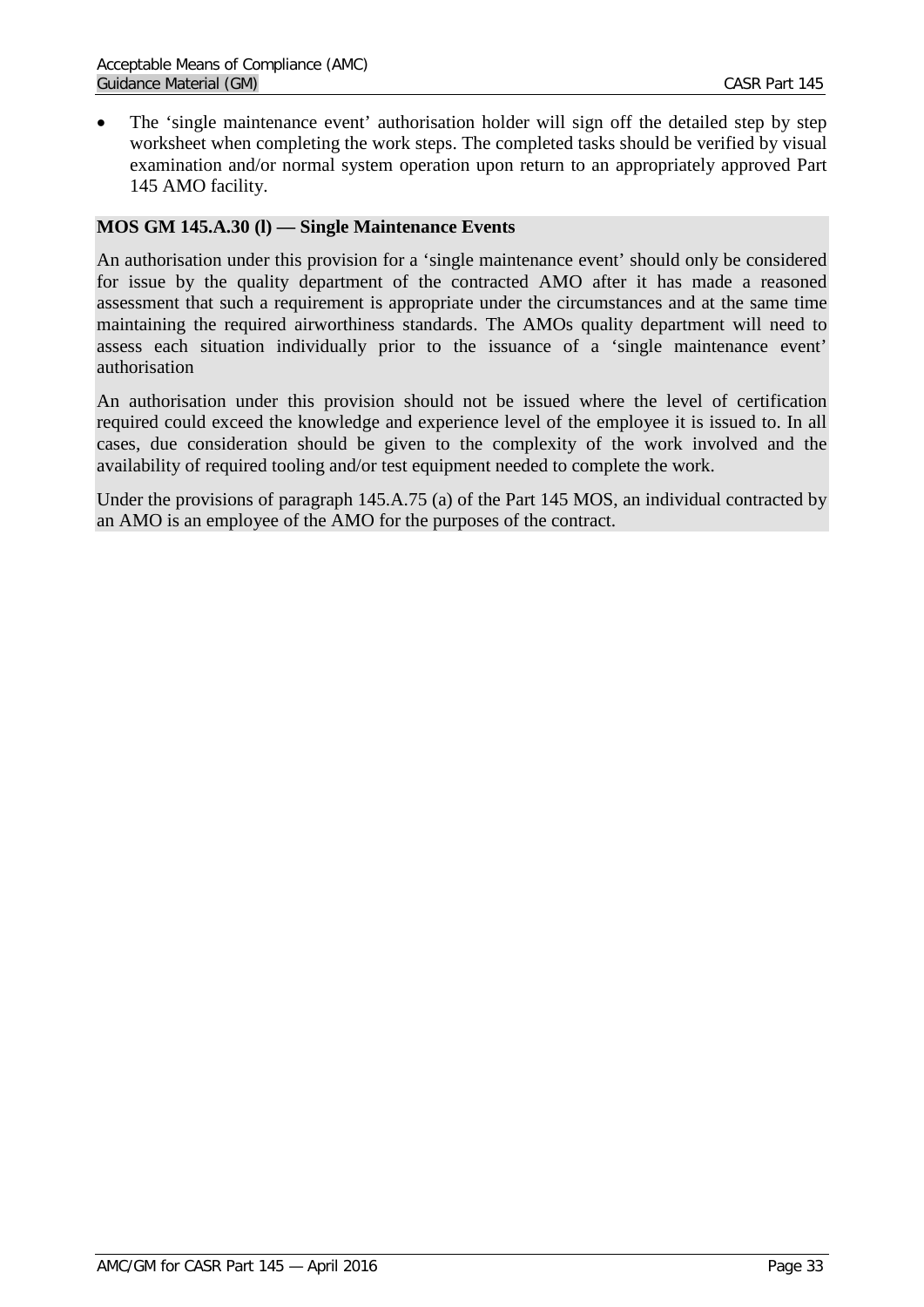## <span id="page-33-0"></span>**MOS 145.A.35 — Issuing Certification Authorisations**

## <span id="page-33-1"></span>**MOS GM 145.A.35 (a) — Authorisations**

An adequate understanding of organisation's procedures and the aircraft and/or aeronautical products referred to in their certification authorisation, means that the individual employee has received training and assessment and has relevant maintenance experience on the product type and associated organisation procedures such that the employee understands how the product functions, what the more common defects are and what the associated consequences of the defects are.

The organisation should hold copies of all documents that attest to employee qualification and recent experience.

### <span id="page-33-2"></span>**MOS GM 145.A.35 (b) — Authorisations**

An AMO issues a certification authorisation when satisfied that compliance has been verified with the appropriate paragraphs of CASR Parts 145 and 66. If the AMO grants an authorisation to an employee predicated on the employee holding a Part 66 Licence or applicable qualification, the AMO must ensure the qualification is valid at the time of issue and that the authorisation clearly specifies that the authorisation's validity is predicated upon continued validity of the qualification.

### <span id="page-33-3"></span>**MOS GM 145.A.35 (b) 3.— Specialist Maintenance Authorisations**

This provision empowers an AMO to train, assess and authorise employees in specialist maintenance functions for the purposes of issuing Maintenance Certification for specialist maintenance. The Exposition procedure should set standards for recognition of qualification for each specific specialist maintenance service it wishes to provide. This may include NDT, In Flight Entertainment (IFE) and Welding qualifications shown in paragraph 145.A.30 (f) of the Part 145 AMC

Additionally this provision may be used for training assessment and authorisation by an AMO of individuals for engine ground running, borescope inspection and flight control rigging, where the applicable type training course undertaken by the individual to be authorised did not include requisite training for the function.

### <span id="page-33-4"></span>**MOS GM 145.A.35 (c) — Maintenance Experience**

Paragraph 145.A.35 (c) of the Part 145 MOS currency requirement is for experience in the carrying out of maintenance and/or certification duties for that maintenance for at least some of the aircraft type systems or aeronautical products specified in the employee's certification authorisation which the holder of the Certification Authorisation may certify. For example it would be expected that an employee authorised for CRS of aeronautical products would be required to carry out maintenance on at least some of the products for which he is authorised; a Part 66 Category B Licence holder would carry out maintenance and certification duties for at least some of the aircraft for which he is authorised and a Part 66 Category C Licence holder who is authorised to CRS large aircraft in Base Maintenance would certify for at least some of the aircraft types for which he or she is authorised.

## <span id="page-33-5"></span>**MOS GM 145.A.35 (d) — Currency Training**

Continuation training is a two-way process to ensure that certifying employees remain current in terms of procedures, human factors and technical knowledge and that the AMO receives feedback on the adequacy of its procedures and maintenance instructions.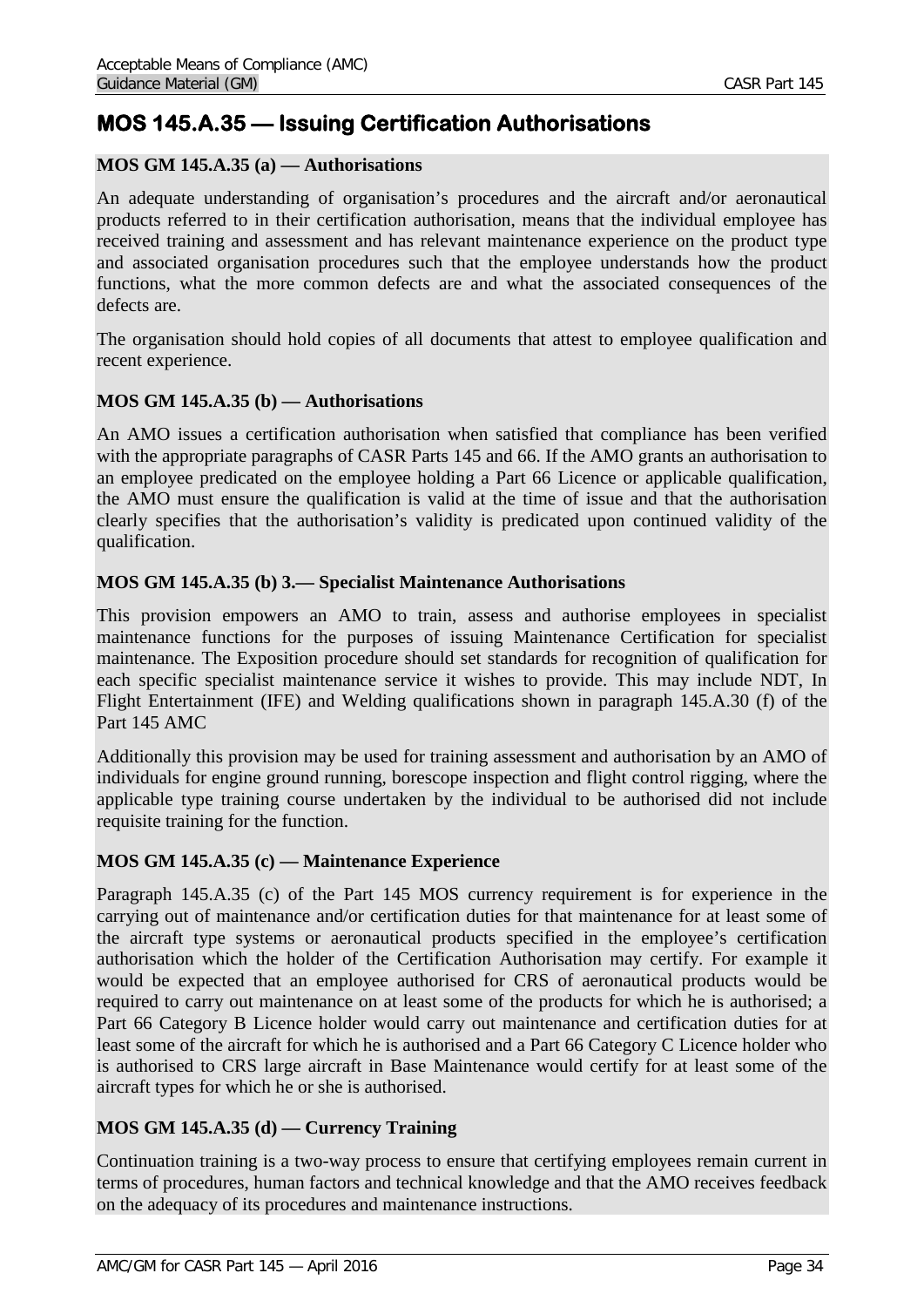Continuation training should be of sufficient duration in each 2 year period to meet the intent of paragraph 145.A.35 (d) of the Part 145 MOS, but it is acceptable for the training to be split into a number of separate elements. Paragraph 145.A.35 (d) of the Part 145 MOS requires this training to keep certifying employees updated in terms of relevant technology, procedures and human factors issues, which means it is one part of ensuring quality. Therefore sufficient duration should be related to relevant quality audit findings and other internal and external sources of information available to the organisation on human errors in maintenance. For an AMO that maintains aeronautical products, the duration of continuation training would follow the same philosophy, but should be scaled down to reflect the more limited nature of the activity. For example, certifying employees who release hydraulic pumps may only require a few hours of continuation training, whereas those who release turbine engines may only require a few days of such training. The content of continuation training should be related to relevant quality audit findings and it is recommended that such training is reviewed at least once in every 24 month period.

The intent is for the training to be interactive in nature and include the involvement of the quality department, to ensure that feedback is actioned. Alternatively, there may be a procedure to ensure that feedback is formally passed from the training department to the quality department to initiate action.

Continuation training covers changes in relevant requirements such as CASRs, changes in AMO procedures and the modification standard of the products being maintained plus HF issues identified from any internal or external analysis of incidents. It also addresses instances where employees failed to follow procedures and the reasons why particular procedures are not always followed. The continuation training reinforces the need to follow procedures and provides that incomplete or incorrect procedures are identified to the company in order that they can be corrected. This does not preclude the possible need to carry out a quality audit of AMO procedures.

## <span id="page-34-0"></span>**MOS GM 145.A.35 (e) — Continuation Training**

The purpose of continuation training is to ensure that the certifying employee has, prior to certifying for maintenance for an AMO, up-to-date knowledge of the matters mentioned under paragraph 145.A.35 (d), which are relevant to the person's functions in the AMO. An acceptable programme for continuation training will list all certifying employees and when training will take place, the elements of the training and an indication that it was carried out as scheduled. This information should subsequently be transferred to the certifying employees records as required by paragraph 145.A.35 (j) of the Part 145 MOS.

However, if a CAR (1988) 30 Certificate of Approval holder gains a Part 145 approval, an employee who was authorised to certify for the completion of maintenance under the CAR 30 approval may be authorised by the AMO as a Part 145 certifying employee with the initial Part 145 certifying employee approval date coinciding with the AMO's Part 145 approval start date. Such an authorisation is acceptable if the employee satisfies the requirements for maintenance currency pursuant to paragraph 145.A.35 (c), has received training on the AMO's procedures under Part 145 and the employee's qualification on which the authorisation is predicated, remains in force for the period of authorisation. Continuation training for the matters mentioned in paragraph 145.A.35 (d) must be provided before the end of the authorisation period, which is to be a maximum of 2 years pursuant to paragraph 145.A.35 (b) of the Part 145 MOS.

For the AMO's initial authorisation of a new employee, authorisation may be issued if following the AMO's assessment or recognition of prior learning, the AMO is satisfied that the requirements of the Part 145 are satisfied for authorisation of the employee. However if the employee has not received initial human factors training, the AMO must ensure that the employee receives human factors training within 6 months of the initial authorisation.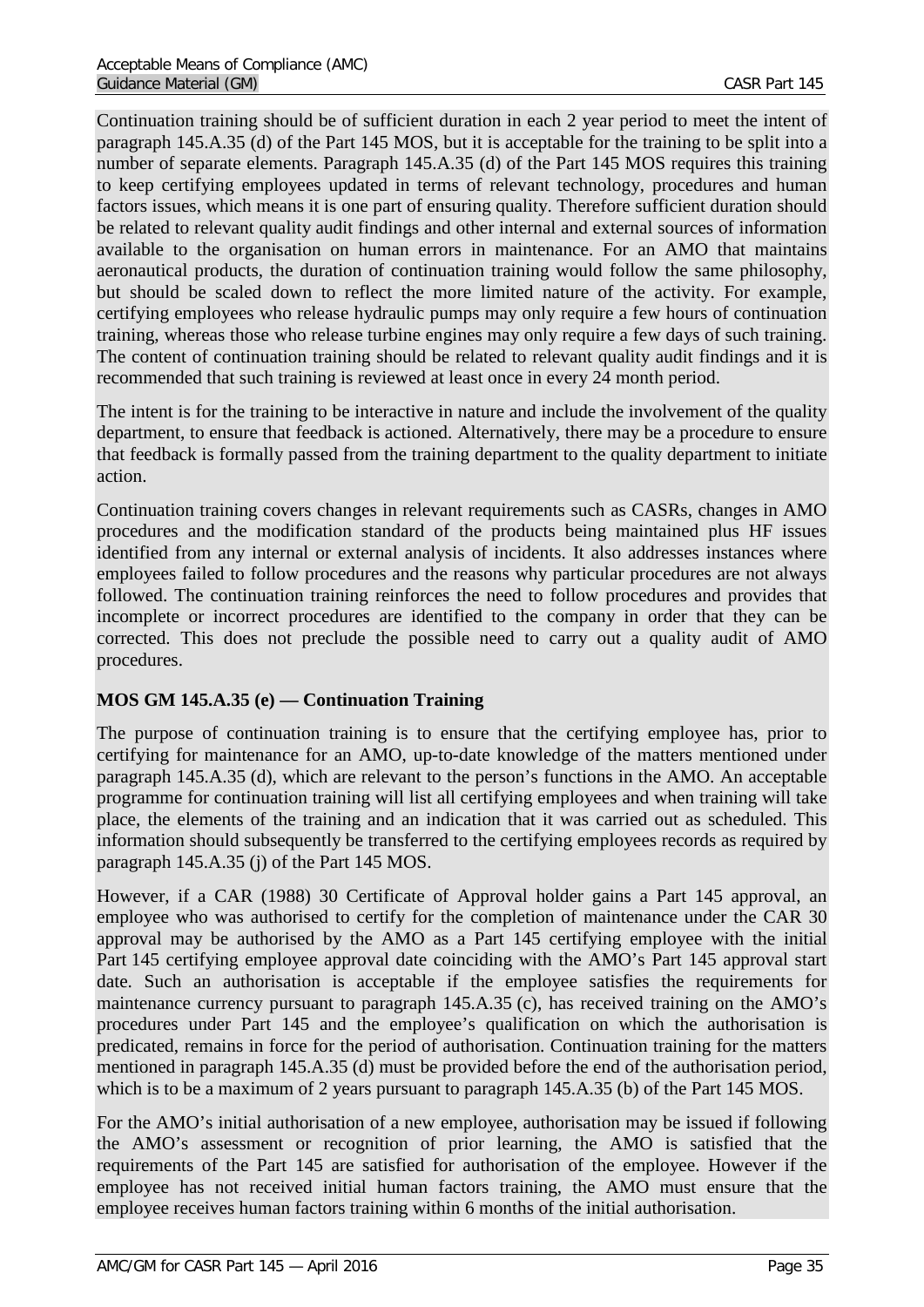## <span id="page-35-0"></span>**MOS GM 145.A.35 (f) — Assessment of Certifying Staff**

Paragraph 145.A.35 (f) of the Part 145 MOS requires that all certifying employees except those authorised under paragraph 145.A.30 (l) of the Part 145 MOS are required to be assessed for competence, qualification and capability related to intended certifying duties. There are a number of acceptable means in which this assessment may be carried out, but the following points need to be considered to establish an assessment procedure that suits the particular AMO:

- Competence and capability can be assessed by working the employee under the supervision of either another certifying employee or a quality auditor for sufficient time to arrive at a conclusion as to the employee's competence. Sufficient time could be as little as a few weeks if the person is fully exposed to relevant work. It is not required to assess the employee against the complete spectrum of intended duties.
- When the individual has been recruited from another (second) AMO and was a certifying employee in that organisation then the first AMO may accept a written confirmation from the Quality Manager of the second AMO about the individual's competence and capability.
- Qualification and competency assessment may be achieved by collecting copies of documents that attest to qualification and competencies achieved, such as licences and authorisations held by an individual. This should be followed by a confirmation check with organisations that issued the documents and finally a comparison check for differences between any product type ratings on the qualification documents and the relevant product types maintained by the AMO. Product type differences may identify the need for additional training and assessment prior to certification authorisation by the AMO.

## <span id="page-35-1"></span>**MOS GM 145.A.35 (h) — Issue of Certification**

A written form may include either paper or electronic form, provided that the authorisation holder has access to the authorisation and all the details of the authorisation in its most current form.

### <span id="page-35-2"></span>**MOS GM 145.A.35 (i) — Certifying Authorisation Approvals**

The intent of paragraph 145.A.35 (i) of the Part 145 MOS is that in order to avoid conflicts of interest, approval of employee authorisations to certify on behalf of the AMO should be approved by an individual with responsibilities and accountabilities separated from the maintenance functions and from managers responsible for the maintenance functions for which the authorisation holder will certify.

### <span id="page-35-3"></span>**MOS GM 145.A.35 (j) — AMO Records**

The following information forms an AMC to the record keeping requirements of this paragraph:

- Name:
- Date of Birth;
- Basic training;
- Type training;
- Continuation training;
- Experience:
- Qualifications relevant to the approval;
- Scope of the authorisation;
- Date of first issue of the authorisation;
- Expiry date of the authorisation; and
- Identification number of the authorisation.

It is acceptable for the record system to be controlled by the AMOs quality department to provide isolation from individuals concerned, and the records may be kept in any format. This does not mean that the quality department must run the record system.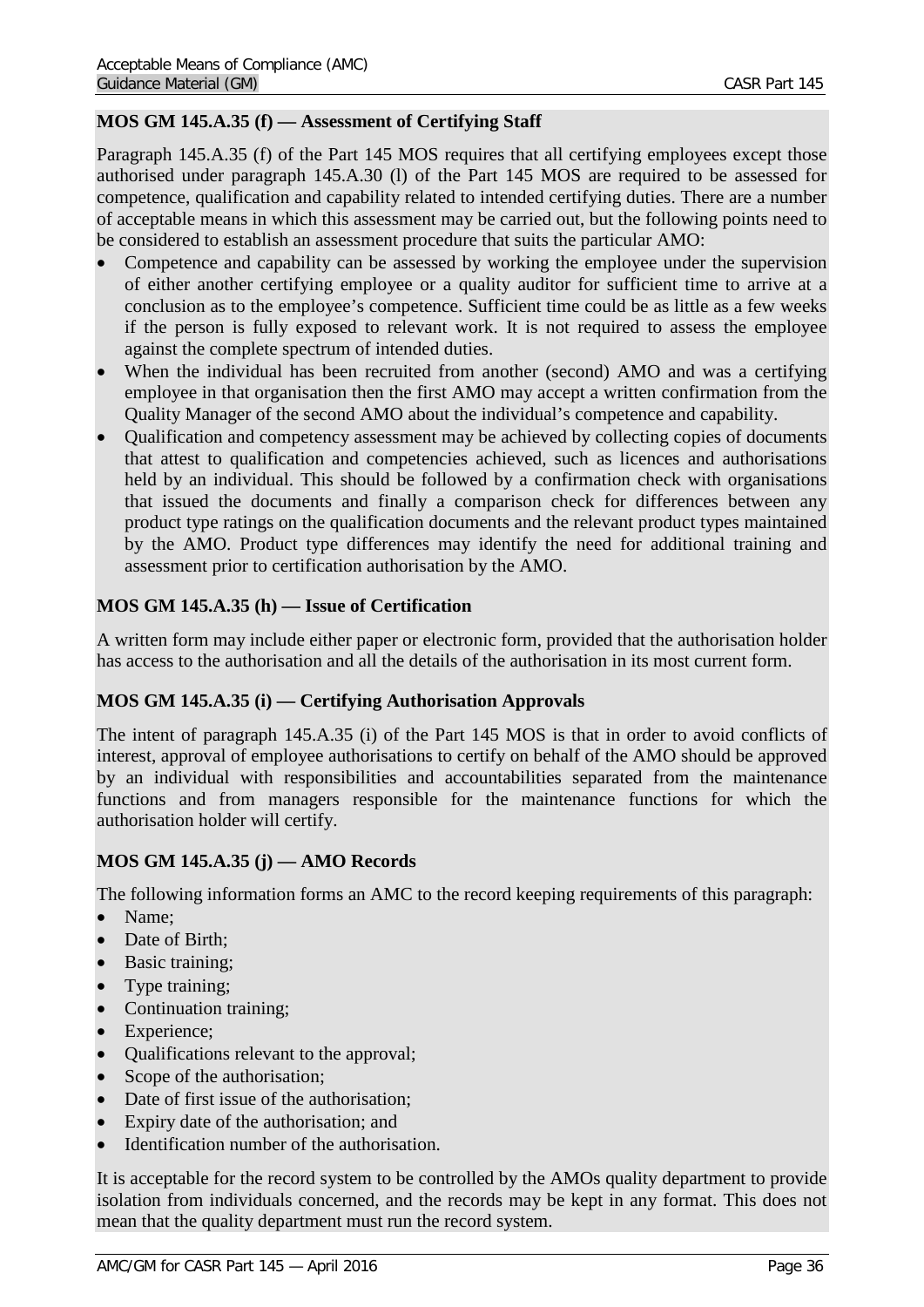Individuals authorised to access the record system will be kept to a minimum to ensure that records cannot be altered in an unauthorised manner or that such confidential records become accessible to unauthorised persons.

For the purposes of initial and continuation regulatory and compliance oversight, CASA is an authorised person with access to the record system.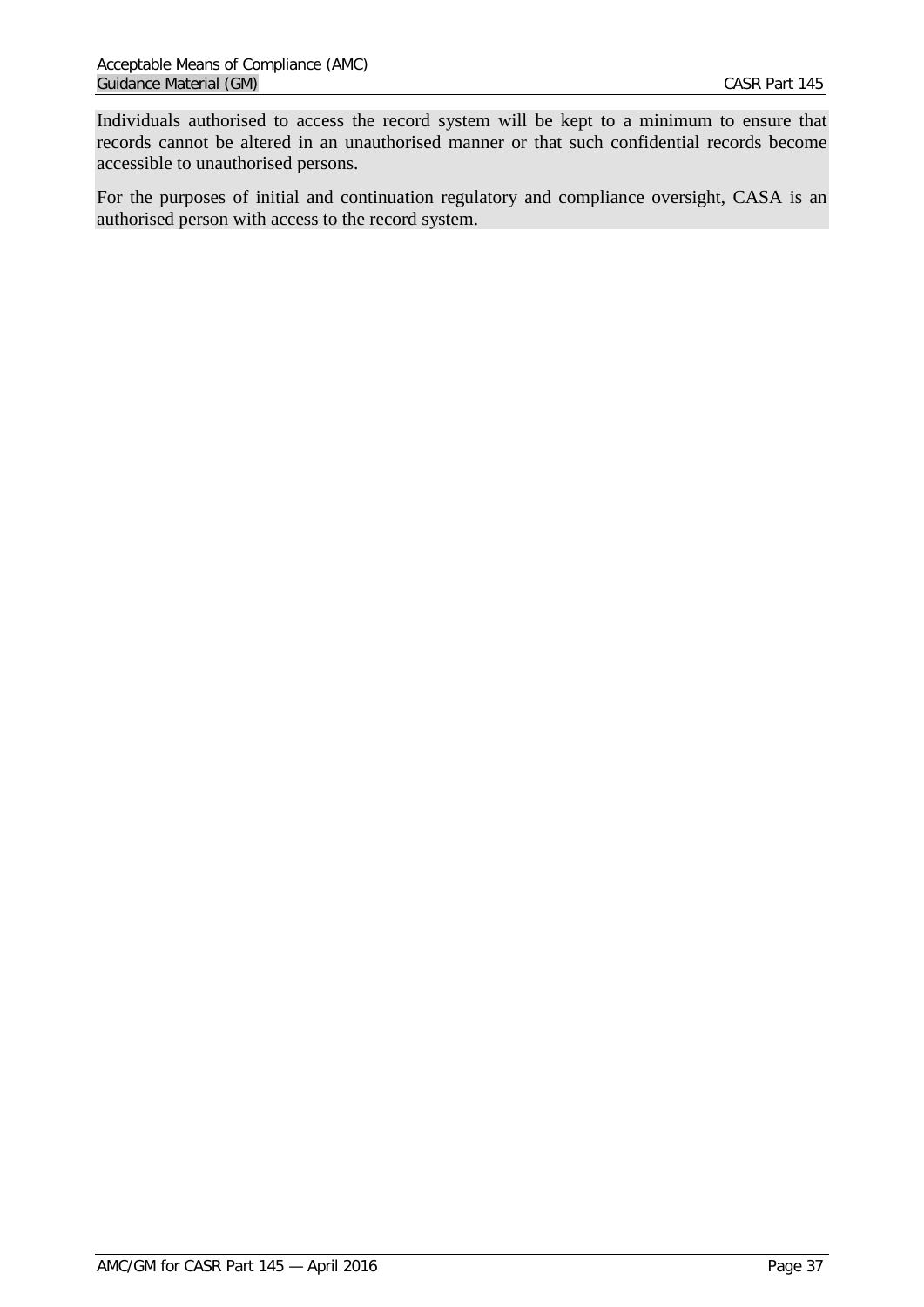# **MOS 145.A.37 — Training and Assessment**

# **MOS AMC 145.A.37 — Training**

An AMC for the training, assessment and authorisation of individuals to provide Maintenance Services on behalf of an AMO is for the AMO to have an Exposition procedure as required under subparagraph 145.A.70 (a) 13 of the Part 145 MOS, describing how the AMO will achieve this utilising its own resources or describing arrangements under which the AMO outsources or relies on a contracted organisation to train and assess individuals, providing that the training and assessment is carried out under the control and oversight of the AMOs Quality System, in line with the requirements outlined as acceptable for subcontracting of any maintenance function in section 145.A.75 of the Part 145 AMC.

# **MOS GM 145.A.37 — Training**

The training, assessment and authorisation of individuals for the purposes of providing Maintenance Services on behalf of the AMO must be in accordance with the Exposition procedures required by subparagraph 145.A.70 (a) 13 of the Part 145 MOS. The issue of authorisations to individuals to provide these Maintenance Services on behalf of the AMO must be under the authority of the Quality Manager as required by paragraph 145.A.35 (i) of the Part 145 MOS.

The authorisation of an individual to provide Maintenance Services on behalf of an AMO means that the AMO takes responsibility for what that individual does within the AMOs stated authorisation and in accordance with its Exposition procedures. As such the responsibility for an individual's authorisation cannot be contracted, and must remain under the authorisation and responsibility of the AMO's Quality Manager in accordance with paragraph 145.A.35 (i) of the Part 145 MOS.

An AMC for the control, delivery and assessment of training by an AMO (and CAR30 Certificate Of Approval holder for aircraft maintenance) is described within AC 145-04 *Control and delivery of training by a Part 145 AMO*, including category A type and task training and Permitted Training.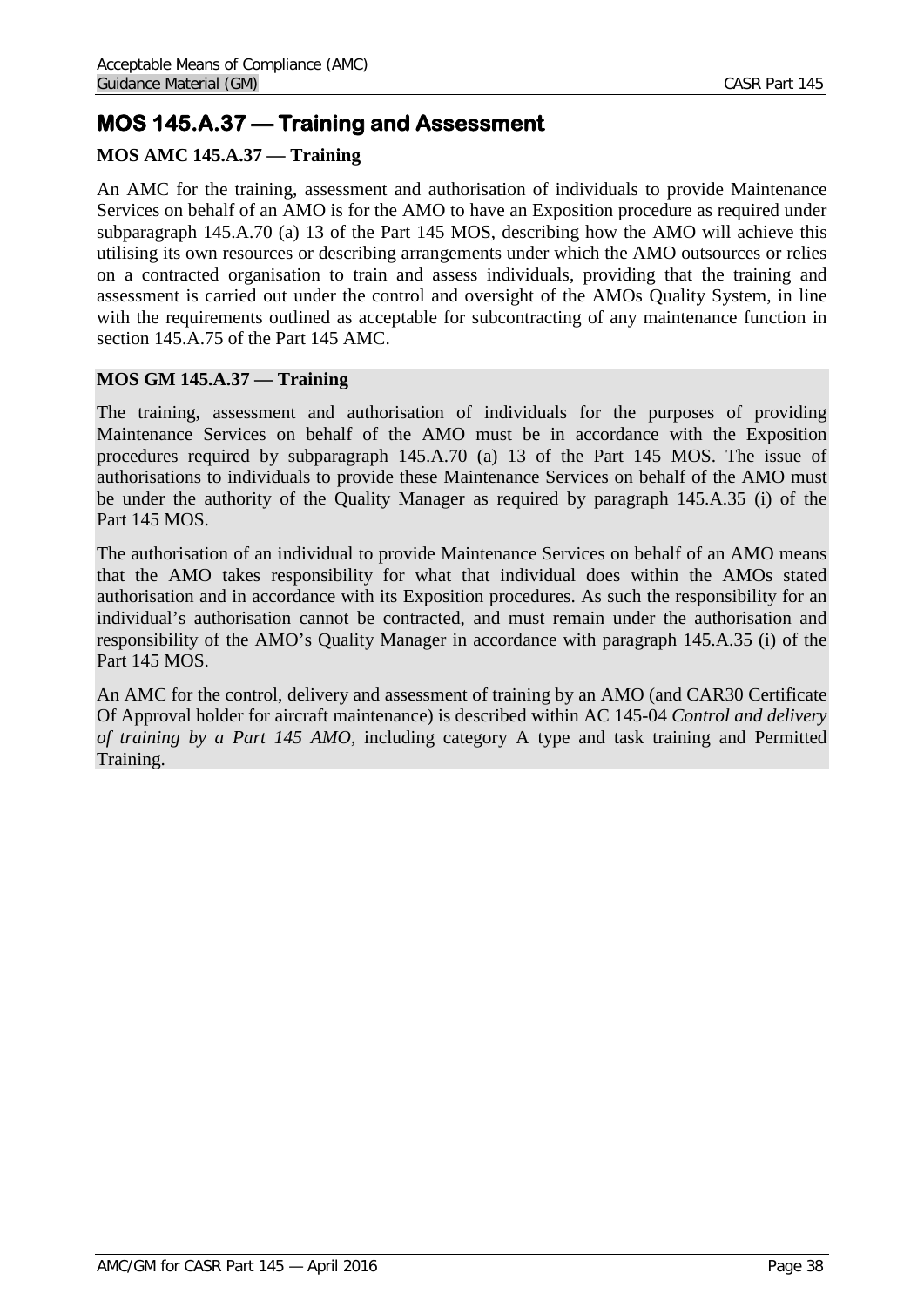# **MOS 145.A.40 — Equipment, Tools and Material**

## **MOS GM 145.A.40 (a) — Tools and Equipment**

Once an applicant for approval has determined the intended scope of approval for consideration by CASA, it will be necessary to show that all tools and equipment as specified in the maintenance data are held or can be made available when needed.

All tools and equipment specified in maintenance data as being necessary to measure specified dimensions and torque figures etc., that require to be controlled in terms of servicing or calibration should be clearly identified and listed in a control register including any personal tools and equipment that the AMO agrees can be used.

## **MOS GM 145.A.40 (b) — Calibration**

A control procedure for these tools and equipment is one that ensures the calibration and testing of such items on a regular basis and that indicates to users that the item is within any inspection or service or calibration time-limit. A clear system of labelling all tooling, equipment and test equipment is therefore necessary giving information on when the next inspection or service or calibration is due and if the item is unserviceable for any other reason where it may not be obvious. A register will be maintained for all precision tooling and equipment together with a record of calibrations and standards used.

Inspection, service or calibration on a regular basis should be in accordance with the equipment manufacturers instructions except where the organisation can show by results of an assessment process specified in its Exposition that a different time period is appropriate in a particular case. For example if a particular torque wrench is heavily utilised, the organisation may show through experience that the wrench requires more frequent calibration than as recommended by the manufacturer.

## **MOS AMC 145.A.40 (c) — Calibration**

If an AMO contracts another organisation to carry out equipment testing and calibration on its behalf, it is an AMC to this paragraph for the AMO to:

- confirm that the contracted organisations procedures require the calibration event record to be made at the time of the completion of the calibration event; and
- conduct quality audits or monitor the organisation in accordance with its contractor control procedure or Quality System procedures to confirm records are made in accordance with the contractor's procedures required under paragraph 145.A.65 (c) 5 of the Part 145 MOS.

### **MOS GM 145.A.40 (c) — Calibration**

The intent of this paragraph is to ensure that test and calibration results are recorded at or close to the time of the calibration event to ensure correctness and accuracy of the record.

## **MOS AMC 145.A.40 (d) — Equipment, Tools and Material**

An AMC to this provision is for the required procedure to show how the AMO will track aircraft or components that have been released to service following maintenance where tools or equipment have been used, which subsequently have been found to have been significantly out of tolerance at the time of the performance of the maintenance.

The procedure should also show how once tracked by the system, the affected aircraft or aeronautical products are reviewed for serviceability or airworthiness.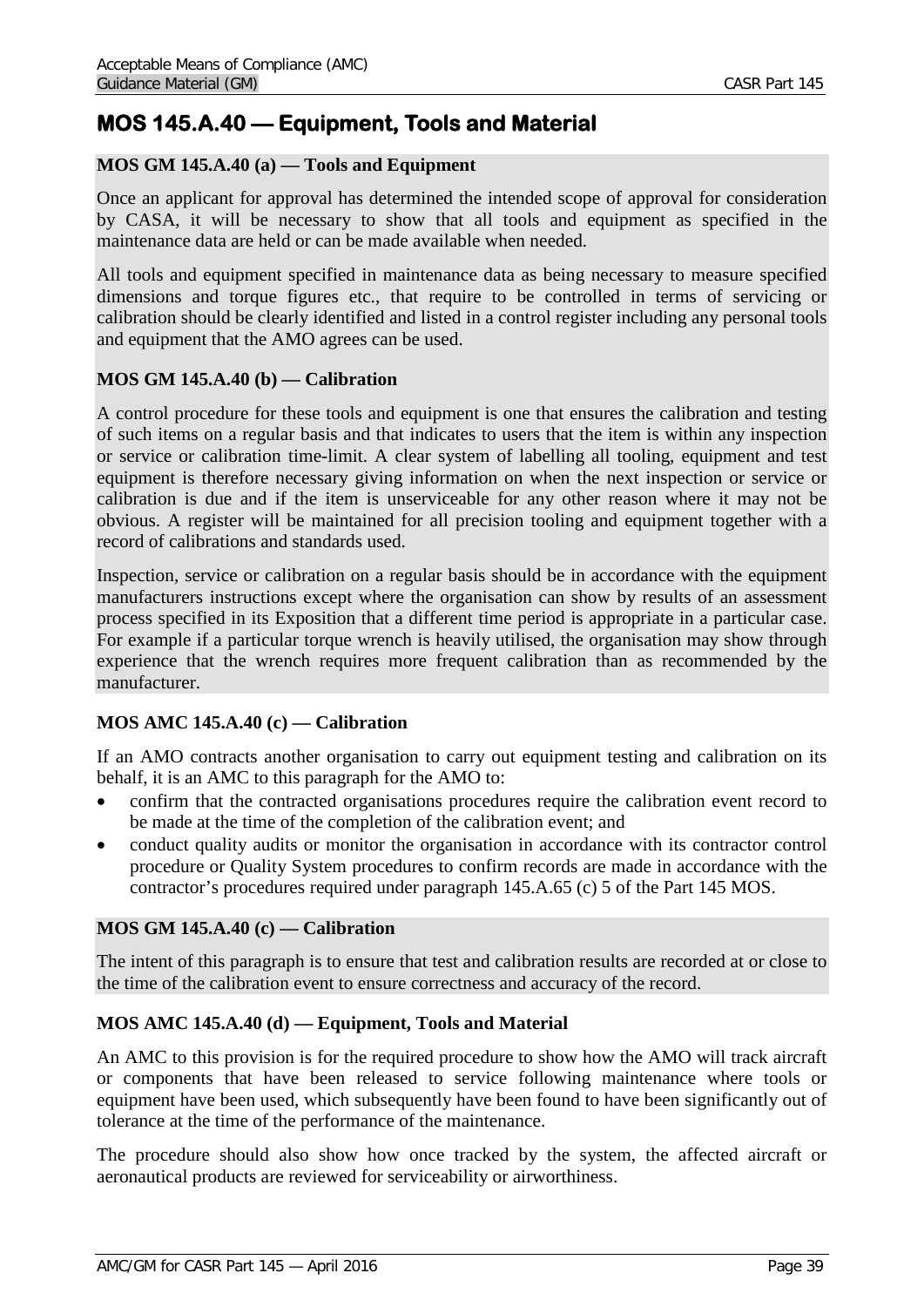# **MOS GM 145.A.40 (d) — Equipment, Tools and Material**

The degree to which tools and equipment may be out of tolerance will vary from item to item. Therefore it will be necessary for the procedure to show how items will be assessed and who will be responsible for the assessment.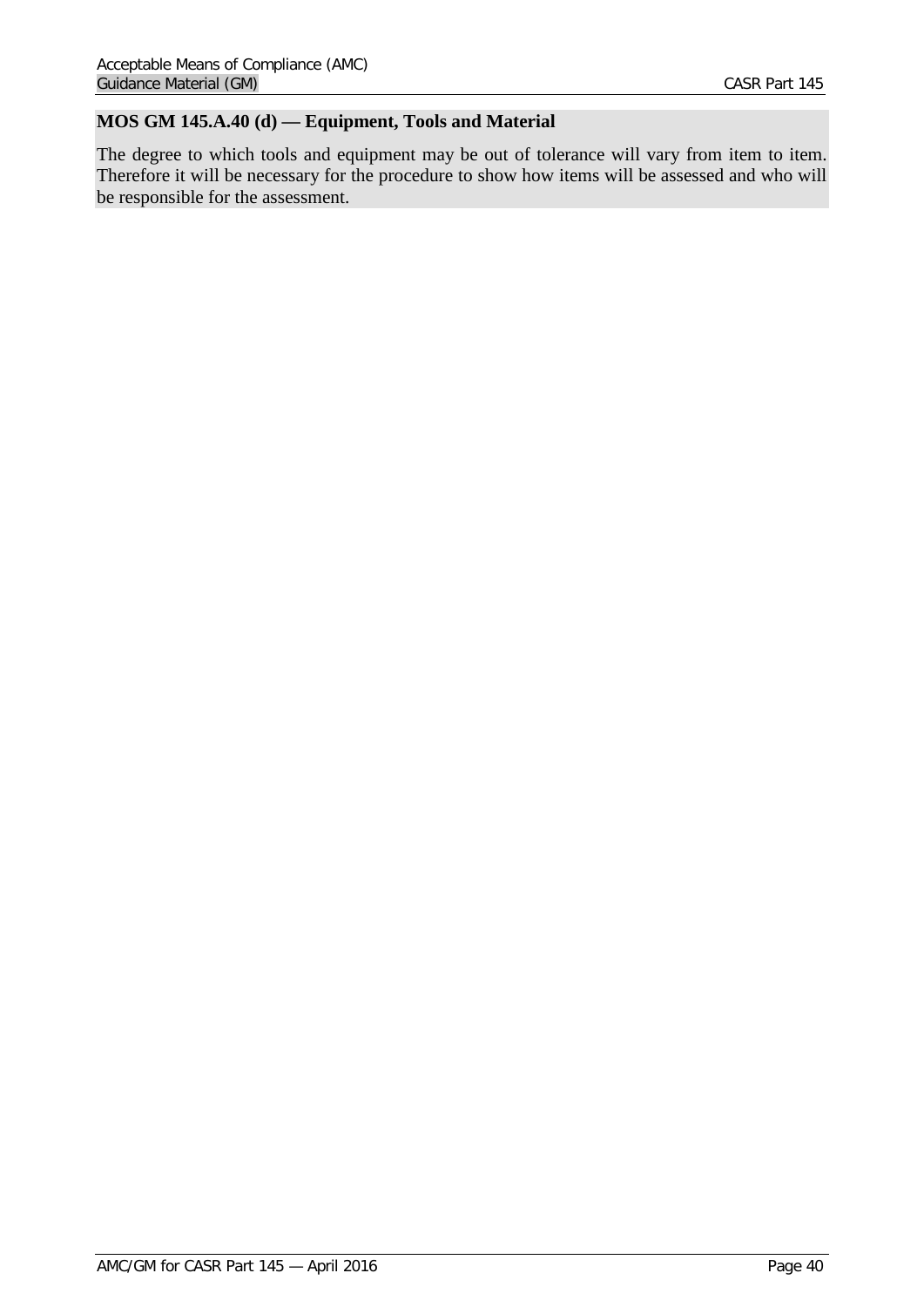# **MOS 145.A.42 — Acceptance of Aeronautical Products**

# **MOS AMC 145.A.42 — Dealing with Aeronautical Products**

An acceptable Exposition procedure will show compliance to Subpart 42.E of CASR Part 42 in all circumstances in which the AMO wishes to use aeronautical products including but not limited to such situations as where the AMO wishes to:

- fit parts to the same position of the same aircraft or aeronautical product from which the parts were removed when the parts were serviceable prior to removal;
- fit parts to an aircraft or aeronautical product, which have been removed serviceable from another aircraft or aeronautical product;
- fit unserviceable parts to an aircraft where the aircraft is permitted to fly under an minimum equipment list (MEL) for that aircraft; and
- fit parts to an aircraft or aeronautical product that have been fabricated in the course of maintenance by the AMO.

The AMO will have a supply system for receipt of parts and materials, which shows how the AMO receives, inspects and ensures that parts and materials conform to the requirements for which they were intended including for serviceability, conformity to design specifications and eligibility for fitment were appropriate.

The acceptable procedures will specify arrangements for segregation where required of serviceable, unserviceable, unsalvageable and suspected unapproved parts in accordance with Division 42.E.3 and 42.E.4.

# **MOS GM 145.A.42 — Dealing with Aeronautical Products**

The AMO must have Exposition procedures to show how it will comply with all the requirements of Subpart 42.E of CASR Part 42, for the handling of aeronautical products including requirements for:

- the determination of acceptability of aeronautical products for fitment to or use in aircraft or other aeronautical products in accordance with any provisions under Division 42.E.2;
- The control of unserviceable and unsalvageable parts in accordance with Division 42.E.3; and
- The control of unapproved parts in accordance with Division 42.E.4.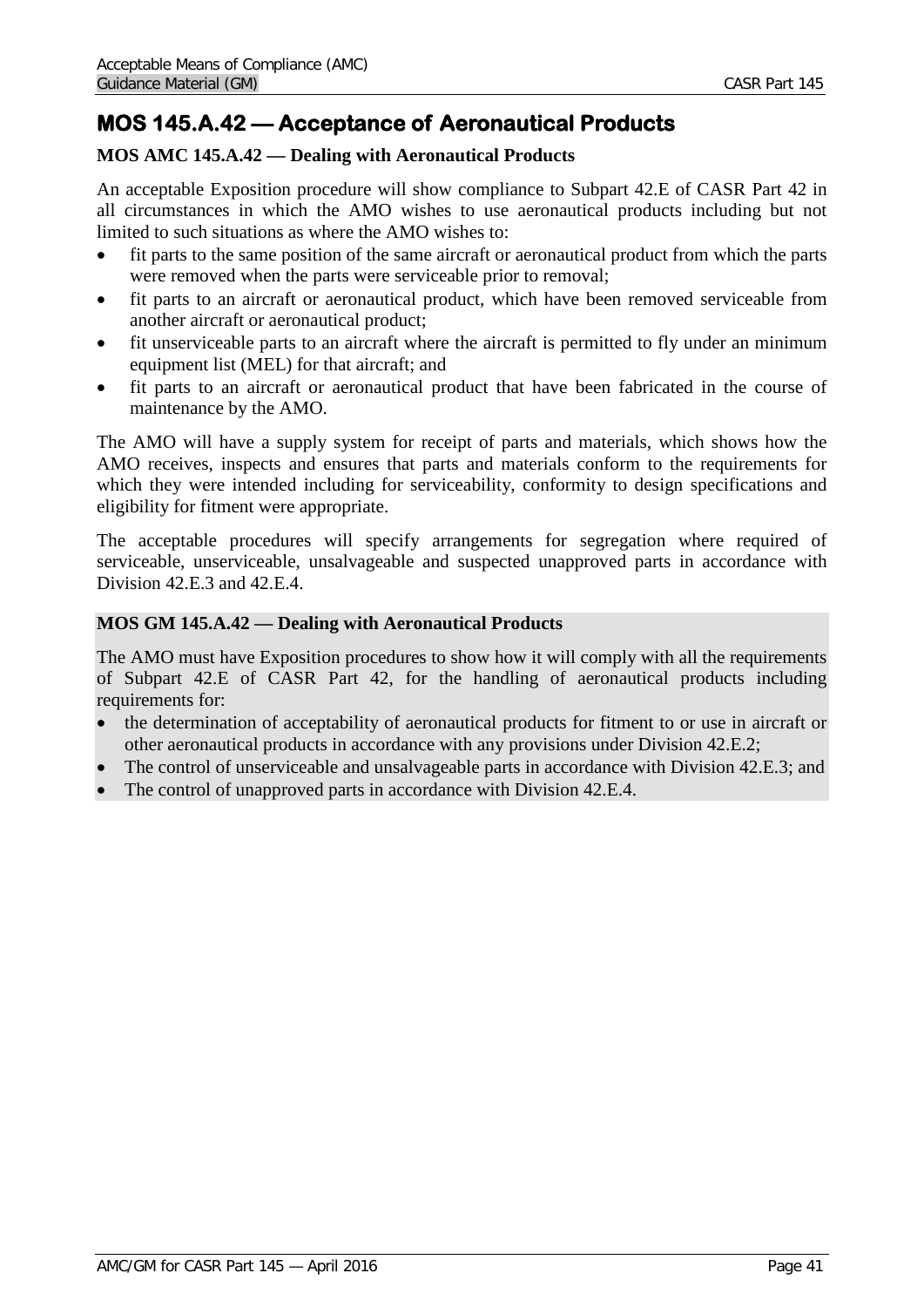# **MOS 145.A.43 — Fabrication in the Course of Maintenance**

# **MOS AMC 145.A.43 (a) — Fabrication in the Course of Maintenance**

The agreement by CASA for the fabrication of aeronautical products by the AMO should be formalised through the approval of a detailed procedure mentioned in the AMOs Exposition. This AMC contains principles and conditions, which if taken into account for the preparation of a control procedure, will form an AMC to the intent of section 145.A.43 of the Part 145 MOS.

Fabrication, inspection, assembly and test should be clearly within the technical and procedural capability of the organisation.

All necessary data to fabricate a part should be approved either by CASA or the type certificate (TC) holder or a Part 21 design organisation approval holder, or supplemental type certificate (STC) holder. This data may include repair procedures involving the fabrication of parts. Where the data on such parts is sufficient to facilitate fabrication, the parts may be fabricated by an organisation approved under CASR Part 145. Care should be taken to ensure that the data include details of part numbering, dimensions, materials, processes; and any special fabrication techniques, special raw material specification and/or incoming inspection requirement and that the approved organisation has the necessary capability. That capability should be defined by way of Exposition content. Where special processes or inspection procedures are defined in the approved data that are not available at the organisation the organisation cannot fabricate the part unless the competent authority or the TC holder or Part 21 design organisation approval holder gives an approved alternative.

Items fabricated by an organisation approved under CASR Part 145 may only be used by that organisation in the course of maintenance of aircraft or aeronautical products undergoing work within its own facility. The permission to fabricate does not constitute approval for manufacture, to sell or supply externally and the parts do not qualify for certification on Authorised Release Certificate (CASA Form 1). This prohibition also applies to the bulk transfer of surplus inventory, in that locally fabricated products are physically segregated and excluded from any delivery certification.

Examples of fabrication under the scope of a Part 145 approval may include; but are not limited to the following:

- fabrication of bushes, sleeves and shims;
- fabrication of secondary structural elements and skin panels;
- fabrication of control cables;
- fabrication of flexible and rigid pipes;
- fabrication of electrical cable looms and assemblies: and
- formed or machined sheet metal panels for repairs.

All the above example aeronautical products are to be fabricated in accordance with data provided in overhaul or repair manuals, modification schemes and/ or service bulletins, drawings or otherwise approved by CASA.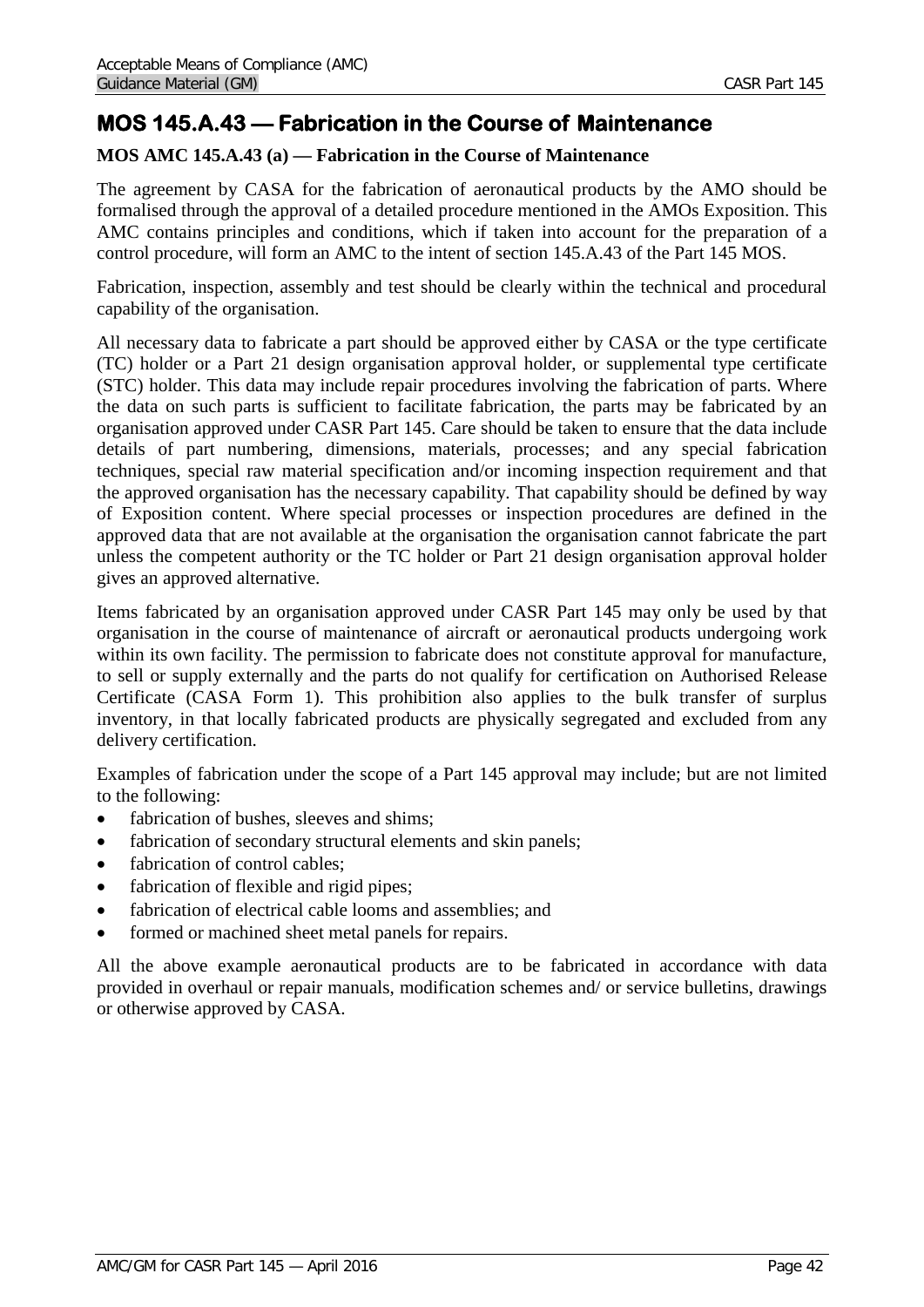## *Inspect*i*on and Identification*

An acceptable procedure for the control of fabrication in the course of maintenance will ensure that any locally fabricated part is subjected to an inspection stage before, separately, and preferably independently from, any inspection of its installation. The inspection will establish full compliance with the relevant manufacturing data, and the part will be unambiguously identified as fit for use by stating conformity to the approved data. Adequate records will be maintained of all such fabrication processes including, heat treatment and the final inspections. All parts, except those having not enough space, will carry a part number that clearly relates it to the manufacturing/inspection data. Additional to the part number, the organisations identity will be marked on the part for traceability purposes.

## **MOS GM 145.A.43 (a) — Fabrication in the Course of Maintenance**

These paragraphs give guidance to an AMO when controlling the fabrication of aeronautical products (FITCOM parts) for installation on aircraft or aeronautical products during the course of maintenance in accordance with section 145.A.43 of the Part 145 MOS. Aeronautical products fabricated as described in this Guidance Material do not require the AMO to hold an Australian Parts Manufacturer Approval (APMA).

Maintenance organisations approved under CASR Part 145 often need to be able to fabricate aeronautical products (e.g. hoses, brackets, cables etc.) during the course of maintenance of a particular aircraft or aeronautical product.

If an AMO has been approved to maintain aircraft or aeronautical products under CASR Part 145, it may only fabricate a part for an aircraft or aeronautical product covered by its certificate of approval, and only if it has the capability to fabricate the particular part with respect to appropriate facilities, tools and trained and competent employees.

Fabrication in the course of maintenance (FITCOM) is maintenance and the privileges of an AMO outlined in paragraph 145.A.75 (b) of the Part 145 MOS apply. However, with respect to FITCOM, the responsibilities of an AMOs Quality system that pertain to a contracted organisation as detailed in subparagraph 145.A.65 (c) 4 of the Part 145 MOS also apply and effectively, the subcontracted organisations facilities, tools and equipment, personnel and data used with respect to the contracted work are the AMOs while the contracted work is being conducted for the AMO. The effect of this is that the AMO is responsible for compliance to CASR Part 145 within the subcontracted facilities while they are being used for the AMO.

Such fabrication activity by an AMO is limited to a specific need at a particular time rather than to the production of aircraft parts for commercial reasons. The provision for fabrication of aeronautical products is not intended to permit the fabrication of products or modification kits etc. for onward supply and/or sale by an organisation approved under CASR Part 145, but if an AMO maintains a fleet of aircraft or a particular type of aeronautical product, it is acceptable to fabricate and stock parts for a known need relating to future maintenance by the AMO of that fleet or type of aeronautical product.

Where a TC holder or an approved production organisation is prepared to make available complete data, which is not referred to in aircraft manuals or service bulletins, but provides manufacturing drawings for items specified in parts lists, the fabrication of these items is not considered to be within the scope of an approval unless agreed otherwise by CASA in accordance with a procedure specified in the Exposition. Similarly, where a design organisation approves a replacement as part of a design or repair that part may be used.

Note: It is not acceptable to fabricate any item to pattern unless an engineering drawing of the item is produced, which includes any necessary fabrication processes and which is acceptable to CASA.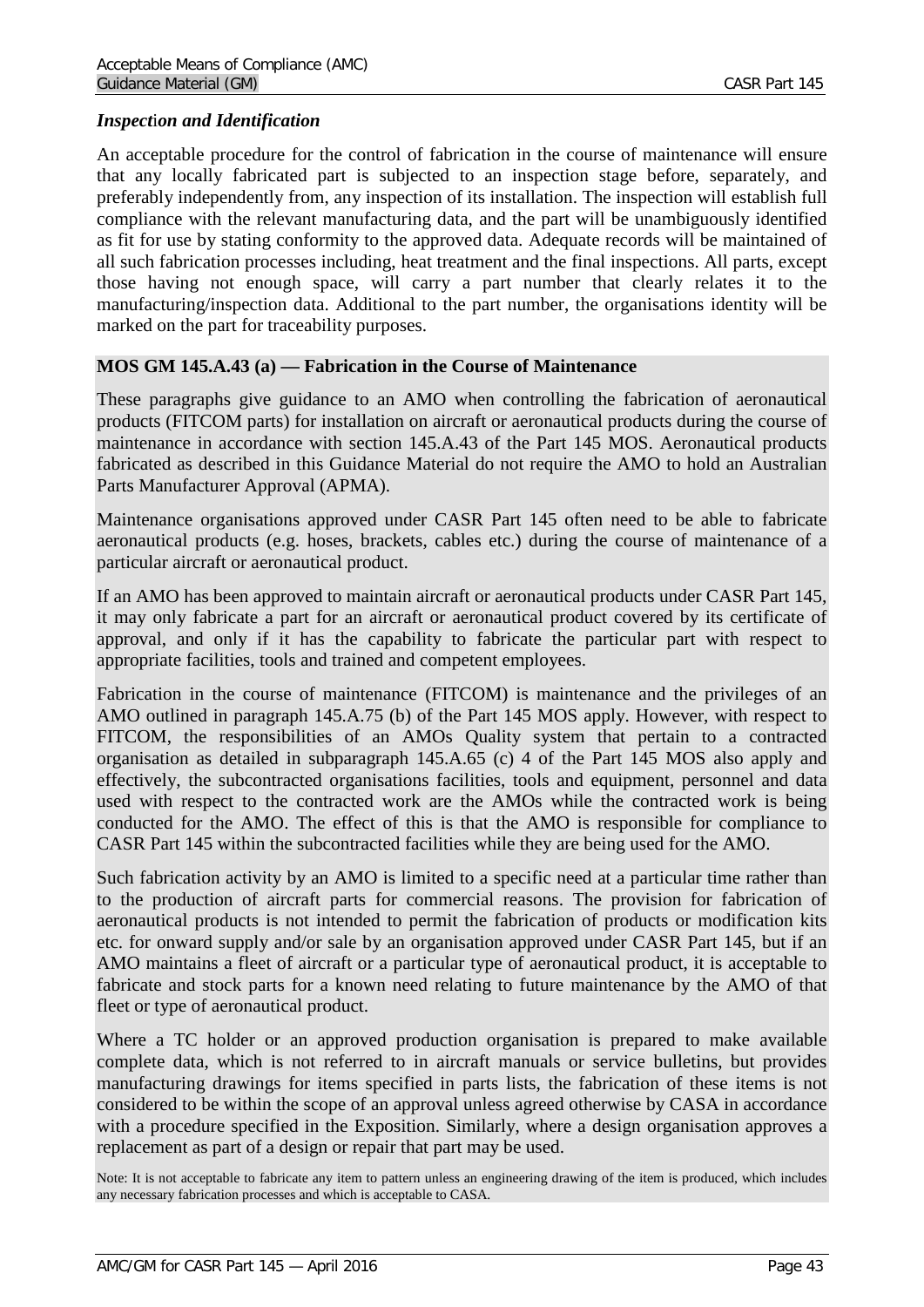# **MOS AMC 145.A.43 (b) — Fabrication in the Course of Maintenance**

As fabrication of aeronautical products (FITCOM parts) under this provision is in the course of maintenance, it is appropriate and acceptable that the release to service of the FITCOM part be incorporated in the CRS for that maintenance. This is true for either maintenance of an aircraft for which the part is to be fitted, or maintenance of another aeronautical product to which the part is to be fitted.

If an AMO uses an approved system of internal release documentation described in paragraph 145.A.50 (b) of the Part 145 MOS for the issue of a CRS for aeronautical products that it maintains for its own use, it is an AMC to paragraph 145.A.43 (b) of the Part 145 MOS for the AMO to utilise that system for release and control of products fabricated in the course of maintenance. For an AMOs Internal Release Documentation procedures to be acceptable for the record and control of products fabricated in the course of maintenance, the system must clearly differentiate between products maintained and products fabricated and must preclude the possibility of an Authorised Release Certificate being issued for the product at any time, or the supply of the product to another organisation in the future.

The use of an AMOs system of internal release documentation for the release and control of FITCOM parts may provide for any airworthiness control requirements for the FITCOM part. It does not circumvent the requirements of paragraphs 145.A.43(c) and (d) of the Part 145 MOS. These requirements provide a link between the maintenance record and any airworthiness control for the aircraft or higher product.

# **MOS GM 145.A.43 (b) — Fabrication in the Course of Maintenance**

This provision intends that records must be made of all parts fabricated in the course of maintenance. The AMOs Exposition procedure must specify how the AMO will record the information listed in subparagraphs 145.A.43 (b) 1 to 5 of the Part 145 MOS and how the AMO will meet the certification requirements for release of the product mentioned in subparagraph 145.A.43 (b) 6 of the Part 145 MOS.

Fabrication in the course of maintenance (FITCOM) is considered part of maintenance and the privileges of an AMO outlined in paragraph 145.A.75 (b) of the Part 145 MOS apply. However with respect to FITCOM, the responsibilities of an AMOs Quality system that pertain to a contracted organisation as detailed in subparagraph 145.A.65 (c) 4 of the Part 145 MOS also apply and as far as the approval is concerned, the subcontracted organisations facilities, tools and equipment, personnel and data are the AMOs while the facilities are being used for the AMO. Additionally the AMO is responsible for compliance to CASR Part 145 within the subcontracted facilities while they are being used for the AMO.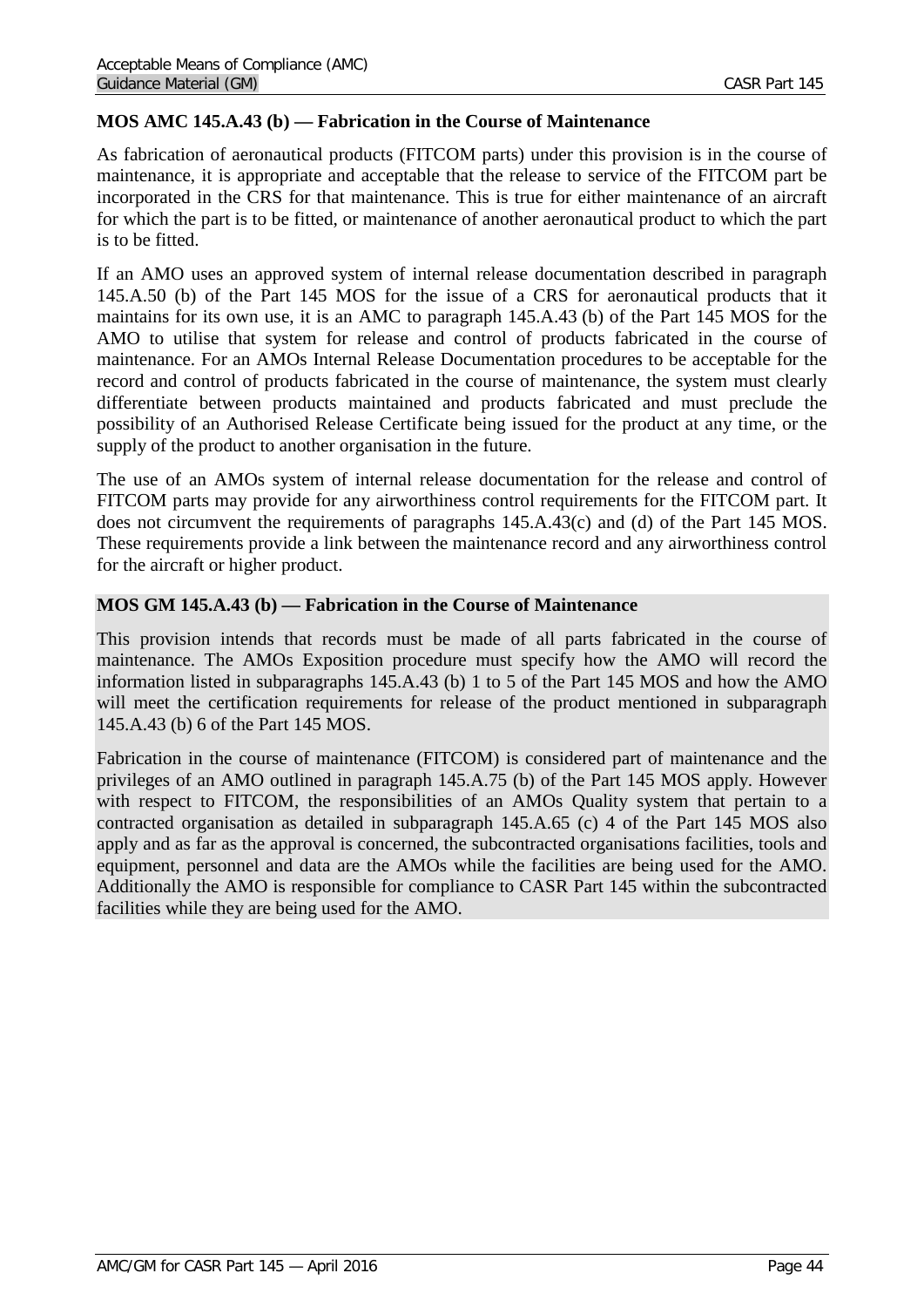# **MOS 145.A.45 — Instructions for Continuing Airworthiness, including Maintenance Data**

# **MOS AMC 145.A.45 (a) — Maintenance Data**

Where an AMO is approved to maintain a class of aircraft or aeronautical product and specific aircraft or aeronautical products are not individually listed on the approval certificate, it is an AMC for the AMOs Exposition to show how it accesses the maintenance data for a particular aircraft or aeronautical product when it is required to perform maintenance of the particular aircraft or aeronautical product. The Exposition procedure will show how the AMO ensures that the maintenance data it accesses is current. Sources of data access may be from the Registered Operator (RO), vendors, subscription services or an aircraft owner.

An AMO 'holds' maintenance data if it has subscribed to an online provider of maintenance data, provided that the AMO Exposition specifies the source and details of the subscription and method of access; as well as methods of verifying that the data is both current and applicable to the aircraft or aeronautical product for which the AMO is approved. The AMO will be able to demonstrate that whenever access is required to the data by maintenance employees, it is available.

## **MOS GM 145.A.45 (a) — Maintenance Data**

It is intended that an AMO should hold any maintenance data applicable to specific aircraft or aeronautical products that it is approved to maintain, which are listed on the AMOs Approval Certificate or in its Exposition capability statement. If a specific aircraft or aeronautical product is listed in the AMOs capability statement as being approved for maintenance at a particular location, the data would be expected to be held at that location.

### **MOS AMC 145.A.45 (b) — Generation of Maintenance Data**

An acceptable Exposition procedure would show how a person responsible for continuing airworthiness of an aircraft or management of an aeronautical product is consulted regarding the use of generated maintenance data and would provide a record of evidence that agreement was provided by that person.

An acceptable Exposition procedure will specify whether the data will be retained in paper form or electronically in a computer database, describing the system of retention.

An acceptable procedure will describe a control system for communicating with manufacturers, TC holders or STC holders if applicable, to ensure that they are notified of the new data.

The acceptable control procedure will also provide assurance that:

- if any data that pertains to the maintenance is produced by a manufacturer, TC holder or STC holder after the AM's generation of data, that TC holder or STC holders data is adopted for the maintenance instead of the AMOs generated data;
- that the generation of the data does not involve the creation of wear limits;
- an effective process is in place for the approval of the data by the AMOs Quality Manager or Delegate; and
- generated or altered maintenance data and records of any required communications with the TC holder or STC holder or manufacturer are retained by the AMO.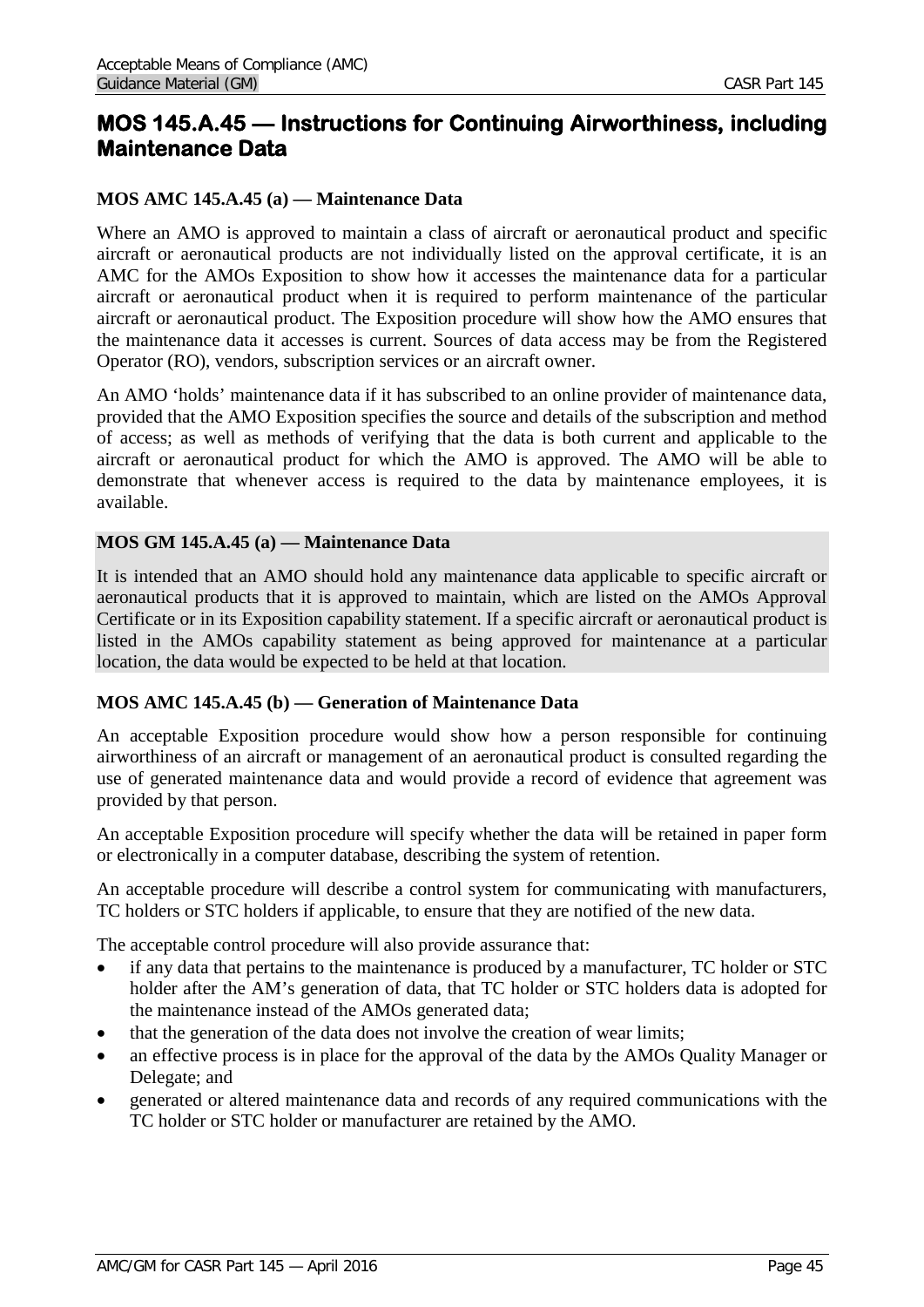## **MOS GM 145.A.45 (b) — Generation of Maintenance Data**

An AMO may generate new maintenance data for maintenance tasks only where no data currently exists (in any form) for the maintenance. For example if maintenance data exists in a Component Maintenance Manual or similar document, an AMO may not generate data under this provision for that maintenance to be carried out in an Aircraft maintenance environment. However if Aircraft Maintenance data such as an Aircraft Maintenance Manual contains data for the maintenance of an aeronautical product and there is no existing aeronautical product maintenance data for that product an AMO may generate data under this provision for workshop maintenance of the aeronautical product that is more extensive and detailed than the existing aircraft maintenance data, provided that the generation of the data does not involve creating or setting wear limits pertaining to the aeronautical product or any part of the product.

Under the intent of this provision, if an aeronautical product's serviceability is managed under an aircraft maintenance program or an organisations internal release documentation procedure, the person responsible for the control of the aeronautical product management must be notified and must agree to the use of the generated maintenance data for the product.

## **MOS AMC 145.A.45 (d) — Maintenance Data — AMC–1**

An acceptable Exposition procedure will describe how the approval process for the alteration of Maintenance Data verifies that:

- the maintenance can be carried out in a more practical or efficient manner than as described in the existing data;
- the existing maintenance data cannot be complied with by following the maintenance instructions; or
- the alteration of the existing maintenance data is for the use of tools or equipment not specified in that data.

An acceptable Exposition procedure would show how a person responsible for continuing airworthiness of an aircraft or management of an aeronautical product is consulted regarding the use of altered maintenance data and would provide a record of evidence that agreement was provided by that person for the use of the data.

An acceptable Exposition procedure will specify whether the data will be retained in paper form or electronically in a computer database, describing the system of retention.

An acceptable procedure will describe a control system for communicating with manufacturers, TC holders or STC holders if applicable, to ensure that they are notified of the altered data. The acceptable control procedure will also provide assurance that if any original data that pertains to the maintenance is altered by a manufacturer, TC holder or STC holder to accommodate the AMOs requirement to alter the original data after the AMOs alteration; that altered original data is adopted for the maintenance.

## **Maintenance Data Alteration AMC–2**

If an AMO wishes to use tooling or equipment that is different to that specified by current maintenance data, it may approve the use of this alternative equipment or tooling if it has procedures in its exposition for the assessment and approval of alternative tooling and equipment in accordance with paragraph 145.A.45 (d) 3. The procedures for assessment and approval of the alternative tooling will be an acceptable means of compliance if it includes:

- establishment of a method for proposing alternative tooling when a need is recognised for its use in lieu of the tooling or equipment specified by current maintenance data
- an approval process including a stage for peer review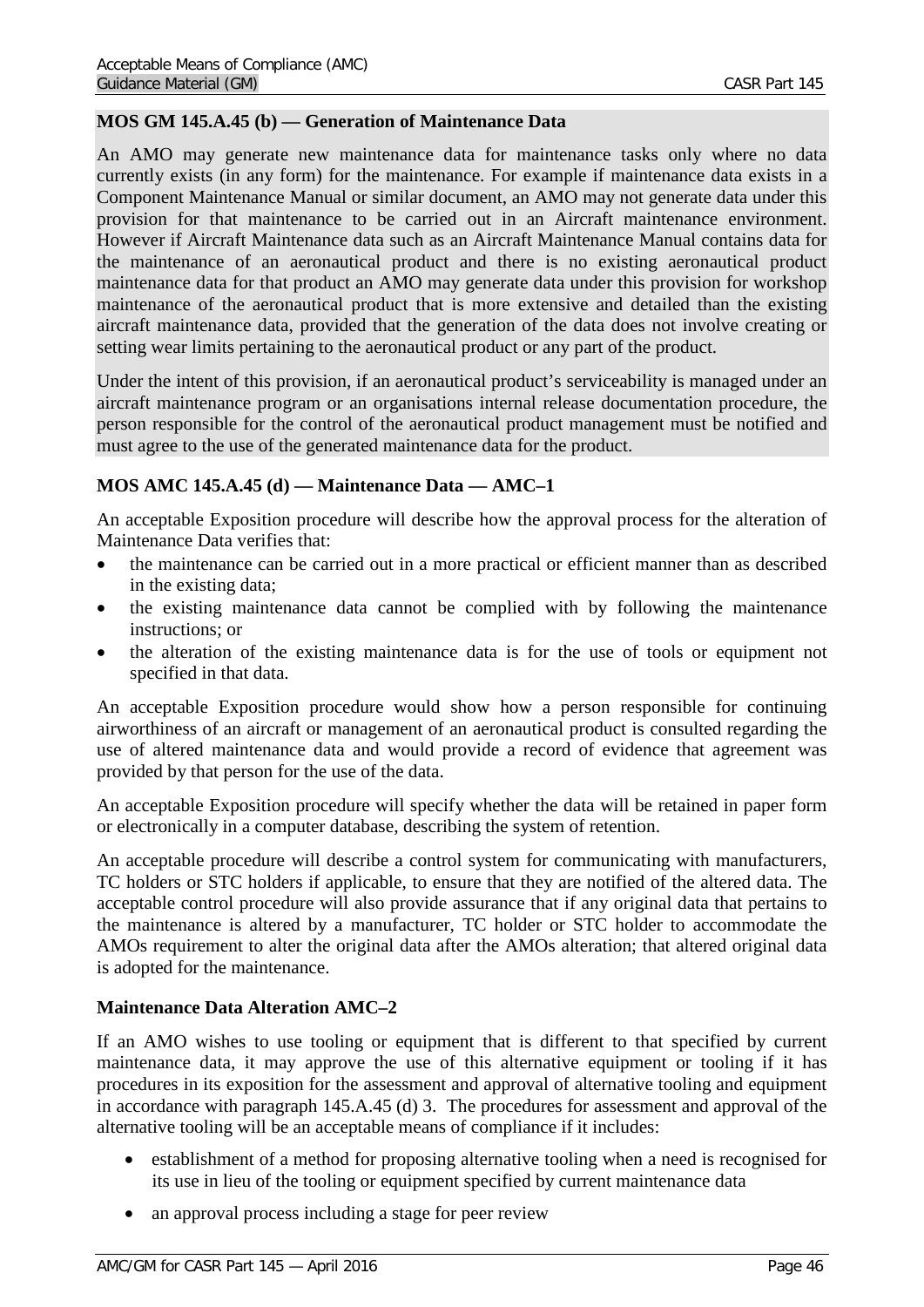- identification of potential hazards associated with the use of the alternative tooling or equipment; analysis and mitigation of risks through the AMO's SMS
- establishment that the alteration provides an equivalent or improved safety standard
- agreement for the change by the Continuing Airworthiness Management Organisation for the aircraft
- approval of the change by the Quality Manager
- notification of the change to the data's author
- traceability, retention and control of the process and altered data.

The altered maintenance data will clearly identify its revision status or currency of the data and traceability to the:

- source of the altered data
- approval process used for the alteration
- peer review process accomplishment.

### **MOS GM 145.A.45 (d) — Maintenance Data**

The intent of this provision is to permit an AMO to alter existing maintenance data only where:

- the maintenance can be carried out in a more practical or efficient manner than as described in the existing data;
- the existing maintenance data cannot be complied with by following the maintenance instructions; or
- the alteration of the existing maintenance data is for the use of tools or equipment not specified in that data.

The Exposition procedure should show how the approval process verifies how the altered maintenance data satisfies these criteria.

This provision is not intended to permit alteration of data to make it available in a different maintenance environment than for which it was originally intended. For example, Component Maintenance Manual data may not be altered or adapted for application and use in an Aircraft Maintenance environment.

### **MOS AMC 145.A.45 (e) — Maintenance Records**

An AMO may have various methods of recording maintenance dependent upon the work environment in which the task is performed, whether or not the task was generated from an aircraft maintenance program, the length of the task and the complexity of the task.

## **MOS AMC 145.A.45 (e) — AMC 1**

For non-complex maintenance tasks, where the competency to complete the maintenance is held by one individual certifying employee, the AMO may provide records that provide for only one signature, that being for the maintenance certification itself. AMO maintenance records may include in the record, one or more signature fields for AMEs or other individuals who performed the maintenance under the supervision of the certifying employee who performed the maintenance certification.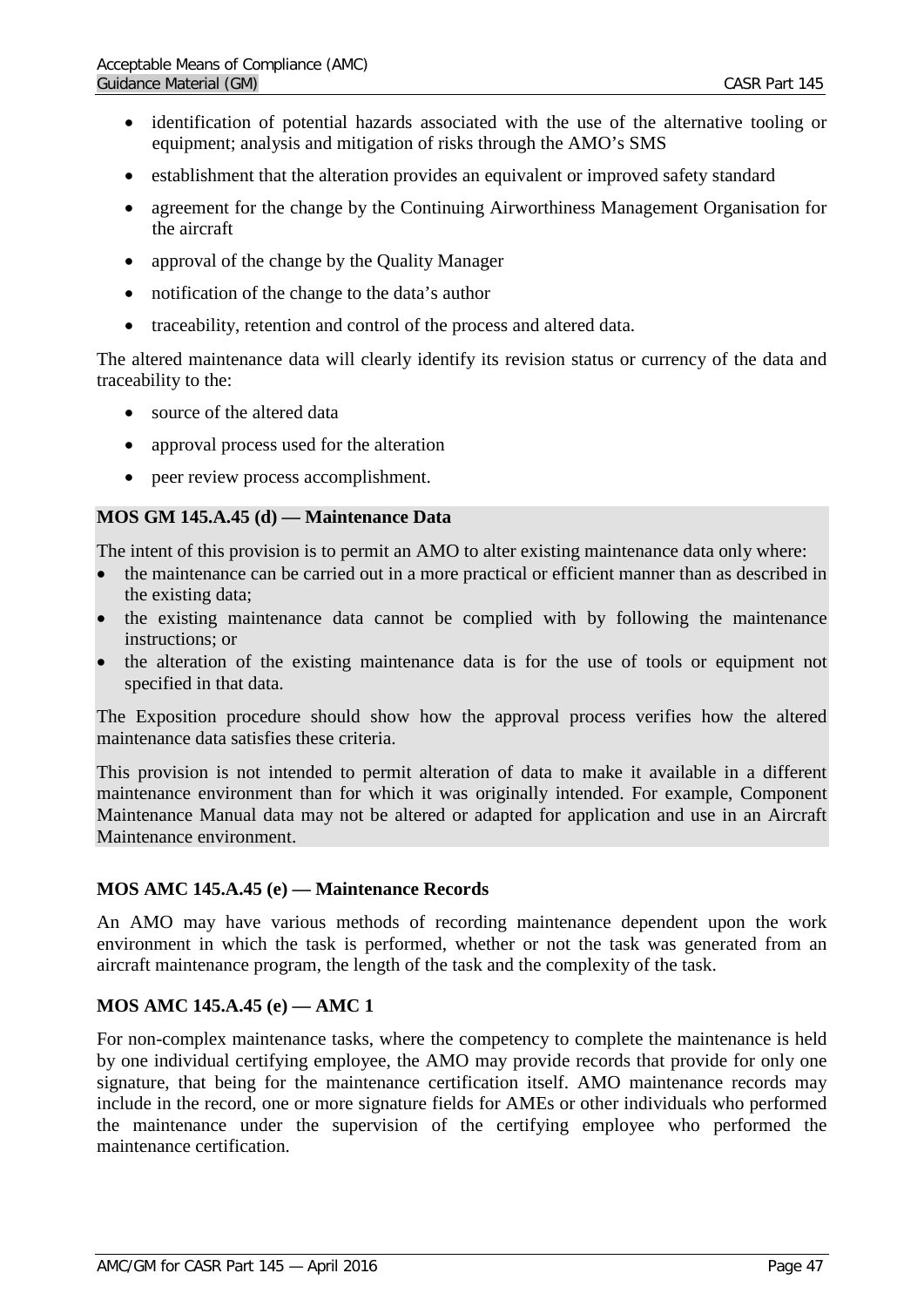# **MOS AMC 145.A.45 (e) — AMC 2**

Item 145.A.45 (e) 3 provides that for complex maintenance tasks, where the competency to complete the maintenance is held by more than one individual, the maintenance record accommodates the recording of stages of maintenance and the need for more than one maintenance certification; one being required for each part of the maintenance performed, by the individual competent for that part; or supervised by the individual competent for that part of the maintenance for which he or she is competent. The maintenance record may include signature fields for AMEs or other individual who performed the maintenance under the supervision of the certifying employee who performed the maintenance certification for that part of the maintenance.

### **MOS GM 145.A.45 (e) — Maintenance Records**

CASRs require that the employee who provides a maintenance certification, must be either the employee who performed the maintenance or who supervised its performance (regulation 42.690); and that employee must be competent for the performance of that maintenance (regulation 42.315). Many aircraft maintenance events may involve work for which no one individual is competent. Under such circumstances, the AMO must ensure that the individual employee who performs a maintenance certification for any portion of the maintenance, must be competent for that portion of it. Therefore unless an individual is competent for the whole maintenance event or task, the task must be broken up into portions, to facilitate the performance of maintenance certifications by the particular individuals who are competent for each portion.

It is necessary for an AMO to differentiate between complex and non-complex maintenance for the purposes of maintenance records, because an employee may only provide maintenance certification for maintenance for which they either carried out themselves; or for maintenance the performance of which they supervised. In order for an individual to either perform the maintenance or supervise it, they must be competent to perform it. This then necessitates that if a task is complex to the extent that more than one individual holds the competency to complete the task; more than one maintenance certification will be needed to record the completion of the task.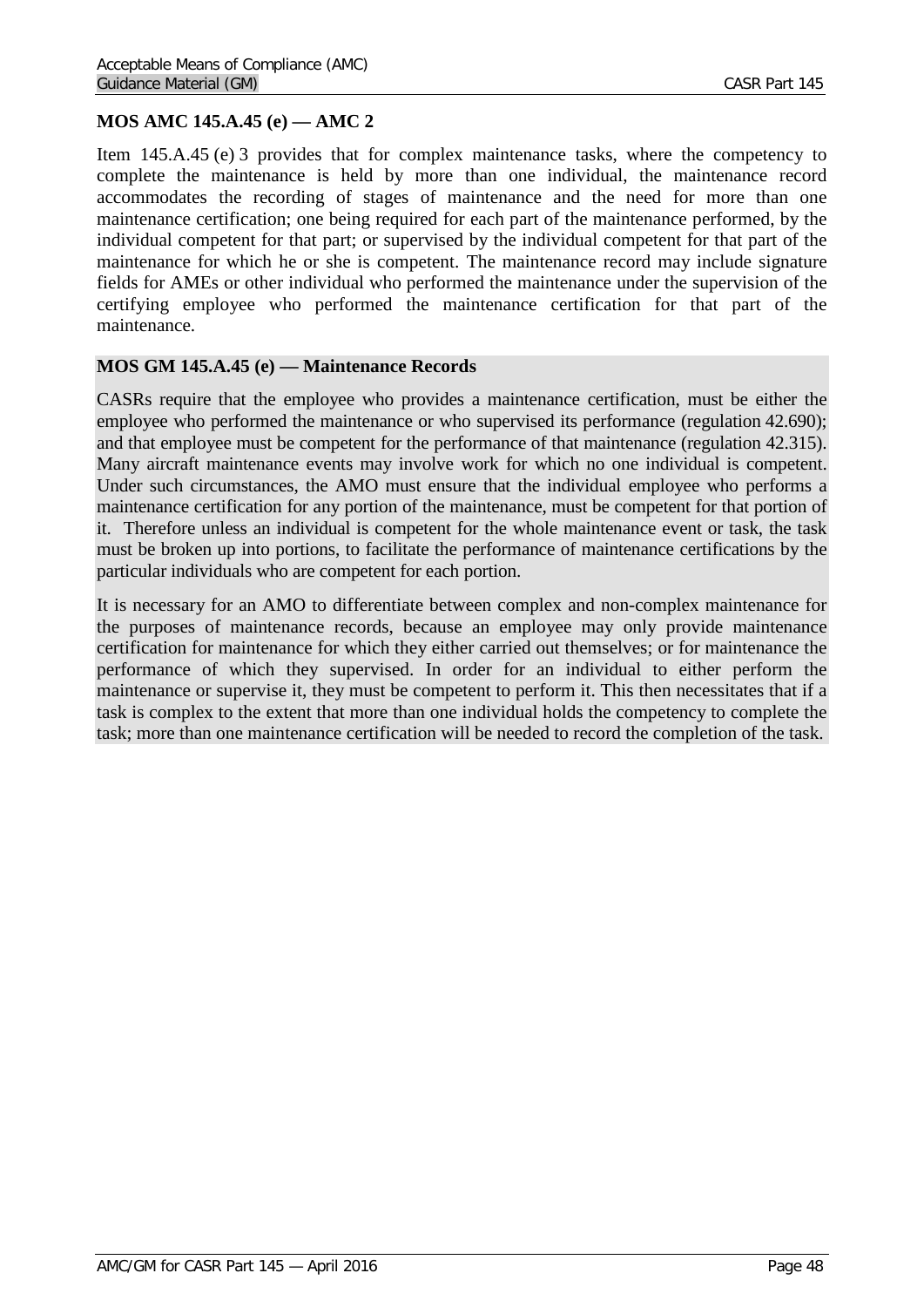# **MOS 145.A.47 — Production Planning**

# **MOS AMC 145.A.47 (a) — Production Planning**

For the purposes of CASR Part 145, a system of production planning is acceptable if it gives consideration to:

- logistics:
- inventory control;
- square meters of accommodation;
- certifying employee and supervisory levels relevant to the work planned;
- certifying employee and supervisory availability;
- man-hours estimation:
- man-hours availability:
- preparation of work;
- hangar availability;
- environmental conditions (access, lighting standards and cleanliness);
- scheduling of safety-critical tasks during periods when employees are likely to be most alert;
- co-ordination with internal and external suppliers and contractors; and
- shift changeover/handover.

An acceptable procedure for shift changeover/handover of information is one that ensures effective communication when handing over the continuation or completion of maintenance actions, with consideration of three basic elements:

- The outgoing individuals ability to understand and communicate the important elements of the job or task being passed over to the incoming individual;
- The incoming individual's ability to understand and assimilate the information being provided by the outgoing individual; and
- A Formalised process for exchanging information between outgoing and incoming individuals, which includes a planned shift overlap and place for such exchanges to take place. Where an overlap is not possible, information is sufficiently documented and stages of maintenance sufficiently certified to ensure effective communication of all information relevant to the continuation of the maintenance.

## **MOS GM 145.A.47 (a) — Production Planning**

Depending on the amount and complexity of work generally performed by the AMO, the production planning system may range from a very simple procedure to a complex organisational arrangement including a dedicated planning function in support of the production function.

It is intended that where an AMO is a provider of maintenance services to a RO, the AMOs forecasting of maintenance work would necessitate lines of communication with that operator to ascertain what maintenance the operator anticipates will be required within the forecasting period.

Human performance limitations in the planning safety related tasks, refers to the upper and lower limits and variations of certain aspects of human performance (Circadian rhythm/24 hours body cycle) of which employees should be aware.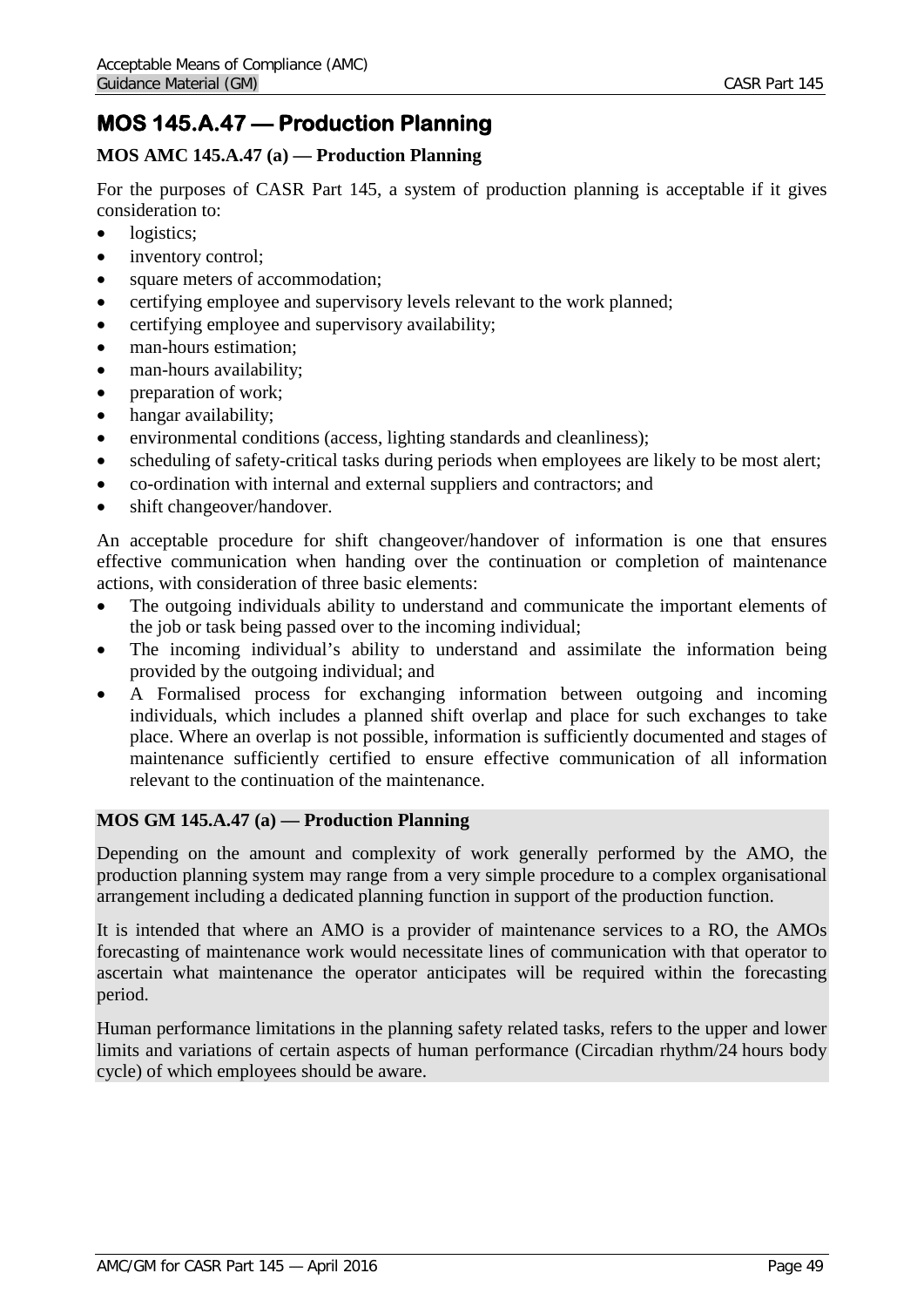# **MOS 145.A.50 — Certification of Maintenance**

# **MOS AMC 145.A.50 — Certification of Maintenance**

An acceptable System of Certification will be procedures detailed in the AMOs Exposition which show how the AMO provides for the certification requirements outlined in CASR Part 42 including performance of Maintenance Certifications and the issue of CRS.

All aircraft maintenance carried out will be covered by a Maintenance Certification, performed by Certifying Employees qualified and authorised by the AMO in accordance with CASR Part 145.

CRS will be issued following all maintenance of aircraft and aeronautical products in accordance with CASR Part 42. All aircraft CRS will be made in the Technical Log in accordance with regulation 42.760 of CASR 1998.

Where an AMO requires the use of Category A Licence holders under provisions of subparagraph 145.A.30 (g) 2 of the Part 145 MOS, the AMOs System of Certification will specify procedures and limitations applied to such Certifying Employees with respect to:

- training assessment and authorisation of individuals;
- performance of maintenance tasks and Maintenance Certifications; and
- issue of CRS.

Where an AMO requires the use of Specialist Maintenance qualified employees under the provisions of subparagraph  $145.A.30$  (g) 3 of the Part 145 MOS, the AMOs System of Certification will specify procedures and limitations applied to such Certifying Employees with respect to:

- training assessment and authorisation of individuals; and
- performance of maintenance tasks and Maintenance Certifications.

The procedures will show, where an airworthiness determination is required to be made regarding an aircraft following Specialist Maintenance, such an airworthiness determination will be made by a Category B qualified Certifying Employee.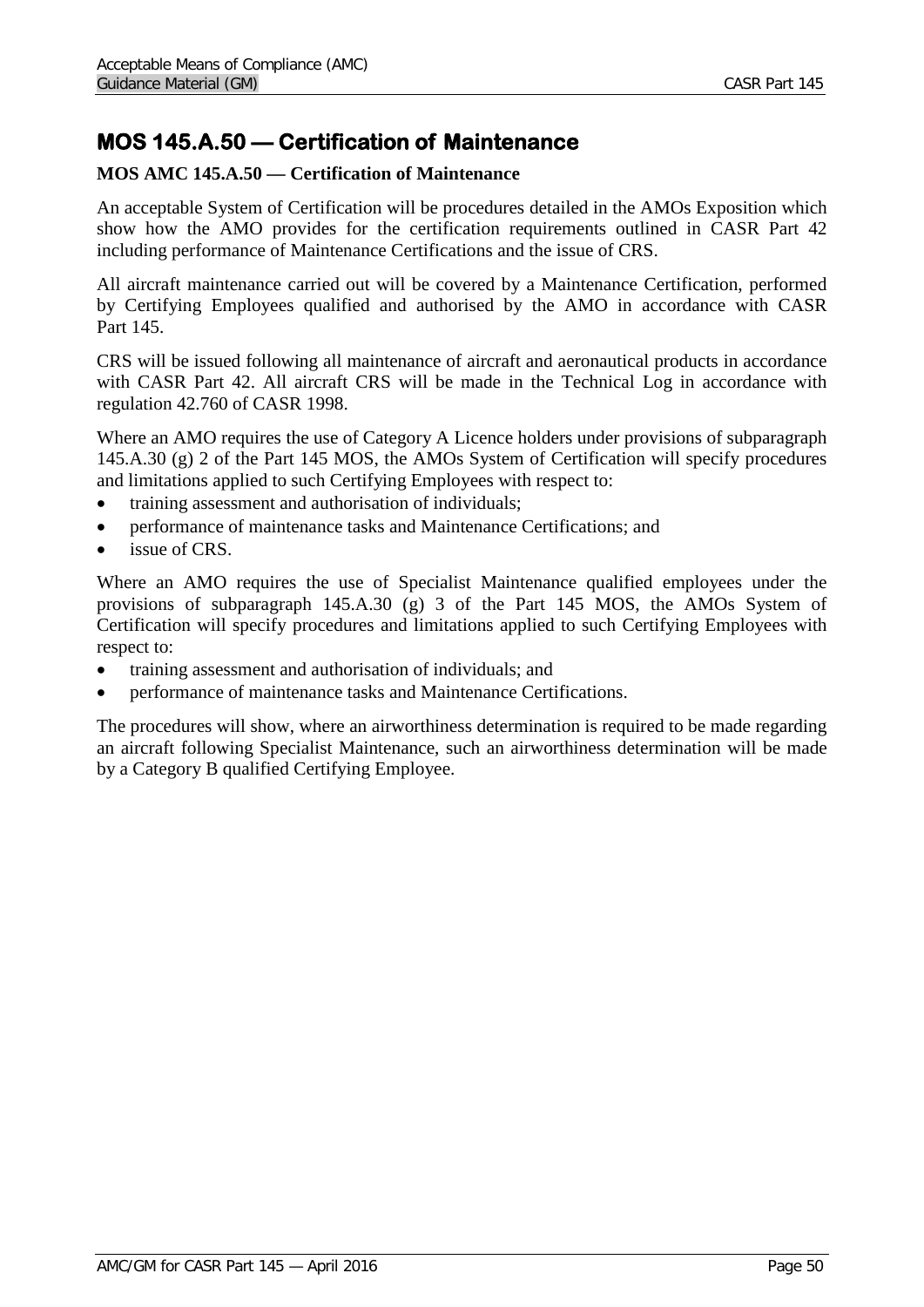# **MOS GM 145.A.50 — Certification of Maintenance**

### *Table 1 – Maintenance Verification and Certification Overview*

Note: This table is an overview only for guidance. For full details of provisions and requirements, refer to Subpart H of CASR Part 42 and the Part 145 MOS

| <b>Function</b>                                                      | <b>Part 145</b>                                                                                                                                                                                                                                                                                                                                                                                                                                                                                                                                                                                                                |                                                                                                                                                                                                                                                                                                |
|----------------------------------------------------------------------|--------------------------------------------------------------------------------------------------------------------------------------------------------------------------------------------------------------------------------------------------------------------------------------------------------------------------------------------------------------------------------------------------------------------------------------------------------------------------------------------------------------------------------------------------------------------------------------------------------------------------------|------------------------------------------------------------------------------------------------------------------------------------------------------------------------------------------------------------------------------------------------------------------------------------------------|
|                                                                      | <b>Base</b>                                                                                                                                                                                                                                                                                                                                                                                                                                                                                                                                                                                                                    | <b>Line</b>                                                                                                                                                                                                                                                                                    |
| To carry out<br>maintenance                                          | Regulation 42.315 requires an AMO to ensure that any individual who<br>carries out maintenance on its behalf (either aircraft or aeronautical product<br>maintenance) is assessed as competent to carry out the maintenance, or is<br>supervised by an individual who is assessed as competent. Any AMO<br>requirement for employees to sign for maintenance for which they are<br>authorised cannot abrogate the requirement of regulation 42.695, which<br>requires the Maintenance Certification to be signed by an authorised<br>individual having either carried out the maintenance or supervised the<br>maintenance.    |                                                                                                                                                                                                                                                                                                |
| <b>Maintenance</b><br><b>Certification</b>                           | Maintenance Certifying employees will be authorised to issue Maintenance<br>Certifications for work carried out to give assurance that all the maintenance<br>was performed in accordance with maintenance performance rules of Part 42<br>of the CASR 1998. Principally qualification required for this authorisation<br>will be as set out in paragraph 145.A.30 (k) of the Part 145 MOS. However<br>for specialist maintenance, e.g. NDT and Welding, nationally recognised<br>qualifications may be acceptable; refer to paragraph 145.A.30 (f) of the Part<br>145 AMC. Maintenance Certifications require subsequent CRS. |                                                                                                                                                                                                                                                                                                |
| <b>Certification of</b><br><b>Release to</b><br><b>Service (CRS)</b> | A CRS is a certification evidencing<br>appropriate<br>completion<br>of<br>Maintenance, made by Part<br>66<br>Licensed persons authorised by the<br>AMO for the purpose of CRS. For<br>Base Maintenance of large aircraft<br>this would be Category C Licence<br>holders. For Small aircraft B1 and<br>B2 may be authorised for this<br>purpose.                                                                                                                                                                                                                                                                                | A CRS is a certification evidencing<br>appropriate<br>completion<br>of<br>Maintenance, made by Part<br>66<br>Licensed persons authorised by the<br>AMO for the purpose of CRS. In<br>Line Maintenance, only Category A,<br>B1 and B2 Licensed employees may<br>be authorised for this purpose. |
| <b>CRS (ARC)-</b><br><b>Aeronautical</b><br><b>Products</b>          | The AMO may authorise individuals to sign for tasks that they have carried<br>out following confirmation of competence to perform the task. Additionally<br>the AMO will have to ensure that employees that issue CRS for aeronautical<br>products are appropriately qualified for the scope of work for which they are<br>authorised. This may be on the basis of either external qualifications as<br>mentioned within the Exposition or by a CASA approved procedure for<br>training, assessment and qualification by the organisation as specified in the<br>Exposition.                                                   |                                                                                                                                                                                                                                                                                                |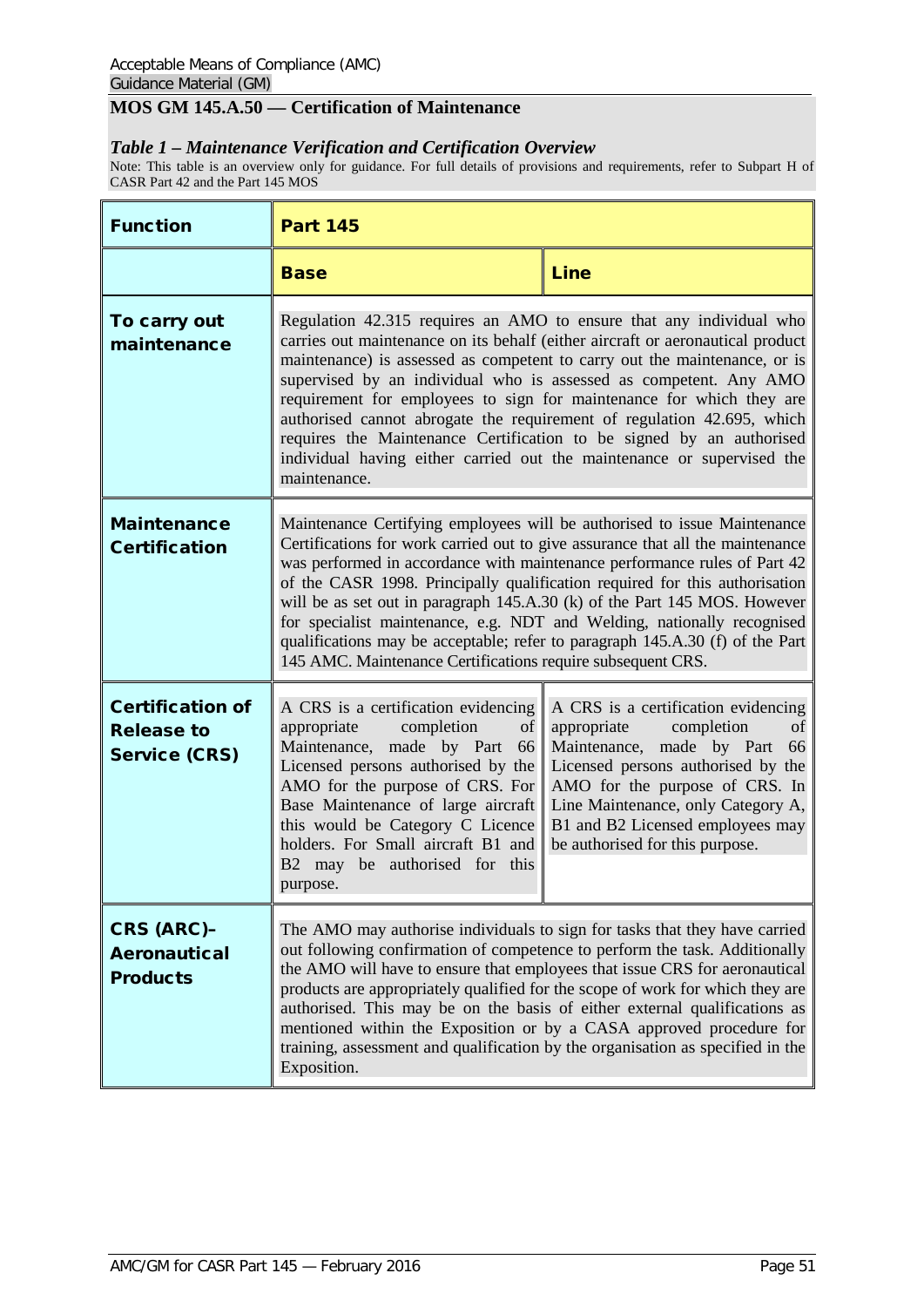## **MOS GM 145.A.50 — Certification of Maintenance**

An AMO may develop a System of Certification that includes provisions for compliance of various regulatory requirements such as:

- training, assessment, qualification and authorisation of employees;
- maintenance certification and CRS requirement;
- work card or worksheet requirements; and
- procedures to show how maintenance records are made, how they are made available to the RO of an aircraft, and how copies of the maintenance record are retained.

To facilitate correct function of its System of Certification, an AMO may train and authorise personnel to carry out maintenance on its behalf and sign for that maintenance after its completion or after completion to a stage of the maintenance. The AMOs System of Certification may incorporate standards for various levels of authorisation as well as a description of the worksheet and records processes used. Where individuals are authorised to carry out maintenance, the individual must have been assessed by the AMO in accordance with regulation 42.315 as being competent to carry out the maintenance.

The provisions of CASR Part 42 for individuals approved for carrying out of maintenance are as follows, Regulation:

- 42.295 approves individuals to carry out maintenance on behalf of the AMO of an aircraft for which the AMO holds an approval to maintain;
- 42.305 approves individuals to carry out maintenance on behalf of the AMO of an aeronautical product for an Australian aircraft in Australian Territory, for which the AMO is approved; and
- 42.315 requires an AMO to ensure that any individual who carries out maintenance on its behalf (either aircraft or aeronautical product maintenance) is assessed as competent to carry out the maintenance, or is supervised by an individual who is assessed as competent.

However:

- 42.695 requires that an individual must not perform a maintenance certification for maintenance on behalf of an AMO unless he or she is a certifying employee of the organisation whose certification authorisation permits him or her to perform the certification and he or she either carried out the maintenance, or supervised the maintenance; and
- 42.705 requires that an individual must not perform a Maintenance Certification unless he or she has ensured that the maintenance has been carried out in accordance with CASR Parts 42 and 145 and the information required by regulation 42.395 has been recorded.

A maintenance record for an aircraft is a record for the maintenance required to be recorded under regulation 42.395 and any Maintenance Certification for the maintenance.

For the performance of Maintenance Certification after Aircraft Maintenance, an AMO must authorise employees that are Licensed in accordance with paragraph 145.A.30 (k) of the Part 145 MOS or for Specialist Maintenance Certifying Employees, qualified to a standard acceptable to CASA.

For the issue of Aircraft CRS, employees must be Part 66 License (or equivalent) holders holding:

- for Line Maintenance, a Category B Licence for the aircraft or Category A Licence if required by the AMO;
- for Base Maintenance of Large Aircraft, a Category C Licence for the aircraft; and
- for Base Maintenance of Small Aircraft, a Category B Licence for the aircraft.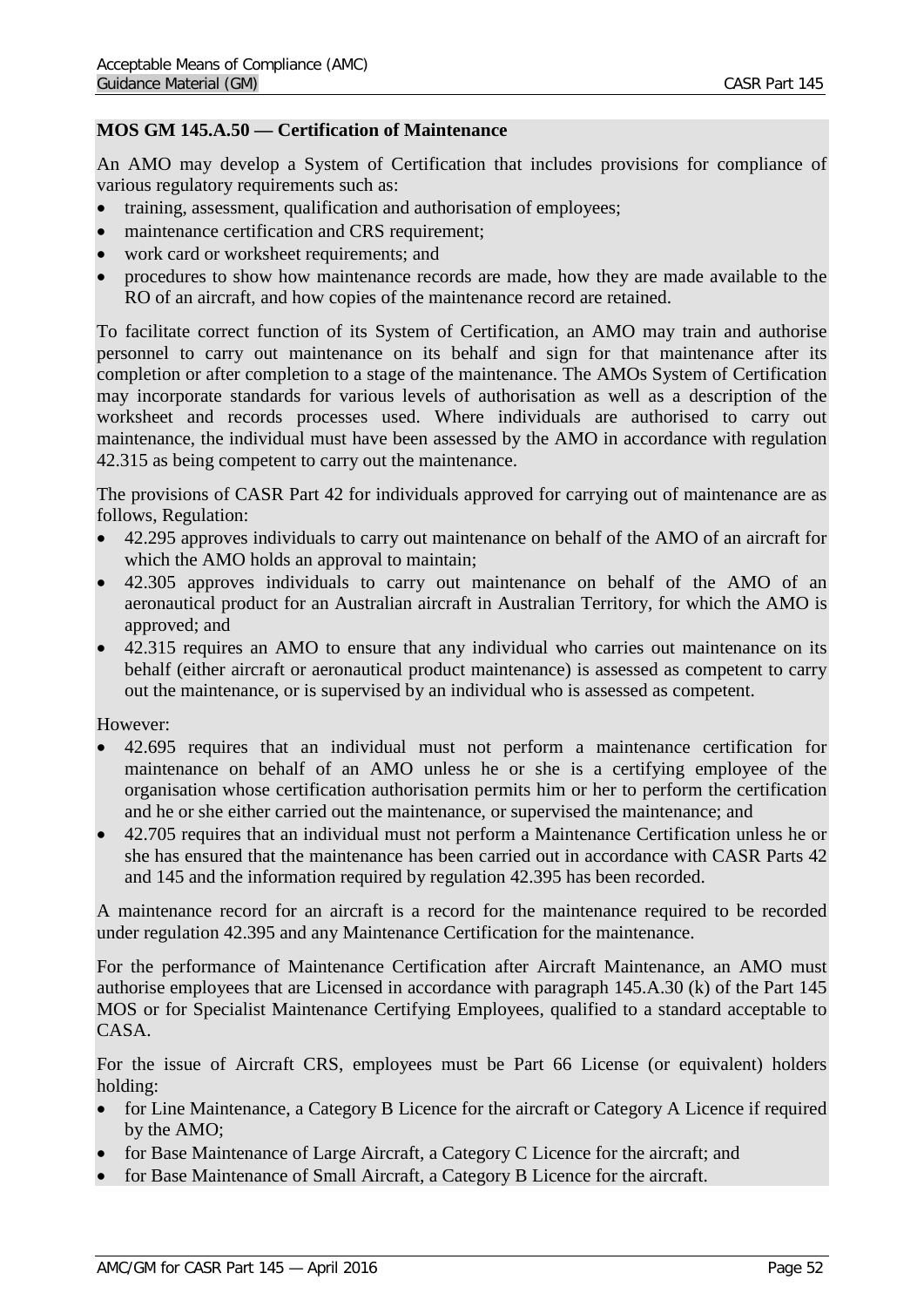The System of Certification should provide an effective trail of accountability to show which employee carried out maintenance, who issued Maintenance Certifications and CRS, including the authorisation identification numbers of the employees involved; the date of the accomplishments and the maintenance data used.

Specialist Maintenance Certifying employees are particularly trained and qualified in the specialist field and may not have a holistic understanding of the interrelationship of an aircraft's systems, or airworthiness implications that the work may have, which a Maintenance Certification Licence holder should have. For this reason the Maintenance Certification for Specialist Maintenance work will only be for the scope of the specialist maintenance and is not intended to cover work or airworthiness determinations normally performed and certified for by a Part 66 Licence holder, nor can the AMO authorise an employee to issue a CRS predicated on the Specialist Maintenance qualification.

The System of Certification should incorporate all legislative requirements for work cards or worksheets, and enable effective completion of operators own worksheet systems if they are required to be utilised. This may include the ability for the AMOs supplementary work card or defect reports to be appended to an operators task cards.

# **MOS AMC–1 145.A.50 (a) — Certificate of Release to Service Authorised Release Certificate**

The normal form required for use for the CRS for aeronautical products is the Authorised Release Certificate known as CASA Form 1. The purpose of the CRS is to declare the serviceability of aeronautical products following maintenance by an AMO. The CASA Form 1 ARC is the primary form of CRS for an aeronautical product that has been maintained by an AMO. This form must be used unless there is an approved alternative in-house release document for the AMO included in its Exposition.

The ARC does not constitute approval to install the item on a particular aircraft or aeronautical product, but helps the end user determine its airworthiness approval status. The Authorised Release Certificate is not a delivery or shipping note and aircraft are not to be released using the ARC.

## **MOS AMC–2 145.A.50 (a) — Certificate of Release to Service In-house Release Document**

An AMO may use an approved in-house release document if it is included in the AMOs Exposition, which specifies how the approved in-house release document meets all the requirements of CASR Part 42. The in-house release document does not constitute approval to install the item on a particular aircraft or aeronautical product, but helps the end user determine its airworthiness approval status.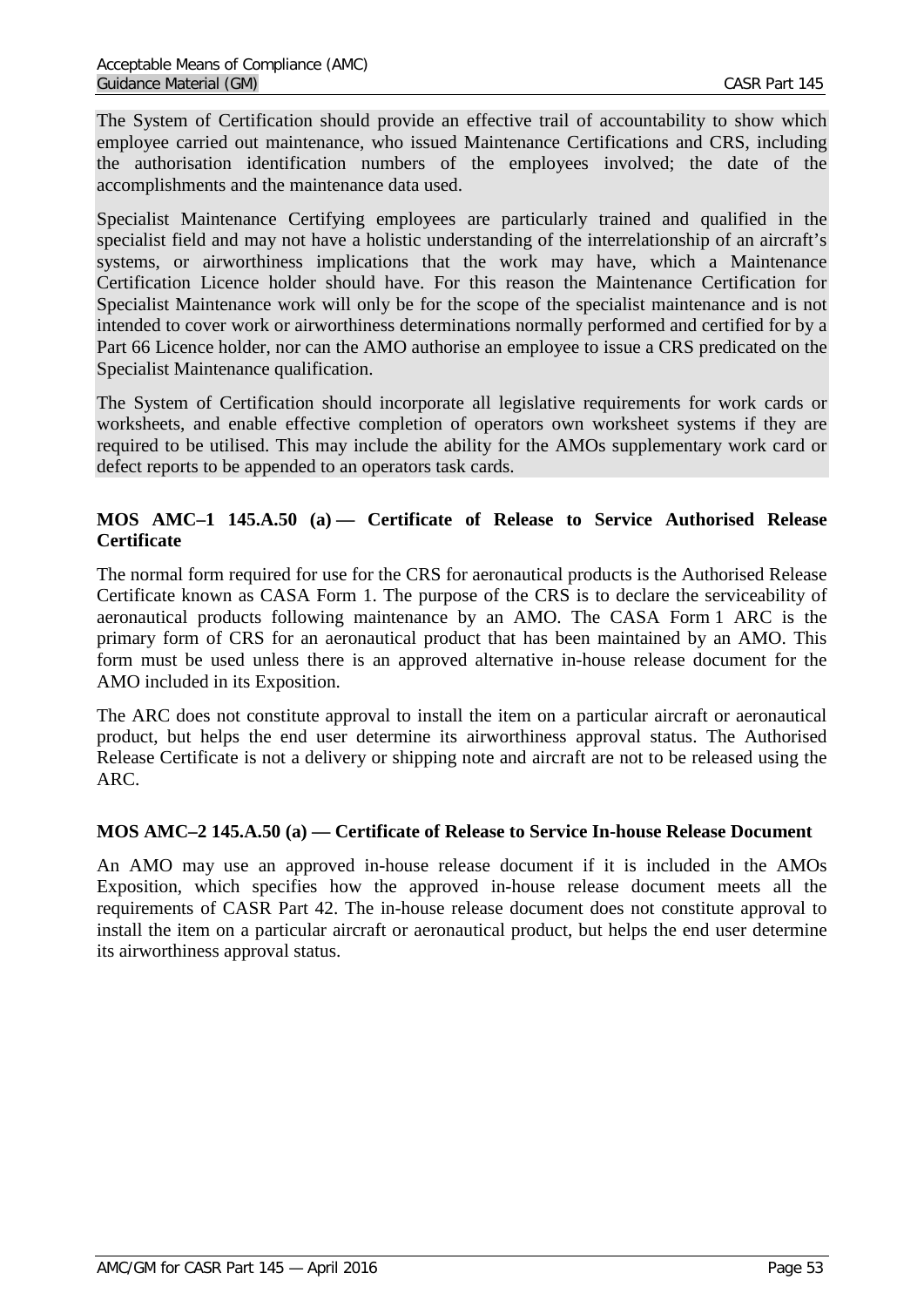### **MOS GM 145.A.50 (a) — Certificate of Release to Service - Authorised Release Certificate**

An aeronautical product that has been maintained whilst not fitted to the aircraft requires the issue of a CRS for that maintenance and the aircraft requires a CRS for the installation of the product on the aircraft when that occurs.

The normal form required for use for the CRS for aeronautical products is the ARC, known as CASA Form 1. The purpose of the CRS is to declare the serviceability of aeronautical products following maintenance by an AMO. The CASA Form 1 ARC is the primary form of CRS for an Aeronautical Product that has been maintained by an AMO. This form must be used unless there is an approved alternative system of internal release documentation for the AMO included in its Exposition.

The ARC is not a delivery or shipping note.

Aircraft are not to be released using the ARC.

The ARC does not constitute approval to install the item on a particular aircraft, engine, or propeller, but helps the end user determine its airworthiness approval status.

### **MOS GM 145.A.50 (b) — Certificate of Release to Service before flight**

Whenever an AMO carries out maintenance on an aircraft, it must issue a CRS following completion of the maintenance and prior to any flight in accordance with regulation 42.760. If no maintenance is carried out by the AMO after a flight, the AMO is not required to issue a CRS before the next flight.

## **MOS AMC 145.A.50 (c) — New Defects**

An AMOs certification documentation and procedures will be acceptable to CASA if they provide appropriately for notification of particulars of newly identified defects and maintenance not completed on the continuing airworthiness record to the person responsible for the continuing airworthiness of the aircraft or aeronautical product.

Newly identified defects that effect the operation of an aircraft will be entered into the Aircraft Technical Log along with any deferral details for the defect.

Scheduled maintenance tasks that the RO or CAMO agrees may be deferred to a later time within the constraints of the approved Aircraft Maintenance Program (AMP) will be deferred on documentation that is forwarded to the RO or CAMO for rescheduling in sufficient time to enable compliance with the AMP.

### **MOS GM 145.A.50 (c) — New Defects**

Written notifications of the particulars of incomplete maintenance or newly identified defects need to be provided to the person responsible for continuing airworthiness on the continuing airworthiness record. The notifications should be made in a form that is appropriate to the nature of the deferral. If a defect is identified that effects the operation of the aircraft, the defect should be entered in the aircraft's Technical Log, where it is visible to the crew and maintenance employees involved in the operation of the aircraft. For example if a defect requires the application of an MEL item, it must be entered in the aircraft's Technical Log. However if the deferral is for scheduled maintenance and the CAMO has agreed that it can be deferred to a subsequent time and the CAMO is able to reschedule the maintenance within the limitations of the aircraft's approved AMP, the deferral may be on alternative documentation not carried on board the aircraft.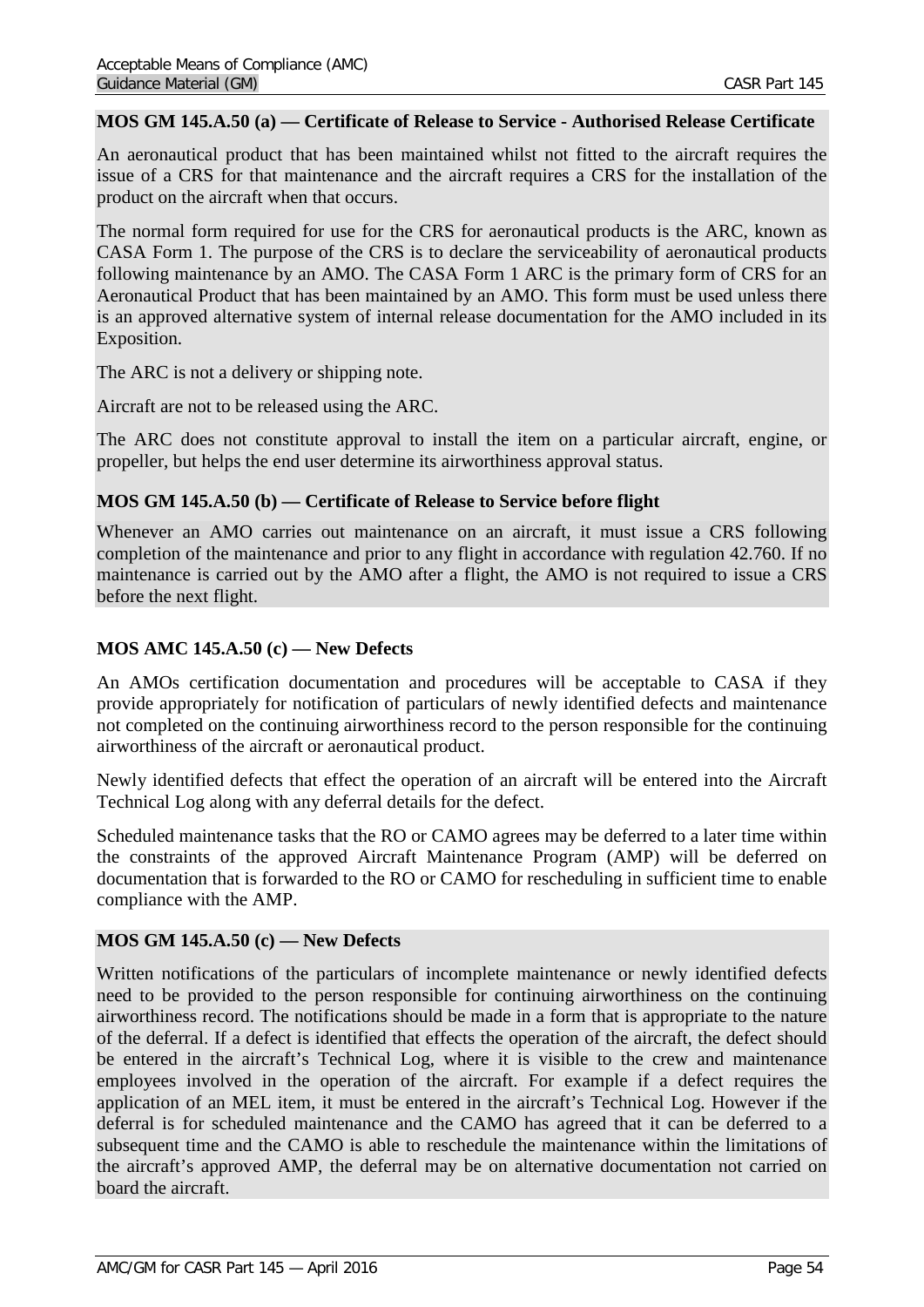# **MOS AMC 145.A.50 (d) — Certificate of Release to Service — Aeronautical Products**

### *In-House Release Documentation*

An acceptable in-house release documentation system will be one where the AMOs Exposition procedures ensure that an aeronautical product released under the documentary system is for the AMOs own use only, for fitment to an aircraft or other aeronautical product by the AMO that issued the in-house release document.

The acceptable system of documentation includes all of the information required by an (CASA Form 1), but not all the information required for the ARC needs be included on the label that accompanies the aeronautical product. The label that accompanies the product must confirm the serviceability of the product and provide any information needed to enable determination of the product's eligibility for fitment.

The system of documentation includes information additional to what is on the label that accompanies the product. The additional information may be in paper or computer records, traced to the particular aeronautical product, to provide for control of the aeronautical product's maintenance and operational history including:

- duplication of information included in the label that accompanied the product;
- the identity and revision status of maintenance documentation used as the approved standard for the maintenance;
- compliance or non-compliance with ADs or SBs;
- details of maintenance work carried out or reference to a document where this is stated;
- details of modifications carried out and approved data used (SBs, STCs etc.);
- replacement parts installed and/or parts found installed, as appropriate;
- concessions/exemption/exclusion, as applicable;
- life-limited product's history; and
- identity of CAR compliance.

Note: The control of the aeronautical product's maintenance and operational history may be accomplished by the RO as part of its Continuing Airworthiness Maintenance function. In this case the Exposition procedure will have to show how the internal system of documentation is interfaced with the ROs system of CAMO.

### **MOS GM 145.A.50 (d) — Certificate of Release to Service — Aeronautical Products**

A CRS for an aeronautical product must be made on a CASA Form 1 (ARC) except for those circumstances in which a Part 145 AMO may use an in-house release document. If the CASA Form 1 is used, it must be completed in accordance with the instructions set out in the Part 42 MOS. If an in house release is used, it must be in a form approved by CASA.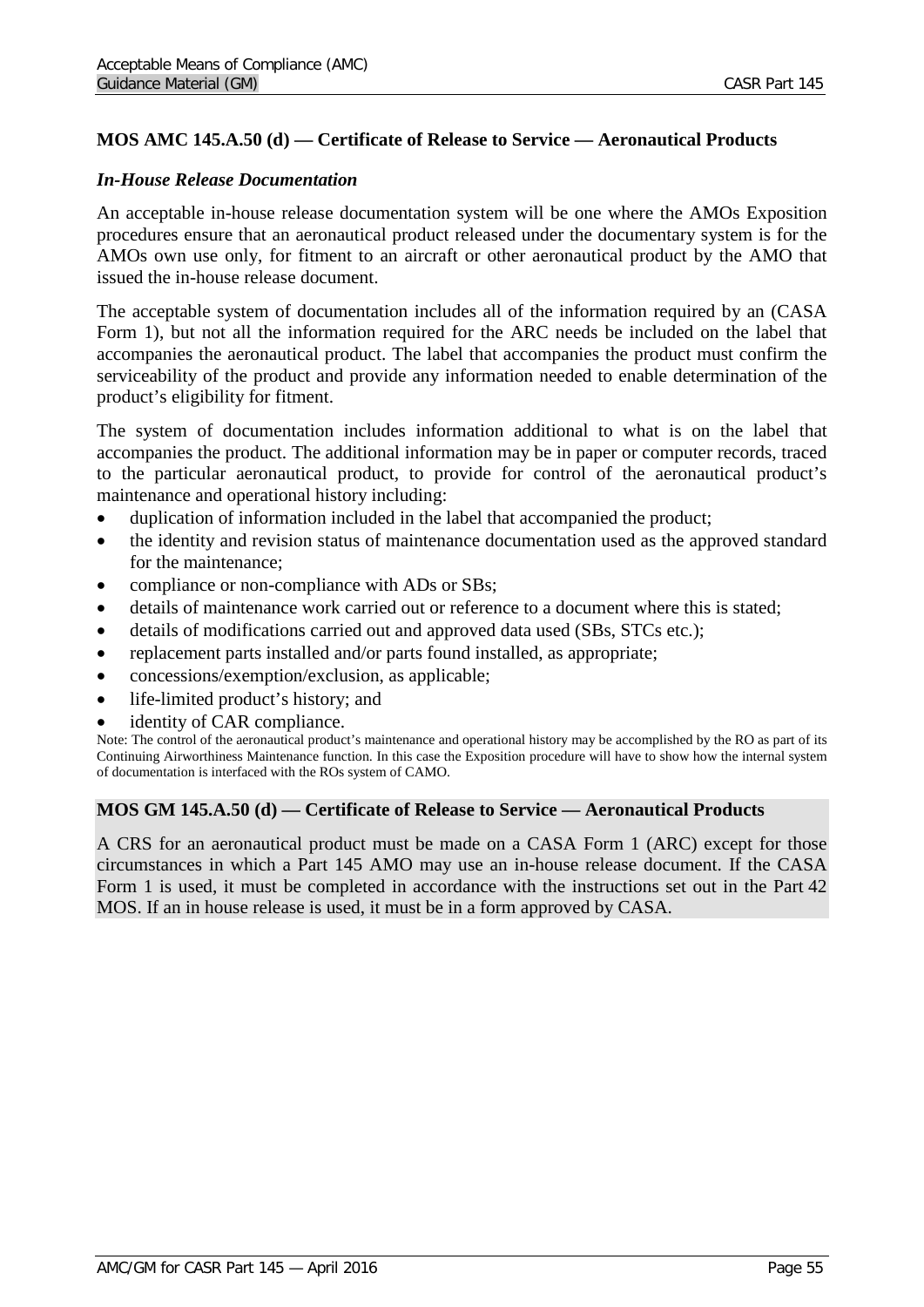# **MOS 145.A.55 — Maintenance Records**

## **MOS AMC 145.A.55 — Maintenance Records and Continuing Airworthiness Records**

An AMC for the requirements for this section of the Part 145 MOS will be for Exposition procedures to specify how the AMO will retain maintenance documentation and certifications sufficient to show that all legislative requirements pertaining to maintenance including tooling and calibration requirements have been met.

The procedures will show how the AMO meets the requirements of subparagraph 145.A.65(c) 3 of the Part 145 MOS for records including provisions for archiving and protection of the records.

The procedures will show how the AMO provides any records required to be provided to a RO or person responsible for continuing airworthiness of any aircraft for which the AMO provides maintenance services.

## **MOS GM 145.A.55 — Maintenance Records and Continuing Airworthiness Records**

Maintenance Records are defined at regulation 42.015 as:

- for maintenance carried out on an aircraft a record that contains the information required under regulation 42.395 and the maintenance certification for the maintenance; and
- for maintenance carried out on an aeronautical product a record required to be made under regulation 42.400.

Maintenance records form part of the continuing airworthiness record for an aircraft.

A continuing airworthiness record for an aircraft is defined in subregulation 42.015 (3).

The AMO must have control processes for identification, legibility, storage, protection, archiving, retrieval and retention of all records associated with the requirements of the Part 145 MOS, in accordance with subregulation 145.A.65 (c) 3 of the Part 145 MOS, including maintenance records. The intent of this provision is that records must be protected from any possibility of damage or destruction by fire, flood or interference and tampering.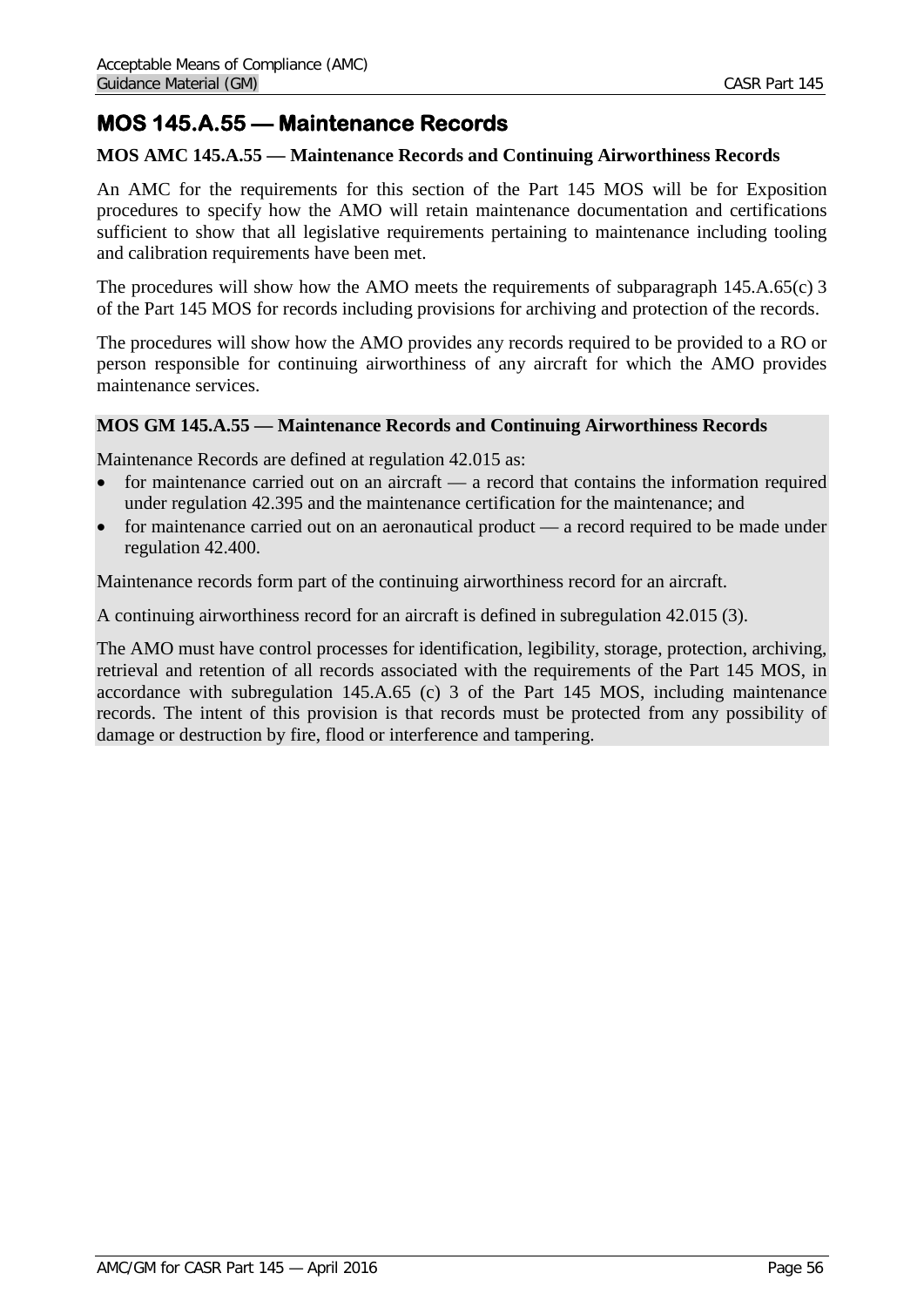# **MOS 145.A.60 — Occurrences and Major Defect reporting**

# **MOS AMC 145.A.60 (a) — Occurrences and Major Defects**

An acceptable internal occurrence reporting system will enable and encourage free and open reporting of any actual or potentially unsafe occurrence. This will be facilitated by the establishment of a just culture, which will ensure that employees are not inappropriately punished for reporting or co-operating with occurrence investigations. Conditions under which punitive disciplinary action would be considered (e.g. illegal activity, negligence or wilful misconduct) are clearly defined and documented. The functionality of the just reporting culture policy will be widely disseminated and understood within the organisation and documentation of the reporting and investigation process will confirm the effectiveness of its application.

The acceptable internal reporting process will be closed-loop, ensuring that actions are taken internally to address maintenance errors and safety hazards. Feedback to reporters, both on an individual and more general basis, ensures their continued support for the scheme.

# **MOS AMC 145.A.60 (b) — Occurrences and Major Defects**

An AMC for the requirements of major defect reporting is for the reports that are submitted to the RO or CASA to:

- describe the defect:
- set out the date on which the defect was discovered;
- set out the circumstances under which the defect was discovered:
- set out any action that has been taken or that is proposed to be taken:
	- o to rectify the defect; or
	- o to prevent the defect from recurring;
- set out what the person making the report thinks is the cause of the defect;
- if the defect is in an aircraft  $-$  set out:
	- o the type, model, serial number and registration mark of the aircraft;
	- o type, model and serial number of the aircraft's engine, if relevant;
	- o if the aircraft has a propeller the type, model and serial number of the aircraft's propeller, if relevant to the defect; and
	- o time in service of, number of landings, or number of cycles completed by, the aircraft since new;
- if the defect is in an aeronautical product  $-$  set out:
	- o the identity of the product, including (if applicable) the part number and serial number of the product;
	- o time in service, or the number of cycles completed by, the product since new;
	- o if the product has been overhauled the time in service of, or the number of cycles completed by, the product since its most recent overhaul; and
	- o if the product is a turbine engine the number of cycles completed by the engine since new.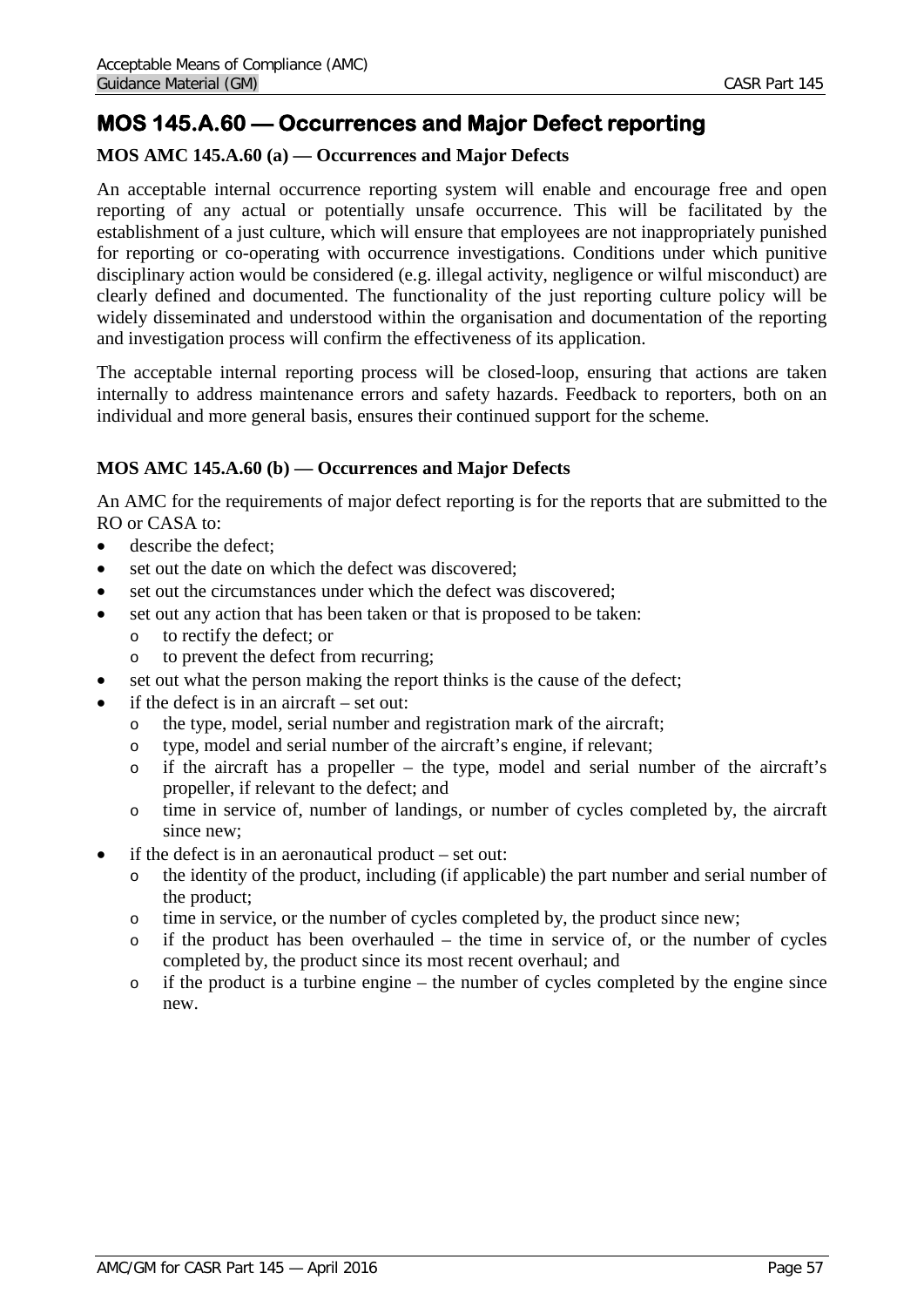# **MOS 145.A.65 — Safety and Quality Policy, Maintenance Procedures and Management Systems**

## **MOS AMC 145.A.65 — Safety and Quality Policy, Maintenance Procedures and**

### **Management Systems**

The management system of an organisation may comprise two separate but complementary systems; the Quality Management System (QMS) and the SMS. The QMS and SMS should correspond to the size, nature and complexity of the organisation, being appropriate to its maintenance capability and all the hazards and risks associated with its activities. While CASR Part 145 requires that a QMS and an SMS be written management systems, it is an AMC to the requirements of CASR Part 145 to integrate resources used for organisational management systems. Clear benefits of integration include;

- reduction of duplication and therefore of costs;
- reduction in overall organisational risks and increase productivity;
- balance of potentially conflicting objectives;
- elimination of potentially conflicting responsibilities and relationships; and
- diffusion of power systems.

Integration of QMS and SMS resources may result in synergistic realisation of organisational goals and in particular to the organisations safety goals. These management systems share many commonalities including that they:

- have to be planned and managed;
- depend upon measurement and monitoring;
- involve every function, process and person in the organisation; and
- strive for continuous improvement.

### **MOS GM 145.A.65 — Safety and Quality Policy, Maintenance Procedures and Management Systems**

Because SMS and QMS share many commonalities, there may be a tendency to assume that an organisation that has established and operates a QMS does not need, or already has, an SMS. However, although SMS and QMS share commonalities, there are also important differences between both, as well as shortcomings in the effectiveness of QMS to achieve by itself the overarching objective of managing the safety risks or the consequences of hazards the organisation must confront during the activities related to the delivery of services.

The objective of a QMS is to provide systemic assurance that the processes and procedures used by the organisation will result in the provision of products or services that meet a predetermined standard and hence customers' expectations. It does this by ensuring adequacy of and compliance to approved procedures. SMS differs from QMS in that SMS focuses on HF and organisational factors, and integrates into these, quality management techniques and processes, to contribute to the achievement of safety satisfaction. The objective of SMS is to identify the safety hazards the organisation must confront and in some cases generates during delivery of services, and to bring the safety risks or the consequences of these hazards under organisational control.

The AMOs Exposition must include documented safety and quality policies in accordance with paragraph 145.A.65 (a); as well as an organisation chart and clear definition of duties and responsibilities of managers in accordance with paragraph 145.A.70 (a) of the Part 145 MOS. The purpose of these requirements is to define and clearly delineate the system of authority and responsibility within the organisation for ensuring safety of aviation maintenance.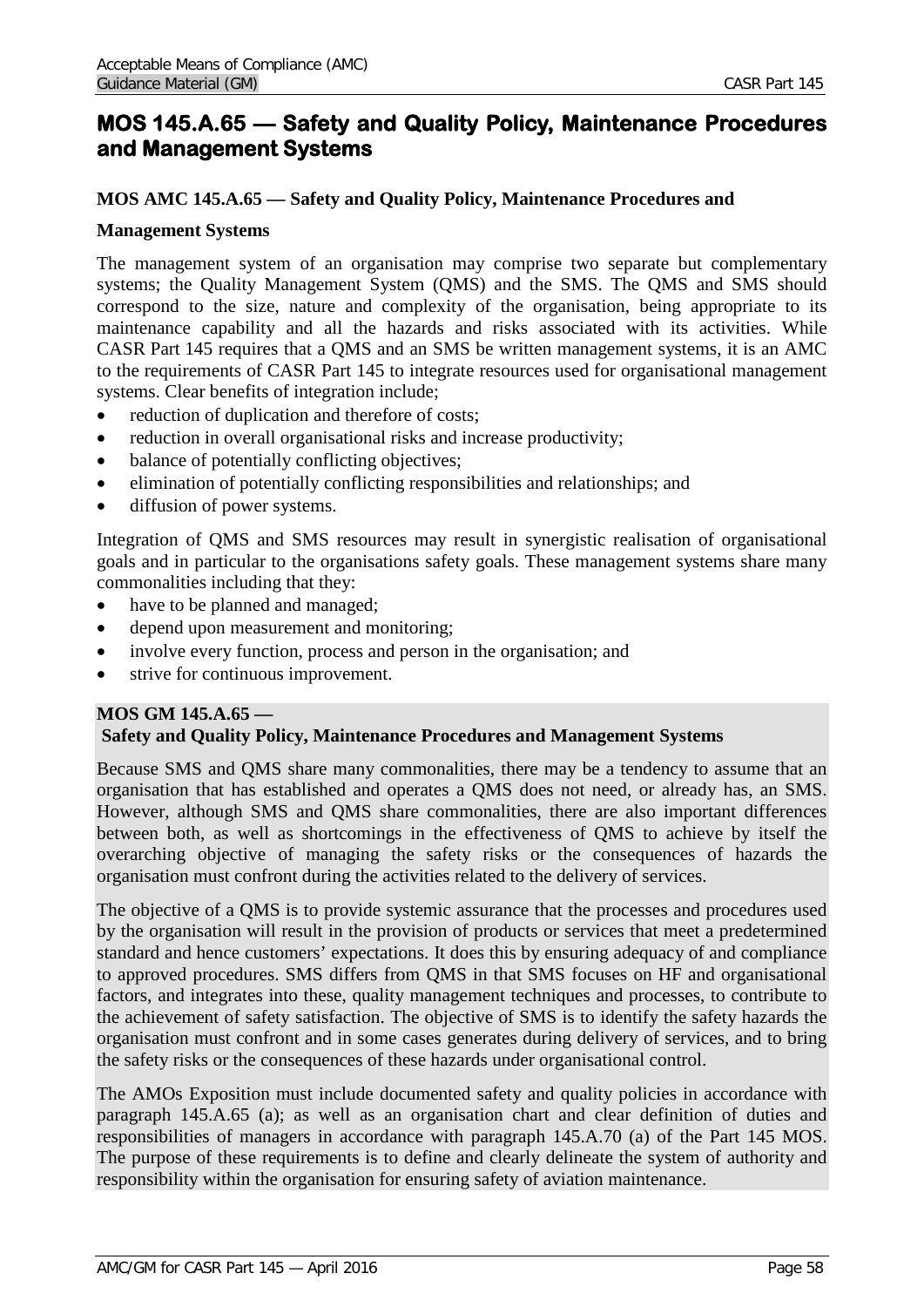The organisation may utilise common resources and facilities for compliance to legislative requirements other than those prescribed by CASA, such as Occupational Health and Safety (OH&S). However an AMOs Exposition is intended to show how the organisation meets the requirements and outcomes specified in CASR Part 145 and the Part 145 MOS, as well as the performance rules for maintenance prescribed in CASR Part 42.

These legislative documents focus on the outcomes needed to ensure aviation safety, as directed by the *Civil Aviation Act 1988*. Where an AMO utilises a management system for compliance to such legislation as State OH&S requirements and that system also forms a means of compliance to aviation safety outcomes required in aviation safety legislation, that management system may form part of the AMOs Exposition.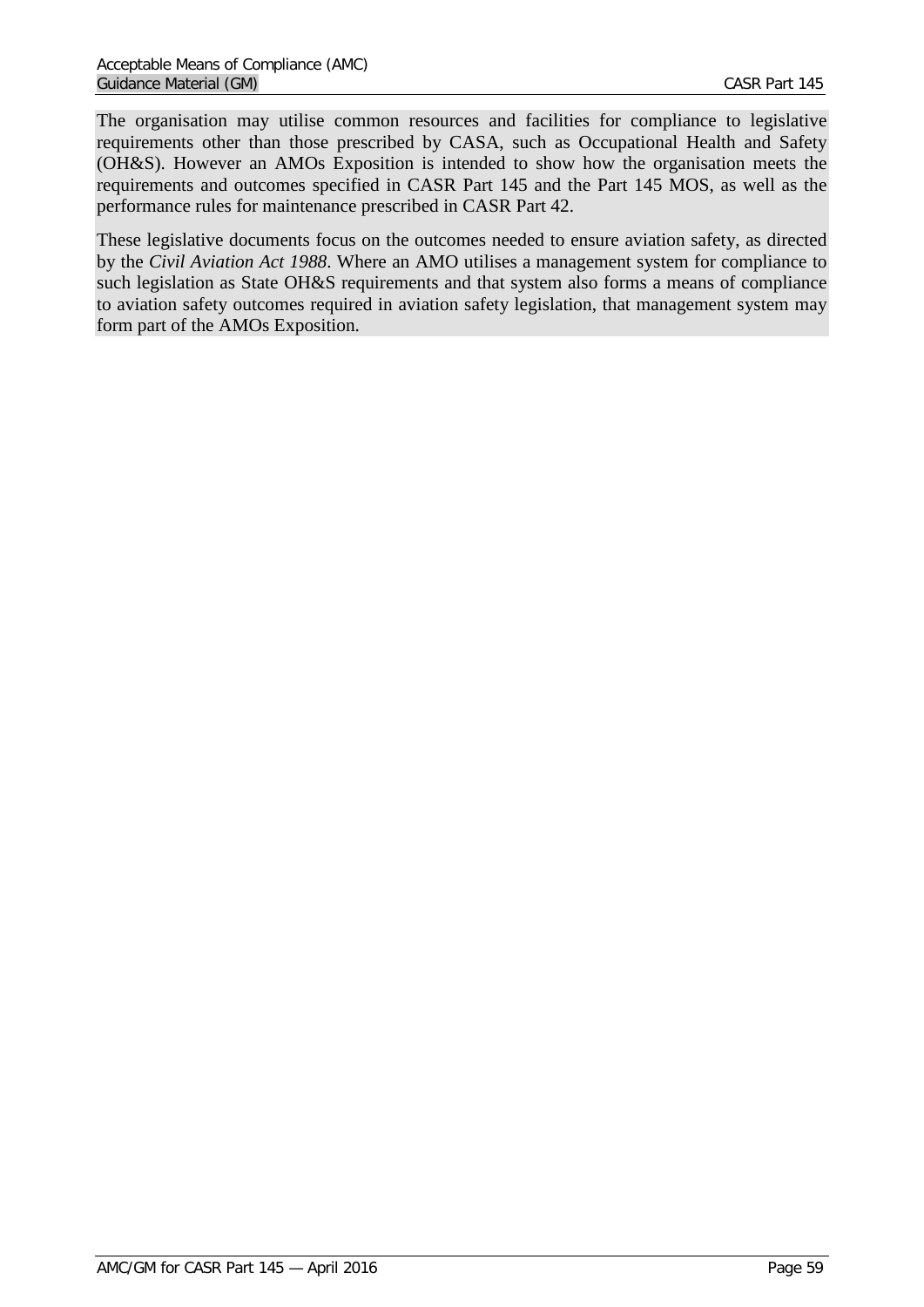**Identify** Hazards ASIR's, ESIR's, Safety Review Board



*Organisational Management Structure – Summary*



*Figure 145.A.65.1 - Organisational Management System Structure*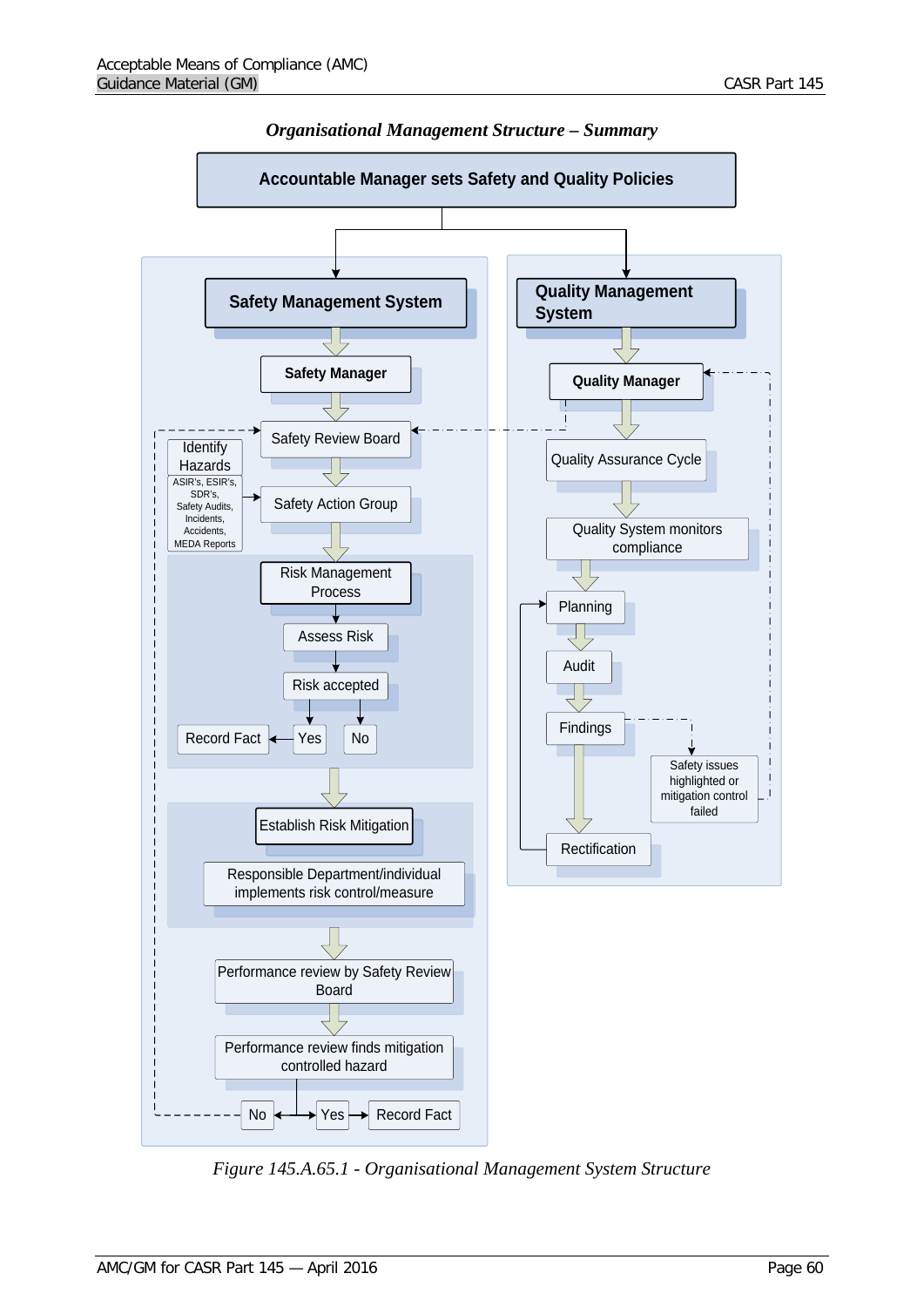# **MOS AMC 145.A.65 (a) — Safety and Quality Policy**

An acceptable safety and quality policy is one that as a minimum includes a statement committing the organisation to:

- recognise safety as a prime consideration at all times;
- apply HF principles;
- encourage employees to report maintenance related errors/incidents;
- recognise that compliance with procedures, quality standards, safety standards and regulations is the duty of all employees; and
- recognise the need for all employees to cooperate with the quality and safety auditors.

The statement below may be used as it appears or may be altered so long as intent remains the same.

# *Sample Safety Policy Statement*

Safety is the first priority in all our activities. We are committed to implementing, developing and improving strategies, management systems and processes to ensure that all our aviation activities uphold the highest level of safety performance and meet national and international standards.

Our commitment is to:

- develop and embed a safety culture in all our aviation activities that recognises the importance and value of effective aviation safety management and acknowledges at all times that safety is paramount;
- clearly define for all staff their accountabilities and responsibilities for the development and delivery of aviation safety strategy and performance;
- minimise the risks associated with aircraft operations to a point that is as low as reasonably practicable/achievable;
- ensure that externally supplied systems and services that impact upon the safety of our operations meet appropriate safety standards;
- actively develop and improve our safety processes to conform to world-class standards;
- comply with and, wherever possible, exceed legislative and regulatory requirements and standards;
- ensure that all staff are provided with adequate and appropriate aviation safety information and training, are competent in safety matters and are only allocated tasks commensurate with their skills;
- ensure that sufficient skilled and trained resources are available to implement safety strategy and policy;
- establish and measure our safety performance against realistic objectives and/or targets;
- achieve the highest levels of safety standards and performance in all our aviation activities;
- continually improve our safety performance;
- conduct safety and management reviews and ensure that relevant action is taken; and
- ensure that the application of effective aviation SMS is integral to all our aviation activities, with the objective of achieving the highest levels of safety standards and performance.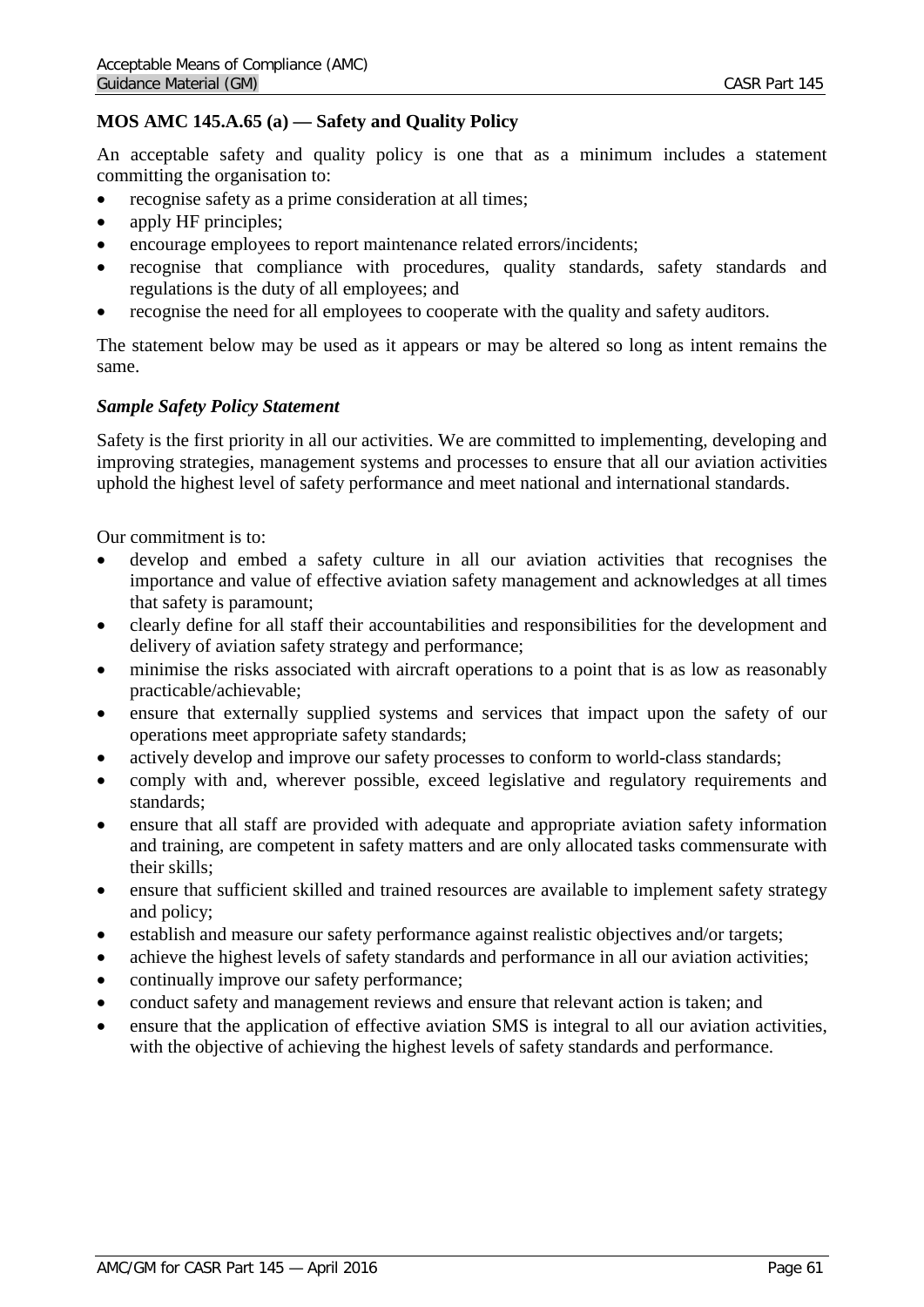## *Topics Acceptable for Inclusion in a CEO Statement of Corporate Safety Commitment*

Listed below are topics that may be covered in statements of corporate safety commitment. Following each topic are subjects that are commonly addressed to amplify the corporate position on that topic.

- **Core values**. Among our core values, we will include:
	- o safety, health and the environment;
	- o ethical behaviour; and
	- o valuing people;
- **Fundamental safety beliefs**. Our fundamental safety beliefs are:
	- o safety is a core business and personal value;
	- o safety is a source of our competitive advantage;
	- o our business will be strengthened by making safety excellence an integral part of all aviation activities;
	- o all accidents and serious incidents are preventable; and
	- o all levels of management are accountable for our safety performance, starting with the Chief Executive Officer/Managing Director;
- **Core elements of our safety approach**. The six core elements of our safety approach include:
	- o Top management commitment:
		- ▬ safety excellence will be a component of our mission; and
		- ▬ senior management will hold line management and all employees accountable for safety performance;
	- o Responsibility and accountability of all employees:
		- ▬ safety performance will be an important part of our management/employee evaluation system;
		- ▬ we will recognise and reward safety performance; and
		- ▬ before any work is done, we will make everyone aware of the safety rules and processes, as well as each one's personal responsibility to observe them;
	- o Clearly Communicated expectations of zero accidents:
		- we will have a formal written safety goal and we will ensure that everyone understands and accepts that goal; and
		- we will have a communications and motivation system in place to keep our employees focused on the safety goal;
	- o Auditing and measuring performance for improvement:
		- management will ensure that regular safety audits are conducted;<br>- we will focus our audits on the behaviour of people, as well as on
		- we will focus our audits on the behaviour of people, as well as on the conditions of the workplace; and
		- we will establish performance indicators to help us evaluate our safety performance;
	- o Responsibility of all employees:
		- ▬ each of us will be expected to accept responsibility and accountability for our own behaviour;
		- ▬ each of us will have an opportunity to participate in developing safety standards and procedures;
		- ▬ we will openly communicate information about safety incidents and will share the lessons learned with others; and
		- ▬ Each of us will be concerned for the safety of others in our organisation;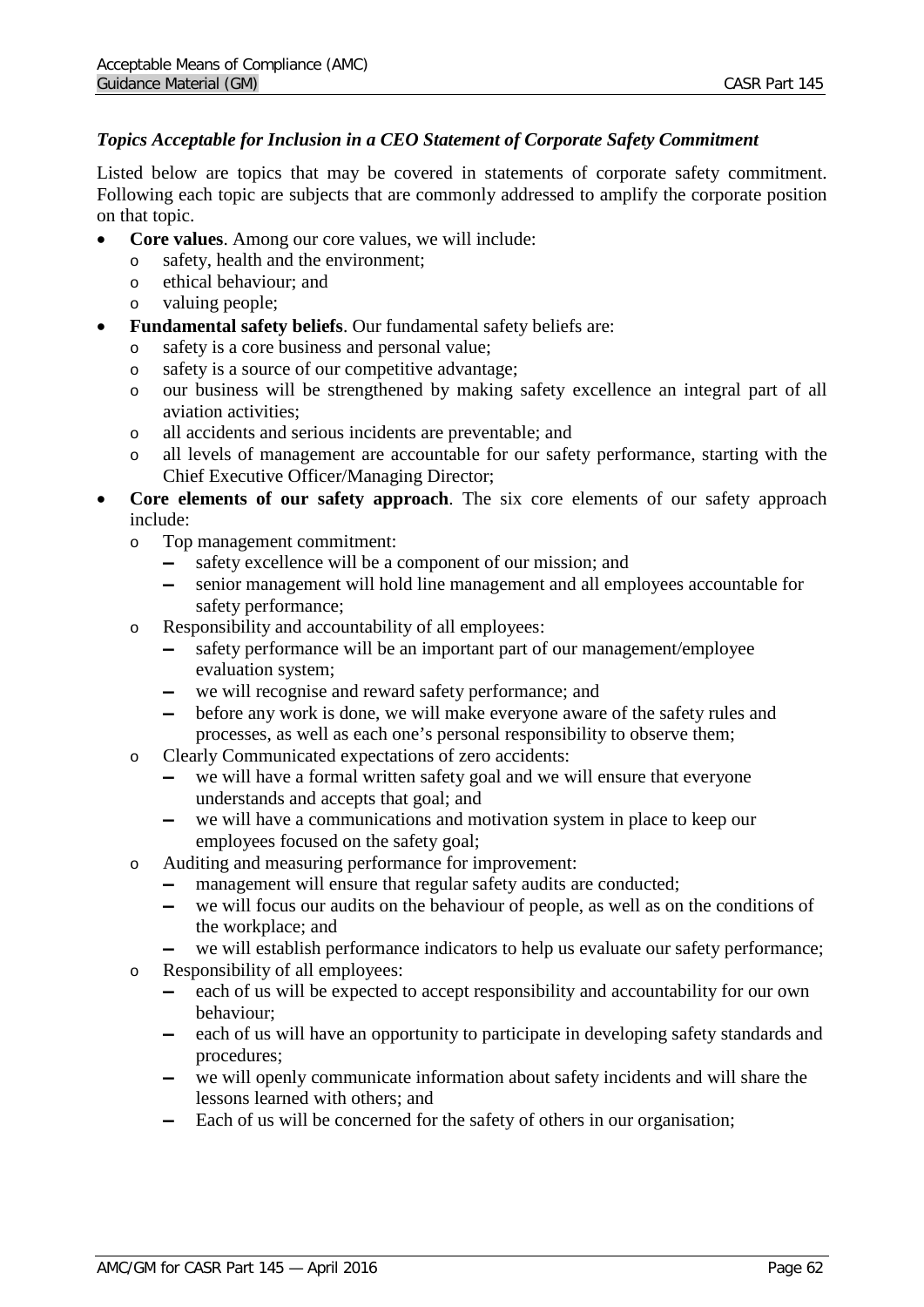- o Objectives of the safety process. Our objectives include:
	- all levels of management will be clearly committed to safety;<br>
	we will have clear employee safety metrics with clear account
	- we will have clear employee safety metrics, with clear accountability;<br>- we will have onen safety communications:
	- we will have open safety communications;
	- we will involve all relevant staff in the decision-making process;
	- we will provide the necessary training to build and maintain meaningful safety leadership skills; and
	- ▬ the safety of our employees, customers and suppliers will be a strategic issue of the organisation.

# **MOS GM 145.A.65 (a) — Safety and Quality Policy**

Management's commitment to safety should be formally expressed in a statement of the organisation's safety policy*.* This should reflect the organisations philosophy of safety management and become the foundation on which the organisations SMS is built. The safety policy outlines the methods and processes that the organisation will use to achieve desired safety outcomes, and it serves as a reminder as to 'how we do business here'. The creation of a positive safety culture begins with the issuance of a clear, unequivocal direction.

A safety policy may take different forms but will typically include statements concerning:

- the overall safety objective of the organisation;
- the commitment of senior management to the goal of ensuring that all aspects of the operation meet safety performance targets;
- a commitment by the organisation to provide the necessary resources for the effective management of safety;
- a commitment by the organisation to make the maintenance of safety its highest priority; and
- the organisations policy concerning responsibility and accountability for safety at all levels of the organisation.

The safety policy should be a written document that is issued under the authority of the highest level of management of the organisation and communicated to all staff. A sample corporate safety policy statement is included below as an AMC. This statement presents a tangible indication of senior management's commitment to safety. An alternative to this type of safety policy is a statement of commitment by the CEO to the maintenance of the highest standards of safety. An example of topics that might be included in a CEO statement of commitment to safety is included below as an AMC.

In preparing a safety policy, senior management should consult widely with key staff members in charge of safety critical areas. Consultation ensures that the document is relevant to staff and gives them a sense of ownership in it. Corporate safety policy must also be consistent with relevant CASA regulations.

## **MOS AMC 145.A.65 (b) 2 — Maintenance Documentation**

It is acceptable for a Part 145 AMO to have procedures where all employees report any differences between their procedures and how the work is performed through their organisation's occurrence reporting system or another dedicated feedback mechanism.

## **MOS GM 145.A.65 (b) 2 — Maintenance Documentation**

Maintenance procedures should be kept current such that they are an accurate reflection on how the organisation performs maintenance.

All procedures and changes to those procedures should be verified and approved by the applicable Exposition procedure or by CASA before use.

All technical procedures should be designed and developed with consideration of HF principles.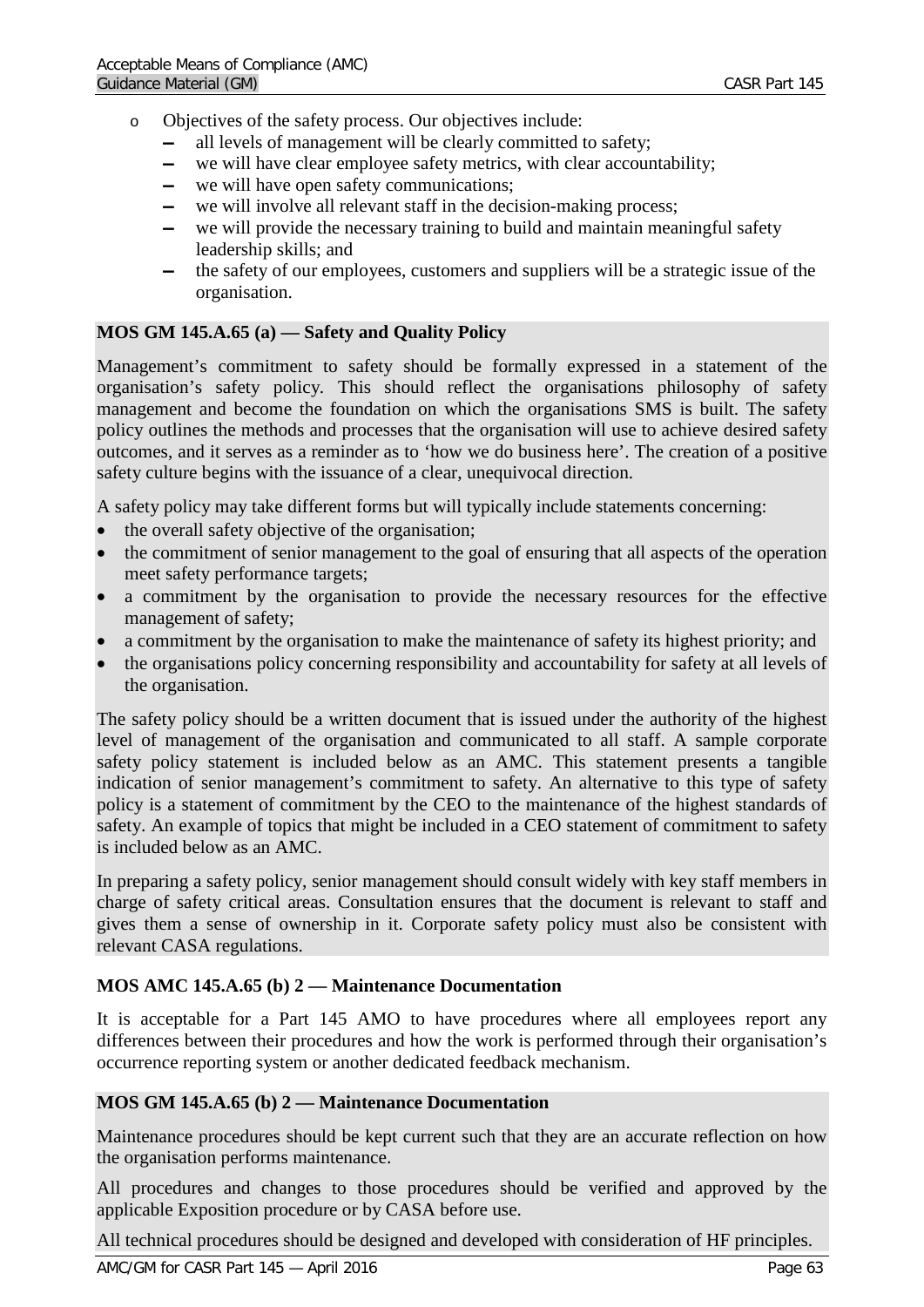# **MOS AMC 145.A.65 (b) 1,6 — Fatigue and Impairment Management**

An AMC to the requirement for an AMO to ensure that any employee capacity to perform maintenance is not significantly impaired, is for the AMOs Management System to include

- a Drug and Alcohol Management Plan (DAMP) as required by CASR Part 99;
- the uses of a defined set of guidelines on maximum duty hours to be worked within set periods (daily/weekly/monthly) and rostering practices to be employed to ensure that employees do not become, or accumulate an excessive level of fatigue from their rostered and overtime duty periods; or
- a Fatigue Risk Management System (FRMS).

## **MOS GM 145.A.65 (b) 1,6 — Fatigue and Impairment Management**

### *Fatigue Risk Management Systems for Maintenance Organisations*

## *Background*

The following guidance material is developed from material presented by **Simon Folkard D.Sc.**  from the Body Rhythms and Shiftwork Centre of the Department of Psychology, University of Wales Swansea, Singleton Park Swansea SA2 8PP, Wales, U.K. in a report to the United Kingdom Civil Aviation Authority. The report makes recommendations of guidelines for 'good practice' based on a large-scale survey that was undertaken of Licensed Aircraft Maintenance Engineers in the UK, and parallel surveys that were conducted of both employers and contract employers. These surveys yielded substantial evidence on the range of shift systems in operation in aircraft maintenance.

This guidance material is recommended for consideration in the development of Fatigue Risk Management Systems for AMO's that employ individuals to maintain aircraft in a shift environment.

## *Guidelines for 'Good Practice'*

## *Underlying Principles*

Wherever possible, the guidelines proposed here are based on established trends in risk. These were derived from reviewing large-scale studies of accidents and/or injuries in many different types of industry and country. However, there are many features of work schedules that may give rise to concern with respect to their impact on sleep and/or fatigue, but for which there are, as yet, no good studies showing their impact on risk. In these cases, and in the absence of objective risk data, the guidelines have been based on the available evidence relating these features to sleep and/or fatigue. The aims in these cases have been threefold, namely to:

- Minimise the build-up of fatigue over periods of work;
- Maximise the dissipation of fatigue over periods of rest; and
- Minimise sleep problems and circadian disruption.

## *Daily Limits*

There is good evidence that risk increases over the course of a shift in an approximately exponential manner such that shifts longer than about 8 hours are associated with a substantially increased risk. Thus, for example, it has been estimated that, all other factors being equal, the risk on a 12-hour shift system is some 27.6% higher than that on an 8-hour system. Shifts longer than 12-hours should thus clearly be considered as undesirable. For the same reason, it would seem wise to limit the extent to which a shift can be lengthened by overtime to 13 hours. Likewise, it would seem prudent to ensure that the break between two successive shifts is sufficient to allow the individual concerned to travel home, wind-down sufficiently to sleep, have a full 8-hour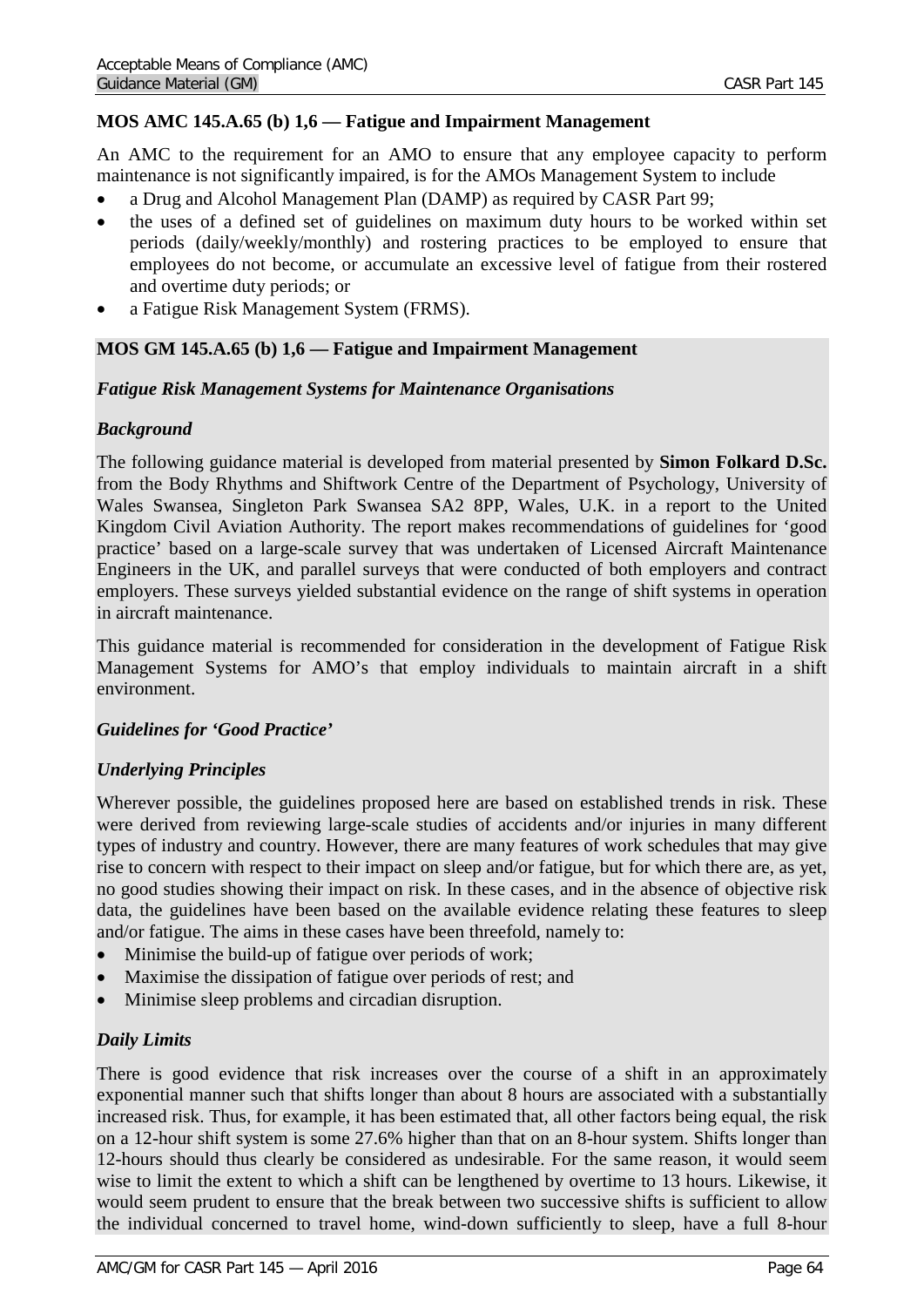sleep, have at least one meal, and travel back to work. The EU's Working Time Directive sets this limit at 11 hours, and this would be consistent with a maximum work duration, including overtime, of 13 hours. Three daily limits are thus recommended, namely:

- no scheduled shift should exceed 12 hours;
- no shift should be extended beyond a total of 13 hours by overtime; and
- a minimum rest period of 11 hours should be allowed between the end of shift and the beginning of the next, and this should not be compromised by overtime.

# *Breaks*

There is surprisingly little evidence on the beneficial effects of breaks on risk. However, there is evidence that fatigue builds up over a period of work, and that this can be, at least partially, ameliorated by the provision of breaks. There is also recent, and as yet unpublished, evidence that risk behaves in a similar manner, increasing in an approximately linear fashion between breaks. It would thus seem sensible to recommend limits on the duration of work without a break, and on the minimum length of breaks. It should be emphasised here that there is some evidence to suggest that frequent short breaks are more beneficial than less frequent longer ones. However, it is recognised that work demands may prevent the taking of frequent short breaks. In the light of this, and of the findings from the survey regarding the provision of breaks, two limits are thus recommended, namely:

- a maximum of four hours' work before a break; and
- a minimum break period of ten minutes plus five minutes for each hour worked since the start of the work period or the last break.

# *Weekly Limits*

Fatigue accumulates over successive work periods and it is thus necessary to limit not only the daily work hours, but also the amount of work that can be undertaken over longer periods of time. The aim here is to ensure that any accumulation of residual fatigue is kept within acceptable limits, and can be dissipated over a period of rest days. However, if these limits are simply related to the calendar week this can result in unacceptably high numbers of shifts or work-hours between successive periods of rest days. It is thus necessary to express the limits with respect to any period of seven successive days. In the light of this, and the findings from the survey, the following recommendations are made:

- scheduled work hours should not exceed 48 hours in any period of seven successive days;
- total work; including overtime, should not exceed 60 hours or seven successive work days before a period of rest days; and
- a period of rest days should include a minimum of two successive rest days continuous with the 11 hours off between shifts (i.e. a minimum of 59 hours off). This limit should not be compromised by overtime.

# *Annual Limits*

Some residual fatigue may accumulate over weeks and months despite the provision of rest days, therefore annual leave is important. There is, however, little evidence to indicate what might be considered an ideal number of days annual leave.

# *Drug and Alcohol Management Plan (DAMP)*

Approved Maintenance Organisations by virtue of their approval scope will be involved in Safety Sensitive Aviation Activities (SSAA) as defined in CASR Part 99. Any organisation partaking of SSAA specified in Part 99.015 will be required by Part 99.030 to develop a Drug and Alcohol Management Plan (DAMP) in accordance with Part 99.045 and by Part 99.035 to implement it as described.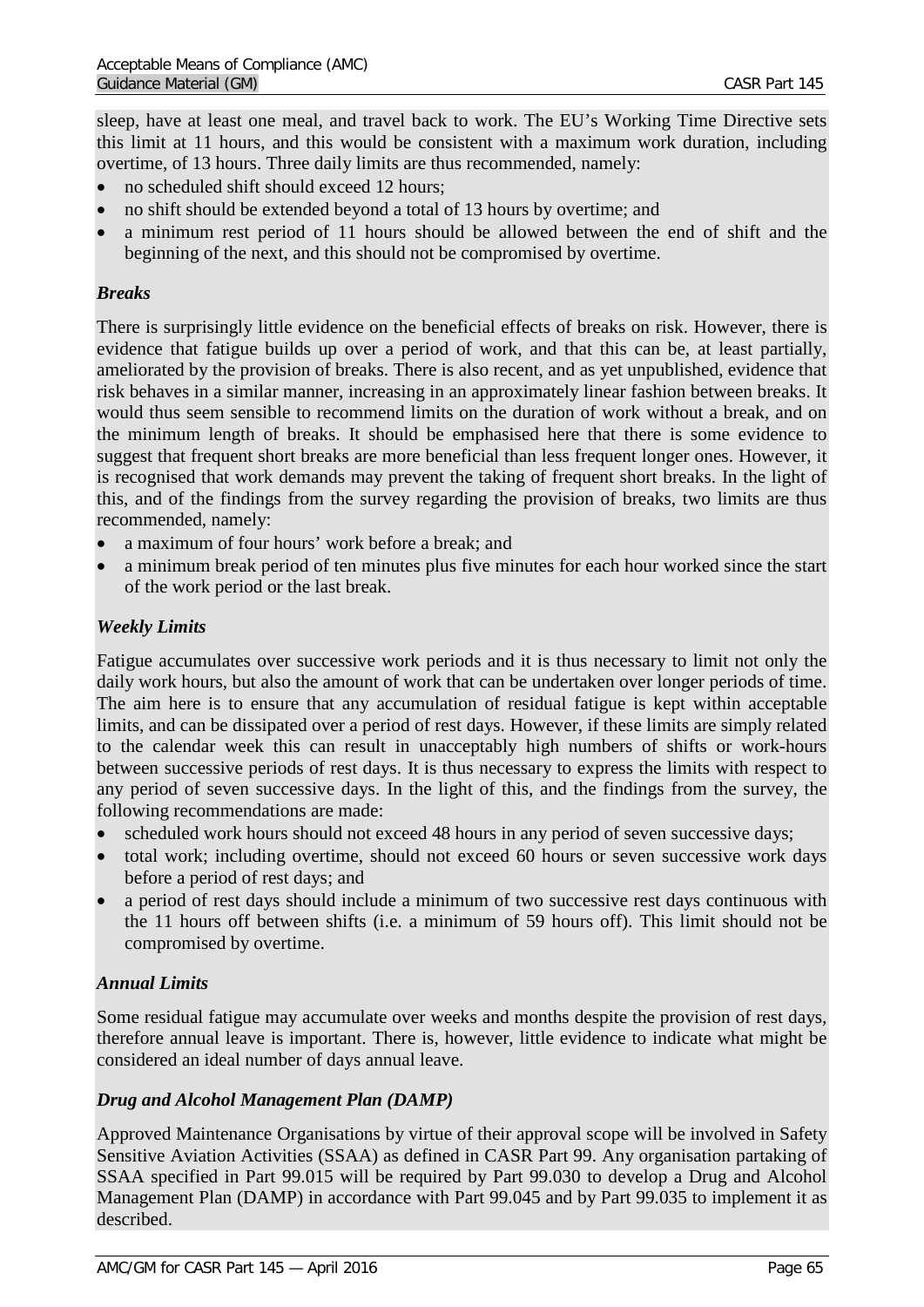# **MOS GM 145.A.65 (b) 8 — Maintenance Errors**

### *Human Factors and Human Performance limitations influences*

Human fallibility is widely accepted in the aviation industry. Error potential is present in any task; it is the likelihood (probability) component of the risk of human error.

The second risk component; the consequence of any error committed, is dependent on the design of the system in which it occurs. In one system an error may only result in rework or correction, while the same error in another system may go uncorrected and lead to a catastrophic consequence.

Effective error management is designed with these principles at its core, that while some error potential will always be present the system must actively attempt to reduce it and prevent any errors committed becoming catastrophic in consequence.

To achieve this, error management can be divided into three distinct components.

### *Error reduction*

- Identify and reduce the conditions that promote errors to reduce the errors committed:
	- o This may include specialised technical training, authorised publications and procedures which when followed, provide guidance on the steps and sequence to complete a task with the minimum potential for error.

### *Error capture*

- Detect errors and correct or compensate for them before they have adverse impact:
	- o This includes inspection and functional testing of systems and components to detect incorrect fitment of items or completion of maintenance.

### *Error tolerance (or system resilience)*

- Identify and eliminate single points of failure within the system so that errors that are not captured do not progress to an accident:
	- o As well as system design and redundancy, this also includes policy such as nonconcurrent maintenance on critical systems.

These functions may already be in place with the technical process, procedures and certification requirements already mandated. It is the consideration of HF and the limitations of human performance that should be also be included in MOS65(b)8 to ensure they are as effective as possible.

The purpose of this procedure is to minimise the rare possibility of an error being repeated whereby identical aircraft components may be incorrectly reassembled thereby compromising more than one system. An example is the remote possibility of failure to reinstall engine gearbox access covers or oil filler caps on all engines of a multi-engine aircraft resulting in oil loss from all engines.

Procedures should be established to detect and rectify maintenance errors that could, as a minimum, result in a failure, malfunction or defect endangering the safe operation of the aircraft if not performed correctly. The procedure should identify the method for capturing errors, and the maintenance tasks or processes concerned.

In order to determine the work items to be considered, the following should primarily be reviewed to assess their impact on safety:

- installation, rigging and adjustments of flight controls;
- installation of aircraft engines, propellers and rotors; and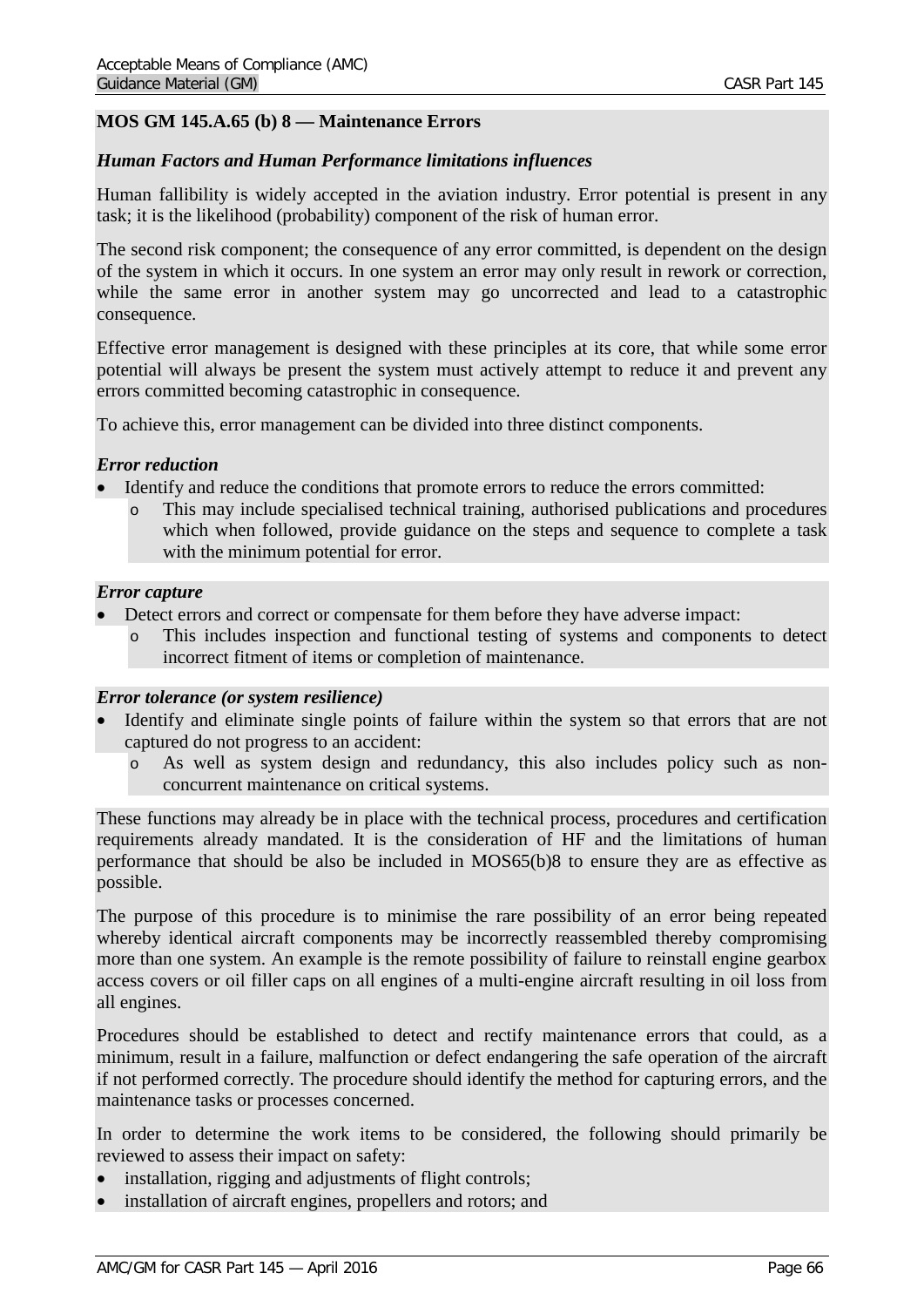• overhaul, calibration or rigging of components such as engines, propellers, transmissions and gearboxes.

Additional information should also be considered arising out of such systems as the occurrence reporting system and maintenance error investigations.

In order to prevent omissions, a maintenance certification should be performed for each maintenance task or group of tasks. To ensure the task or group of tasks is completed, it should only be certified for after completion. Where a maintenance certification is performed following the completion of a group of tasks, the AMO's procedures should provide a means by which the certifying employee may verify completion of each of the steps. The grouping of tasks for the purpose of maintenance certification should allow critical steps to be clearly identified and a maintenance certification should be performed for each critical step.

# **MOS GM 145.A.65 (c) — Quality Management Systems**

1. The primary objectives of the quality system are to enable the organisation to ensure that it can deliver a safe product and that the organisation remains in compliance with the requirements.

2. An essential element of the quality system is the independent audit.

3. The independent audit is an objective process of routine sample checks of all aspects of the organisation's ability to carry out all maintenance to the required standards and includes some product sampling as this is the end result of the maintenance process. It represents an objective overview of the complete maintenance related activities and is intended to complement the requirement for certifying employees to be satisfied that all required maintenance has been properly carried out before issue of the Certificate of Release to Service. Independent audits should include a percentage of random audits carried out on a sample basis when maintenance is being carried out. This means some audits during the night for those organisations that work at night.

4. Except as specified in sub-paragraphs 7 and 9, the independent audit should ensure that all aspects of Part-145 compliance are checked every 12 months and may be carried out as a complete single exercise or subdivided over the 12 month period in accordance with a scheduled plan. The independent audit does not require each procedure to be checked against each product line when it can be shown that the particular procedure is common to more than one product line and the procedure has been checked every 12 months without resultant findings. Where findings have been identified, the particular procedure should be rechecked against other product lines until the findings have been rectified after which the independent audit procedure may revert back to 12 monthly for the particular procedure.

5. Except as specified otherwise in sub-paragraphs 7, the independent audit should sample check on product on each product line every 12 months as a demonstration of the effectiveness of maintenance procedures compliance. It is recommended that procedures and product audits be combined by selecting a specific product example, such as an aircraft or engine or instrument and sample checking all the procedures and requirements associated with the specific product example to ensure that the end result should be an airworthy or serviceable product.

6. For the purpose of the independent audit a product line includes any product under an approval class rating as specified in the approval schedule issued to the particular organisation. It therefore follows for example that a maintenance organisation approved under Part-145 with a capability to maintain aircraft, repair engines, brakes and autopilots would need to carry out 4 complete audit sample checks each year except as specified otherwise in subparagraphs 5, 7 or 9. The sample check of a product means to witness any relevant testing and visually inspect the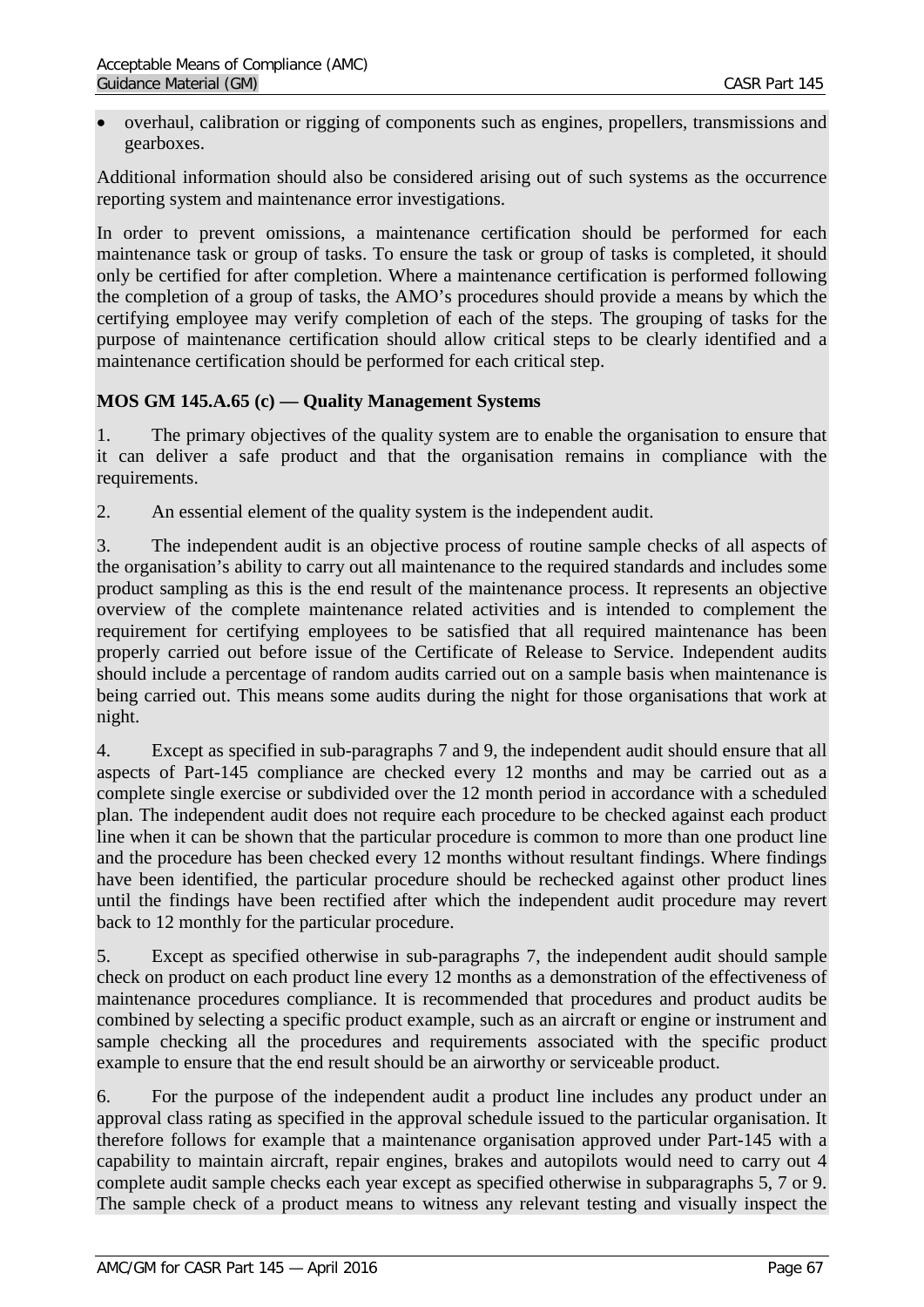product and associated documentation. The sample check should not involve repeat disassembly or testing unless the sample check identifies findings requiring such action.

7. Except as specified otherwise in sub-paragraph 9, where a small organisation with a maximum of 10 personnel actively engaged in maintenance, chooses to contract the independent audit element of the quality system in accordance with 145.065 (c) (1) it is conditional on the audit being carried out twice in every 12 month period.

8. Except as specified otherwise in sub-paragraph 9, where the organisation has line stations listed as per 145.075 (d) the quality system should describe how these are integrated into the system and include a plan to audit each listed line station at a frequency consistent with the extent of flight activity at the particular line station. Except as specified otherwise in sub-paragraph 9 the maximum period between audits of a particular line station should not exceed 24 months.

9. Except as specified otherwise in sub-paragraph 5, CASA may agree to increase any of the audit time periods specified in the 145.065 (c) (1) of the Part 145 AMC by up to 100% provided that there are no safety related findings and subject to being satisfied that the organisation has a good record of rectifying findings in a timely manner.

10. A report should be raised each time an audit is carried out describing what was checked and the resulting findings against applicable requirements, procedures and products.

11. The independence of the audit should be established by always ensuring that audits are carried out by personnel not responsible for the function, procedure or products being checked. It therefore follows that a large maintenance organisation approved under Part-145, being an organisation with more than about 500 maintenance employees should have a dedicated quality audit group whose sole function is to conduct audits, raise finding reports and follow up to check that findings are being rectified. For the medium sized maintenance organisation approved under Part-145, being an organisation with less that about 500 maintenance employees, it is acceptable to use competent personnel from on section/department not responsible for the production function, procedure or product to audit the section/department that is responsible subject to the overall planning and implementation being under the control of the Quality Manager. Organisations with a maximum of 10 maintenance employees actively engaged in carrying out maintenance may contract the independent audit element of the quality system to another organisation or a qualified and competent person approved by CASA.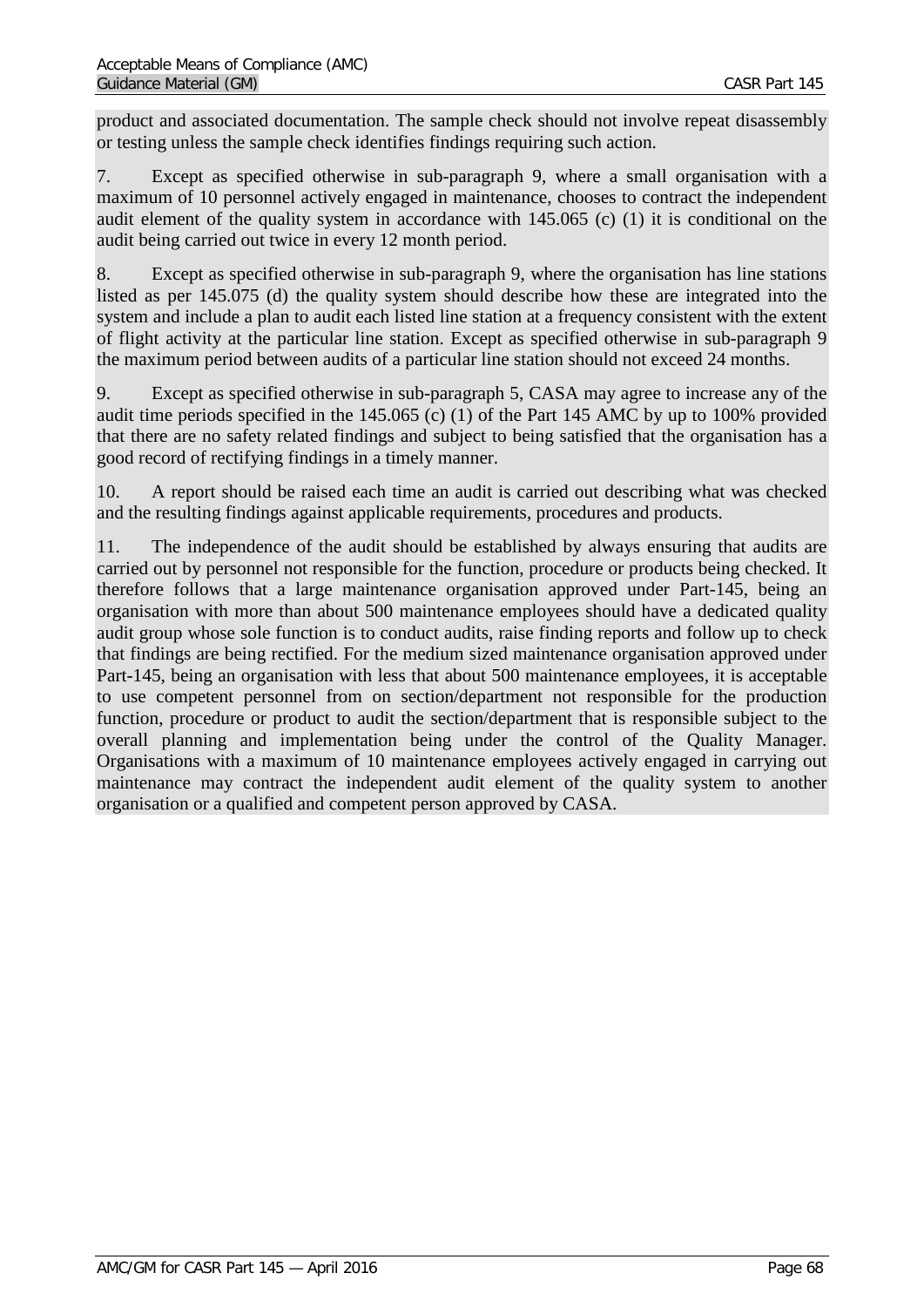# **MOS AMC 145.A.65 (c) 1 — Independent Surveillance**

An acceptable procedure for an independent surveillance auditing program is one that ensures all aspects of CASR Part 145 compliance are checked every 12 months by quality audit individuals who are independent of and not responsible for the maintenance functions, procedures or products that are being checked and who reports to the Quality Manager. The independent surveillance programme may be carried out as a complete single exercise or subdivided over the 12 month period in accordance with a scheduled plan. The independent surveillance program need not require each procedure to be checked against each product line when it can be shown that the particular procedure is common to more than one product line and the procedure has been checked every 12 months without resultant findings. Where non-conformances have been identified, the particular procedure will be rechecked against other product lines until the nonconformances have been rectified after which the independent audit procedure may revert back to 12 monthly for the particular procedure. For the purpose of the independent surveillance auditing program, a product line includes any product under an Appendix I of the Part 145 MOS approval class rating as specified in the approval schedule issued to the particular organisation.

An acceptable independent surveillance audit program will generate a report each time an audit is carried out describing what was checked and the resultant findings against applicable requirements, procedures and products.

An AMC for a large AMO that employs more than about 500 individuals for the performance of maintenance is to have a dedicated quality audit group whose sole function is to conduct audits, raise non-compliance reports and follow up to check that the findings are addressed by effective corrective and remedial actions.

For a medium sized AMO with less than about 500 employees involved in maintenance, it is acceptable to use competent employees from one section or department not responsible for the production function, procedure or product to audit the section or department that is responsible subject to the overall planning and implementation being under the control of the Quality Manager.

Providing that the Quality Manager retains the responsibilities and oversight of the system as outlined in paragraph 145.A.30 (c) 1 of the Part 145 MOS, including overall planning and implementation, the functions of the quality system may be achieved in a number of ways, including:

- for a medium sized AMO with less than about 500 employees involved in maintenance, it is acceptable to use competent employees from one section or department not responsible for the production function, procedure or product to audit the section or department that is responsible;
- for a small AMO where independence of the quality monitoring functions cannot be achieved, the organisation may have procedures that allow another AMO or a person with appropriate technical knowledge and audit experience to perform the audits mentioned in paragraph 145.A.65 (c) 1 of the Part 145 MOS; and
- where one or more Part 145 AMOs exist within a business group or operator, a department of the group may provide the quality functions (including the monitoring and surveillance functions) for any or all of the groups Part 145 AMOs, providing that the manager responsible for the department that provides the quality functions must be the Quality Manager nominated for each of the Part 145 AMOs.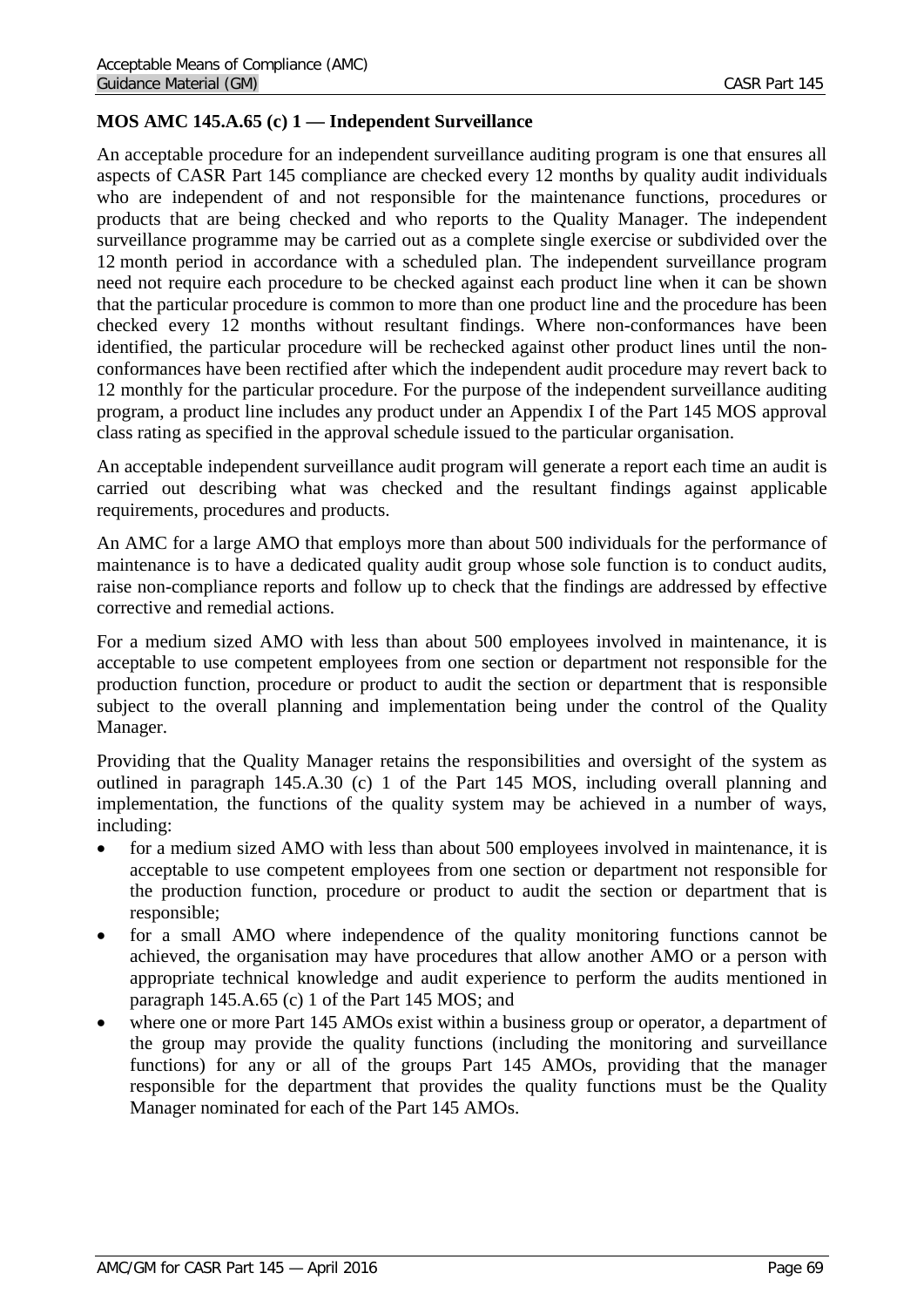## **MOS GM 145.A.65 (c) 1 — Independent Surveillance**

The primary objectives of the quality systems are to enable the organisation to ensure that it can deliver a safe product and that the organisation remains in compliance to the requirements.

An essential element of the quality system is the independent audit. This is an objective process of routine sample checks of all aspects of the organisation's ability to carry out all maintenance to the required standards and includes some product sampling as this is the end result of the maintenance process. It represents an objective overview of the complete maintenance related activities and is intended to complement the requirement of paragraph 145.A.50 (a) of the Part 145 MOS for certifying staff to be satisfied that all required maintenance has been properly carried out before issue of the certificate of release to service. Independent audits should include a percentage of random audits carried out on a sample basis when maintenance is being carried out. This means some audits should be conducted during the night if the organisation provides maintenance services at night.

It is intended that the requirements for independent quality surveillance and 12 monthly audits be provided by a department or group separate from the maintenance department, in order to achieve compliance determinations independent from the standpoint of the maintenance department, or commercial imperatives that may affect the judgement of maintenance management of the organisation. CASA would expect that an organisation that has 10 or more employees involved in aircraft or aeronautical product maintenance should have a quality management system that is capable of achieving satisfactory independence of quality monitoring functions by virtue of its structure.

## **MOS AMC 145.A.65 (c) 2 — Quality Audit Feedback**

An acceptable quality feedback system will ensure that audit reports referenced in paragraph 145.A.65(c) 1 of the Part 145 MOS are sent to relevant departments for rectification action. Target rectification dates will have been discussed with such relevant departments prior to inclusion in the audit reports.

## **MOS GM 145.A.65 (c) 2 — Quality Audit Feedback**

An essential element of the quality system is the quality feedback system. By virtue of the nature of this system requirement, it cannot be contracted to outside persons. The principal function of the quality feedback system is to ensure that all non-compliance findings resulting from the independent surveillance audit programme are properly investigated, corrected in a timely manner and to enable the Accountable Manager to be kept informed of any safety issues and the extent of compliance with CASR Part 145.

## **MOS AMC–1 145.A.65 (d) — Safety Management Systems**

Providing that the Safety Manager retains the responsibilities and oversight of the system as outlined in paragraph 145.A.30 (c) 2 of the Part 145 MOS, the functions of the safety management system may be achieved in a number of ways:

Where one or more Part 145 organisations exist within a business group or in a business group with an RPT operator, a department of the group may provide the safety management functions (including any monitoring and surveillance functions) for any or all of the organisations, if the manager responsible for the department that provides the safety management functions is the Safety Manager nominated for each of the Part 145 organisations.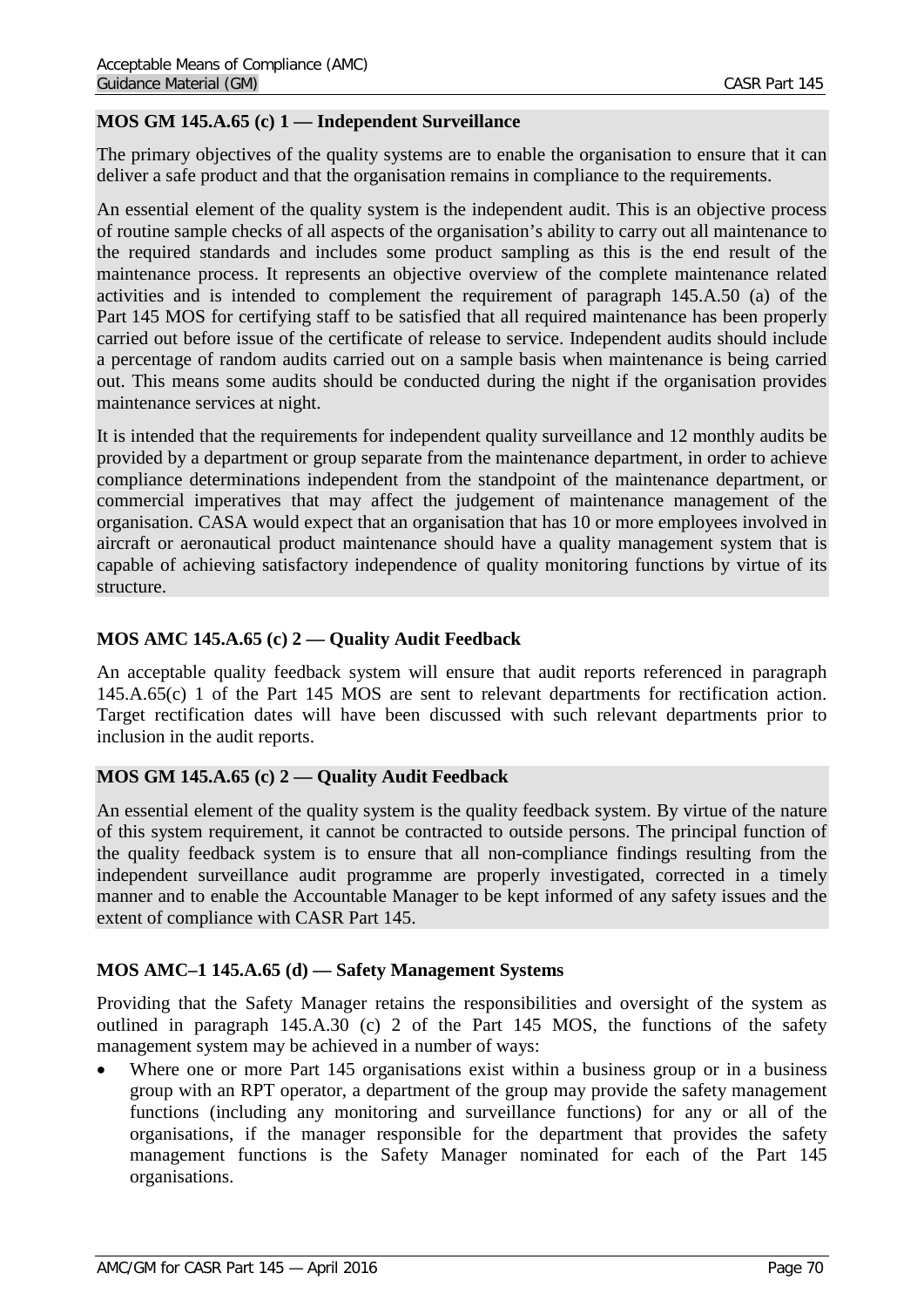- For a small AMO where the independence of any safety assurance functions within the SMS cannot be achieved, the organisation may have procedures that allow for the provision of those safety audit and investigation functions by:
	- o another AMO or a person with appropriate technical knowledge and audit experience; or
	- o an operator that holds an SMS as a requirement of its AOC to provide the safety management functions referred to in paragraph 145.A.65 (d) of the Part 145 MOS.

### **MOS AMC–2 145.A.65 (d) — Safety Management Systems**

An AMC for the organisation is to establish a SMS that covers the following elements and demonstrates the attributes associated with each of the elements:

### *Management Commitment and Responsibility*

- There is commitment of the organisation's senior management to the development and ongoing improvement of the SMS.
- A disciplinary policy has been defined that clearly identifies when punitive action would be considered (e.g. illegal activity, negligence or wilful misconduct).
- There is evidence that the organisation is applying its disciplinary policy.
- Evidence of decision making, actions and behaviours that reflect a more positive safety culture.

### *Safety Accountabilities of Managers*

The Accountable Manager:

- must (among other things) establish and promote the safety and quality management policies required by paragraph 145.A.65 (a) of the Part 145 MOS;
- has been appointed with full responsibility and ultimate accountability for the SMS to ensure it is properly implemented and performing to requirements;
- has control of the financial and human resources required for the proper implementation of an effective SMS;
- has an awareness of their SMS roles and responsibilities in respect of the safety policy, safety standards and safety culture of the organisation; and
- must nominate an individual or individuals for the position of Safety Manager.

The Safety Manager:

- must have a direct line of corporate accountability to the Accountable Manager;
- must ensure that the Accountable Manager is kept properly informed on safety matters; and
- must have responsibility for the SMS as required by paragraph 145.A.65 (d) of the Part 145 MOS.

General:

- safety accountabilities, authorities and responsibilities are defined throughout the organisation;
- staff at all levels are aware and understand their safety accountabilities, authorities and responsibilities in regards to all safety management processes, decisions and actions;
- safety management is shared across the organisation (and is not just the responsibility of the Safety Manager and his/her team); and
- there are documented management organisational diagrams and job descriptions for all personnel, including non-certified personnel.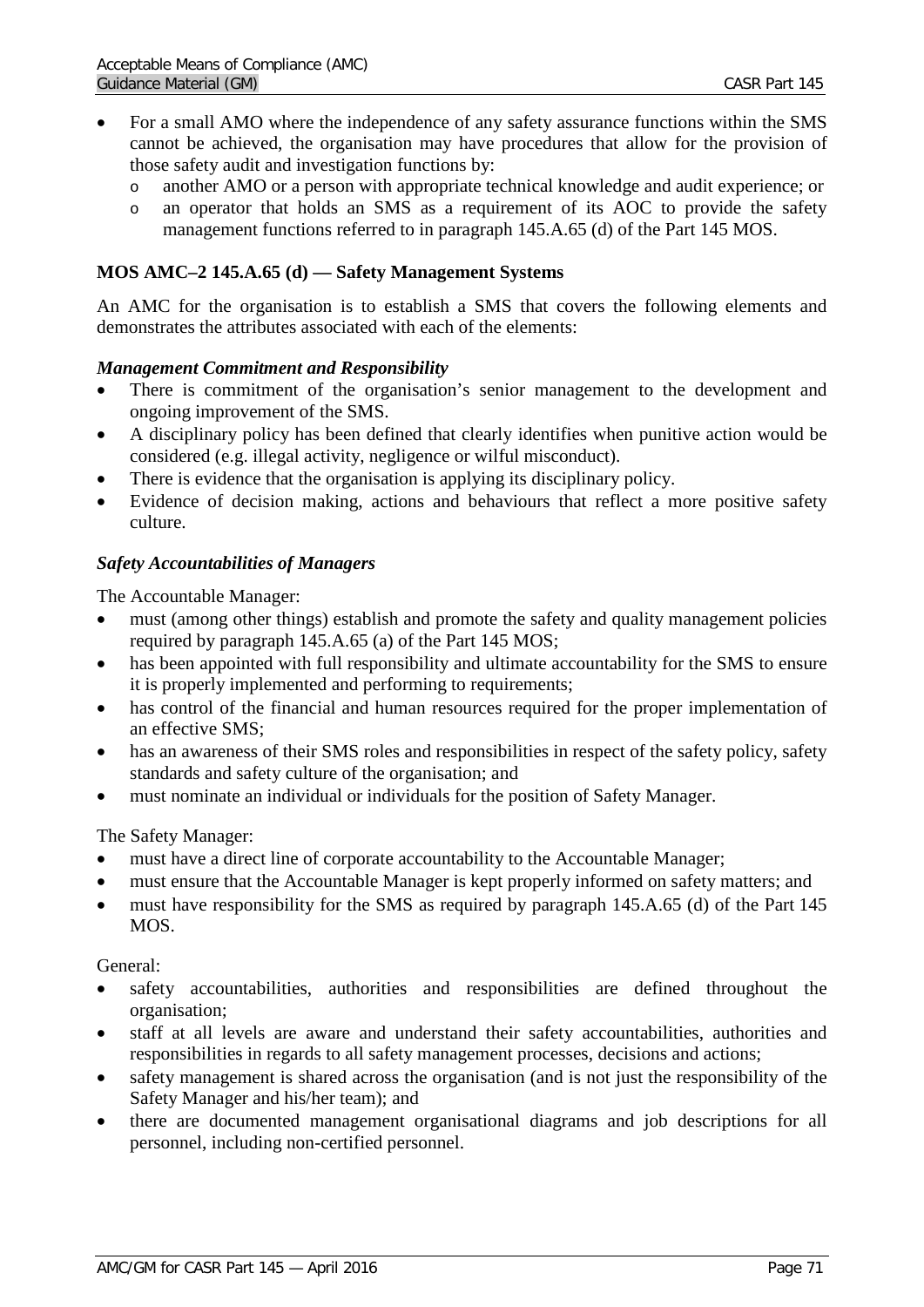## *Appointment of Key Safety Personnel*

- an appropriately competent person with the appropriate knowledge, skills and experience has been nominated to manage the operation of the SMS;
- the person managing the operation of the SMS fulfils the required job functions and responsibilities;
- there is a direct reporting line between the Safety Manager and the Accountable Manager;
- the organisation has allocated sufficient resources to manage the SMS, including manpower for safety investigation and safety analysis; and
- staff in key safety roles are kept current through additional training and attendance at conferences and seminars.

### *SMS Implementation Plan*

- a documented procedure has been established and maintained for managing the implementation plan; and
- development of the SMS is being progressed satisfactorily and in accordance with the implementation plan.

## *Third Party Relationships and Interactions*

- a documented procedure to establish and managing third party interfaces;
- contract or service level agreements specify the safety standards to be met;
- responsibility and safety oversight capability for ensuring the contractors comply with safety standards prescribed in the contract; and
- the provision of services supporting maintenance involving third party interfaces (service providers, contractors, suppliers) in such areas as refuelling; component and aircraft line servicing and overhaul; construction and repair; training; planning, have been considered in the development of the SMS.

## *Coordination of Emergency Response Plan*

- an emergency response plan that reflects the size, nature and complexity of the operation has been developed defining the procedures, the roles, responsibilities and actions of the various agencies and key personnel;
- key personnel in an emergency have easy access to the Emergency Response Plan (ERP) at all times;
- the organisation has a process to distribute the ERP procedures and to communicate the content to all personnel; and
- the ERP is periodically tested for the adequacy of the plan and the results reviewed to improve its effectiveness.

### *Documentation*

Any information that affects all employees of the organisation in their day to day work is contained within the management part of the Exposition. For example, the AMO's safety policy concerns all employees and will be included I the management part of the Exposition, whereas SMS and procedures may be included in a separate document or electronic file. The following is an AMC for the organisation's SMS documentation:

- there is documentation that describes the SMS and the interrelationships between all of its elements;
- the SMS documentation is regularly reviewed and updated;
- SMS documentation is readily available to all personnel; and
- the SMS documentation details and references the means for the storage of other SMS related records.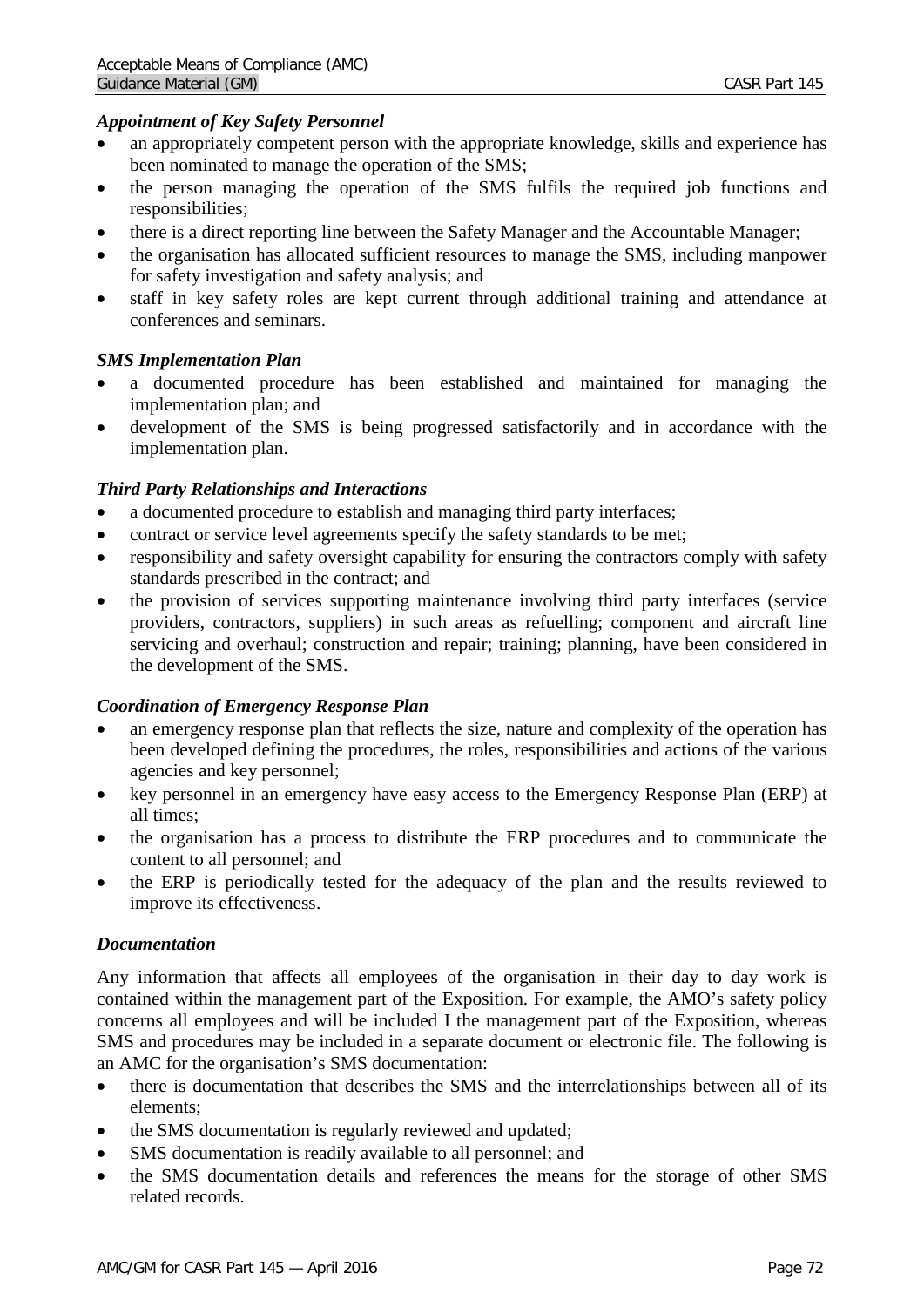### *Safety Risk Management Plan*

The organisations safety risk management plan includes documented details of the following:

- hazard identification processes;
- risk assessment and mitigation processes, including procedures for the remedial, corrective and preventative actions for the mitigation of risk of identified hazards; and
- the AMO developed processes to understand the critical characteristics of its systems and operational environment and applied this knowledge to the identification of hazards, risk analysis and risk assessment, and the design of risk controls.

### *Hazard Identification*

- the organisation has a reporting system to capture errors, hazards and near misses;
- the reporting process is simple, accessible and commensurate with the size and complexity of the organisation;
- the organisation proactively identifies the major hazards and risk related to its current activities;
- the safety reporting system provides feedback to the reporter of any actions taken (or not taken) and where appropriate to the rest of the organisation;
- safety investigations are carried out to identify underlying causes and potential hazards;
- safety reports are actioned in a timely manner;
- hazard identification is an ongoing process and involves all key personnel and appropriate stakeholders;
- personnel responsible for investigating reports are trained on investigation techniques;
- investigations establish causal /contributing factors (why it happened, not just what happened); and
- personnel express confidence and trust in the organisation's reporting-policy and process.

### *Risk Management*

- There is a structured process for the management of risk that includes the assessment of risk associated with identified hazards, expressed in terms of severity and probability of occurrence.
- There are criteria for evaluating the level of risk and the tolerable level of risk the organisation is willing to accept.
- The organisation has risk control strategies that include risk control, risk acceptance, risk mitigation, risk elimination and where applicable a corrective action plan.
- Corrective actions resulting from the risk assessment, including timelines and allocation of responsibilities are documented.
- Risk management is routinely applied in decision making processes.
- Smart and robust mitigations and controls are implemented.
- Risk assessments and risk ratings are appropriately justified.
- Senior management have visibility of medium and high risk hazards and their mitigation and controls.

### *Safety Assurance*

Includes documented procedures for:

- safety performance monitoring and measurement;
- the management of change;
- communication of safety findings to individuals mentioned in paragraph 145.A.30 (b), to the Accountable Manager and to authors of safety reports; and
- continuous improvement, including regular reviews, of the SMS.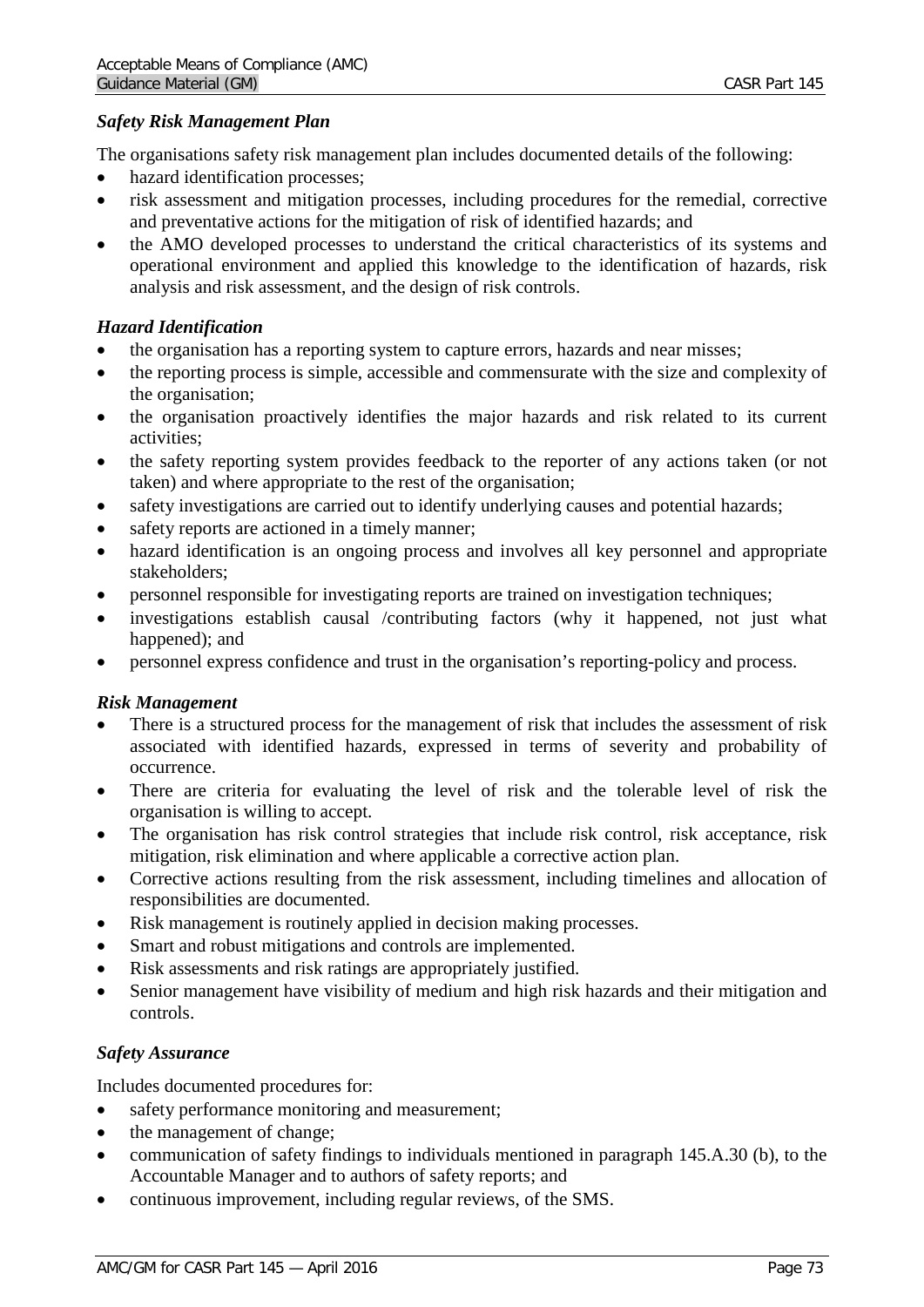### *Safety Performance Monitoring and Measurement*

- Safety objectives have been established.
- Safety performance indicators have been defined, promulgated and are being monitored and analysed for trends.
- Safety performance indicators are relevant and appropriate and are linked to the organisation's safety objectives (reflect state SPIs where appropriate).
- Risk mitigations and controls are being verified/audited to confirm they are working and effective.
- Safety audits are carried out that focus on the performance of the organisation and its services and assess normal operations.
- Safety objectives and performance indicators are reviewed and updated periodically.
- Safety objectives and goals are specific, measurable, agreed to, relevant and time-based.
- The analysis and allocation of resources are based on outputs from the performance measurement.
- Safety Assurance and Compliance Monitoring activities feedback into the hazard identification process.
- Safety assurance takes into account activities carried out in all directly contracted organisations.
- The organisation is monitoring its current, future and third party safety risks and is taking action to address unacceptable safety risks.

### *Change Management*

- The organisation has established a process and conducts formal hazard analyses/risk assessment for: - major operational changes, major organisational changes and changes in key personnel.
- Safety Case/Risk assessments are aviation safety focused.
- Key Stakeholders are involved in the change management process.
- During the change management process previous risk assessments and existing hazards are reviewed for possible effect.

### *Communication of Safety Findings*

- The AMO employs a formal process to communicate safety findings to groups and /or individuals affect by the safety findings.
- Safety findings are reviewed at appropriate level(s) of the AMO's management.
- A feedback process exists which ensures notified groups and individuals are able to report receipt of safety findings.

#### *Continuous Improvement*

- The Safety Review Board or equivalent has the necessary authority to make decisions related to the improvement and effectiveness of the Safety Management System.
- The Safety Management System is periodically reviewed for improvements in safety performance.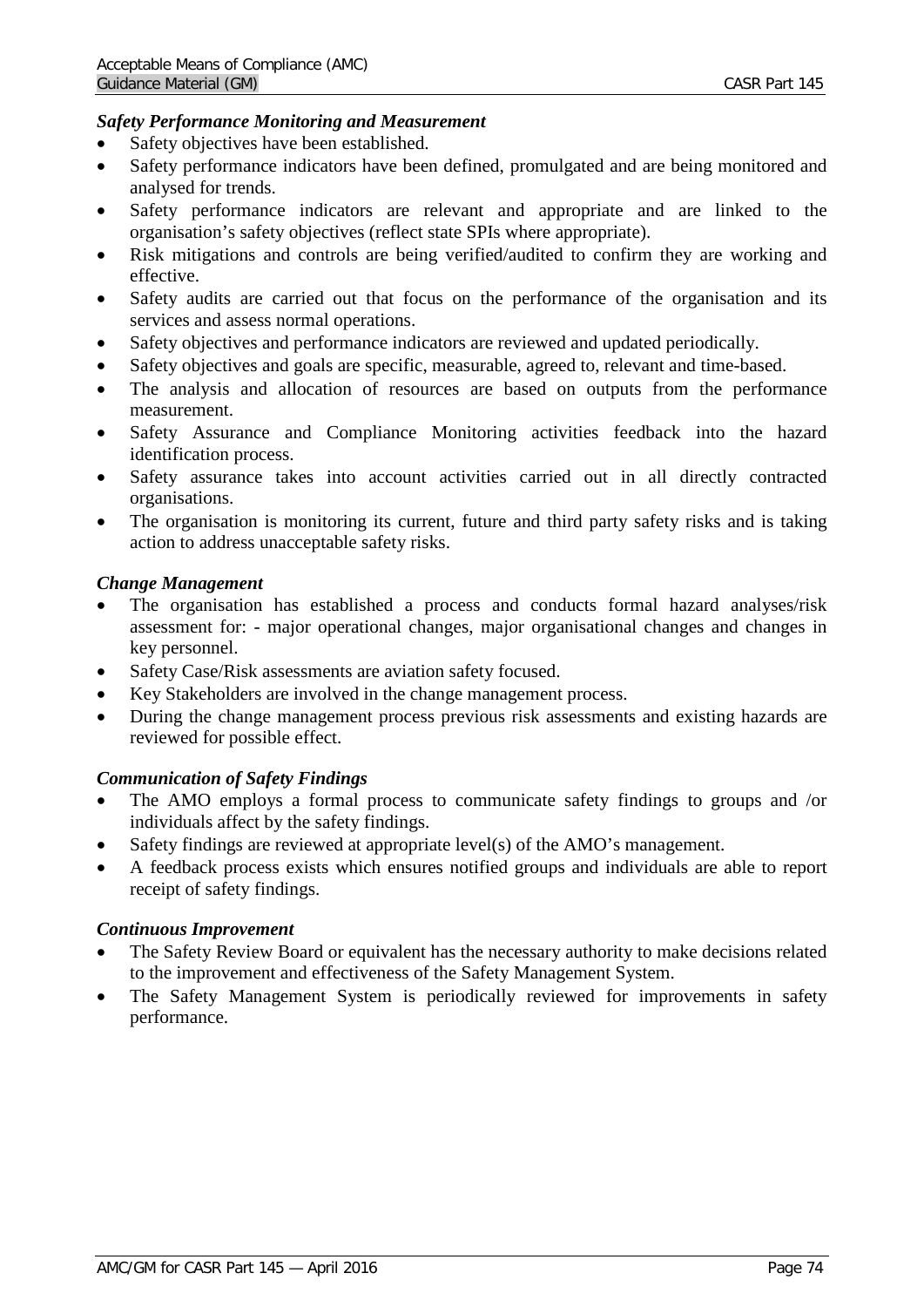### *Safety Promotion*

- The AMO's senior management promote the growth of a positive safety culture through publication and promotion of their stated commitment to safety.
- Clear and regular promotion of safety policy, goals, expectations, standards, and performance to all employees of the organisation.
- An effective employee reporting and feedback system that provides confidentiality as necessary.

### *Training and Education*

- There is a documented process to identify SMS training requirements so that personnel are competent to perform their duties.
- There is a validation process that measures the effectiveness of training and takes appropriate action for improvement.
- There is a process that evaluates the individual's competence and takes appropriate remedial action when necessary.
- Training includes initial, recurrent and when applicable update training.
- A training record is maintained for each employee trained.

### *Safety Communication*

- Safety plans and strategies are communicated throughout the organisation to all staff.
- Significant events and investigation outcomes are communicated to staff, including contracted organisations, where appropriate.

### *Internal Reporting and Investigation*

Refer to the following section for additional guidance on the AMC for the organisation's internal reporting system and investigation capability:

- AMO's internal reporting system (refer section 145.A.60);
- operators or third parties (refer sub-subparagraph  $145.A.65$  (d)  $1 (v)$ ;
- hazard identification and reporting processes (refer sub-subparagraph 145.A.65 (d) 2 (i)); and
- integration into the safety assurance system (refer subparagraph 145.A.65 (d) 3).

### *Reporting*

- Established and maintains a confidential employee safety reporting and feedback system.
- Encourages employees to use the safety reporting and feedback system without fear of punishment and to encourage submission of solutions /safety improvements where possible.
- Monitors data from the safety reporting and feedback system to identify emerging hazards.
- Ensures data collected in the employee reporting and feedback system is included in the analysis conducted under SMS.

### *Investigation*

- There are procedures in place for the conduct of investigations.
- Measures exist to ensure that all reported hazards, incidents and accidents are reviewed and, where required, investigated.
- There is a process to ensure that hazards, incidents and accidents are analysed to identify contributing and root causes.
- When identifying contributing and root causes, the organisation considers individual human factors, the environment, supervision and organisational elements.
- Has competent investigator(s) commensurate with its size and complexity.
- Results of the analysis are communicated to the Responsible Manager for corrective action and to other relevant managers for their information.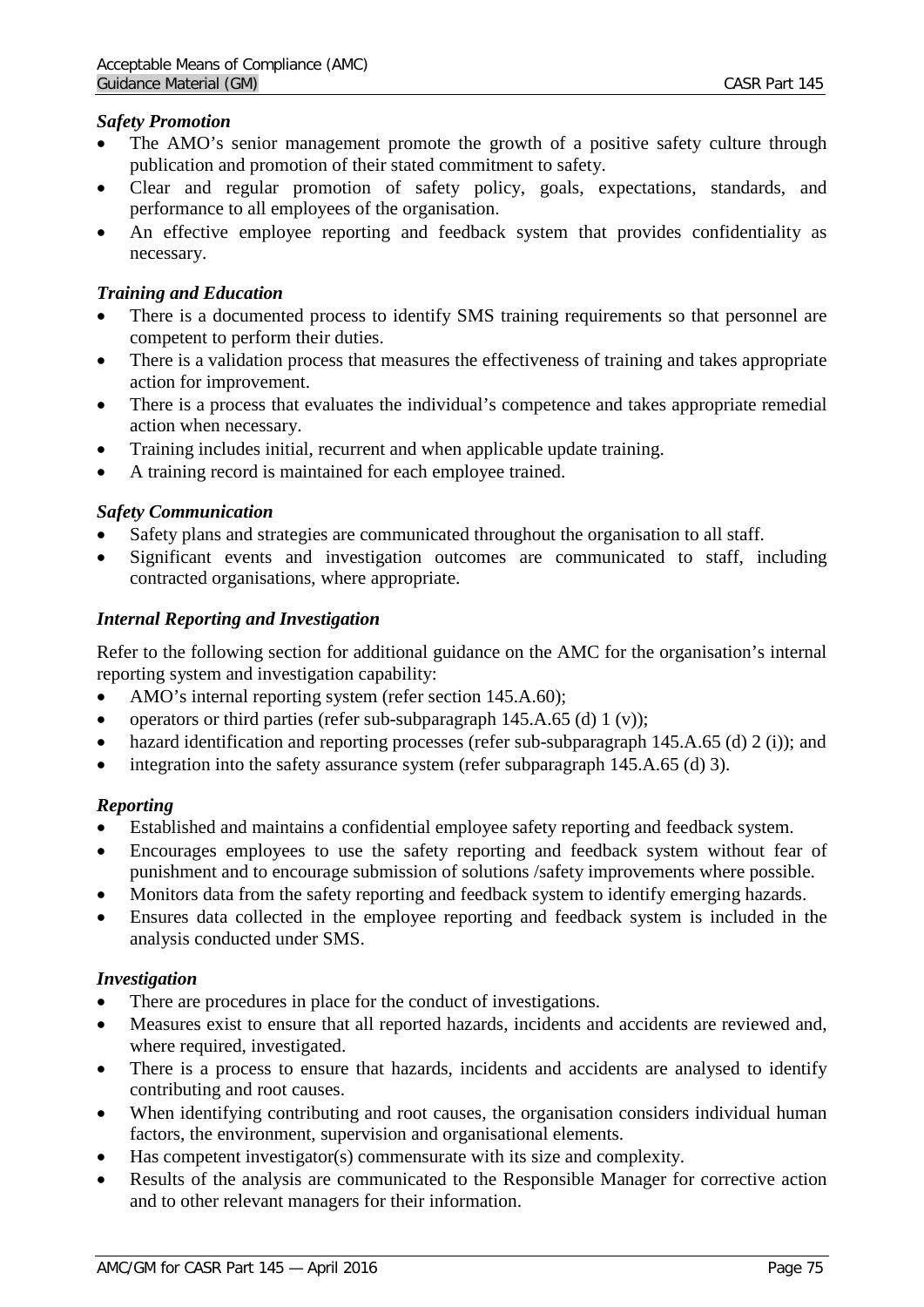- There is a process to capture information from an investigation that can be used to monitor and analyse trends.
- There is evidence that the AMO has made every effort to complete the investigation and analysis process in the established timeframe.

## **MOS GM 145.A.65 (d) — Safety Management Systems**

It is intended that a SMS Safety Assurance provisions include procedures for independent safety audits and safety investigation, to be provided by a department or group separate from the maintenance department, in order to achieve safety assurance determinations independent from the standpoint of the maintenance department, or commercial imperatives that may affect the judgement of maintenance management of the organisation. CASA expects an organisation that does not meet the criteria presented below for small non-complex organisations, to have a SMS that is capable of achieving satisfactory independence of safety assurance functions by virtue of its structure.

Size and complexity considerations of an AMO for consideration as non-complex

Organisations may be assessed as non-complex in relation to their use of the CASA HF training and/or SMS Micro business resources by the following criteria:

- The number of SSAA employee positions.
	- o Organisations with 10 or fewer safety sensitive aviation activity (SSAA) employees are considered a micro-business and are therefore automatically considered to be a noncomplex maintenance organisation; or
	- o Organisations with up to 20  $SSAA<sup>3</sup>$  $SSAA<sup>3</sup>$  $SSAA<sup>3</sup>$  employees, which do not exceed any of the other criteria for non-complex organisations.
- The number of operators and other organisations to which the AMO provides maintenance services as established customers—which may be represented by the list of operators provided in the AMO's exposition pursuant to subparagraph 145.A.70 (a) 14. Of the Part 145 MOS. If the number is low then the AMO could be considered non-complex.
- The number of areas within the Part 145 exposition in which the organisation's SMS is relied upon to take an active role in terms of hazard identification and risk analysis. If the number is low then the AMO could be considered non-complex.
- In terms of risk criteria, the number and variety of aircraft  $(A)$ , engine  $(B)$ , component  $(C)$ maintenance ratings, and specialist maintenance (D) ratings.

Note: Consistent with the policy direction given to CASA through the Government's National Aviation Policy White Paper: Flight Path to the Future (December 2009), the variety of the ratings should be of particular focus. For example for an A1 rating, an AMO's approval will be for defined aircraft types (or a series of a type) specified on the approval certificate, reflecting a high level of oversight by CASA. However for an A2 rating, an AMO's approval certificate may list broader groups of aircraft types such as 'single engine Cessna'. Two specific aircraft types listed under an A1 rating would necessitate a more complex organisational structure than two whole groups of aircraft listed under an A2 rating.

The following organisations should typically be considered as non-complex:

- organisations holding only a D rating, where no training, assessment and authorisation of Certifying Employees exists for the purposes of providing Maintenance Certification for aircraft types listed on another AMO's A1 rating; and
- organisations who hold three or less of the following C ratings:
	- o C2, C3, C4, C5,C6, C9, C12, C13, C14, C15, C17, C18, C19, or C20; and

 $\ddot{\phantom{a}}$ 

<span id="page-75-0"></span><sup>&</sup>lt;sup>3</sup> An AMO with more than 20 SSAA employees would generally be assumed to be a complex organisation. AMO's with more than 20 SSAA employees may still wish to discuss assessment of their organisation as non-complex with CASA if they feel they meet all of the other criteria.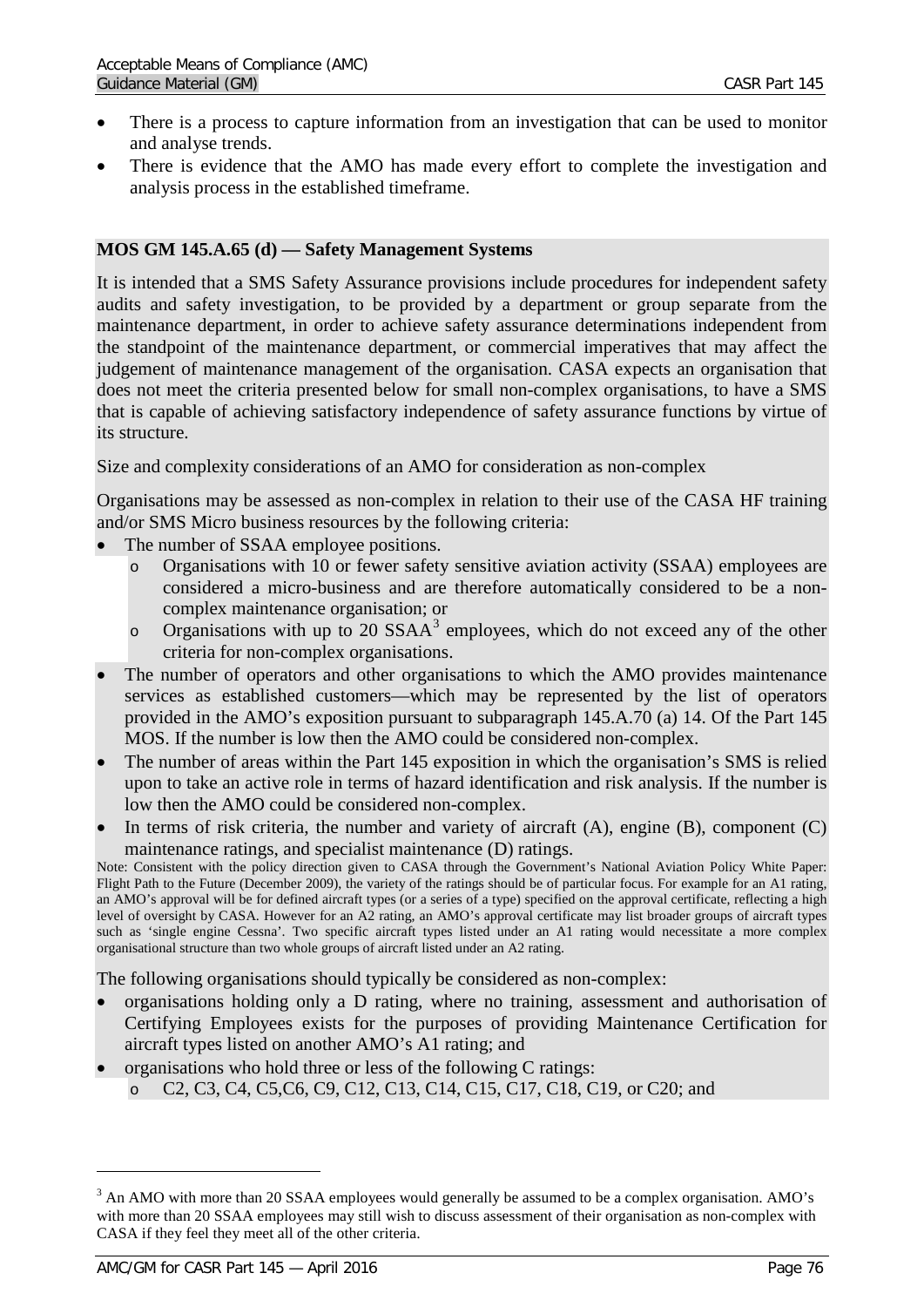o Who do not have procedures for management of their own capability list (i.e. procedures to manage and change the scope of maintenance for which they are approved within those C ratings listed on their Approval Certificate).

AMOs should be encouraged to discuss the assessment of their size and complexity and use of *'Safety Behaviours: Human Factors for Engineers'* by their organisation with their nominated CASA CMT personnel.

## **MOS AMC 145.A.65 (d) 1 (vi) — Emergency Response Plan**

Where an AMO SMS includes an ERP, it must be documented as part of the SMS in accordance with section 145.A.65 of the Part 145 MOS. ERP accountabilities must be assigned to management personnel in accordance with subparagraph 145.A.65 (d) 1 (ii) of the Part 145 MOS and a tangible demonstration of effectiveness of the ERP may be demonstrated by the conduct of drills and exercises with all key personnel at intervals defined in the approved control documentation to comply with the requirements of subparagraph 145.A.65 (d) 3 (iv) of the Part 145 MOS.

## **MOS AMC 145.A.65 (d) 3 (i) — Safety Assurance**

An AMOs SMS will include an acceptable safety assurance system in which safety performance monitoring and measurement will provide tangible demonstration that the SMS processes result in outcomes that are consistent with the documented policy and objectives required by subparagraph 145.A.65 (d) 1 of the Part 145 MOS.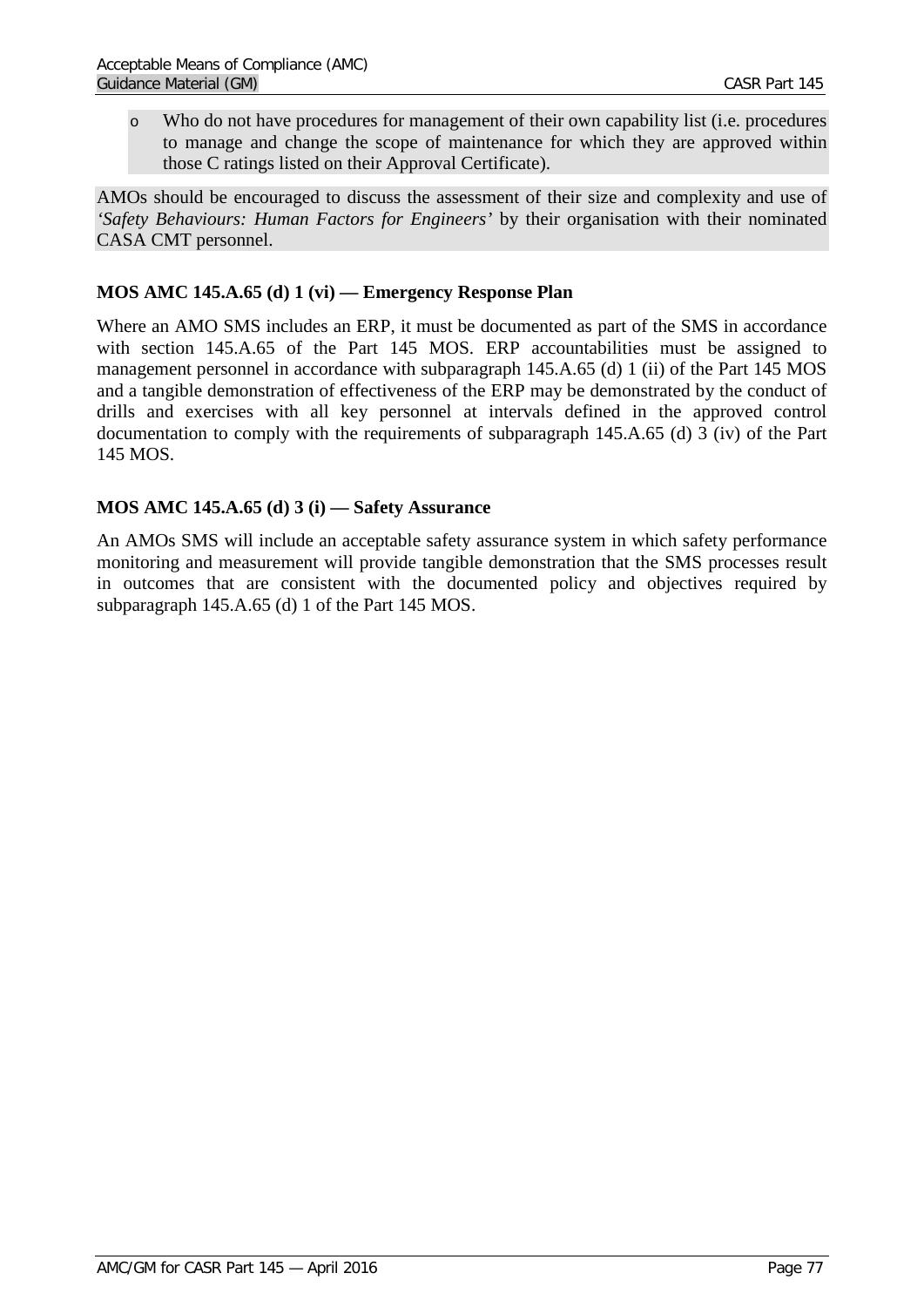# **MOS 145.A.70 — Maintenance Organisation Exposition**

## **MOS AMC 145.A.70 (a) 10 — Capability of the AMO**

The following information may be included in the AMOs Exposition as an AMC.

The information specified in paragraphs 145.A.70 (5), (6) and (13) to (16) inclusive of the Part 145 MOS, whilst a part of the maintenance organisation Exposition, may be kept as separate documents or on separate electronic data files subject to the management part of the Exposition containing a clear cross reference to such documents or electronic data files. Regulation 145.080 requires that an AMO must make available to an employee the part of the Exposition that relates to the employee's duties.

Any information that affects all employees of the organisation in their day to day work will be contained within the management part of the Exposition. For example, the organisations quality and safety policy concerns all employees and will be included in the management part of the Exposition, whereas QMS and SMS and procedures may be included in a separate document or electronic file.

An acceptable Exposition will contain the information, as applicable, specified in this AMC. The information may be presented in any subject order so long as all applicable subjects are covered. Where an organisation uses a different format, for example to allow the Exposition to serve for more than one approval, then the Exposition should contain a cross reference Annex using the list below as an index with an explanation as to where in the Exposition the subject matter can be found.

Small maintenance organisations may combine various items to form a simple Exposition more relevant to their needs.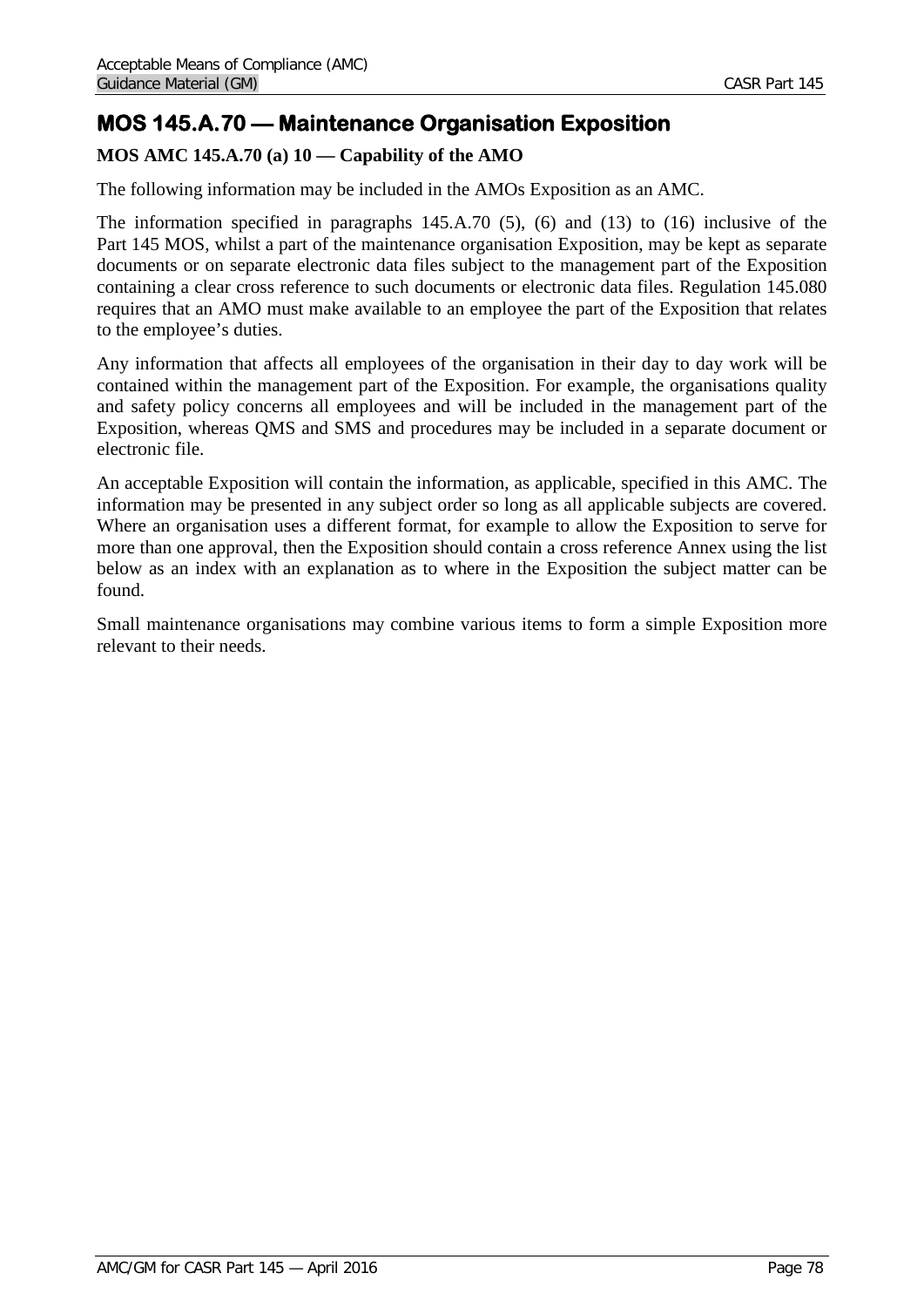### **PART 1 — Management**

- 1.1 Accountable Managers Statement
- 1.2 Safety and Quality Policy
- 1.3 Management Personnel
- 1.4 Management Organisation Chart.
- 1.5 Certifying employees
- 1.6 Manpower Resources
- 1.7 Facilities
- 1.8 Scope of Maintenance Services to be Provided
- 1.9 Significant Changes
- 1.10 Changes that are Not Significant
- 1.11 Exposition

### **PART 2 — Maintenance Procedures**

- 2.1 Supplier Evaluation and Subcontract Control Procedure
- 2.2 Receipt/Inspection/Acceptance of Aeronautical Products
- 2.3 Storage, Tagging and Release of Aeronautical Products
- 2.4 Tools and Equipment
- 2.5 Calibration of Tools and Equipment
- 2.6 Use of Tooling and Equipment by Employees
- 2.7 Cleanliness Standards of Maintenance Facilities
- 2.8 Instructions for Continuing Airworthiness
- 2.9 Repair Procedure
- 2.10 Airworthiness Directives Procedure
- 2.11 Optional Modification Procedure
- 2.12 Maintenance Documentation In Use and Completion
- 2.13 Technical Record Control
- 2.14 Rectification of Defects Arising During Base Maintenance
- 2.15 Maintenance Certification and Certificate of Release to Service
- 2.16 Records for the Operator
- 2.17 Reporting of Defects to CASA/Operator/Manufacturer
- 2.18 Return of Defective Aeronautical Products to Store
- 2.19 Defective Aeronautical Products to Outside Contractors
- 2.20 Control of Computer Maintenance Records System
- 2.21 Man-Hour Planning Versus Scheduled Maintenance
- 2.22 Control Procedures for Critical Tasks
- 2.23 Specific Maintenance Procedures:
	- $-$  Engine running procedures;
	- $-$  Aircraft pressure run procedures;
	- ▬ Aircraft towing procedures; and
	- ▬ Aircraft taxying procedures
- 2.24 Procedures to Detect and Rectify Maintenance Errors
- 2.25 Shift/Task Handover Procedures
- 2.26 Procedures for Maintenance Data
- 2.27 Production Planning Procedures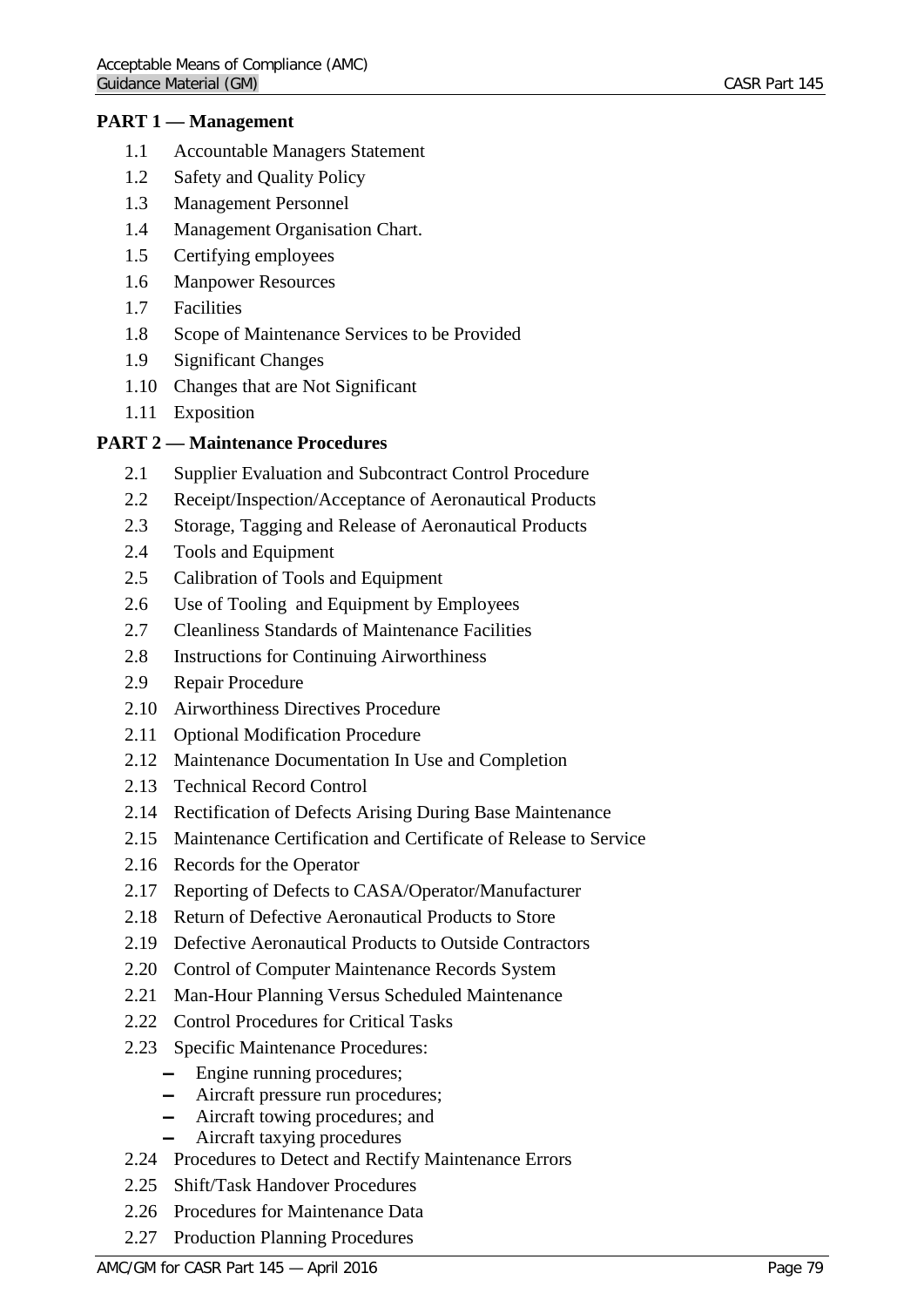### **PART 2L — Additional Line Maintenance Procedures**

- L2.1 Control of Aeronautical Products, Tools, Equipment etc.
- L2.2 Procedures Related to Servicing /Fuelling/De-Icing etc.
- L2.3 Control of Defects and Repetitive Defects.
- L2.4 Procedures for Completion of Technical Log.
- L2.5 Procedure for Pooled Parts and Loan Parts.
- L2.6 Procedures for Return of Defective Parts Removed from Aircraft.
- L2.7 Procedure for Control of Critical Tasks.

## **PART 3 — Quality and Safety Management**

- 3.1 Quality Management Systems
- 3.2 Quality Audit of Organisation Procedures.
- 3.3 Quality Audit of Aircraft (or Equipment).
- 3.4 Quality Audit Remedial Action Procedure.
- 3.5 Certifying Employees Qualification and Training
- 3.6 Certifying Employees' Records.
- 3.7 Quality Audit Employees.
- 3.8 Manufacturer's and Other Maintenance Working Teams.
- 3.9 Human Factors Training Procedure.
- 3.10 Competence Assessment of Employees.
- 3.11 Safety Management Systems (SMS).

### **PART 4 — Operations**

- 4.1 Contracted Operators.
- 4.2 Operator Procedures and Documentation.
- 4.3 Operator Records Completion.

## **PART 5 — Training and Assessment**

- 5.1 Facilities
- 5.2 Personnel
- 5.3 Training and Assessment Procedures
- 5.4 Training Sources and Quality Control
- 5.5 Authorisation and Reporting
- 5.6 Records

### **PART 6 — Appendices**

- 6.1 List of Documents.
- 6.2 List of Sub-Contractors
- 6.3 List of Line Maintenance Locations
- 6.4 List of Contracted Part 145 Organisations
- 6.5 Provision of Maintenance Services for Aircraft under the CAR 1988
- 6.6 Compliance matrix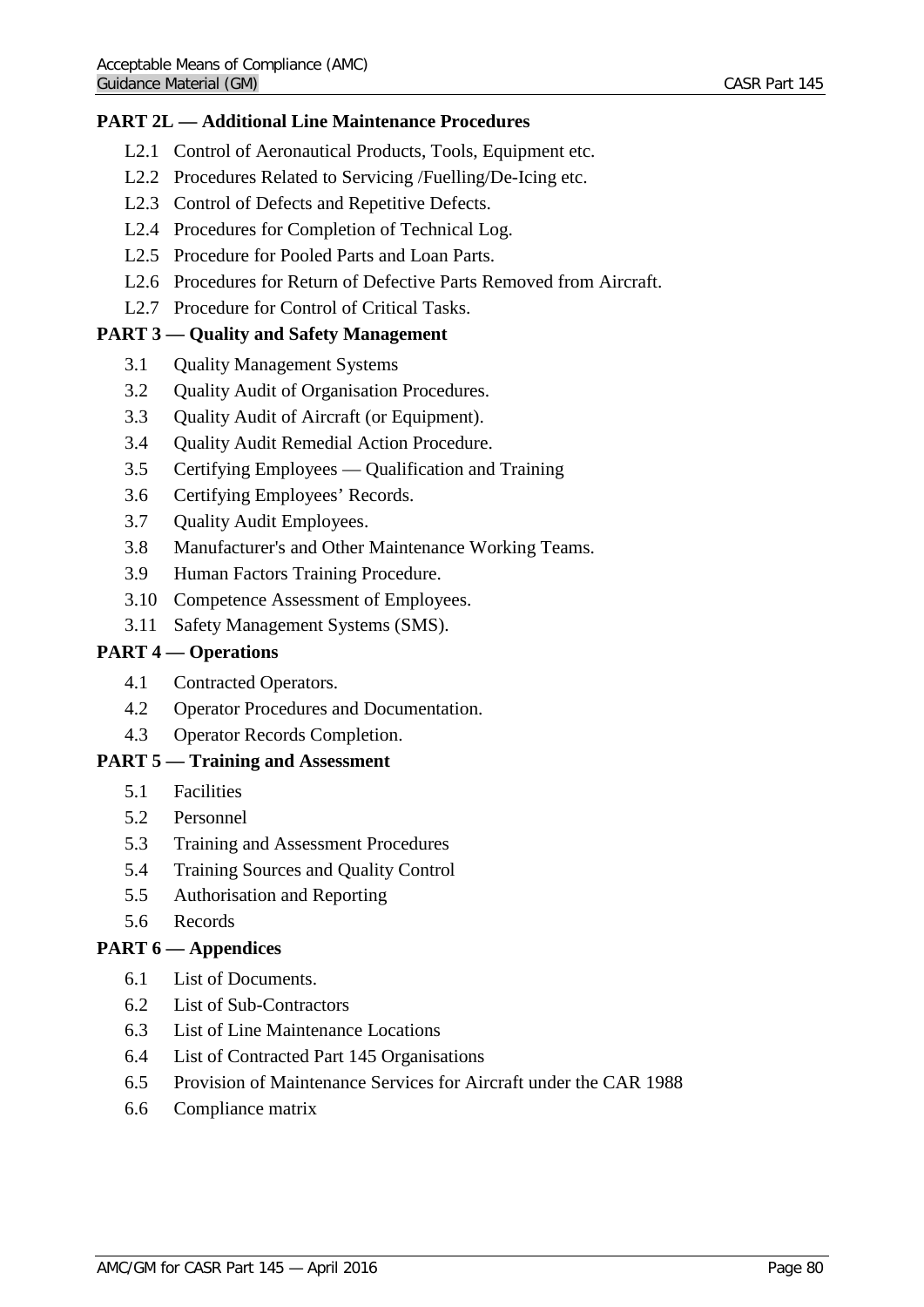## **MOS GM 145.A.70 (a) 10 — Capability of the AMO**

An AMOs approved scope of maintenance will be defined by the Approval Certificate issued by CASA. The Approval Certificate will also list main locations nominated by the organisation and Classes, Ratings and their limitations for the maintenance services that the AMO is approved to provide. This scope of maintenance and limitations apply to the organisation as a whole and the subparagraph 145.A.70 (a) 10 of the Part 145 MOS requirement is for the organisation to specify the scope of maintenance it can perform at each of its normal locations, those being locations listed under subparagraph 145.A.70 (a) 15 of the Part 145 MOS, and those listed on the Approval Certificate.

Note: In accordance with paragraph 145.A.75(c) the AMO may carry out unscheduled maintenance and repairs in accordance with an Exposition procedure at locations other than those listed under the requirement of this paragraph.

The scope of maintenance at any location may not exceed the statements of limitation on the certificate. If an AMO wishes to perform maintenance beyond the limitations stated on its approval certificate, an application for significant change (being a change to the existing rating limitation) to its approval is required under paragraph 145.010 (2) (d) of CASR 1998.

Where an AMO has a procedure in its Exposition for changes to the organisation that are not significant changes and which cover changes to the capability statement, such changes need not be directly approved by CASA; they are approved by the AMO under the CASA approved procedure. In such a case and in accordance with regulation 145.010 (2) (d) of CASR 1998, only changes to capability that require a change to the limitation on the approval certificate, are significant changes that require CASA approval.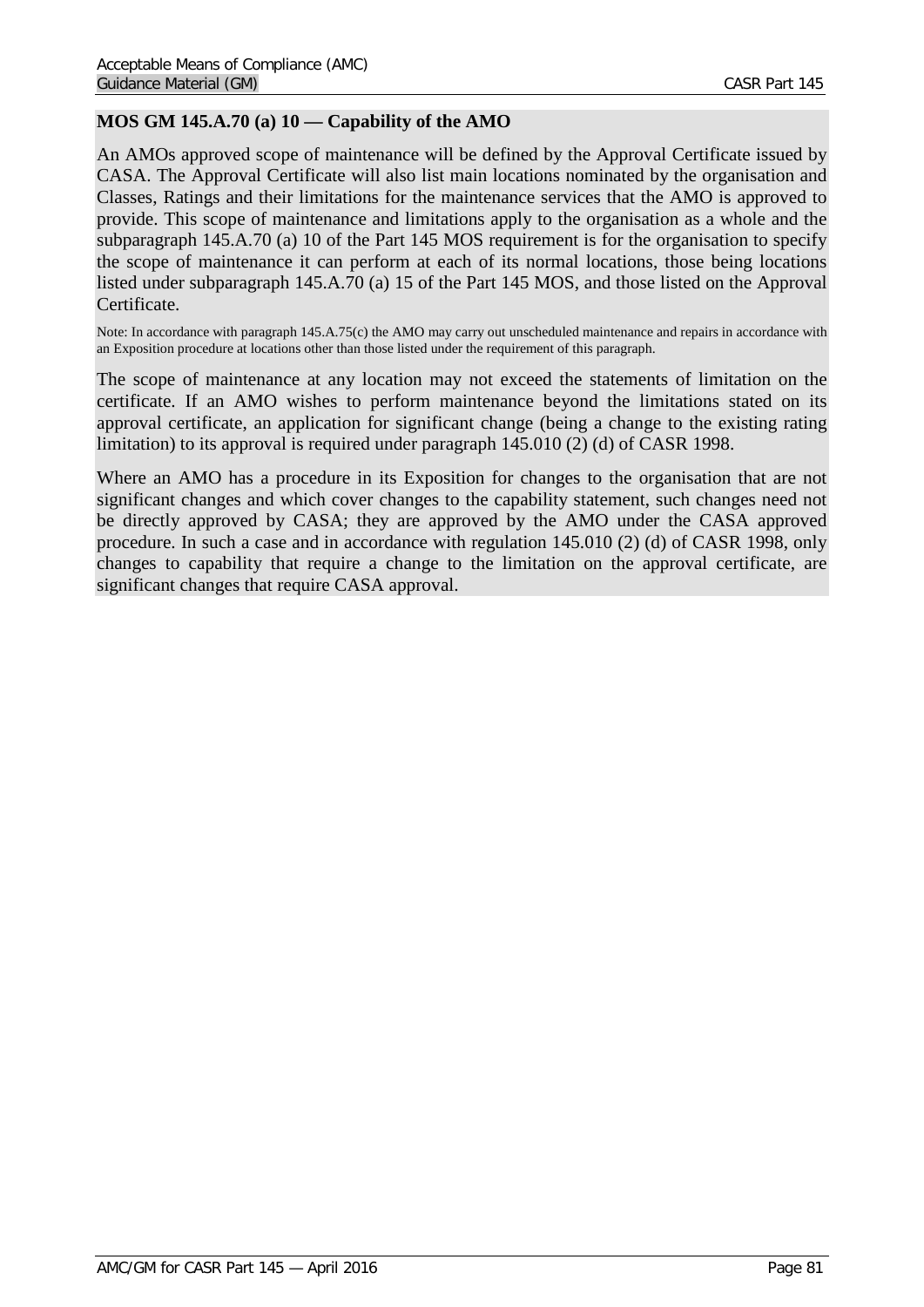## **MOS 145.A.75 — Privileges of the Approved Maintenance Organisation**

### **MOS AMC 145.A.75 (a) — Sub-contracting Maintenance**

It is acceptable for a Part 145 AMO to subcontract other organisations that are not themselves approved Part 145 AMOs, to carry out work if the AMO has a Subcontractor Control Procedure that includes:

- a pre-audit procedure whereby the AMO assesses the capabilities of the subcontracting organisation to meet the required standards and specifications applicable to the intended work. This assessment will ensure that:
	- o employees that will undertake the work are acceptably qualified and capable;
	- o measuring and test equipment meet calibration standards acceptable to CASR Part 145;
	- o any required special tooling is either held by the subcontracting organisation or made available when required for the work;
	- o any materials or parts procurement or handling processes meet the standards of traceability and conformity to relevant specifications required by CASR Part 145;
	- o any required stage inspections are recorded in a manner acceptable to CASR Part 145; any special processes are able to be performed to the same standard as if they were to be performed by an AMO approved under CASR Part 145;
	- o the maintenance is recorded in accordance with the AMOs approved system of recording maintenance; and
- a procedure for the issue of work orders, diagrams, specifications and data to the subcontractor;
- progress inspections of maintenance if required;
- acceptance inspections of the completed work; and
- assessment to show to what extent the AMO will use the subcontractor's facilities.

As a general rule the organisation should require its own paperwork, approved data, materials and parts to be used, but it could permit the use of tools, equipment and personnel from the subcontractor if such tools, equipment and personnel meet the requirement of CASR Part 145. In the case of subcontractors who provide specialist maintenance, it may for practical reasons be necessary to use their specialist maintenance personnel, approved data and materials, subject to acceptance by the AMO.

Unless the subcontracted maintenance work can be fully inspected on receipt by the AMO it will be necessary for the AMO to supervise the inspection and release from the subcontractor. Such activities will be fully described in the Exposition procedure.

The CRS may be issued either at the subcontractor or AMO facility by employees holding appropriate Certification Authorisation issued under section 145.A.30 of the Part 145 MOS by the AMO. The CRS will always be issued under the AMOs Approval Reference.

The subcontract control procedure will record audits of the subcontractor, have a corrective action follow-up plan and ensure that records are kept of when the subcontractor is used. The procedure will have a clear process for revocation of subcontractor approvals where subcontractors do not meet the AMO requirements, or take corrective and preventative action to ensure that non-compliance findings are satisfactorily addressed.

The AMOs quality department will manage the Subcontractor Control Procedure requirements and may incorporate all the control procedure requirements, schedules and records of audits as well as records of findings and their acquittal in a Contractor Quality Plan.

A contract between an AMO and a subcontractor will contain a provision for CASA compliance audit staff to have right of access to the subcontractor and its facilities.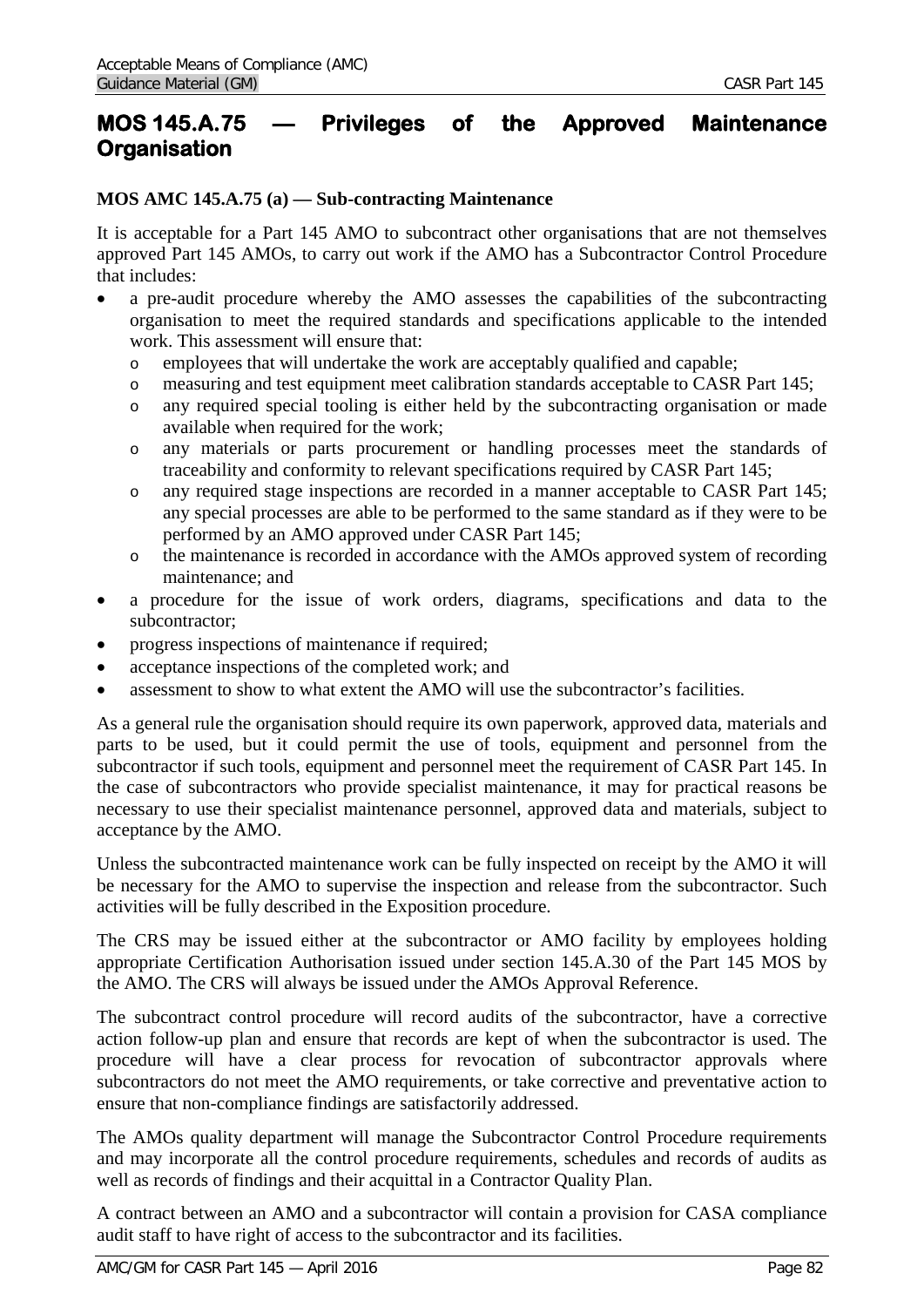### **MOS GM 145.A.75 (a) — Sub-contracting Maintenance**

A RO of large aircraft or aircraft operated for passenger operations will have to contract a Part 145 AMO-1 to carry out the maintenance required on the aircraft and their aeronautical products, provided that AMO-1 has the approval rating for the aircraft and/ or products concerned as part of its approval. However if the AMO-1 does not have an approval rating for part of the required work or components, it may subcontract out that portion of work to another AMO (AMO-2) that does have the approval to do so.

In this case, AMO-2 must also be a Part 145 AMO with the contracted scope of work covered within its approval rating.

AMO-1 may subcontract to another organisation a portion of the work that it was contracted by an operator to carry out, if AMO-1 has the approval scope for the aircraft or aeronautical product for which the outsourced maintenance is to be provided. The subcontracted organisation does not have to be an approved organisation for the scope of work undertaken; however AMO-1 must have an approval rating for the aircraft or aeronautical product to be maintained and AMO-1 must have a procedure in its Exposition showing how it will control and monitor the subcontractor. When work is carried out under this provision, the quality system of AMO-1 is considered to be extended to include the subcontractor for that maintenance and AMO-1 must ensure that the subcontractor meets the requirements of CASR Part 145 for that time.

Where a subcontracted organisation is not CASR Part 145 approved, part of the control and oversight by the AMO includes monitoring and surveillance by the AMOs quality system, as any maintenance provided by the subcontractor is performed under the approval of the AMO. To facilitate subcontracting such non-approved organisations and to ensure compliance with paragraph 145.A.65 (c) 5 of the Part 145 MOS, the AMO's Exposition will need to include a control procedure that details the process for control of sub-contractors, including;

- a pre-audit procedure whereby the AMO will determine whether the subcontractor will be able to meet the intent of CASR Part 145 in providing the services that the AMO wishes to utilise and; details of quality audits planned and performed are recorded;
- findings, corrective and preventative actions;
- records are kept of when the sub-contractors are utilised; and
- a clear revocation process for sub-contractors that fail to maintain the AMOs requirements.

The intent of the provision to allow an AMO to subcontract certain maintenance tasks is:

- To permit the acceptance of maintenance processes such as, but not limited to plating, heat treatment, plasma spray, fabrication of specified parts for minor repairs and modifications without the need for direct approval by CASA in such cases;
- To permit the acceptance of aircraft maintenance up to but not including a base maintenance check in accordance with subparagraph 145.A.75 (a) 3 (i) of the Part 145 MOS by organisations not themselves approved under CASR Part 145 when it is unrealistic to expect direct approval by CASA. CASA will determine when it is unrealistic, but in general it is considered unrealistic if only one or two organisations use the subcontract organisation.
- To permit the acceptance of component maintenance.
- To permit the acceptance of engine maintenance up to but not including a workshop maintenance check or overhaul of an engine, engine module or propeller in accordance with subparagraph 145.A.75 (a) 3 (ii) of the Part 145 MOS by an organisation not itself approved under CASR Part 145 when it is unrealistic to expect direct approval by CASA. The determination of unrealistic is as per subparagraph 145.A.75 (a) 2 of the Part 145 MOS.